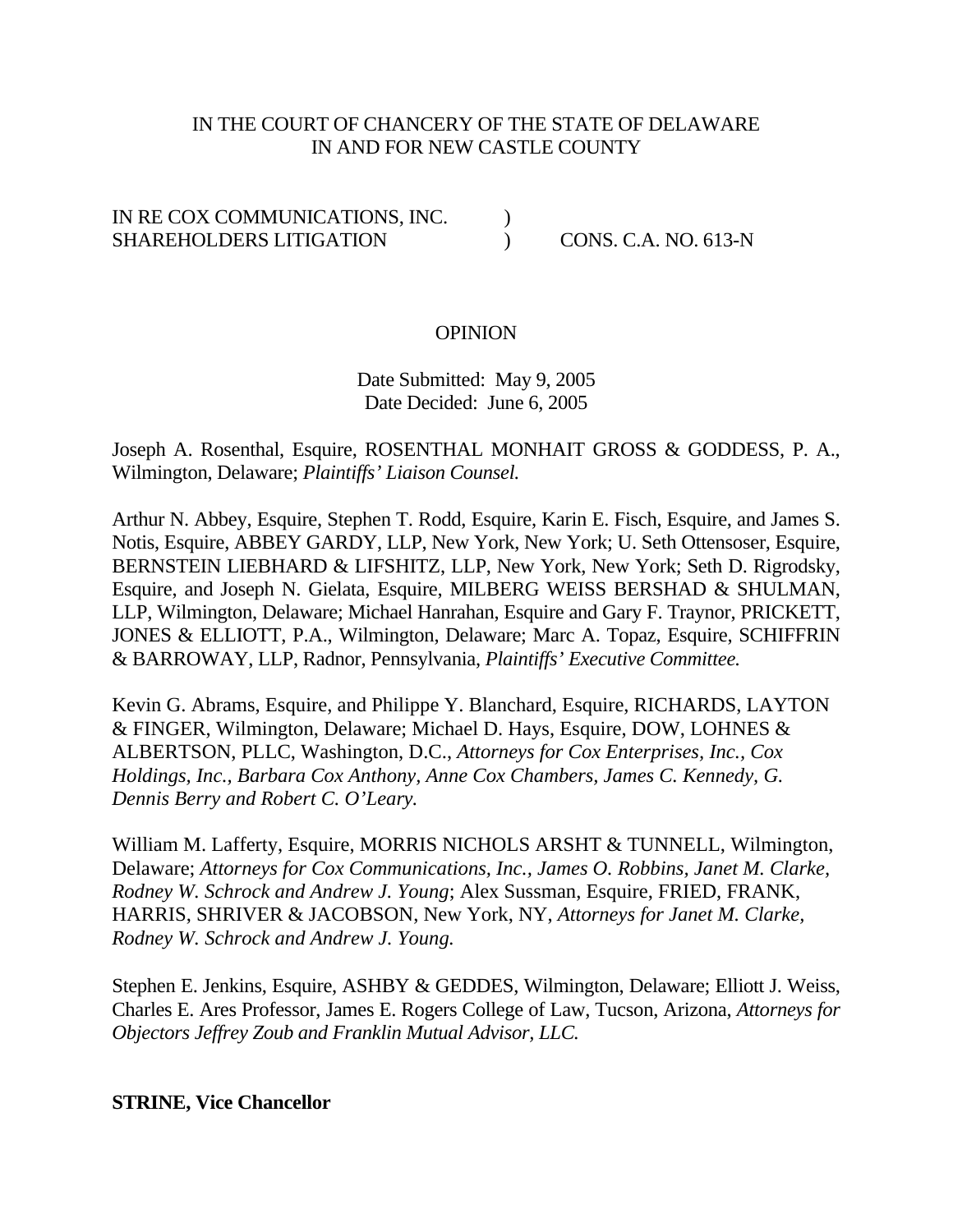#### I. Introduction

 This decision addresses an objection to a request for attorneys' fees. The plaintiffs seeking the fee award filed premature, hastily-drafted, makeweight complaints attacking a fully negotiable proposal by the Cox family<sup>1</sup> to enter into a merger whereby they would buy all the public's shares in Cox Communications, Inc. The Family's proposal was specifically conditioned on agreement to final merger terms with a special committee of independent directors. Its \$32 per share bid constituted a 14% premium over the preexisting average market price for Cox shares for the 30 calendar days before the announcement.

 After vigorous negotiations, the Family and the special committee reached tentative agreement on a merger at \$34.75 per share that would be subject to approval by a majority of the minority stockholders. The tentative agreement was conditioned on settlement of the outstanding lawsuits, receipt of a final fairness opinion, and agreement on the terms of a final merger agreement. After the tentative agreement with the special committee, the family's litigation counsel gave the plaintiffs the \$34.75 per share and minority approval condition as a "best and absolutely final offer." The plaintiffs settled with the Family agreeing that the pendency of the litigation had contributed to their decision to increase their bid to the final price it reached.

 In this opinion, I address the dueling arguments about whether the plaintiffs' requested fee of \$4.95 million should be awarded and describe the legal landscape from

<sup>&</sup>lt;sup>1</sup> The Cox family owns a controlling stake of Cox Communications, Inc. ("Cox") primarily through a family-owned holding company, Cox Enterprises, Inc. (hereinafter, members of the Cox family and their holding company itself are collectively defined as the "Family").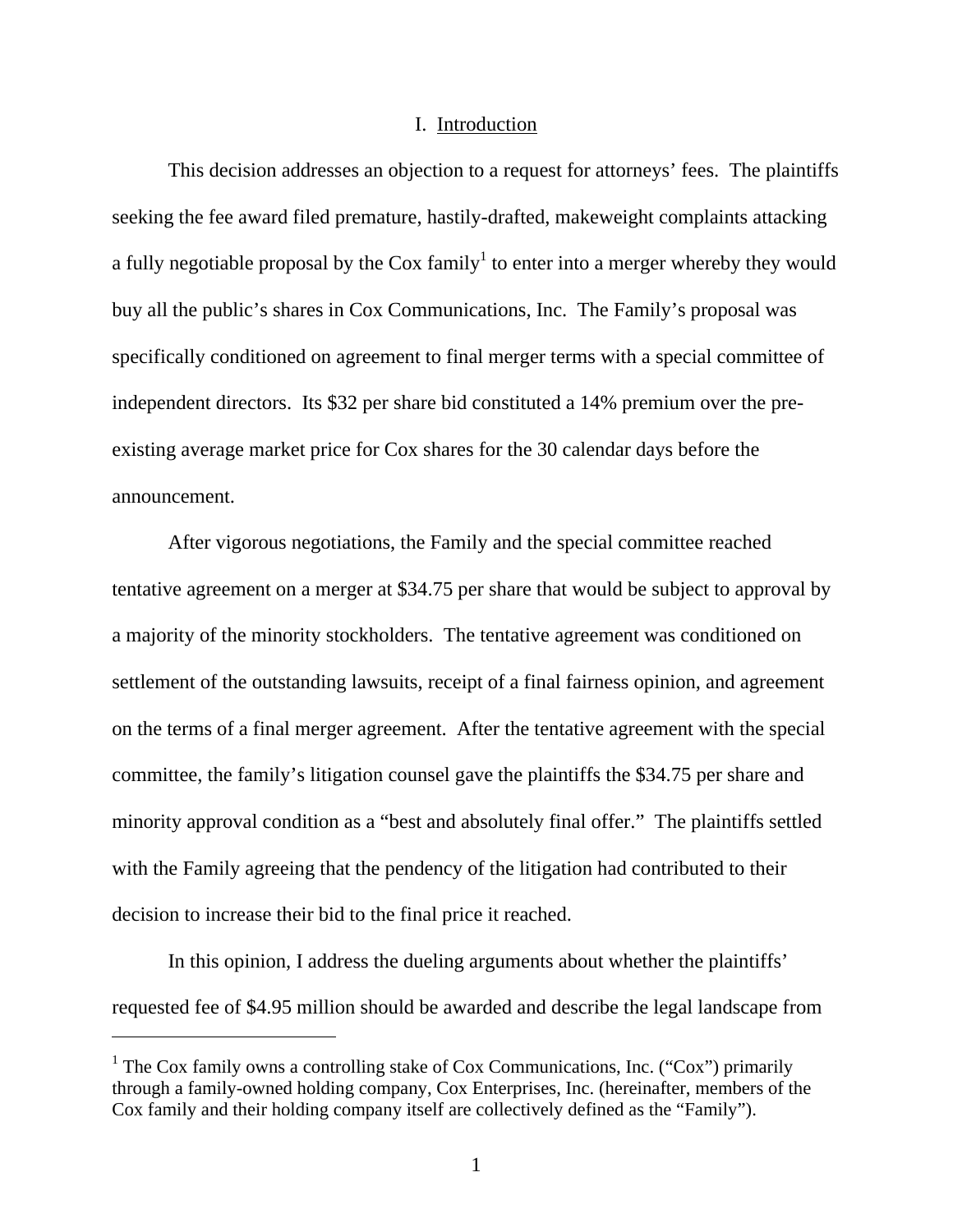which those arguments grow. Rather than attempt to recite that back and forth in summary form here, I instead will summarize my conclusions.

 Initially, I conclude that complaints challenging fully negotiable, all cash, all shares merger proposals by controlling stockholders are not meritorious when filed under the *Chrysler Corp. v. Dann*<sup>2</sup> standard. For reasons I explain, this does not prevent the court from approving a class action settlement and a reasonable award of attorneys' fees in a case when the party bearing the fee agrees to pay it and there is no plausible injury to the class from a fee award, but it should, and does here, influence the size of the fees awarded.

 Relatedly, I consider the non-coincidental relationship between the premature filing of cases like this and the standard of review articulated in *Kahn v. Lynch*  Communication Systems, Inc.<sup>3</sup> Because that standard (as heretofore understood by practitioners and courts) makes it impossible for a controlling stockholder ever to structure a transaction in a manner that will enable it to obtain dismissal of a complaint challenging the transaction, each *Lynch* case has settlement value, not necessarily because of its merits but because it cannot be dismissed.

 For that reason, plaintiffs and defendants both have an incentive to settle nonmeritorious, premature suits attacking negotiable, going-private proposals. For their part, plaintiffs' lawyers can get sizable fees by "contributing" to the successful work of a special committee and by settling at the same level that the special committee achieved.

 $2$  223 A.2d 384 (Del. 1966).

 $3$  638 A.2d 1110 (Del. 1994).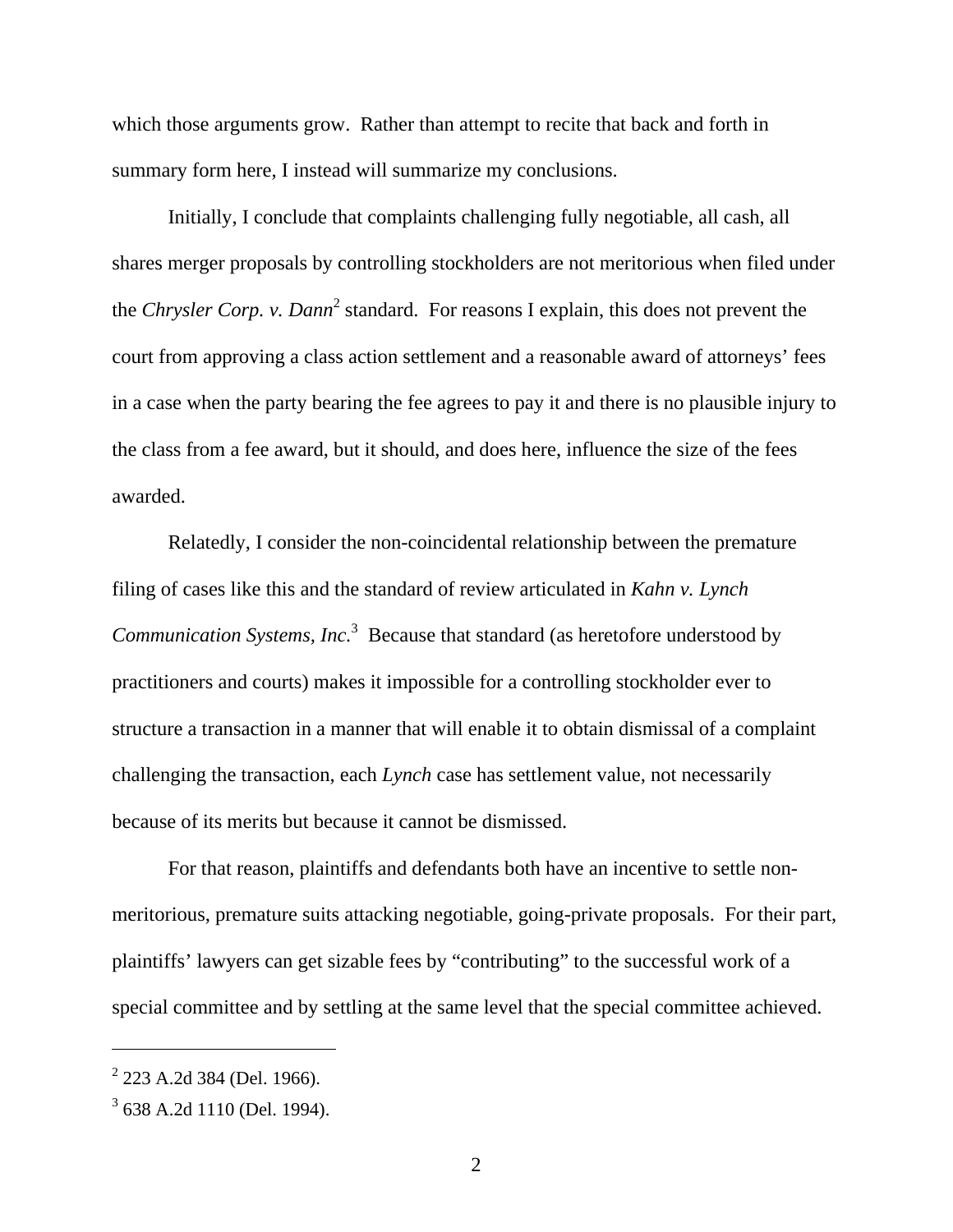Meanwhile, defendants can avoid the otherwise unavoidable costs of discovery and lost executive time involved in getting rid of any later ripe challenge under *Lynch* to the financial fairness of the final deal negotiated with a special committee. So neatly has this incentive system worked that the plaintiffs cannot cite one example of a *Lynch* case in which plaintiffs sued attacking a negotiable proposal, and refused to settle on the same (or worse) terms than the special committee extracted from the controller.

 For reasons I detail, I therefore award a substantially smaller fee than the plaintiffs have requested. I perceive the plaintiffs to have taken no appreciable risk, because they knew the Family would have to materially increase its bid to satisfy the special committee. Moreover, I cannot give credence to the notion that the litigation had a substantially important impact on the pricing of the transaction because the plaintiffs' claims were not meritorious when filed and it is most probable that the defendants settled simply because they had, under *Lynch*, no other economically efficient option for disposal of the lawsuit.

 More generally, I conclude that no risk premium should be awarded in fee applications in cases of this kind, when a plaintiff suing on a proposal settles at the same level as the special committee. Even further, if a controller and a special committee ignore a prematurely filed suit and conclude final merger terms, there should be no presumed entitlement to a fee by the plaintiffs, if the plaintiffs attempt to argue that their unripe claims are now moot and that the pendency of those claims influenced the controller to offer the special committee fair terms.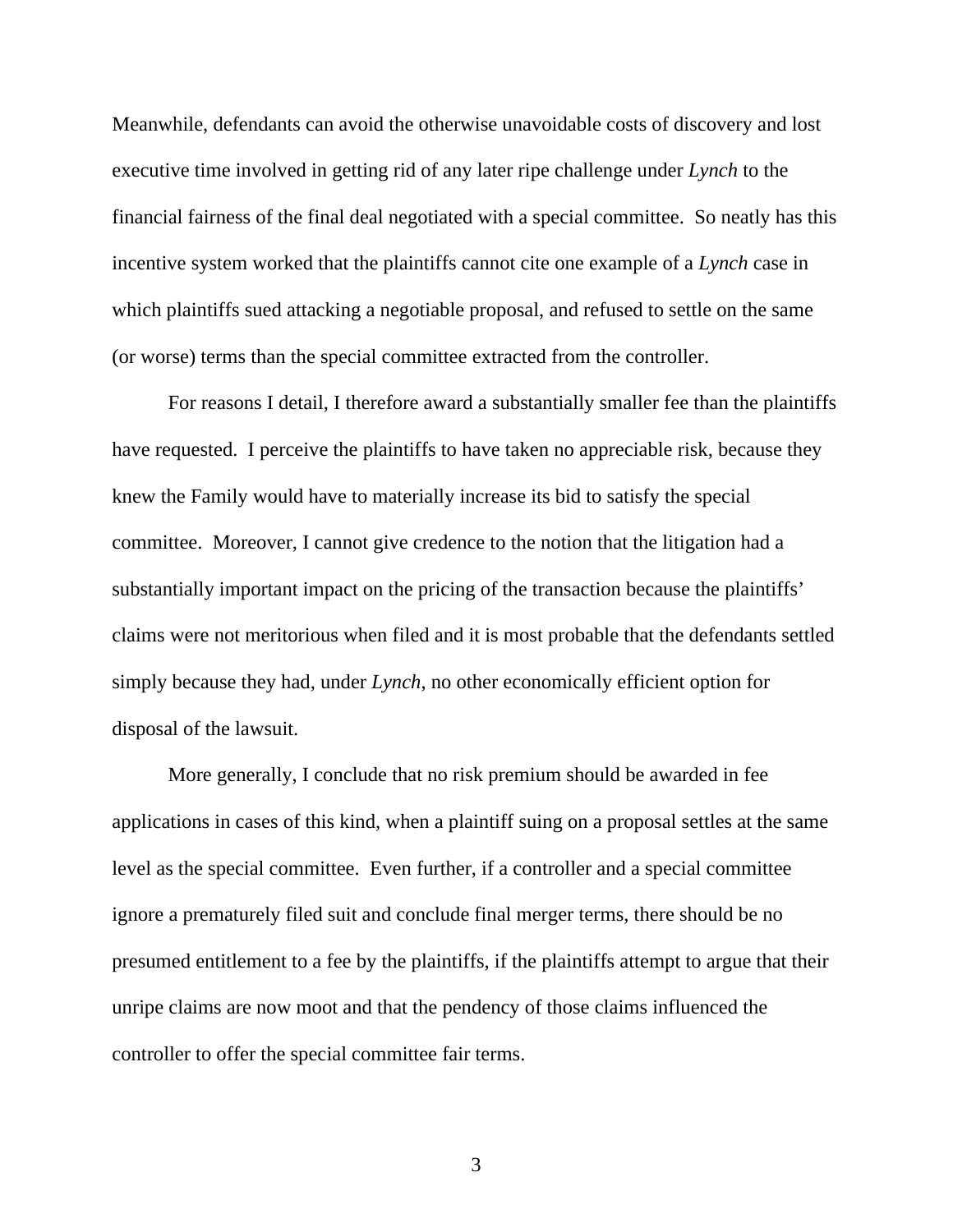On a more fundamental level, I observe that Delaware law would improve the protections it offers to minority stockholders and the integrity of the representative litigation process by reforming and extending *Lynch* in modest but important ways. The reform would be to invoke the business judgment rule standard of review when a going private merger with a controlling stockholder was effected using a process that mirrored *both* elements of an arms-length merger: 1) approval by disinterested directors; and 2) approval by disinterested stockholders. The two elements are complementary and not substitutes. The first element is important because the directors have the capability to act as effective and active bargaining agents, which disaggregated stockholders do not. But, because bargaining agents are not always effective or faithful, the second element is critical, because it gives the minority stockholders the opportunity to reject their agents' work. Therefore, when a merger with a controlling stockholder was: 1) negotiated and approved by a special committee of independent directors; and 2) conditioned on an affirmative vote of a majority of the minority stockholders, the business judgment standard of review should presumptively apply, and any plaintiff ought to have to plead particularized facts that, if true, support an inference that, despite the facially fair process, the merger was tainted because of fiduciary wrongdoing. This reform to *Lynch* would not permit a controller to obtain business judgment rule protection merely by using a special committee or a majority of the minority vote; in that case, *Lynch* in its current form would still govern. To invoke the business judgment rule standard of review, the controller would have to replicate fully both elements of the arms-length merger process.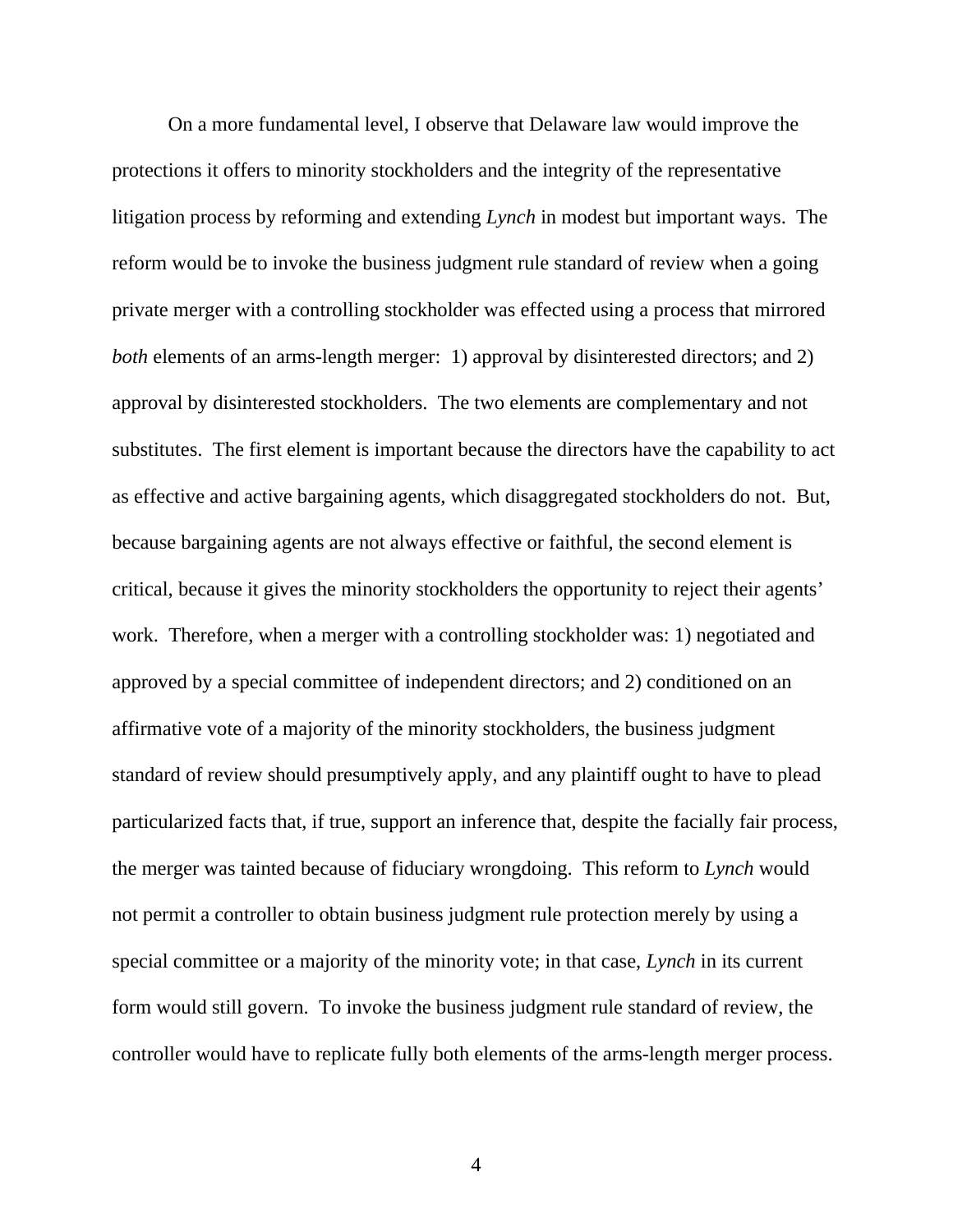Through this modification, there would be an incentive for transactional planners to use the transactional structure that virtually all informed commentators believe is most advantageous to minority stockholders. At the same time, by giving defendants the real option to get rid of cases on the pleadings, the integrity of the representative litigation process would be improved, as those cases that would be filed would involve plaintiffs and plaintiffs' lawyers who knew that they could only succeed by filing and actually prosecuting meritorious claims, and not by free riding on a special committee's work.

 To provide even greater coherence to our law, the equitable standards governing going-private transactions with controlling stockholders could be sensibly unified through an extension of this reformed *Lynch* standard. That is, in the context of goingprivate transactions implemented by tender offers by controlling stockholders — so called *Siliconix*<sup>4</sup> transactions — the protections of *Pure Resources*<sup>5</sup> should be supplemented by subjecting the controlling stockholder to the entire fairness standard if a special committee recommended that the minority not tender. Because *Pure Resources* already requires the equivalent of an informed, uncoerced majority of the minority vote condition for a controller to avoid entire fairness review, the additional step of triggering fairness review when a controller proceeded against the views of the special committee would bring together both lines of our going-private jurisprudence in a sensible manner, providing stockholders with substantial procedural guarantees of fairness that work in tandem while minimizing the rote filing of makeweight cases. Reform of our common

<sup>4</sup> *See In re Siliconix Inc. Shareholders Litig.*, 2001 WL 716787 (Del. Ch. June 19, 2001).

<sup>5</sup> *In re Pure Resources, Inc., Shareholders Litig.*, 808 A.2d. 421 (Del. Ch. 2002).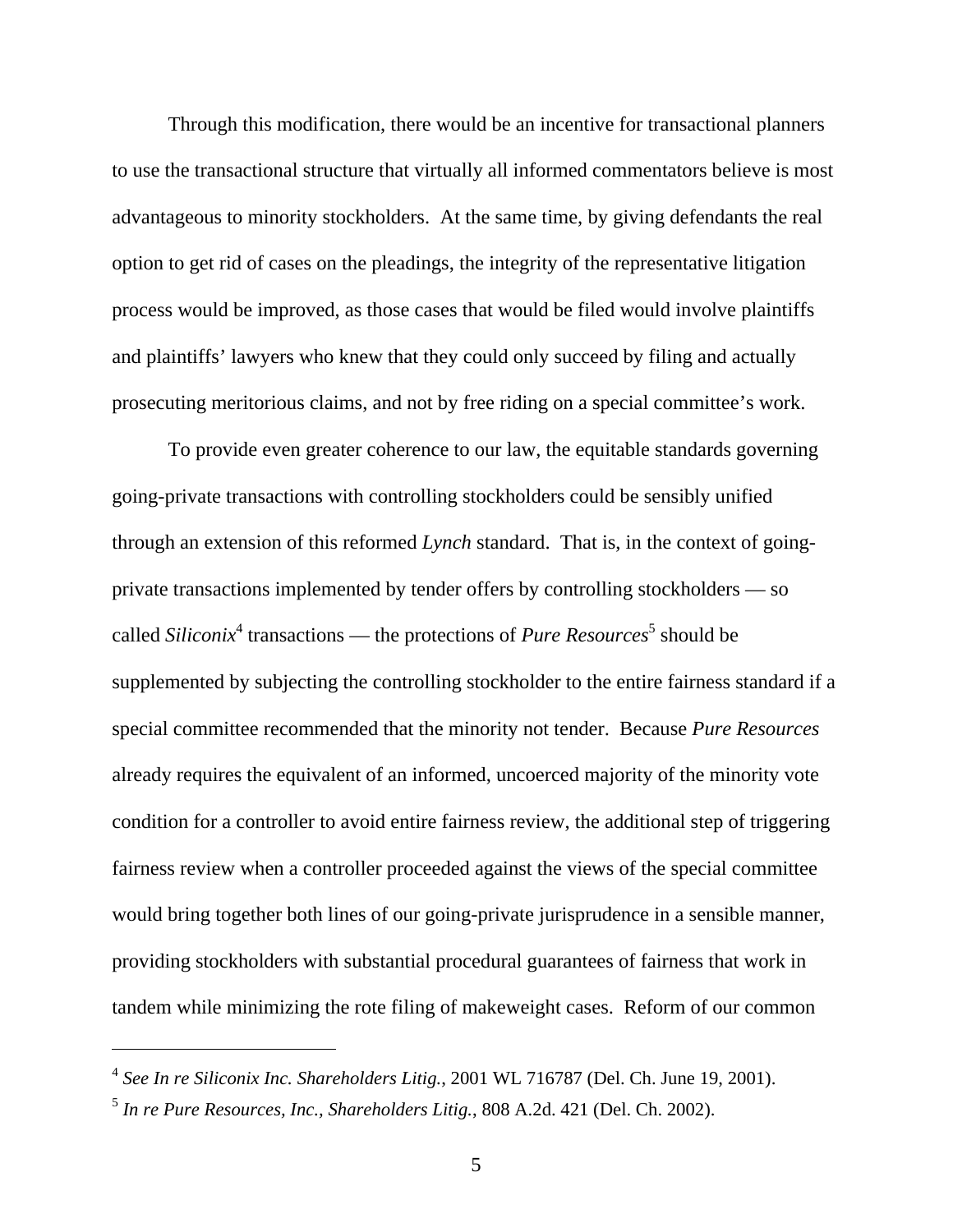law in this manner also honors our law's traditions, by respecting the informed business judgment of disinterested directors and stockholders.

### II. Factual Background

Cox is one of the nation's largest broadband communications companies, with a particularly strong cable television franchise. Throughout its history, the eponymous Cox has been controlled by its founding family, the Coxes. At various times, the Family has found it convenient to take Cox public, in order to raise money from the public capital markets. At other times, the Family has found it preferable to run Cox as a private company.

As of the summer of 2004, Cox was a public company, whose shares were listed on the New York Stock Exchange. The Cox Family controlled 74% of Cox's voting power. By summer 2004, the Family decided that it would be in its best interest to acquire the remaining shares of Cox that it did not own — some 245.5 million shares and to take Cox private again. This idea was broached with top management of Cox by Family representatives on the Cox board, including the Chairman James C. Kennedy. On August 1, 2004, a Cox board meeting was held at which the Family previewed its intention to offer to pay \$32 per share as an initial bid in a merger transaction whereby the Family would acquire all of the public shares of Cox (the "Proposal"). In a letter that followed the meeting, the Family made clear that it expected that Cox would form a special committee of independent Cox directors (the "Special Committee") to respond to and negotiate its Proposal. Indeed, the Proposal specifically required approval by the Special Committee. The Family did not threaten to change the board in order to pursue a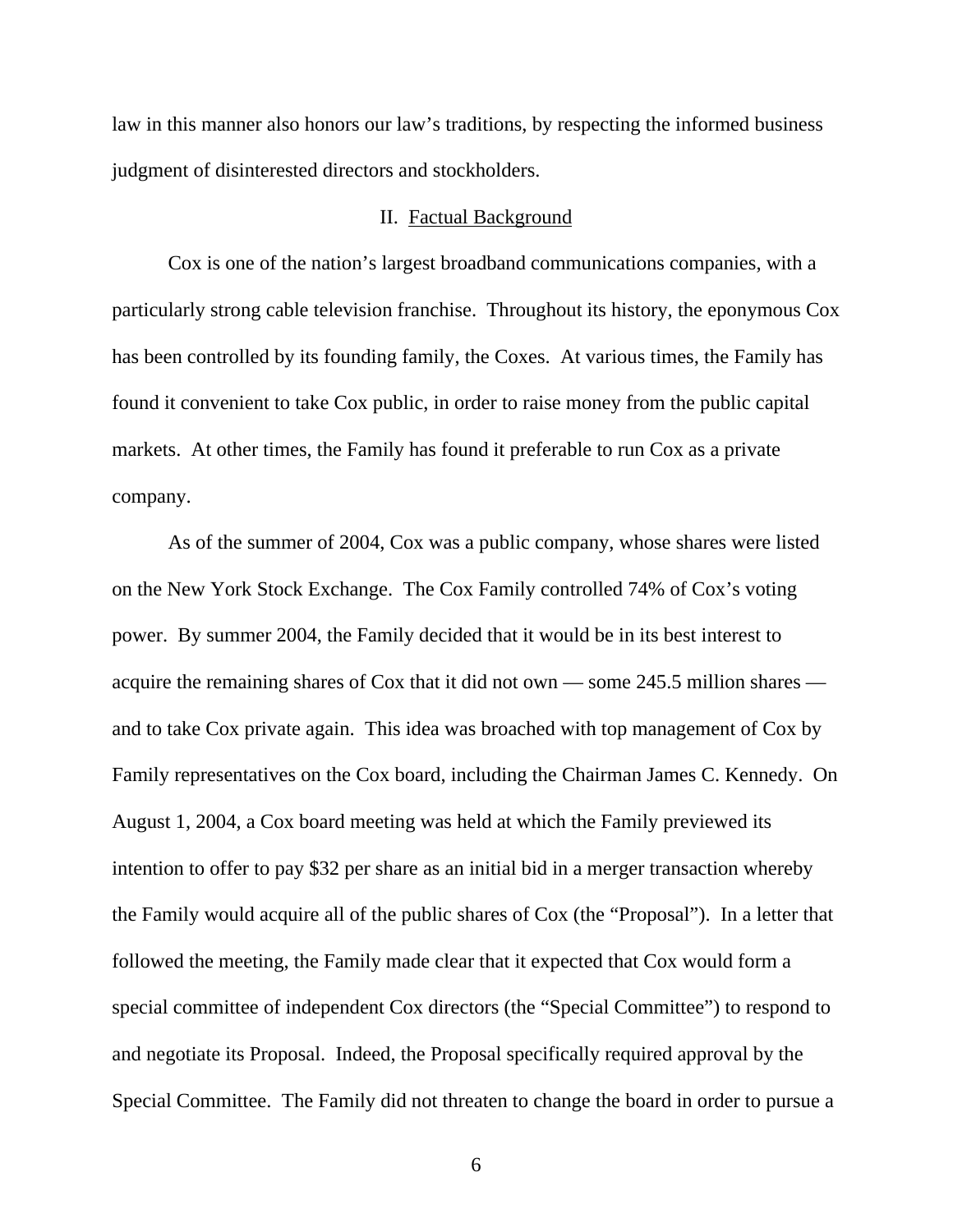merger if the Special Committee did not find favor with its Proposal. But the Family did state that it would not sell its Cox shares or support a sale of Cox to a third party.

At 4:06 a.m. on the next morning, August 2, the Proposal was announced publicly before the markets opened. The Proposal set in course two separate strands of activity. One involved the formation and start of work by the Special Committee. The other involved a race to the courthouse by various plaintiffs. I describe the latter activity first because it took place largely without any consideration of what the Special Committee was planning to do. After describing the initial jockeying among the plaintiffs, I will return to discuss the key events that led to an actual transaction between the Family and Cox, and the settlement of this litigation.

# A. The Plaintiffs Rush To Court To Challenge The Negotiable Proposal

 Beginning at 8:36 a.m. on August 2, and continuing throughout the day, a flurry of hastily drafted complaints were filed with this court. The first of the complaints consisted of paragraphs cobbled together from public documents, and rested on the core premises that Cox was poised for growth, that the Family's Proposal undervalued the company, that the offer was timed to allow the Family to reap for itself Cox's expected profits from heavy capital investments made in recent years, and that the directors of Cox were acquiescing to the Family's wishes. At 9:28 a.m., the Abbey Gardy firm, which is lead counsel in this action, filed its initial complaint, the second complaint filed that morning. That complaint was even less meaty than the first filed complaint. It is exemplary of hastily-filed, first-day complaints that serve no purpose other than for a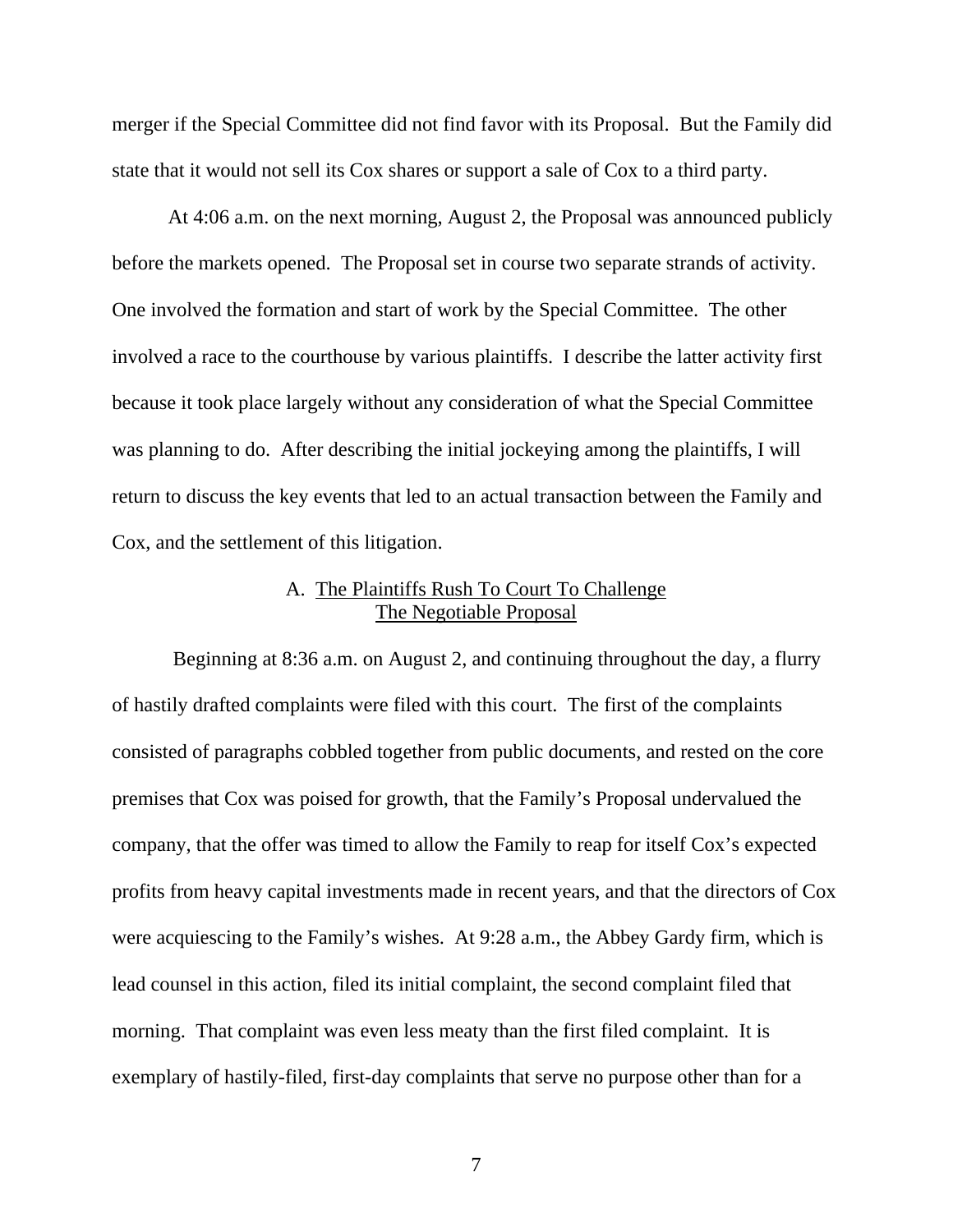particular law firm and its client to get into the medal round of the filing speed (also formerly known as the lead counsel selection) Olympics. The complaint's allegations were entirely boilerplate, with no particular relevance to the situation facing Cox. Most notably, the complaint's strained accusations of wrongdoing reflected, but did not maturely and thoughtfully confront, the reality that the Family's Proposal was just that, a proposal, subject to the expected evaluation of a Special Committee of independent directors, which would soon be formed and have the chance to hire advisors.

By the end of the day, six complaints of this ilk were filed in this court.<sup>6</sup> Within the next week or so, a couple of notable events occurred. First, the Prickett Jones firm filed a much more factually detailed complaint than any of the others on file to date. It reflected some factual research and set forth a creative, although ultimately non-viable, argument based on an, at best, strained reading of the Cox charter. At a minimum, however, the complaint was modestly superior insofar as it actually set forth specific facts in support of its contention that the Family's \$32 offer was unfairly low.

Second and relatedly, the Abbey Gardy firm filed another complaint on behalf of a new plaintiff, M&R Capital Management, Inc., which owned 178,067 shares of Cox. I say relatedly for the obvious reason that the Abbey Gardy firm had a self-interest in obtaining another client with bigger holdings. That firm is no ingénue to the lead counsel sweepstakes and knew that courts were giving increasing weight to two factors other than speed of filing, to wit, the quality of the pleading filed and the size of the plaintiff's holdings. Having not been first to the party, and having not filed the best complaint,

 $6$  Eventually, thirteen complaints were filed in Delaware, and three in Georgia.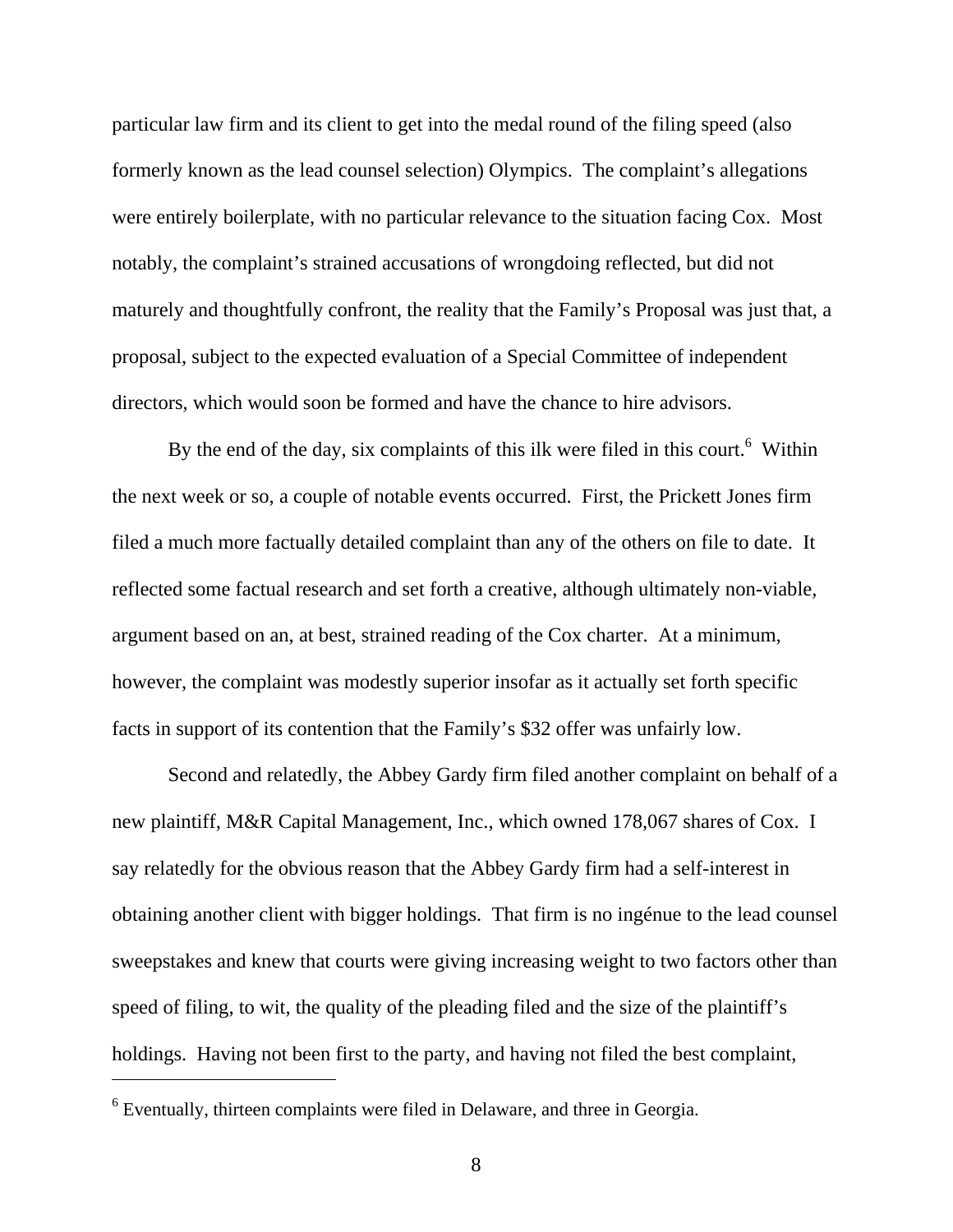Abbey Gardy could only maximize its chances of being lead counsel by procuring the plaintiff with the biggest holdings and convincing its colleagues at the plaintiffs' bar to propose that it be the firm to lead the sled team — that is, that Abbey Gardy be selected to mush the "Executive Committee" of the plaintiffs' firms who were challenging the Family's Proposal.

A food fight then ensued among the plaintiffs' firms for lead counsel status. The Prickett Jones firm filed motions to expedite and to consolidate the cases under a committee structure it would lead. The rest of the filing plaintiffs lined up behind Abbey Gardy. The fight was resolved at a hearing on August 24, and confirmed in an order dated August 30, in which the court determined that Abbey Gardy would be lead counsel. Importantly, this decision was based not on the results of the plebiscite held among the plaintiffs' lawyers about this issue but by the refusal of the Prickett Jones firm to even participate. The court made clear that it would give no weight to a process that was tilted unfairly and that it took into account rational factors, such as the quality of the pleadings. Given the large stock holdings of the Abbey Gardy firm's client, the support it had from the other firms, and the improved (if still premature) complaint it had filed and proposed as the consolidated complaint — as well as its pledge to include the Prickett Jones firm in a fair allocation of the work — Abbey Gardy prevailed in the contest. Prickett Jones, however, was added to the Executive Committee by consent.

The court largely denied the motion to expedite, for the obvious reason that there was as yet no transaction to enjoin. The only thing on the table was a Proposal by the Family that was subject to ongoing examination and negotiation by the Cox board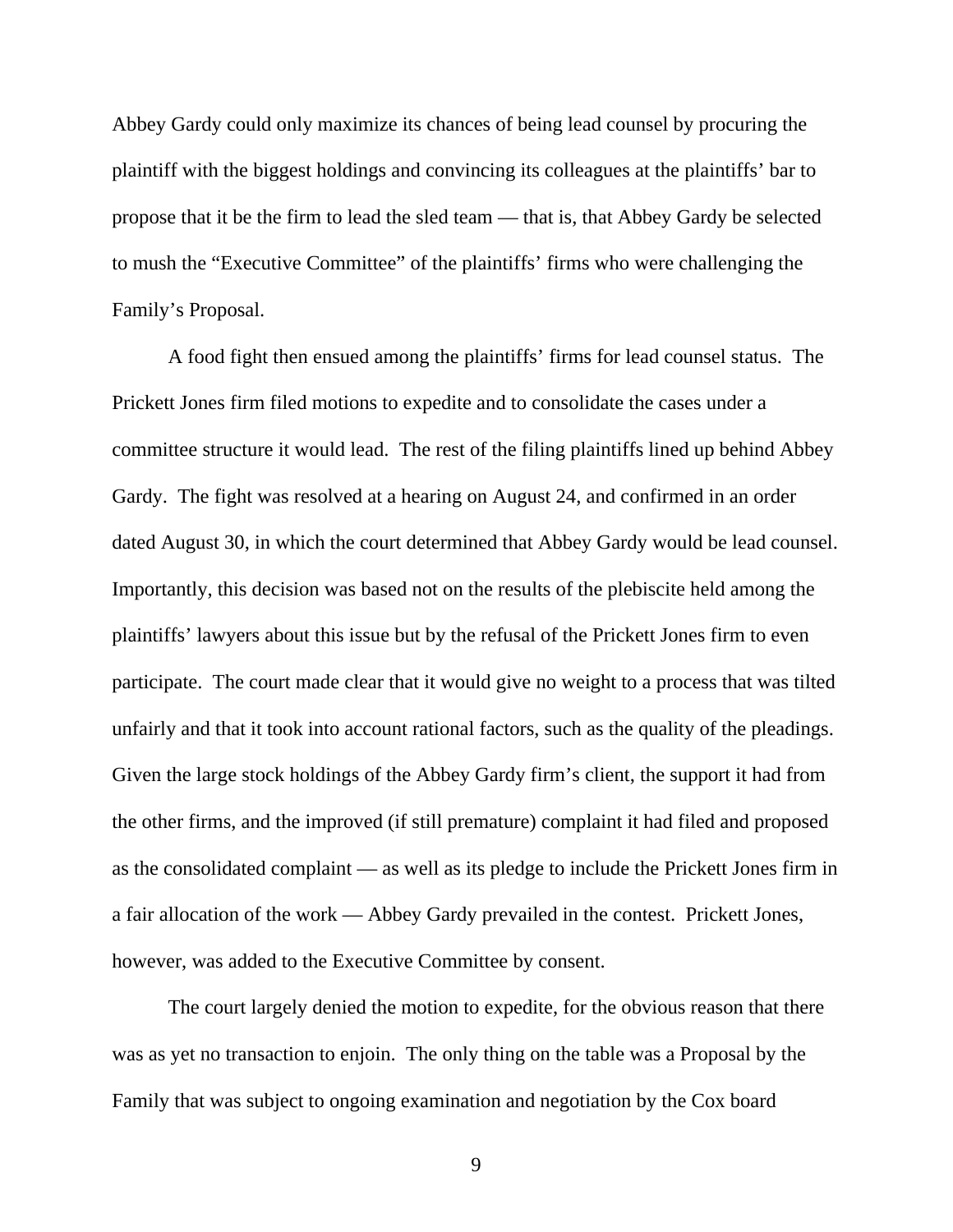through its Special Committee. For the convenience of the court and the parties, including the defendants, the court encouraged the defendants to provide a rolling production of documents that would not compromise the special committee's negotiating position. This admonition merely reflected a desire to avoid an unnecessary time crunch later in the event of either a challenge to whatever deal resulted or a settlement. The court's encouragement also reflected the reality that any amended complaint that the plaintiffs' might file against an ultimate merger agreement could not be dismissed, per the teachings of *Kahn v. Lynch Communication Systems, Inc.*,<sup>7</sup> if the plaintiffs could plausibly allege unfairness.

As it turns out, the denial of the motion to expedite was the last substantial activity that would occur in the litigation challenging the Proposal until the consideration of the settlement itself. All the important events were transpiring on the business front, even those that involved the plaintiffs themselves. I therefore describe the course of those events next.

# B. Getting To A Deal And A Settlement: A Tale Of Two Negotiation Paths Leading To The Same Place At the Same Time

After the public announcement of the Proposal, the Cox board formed the Special Committee as anticipated in the Family's Proposal. It was comprised of three Cox directors who were not employees or officers of Cox, or otherwise affiliates of the Family, including Janet M. Clarke who was the Chairwoman. The board resolution creating the Special Committee specifically stated that the Cox board would not authorize

 $7$  638 A.2d 1110 (Del. 1994).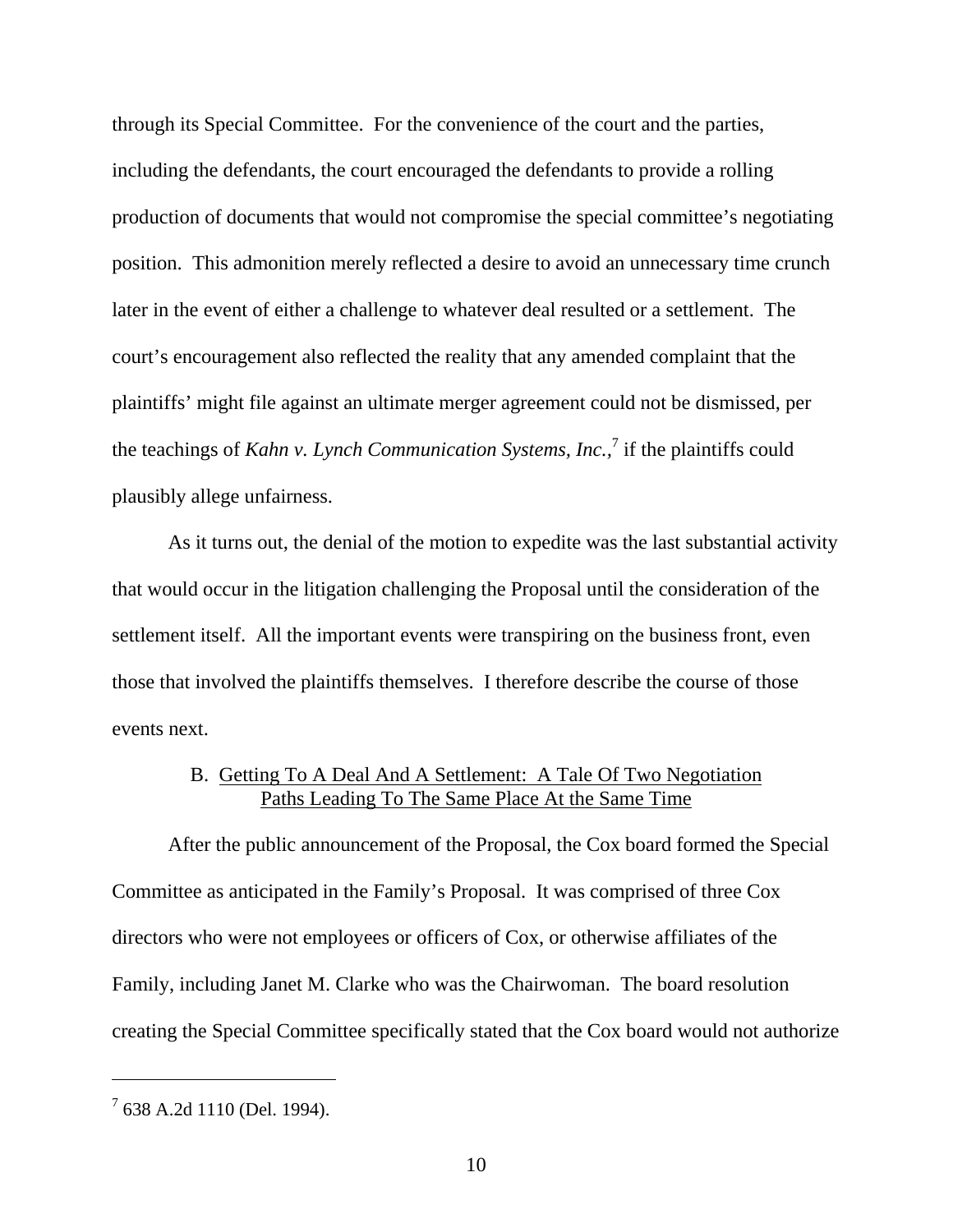or recommend any transaction with the Family unless the transaction was recommended to the full board by the Special Committee.

On August 5, 2004, the Special Committee selected Fried, Frank, Harris, Shriver & Jacobson LLP as its legal counsel. On August 16, the Special Committee retained Goldman, Sachs & Co. as its financial advisor. After that, the Special Committee, with the aid of its advisors, gathered public and non-public financial information about Cox and its prospects, including non-public projections of the company's future performance. The Special Committee did so for the evident purposes of considering the attractiveness of Cox's opening bid and determining how to respond to that bid. During this stage, the Special Committee communicated with representatives of the Family to understand the basis for the Proposal and to hear their views about value. Goldman Sachs used this input and other information to develop valuation information to help its clients develop a bargaining position.

By late September, the Special Committee had worked with Goldman Sachs to develop a presentation to the Family's financial advisors. That presentation was designed to impress upon the Family the Special Committee's view that Cox had a bright future and should be valued much higher than the Proposal's \$32 per share price. In other words, the presentation was a negotiation document designed to help the Special Committee convince the Family of the sincerity of its view that it should substantially increase its initial bid. After the meeting with the financial advisors, Fried Frank met with the Family's legal advisors and expressed the Special Committee's desire that any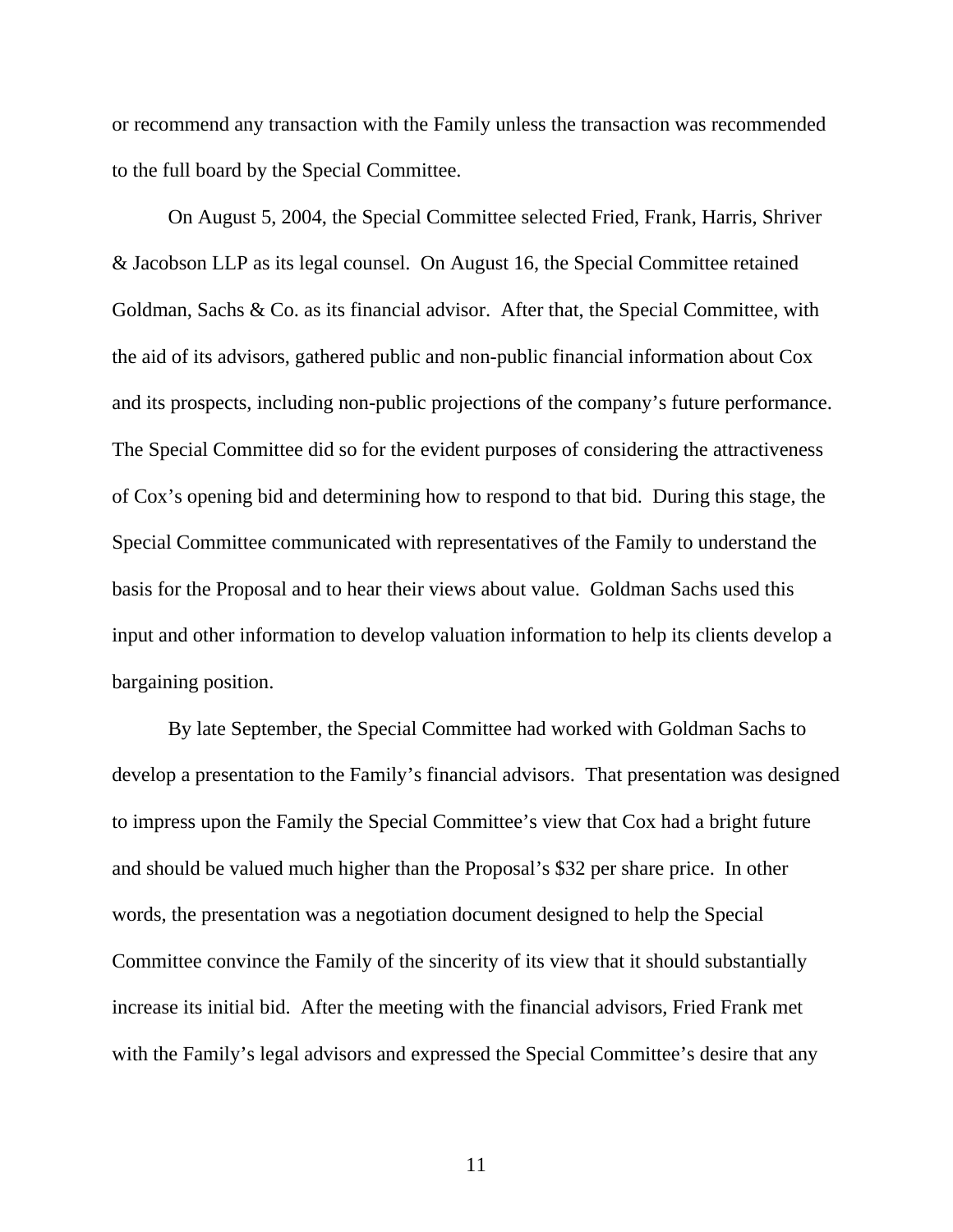merger or tender offer transaction be subject to a non-waivable majority of minority approval condition or "Minority Approval Condition."

On October 4, 2004, the Special Committee initiated the beginning of real negotiations by sending a letter to the Family unanimously rejecting the \$32 price as unacceptable. Various rounds of discussions were had, at which the Family's and the Special Committee's financial advisors jousted over value. On October 11, the Family raised its bid to \$33.50 per share and hinted that this might be its final bid. The next day, the Special Committee communicated to the Family that if the \$33.50 bid was the Family's final bid, it would be rejected, and if that bid was intended to lead to a deal at \$35.00, then the Family should know that the Special Committee would reject that price as well.

By this time, the plaintiffs in this case, through their lead counsel, Arthur N. Abbey of Abbey Gardy, had been invited into the negotiation dance by the Family's litigation counsel, Kevin G. Abrams of Richards Layton & Finger, but on a separate track from the Special Committee. On October 12, the plaintiffs' counsel and their financial advisor, Richard L. Smithline, $<sup>8</sup>$  met with the financial and legal advisors for the Family.</sup> Smithline presented valuation materials designed to support the plaintiffs' position that the Family should raise its bid to at least \$38 per share. The plaintiffs were not informed,

<sup>&</sup>lt;sup>8</sup> Smithline heads DC Asset Management, a private investment firm where he manages a hedge fund specializing in the media and telecommunications sectors. He is a former managing director of the Media/Telecommunications Group at Dresdener Kleinwort Wasserstein (formerly Wasserstein Perella).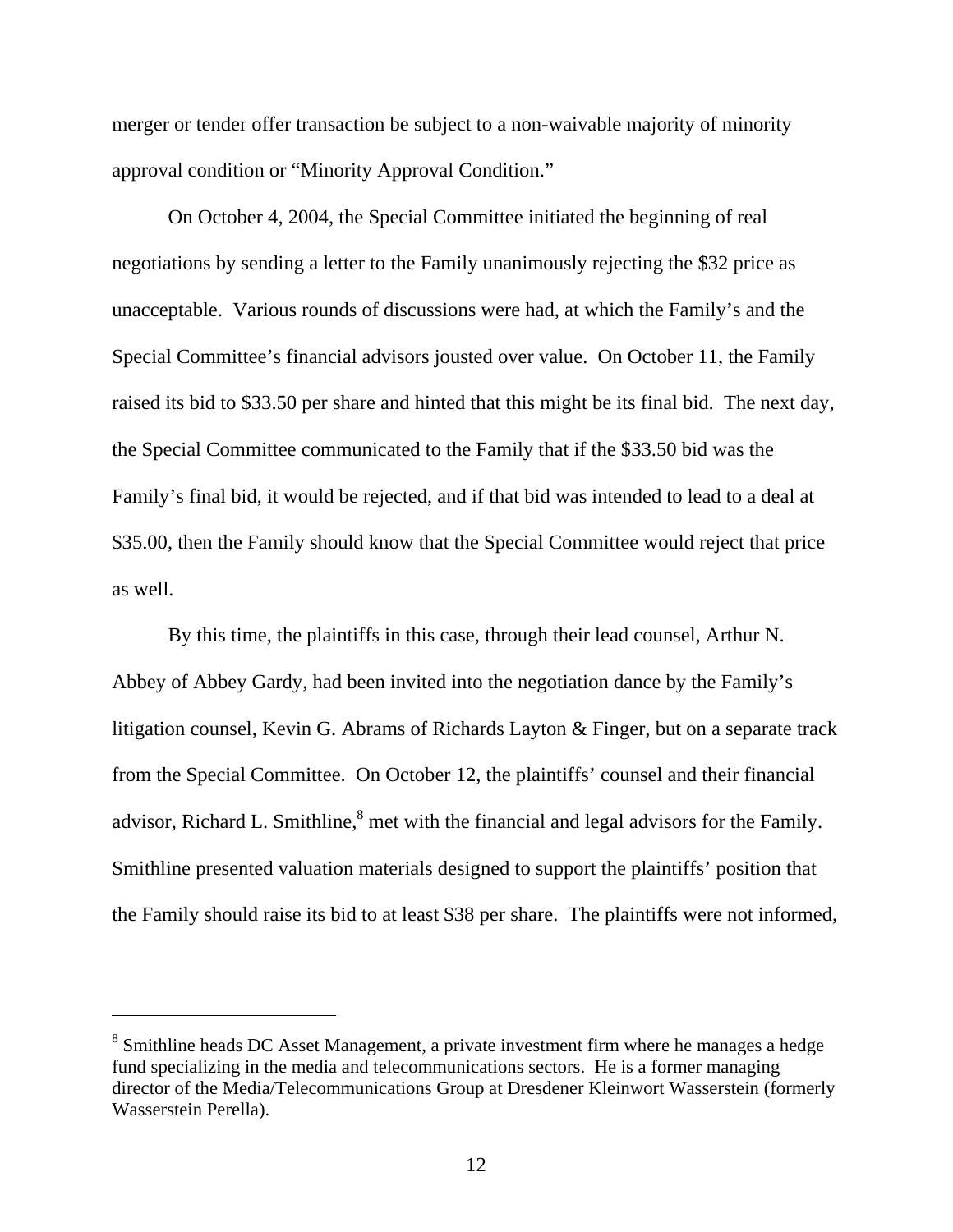apparently, that the Family had already told the Special Committee that it was prepared to raise its bid to \$33.50.

This established a pattern. The Special Committee dealt with the Family in a direct manner: Clarke had direct contact with the Family's key representative, Kennedy, as well as through communications between the Special Committee's advisors and the Family's advisors. By contrast, the plaintiffs, as might be expected, dealt exclusively with litigation counsel for the Family, aside from the one meeting at which the plaintiffs' financial advisors were given the opportunity to make a presentation to the Family's financial advisors. Litigation counsel for the Family decided what, if any, information the plaintiffs would be told about the bargaining dynamic between the Special Committee and the Family.

Consistent with this pattern, on October 12, Kennedy called Clarke and told her that the Family would withdraw its \$33.50 offer unless an in-person meeting between principals for the Family and the Special Committee members themselves resulted in an agreement. It was eventually agreed that this meeting would occur on October 15.

Meanwhile, on October 13, Abrams told Abbey that the Family might raise its offer to \$33.50 and might agree to a majority of the minority condition. Later that day, Abbey told Abrams that the plaintiffs would accept a settlement at \$37 per share with a Minority Approval Condition.

On October 15, Kennedy and one of his top subordinates for the Family's Holding Company met with the Special Committee. No advisors were present. After some discussion, Kennedy indicated that the Family might raise its offer to \$34 per share.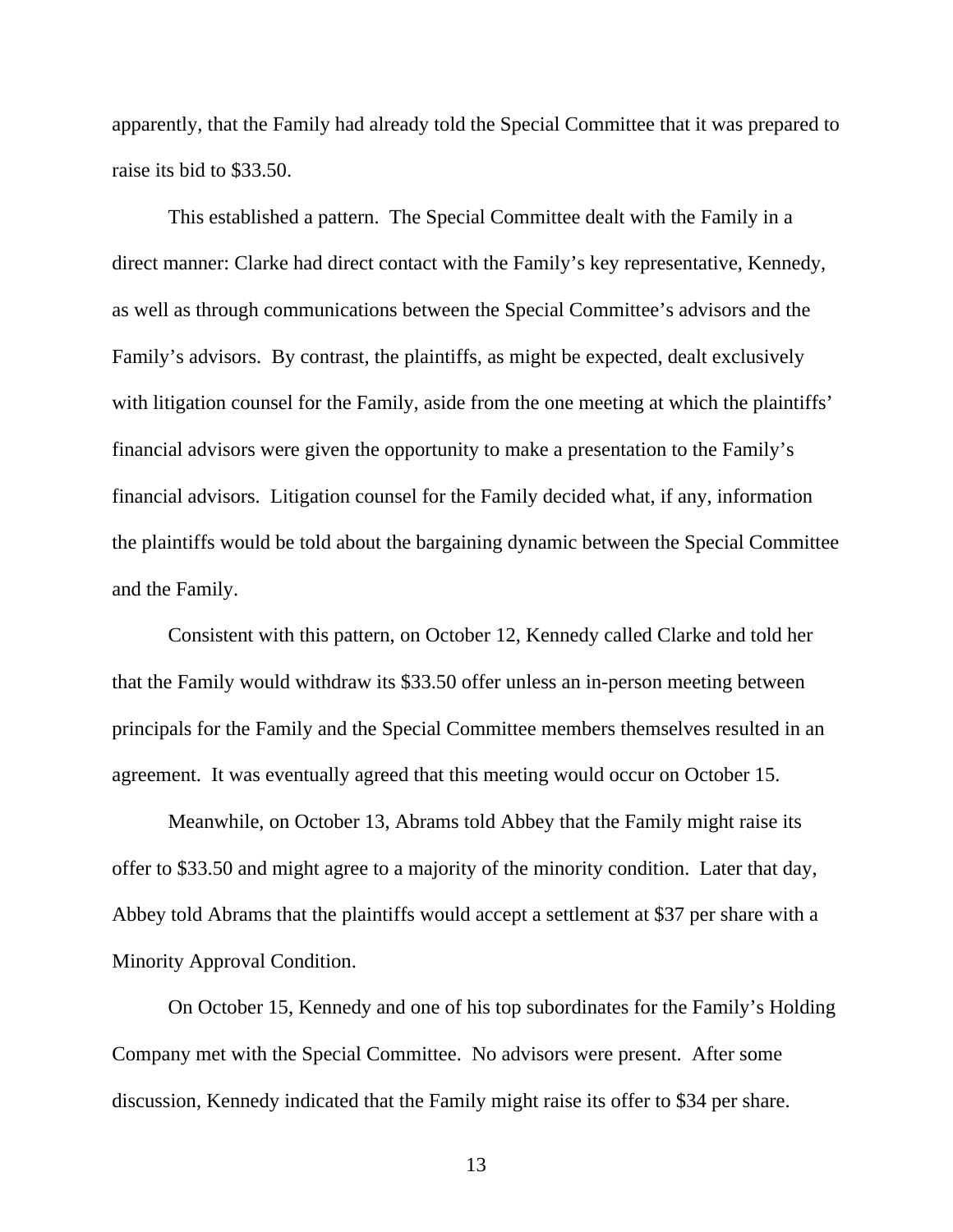After even more talk, Kennedy signaled a willingness to offer \$34.50 with the proviso that if the Special Committee did not accept that price, the Family would cease consideration of taking Cox private.

The Special Committee adjourned to caucus with their advisors. Upon their return, Clarke told Kennedy that the Special Committee would not recommend a price lower than \$35.25 per share. Kennedy responded that if that was the Special Committee's position, the Family would withdraw its Proposal.

The Special Committee then caucused again with its advisors. Clarke was empowered to negotiate the best obtainable price, subject to a confirming opinion as to financial fairness by Goldman Sachs, agreement to a Minority Approval Condition, settlement of this litigation, and negotiation of a merger agreement.

Clarke met with Kennedy later that day. She said the Special Committee would accept a deal at \$35 per share. Naturally, having framed the bidding this way, Clarke opened the door to Kennedy offering to split the difference between his previous \$34.50 overture and her \$35 price. Kennedy did so and Clarke agreed that the Special Committee would recommend that \$34.75 per share price, subject to the conditions described.

After that occurred, Abrams was informed of the state of play. He called Abbey and told him that the Family's "best and final offer" was \$34.75 per share and that the Family would not settle this case at any higher price. Abbey remembers being told that

 $9$  Abrams Aff.  $\P$  13.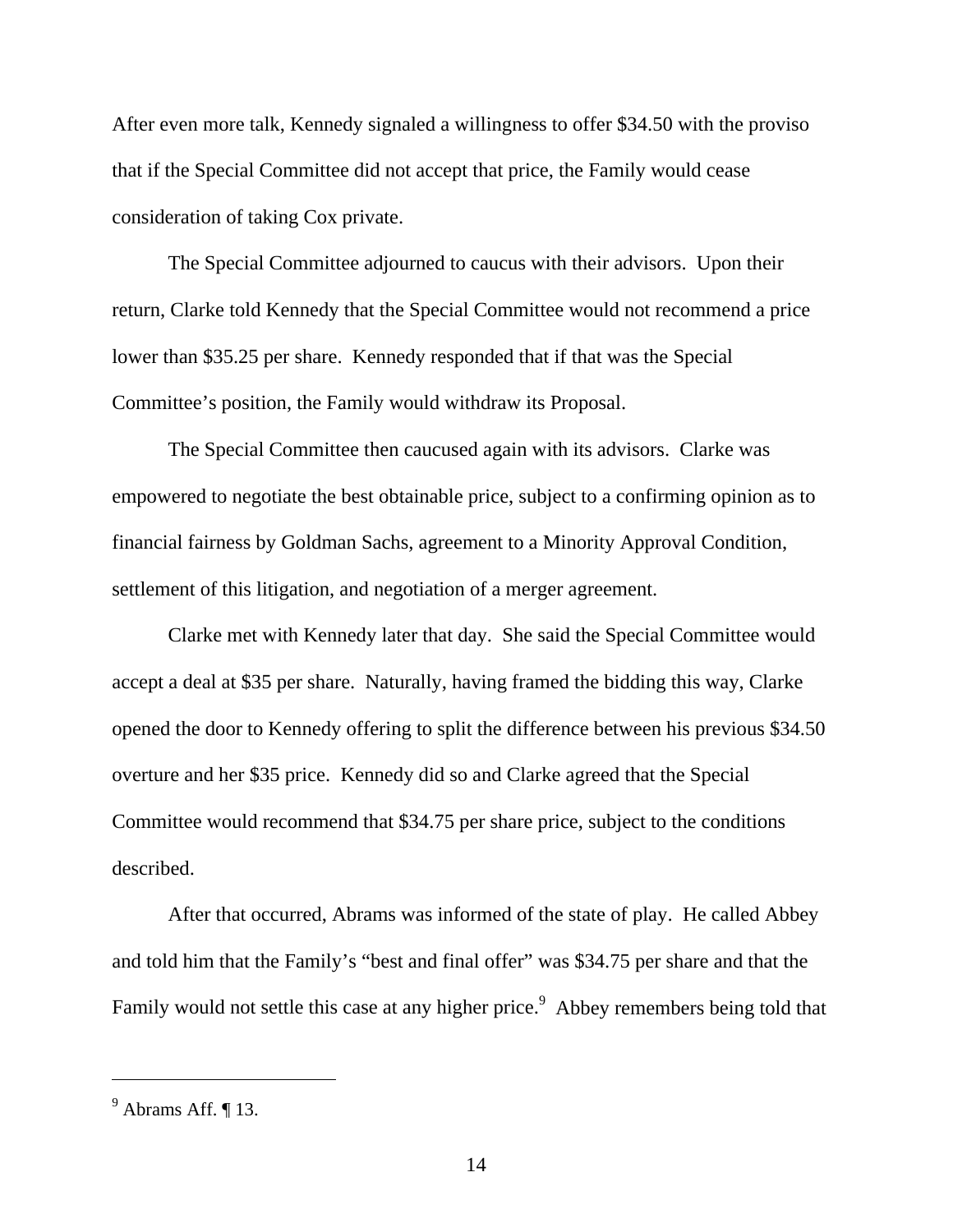this was the Family's "best and absolutely final offer."<sup>10</sup> I have little doubt that, without being explicitly told so, Abbey knew that this meant that the Family had likely reached the end of its bargaining process with the Special Committee. As Abrams stated in court, he told Abbey that the Family was "prepared to proceed with this transaction without you."11 As Abrams also noted, "[Mr. Abbey] knows that when I say best and final, that's it, and he was not going to get an additional penny from me."12 In other words, Abbey was told that the proverbial "train was leaving the station."

Abbey told Abrams that he would consider the offer in consultation with the plaintiffs' financial advisor but that the deal would also have to include a Minority Approval Condition. The next morning Abbey orally agreed to these terms. Abrams promptly informed the Special Committee's lawyers and the transactional counsel for the Family that the litigation was settled in principle and that a formal Memorandum of Understanding would be prepared.

As of that time, the Special Committee's financial advisors were finalizing their analysis in advance of determining whether they could deliver a fairness opinion. The Special Committee and the Family were also negotiating the terms of the actual merger agreement.

By October 18, the Special Committee and the Family reached accord on a final merger contract. The Special Committee met and received a favorable fairness

 $10$  Abbey Aff. ¶ 32.

 $11$  1/26/05 Tr. at 35.

<sup>12</sup> *Id*. at 39.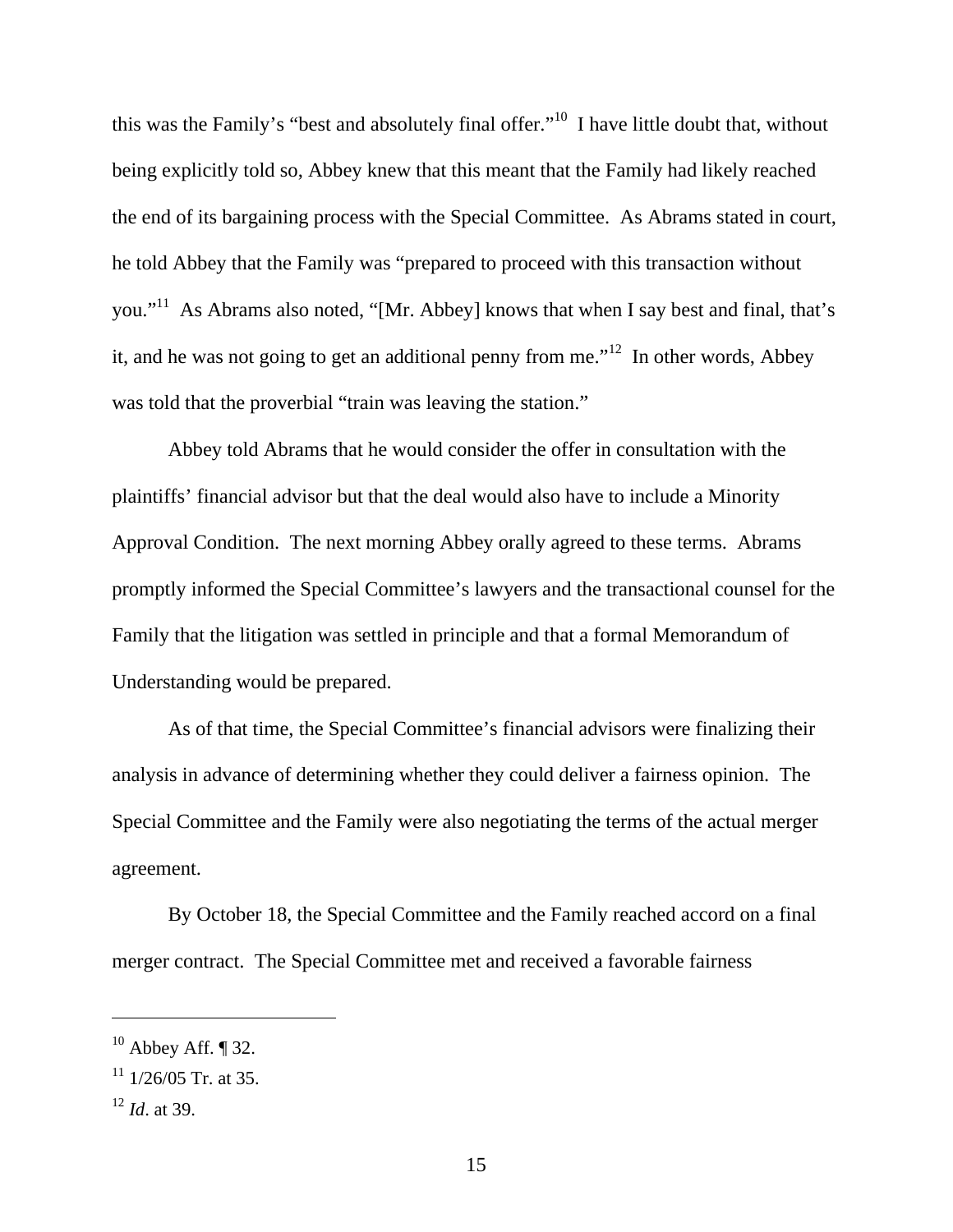presentation from Goldman Sachs. After receiving that, the Special Committee unanimously recommended the merger to the full board. At a later meeting, the full Cox board also voted to approve the deal based upon the recommendation of the Special Committee.

That same day, Abrams and Abbey reached agreement on an MOU stating that the Family acknowledged that the desirability of settling this action and the efforts of the plaintiffs' counsel in this action were causal factors that led to the Family increasing its bid to \$34.75, and agreeing to the Minority Approval Condition. A similar MOU was also executed with a group of plaintiffs who had filed similar actions in Georgia. The negotiations involving those plaintiffs are not described in the record before me in any detail.

The next day, October 19, Cox and the Family signed the merger agreement.

## C. The Settlement Is Presented To The Court For Approval And The Merger Closes

The parties moved promptly to complete confirmatory discovery and negotiate a final stipulation of settlement. Only after that was done, they swear, was there any discussion of the amount of attorneys fees the plaintiffs' counsel would seek.

In the attorneys' fee negotiations, the Family eventually agreed not to oppose a fee request of up to \$4.95 million. Separately, the Family forged a deal by which it agreed not to oppose a fee request from the Georgia plaintiffs of more than \$1.25 million. In both cases, the Family agreed to pay whatever fee was awarded rather than to require that any fee award be withheld from the merger consideration to be paid to the public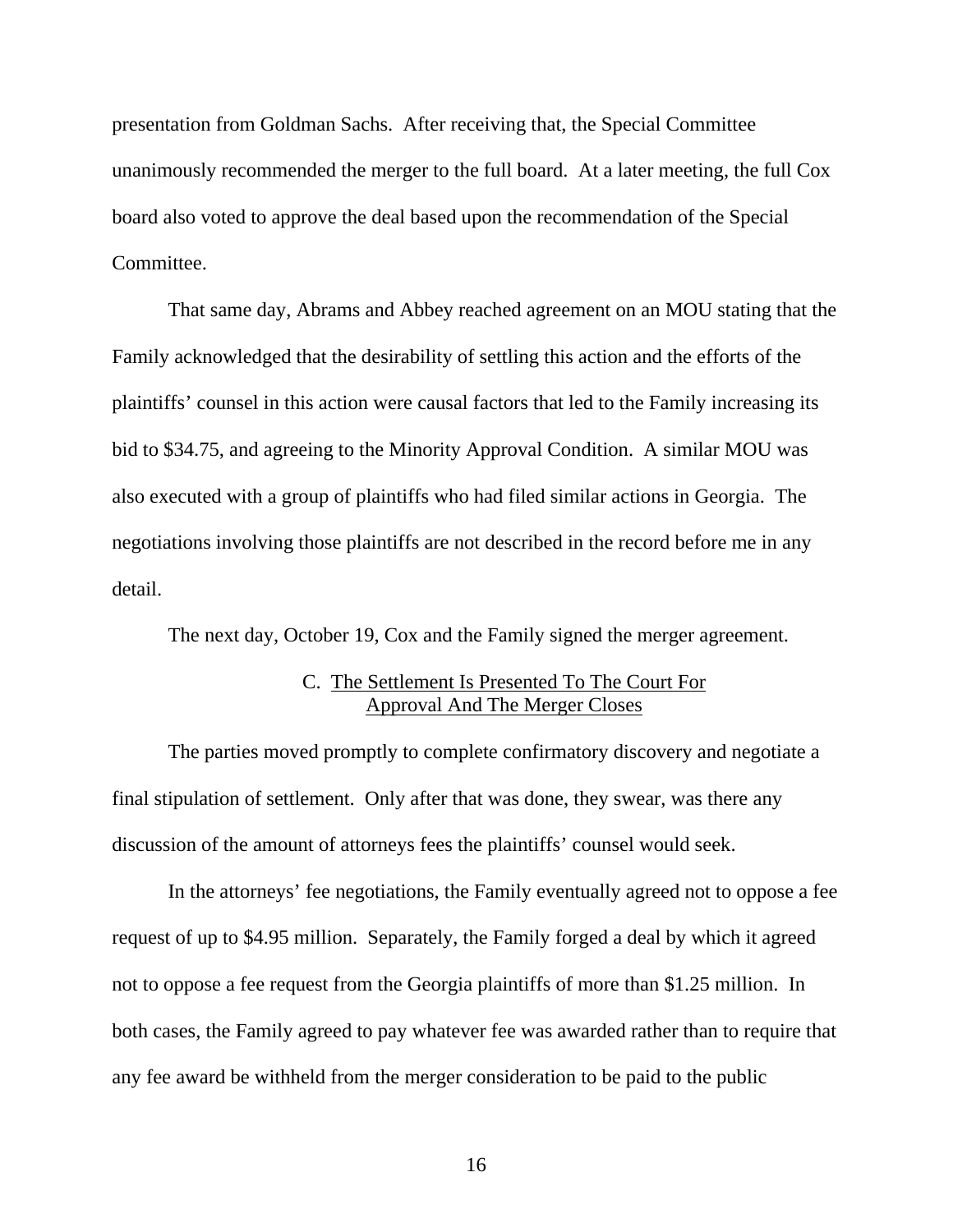stockholders of Cox. According to the plaintiffs' counsel Arthur Abbey, he would have sought a fee much larger than \$4.95 million had the defendants refused to agree not to oppose a fee request up to that amount.

The Stipulation of Settlement was presented to the court on November 10, 2004. Notice was promptly issued to the public stockholders on November 24, 2004. By that time, the Family had already commenced their tender offer at \$34.75 per share.

On December 2, 2004, the tender offer expired. Approximately 189.7 million of Cox's 245.5 million public shares were tendered, satisfying the Minority Approval Condition and giving the Family over 90% of the Cox shares. On December 8, 2004, a back end, short-form merger was executed taking Cox private.

#### III. Objectors To The Plaintiffs' Fee Emerge

When the deadline to object to the proposed settlement expired, no objections to the settlement itself had been filed. But an objection was made to the plaintiffs' counsel request for an award of attorneys' fees. The objection was filed by Jeffrey Zoub and eleven funds managed by Franklin Mutual Advisers LLC ("Franklin Funds"). Zoub owned 1000 Cox shares as of the date the Proposal was first publicly announced and continued to hold those shares until the merger. Meanwhile, the Franklin Funds had a much greater stake, consisting of 509,000 shares. But the Franklin Funds were the opposite of long-term stockholders — they did not begin purchasing Cox shares until after the announcement that the Family wished to take Cox private, thus making the relatively safe bets that a deal would ultimately be made and at a price higher than the Family's original \$32 offer.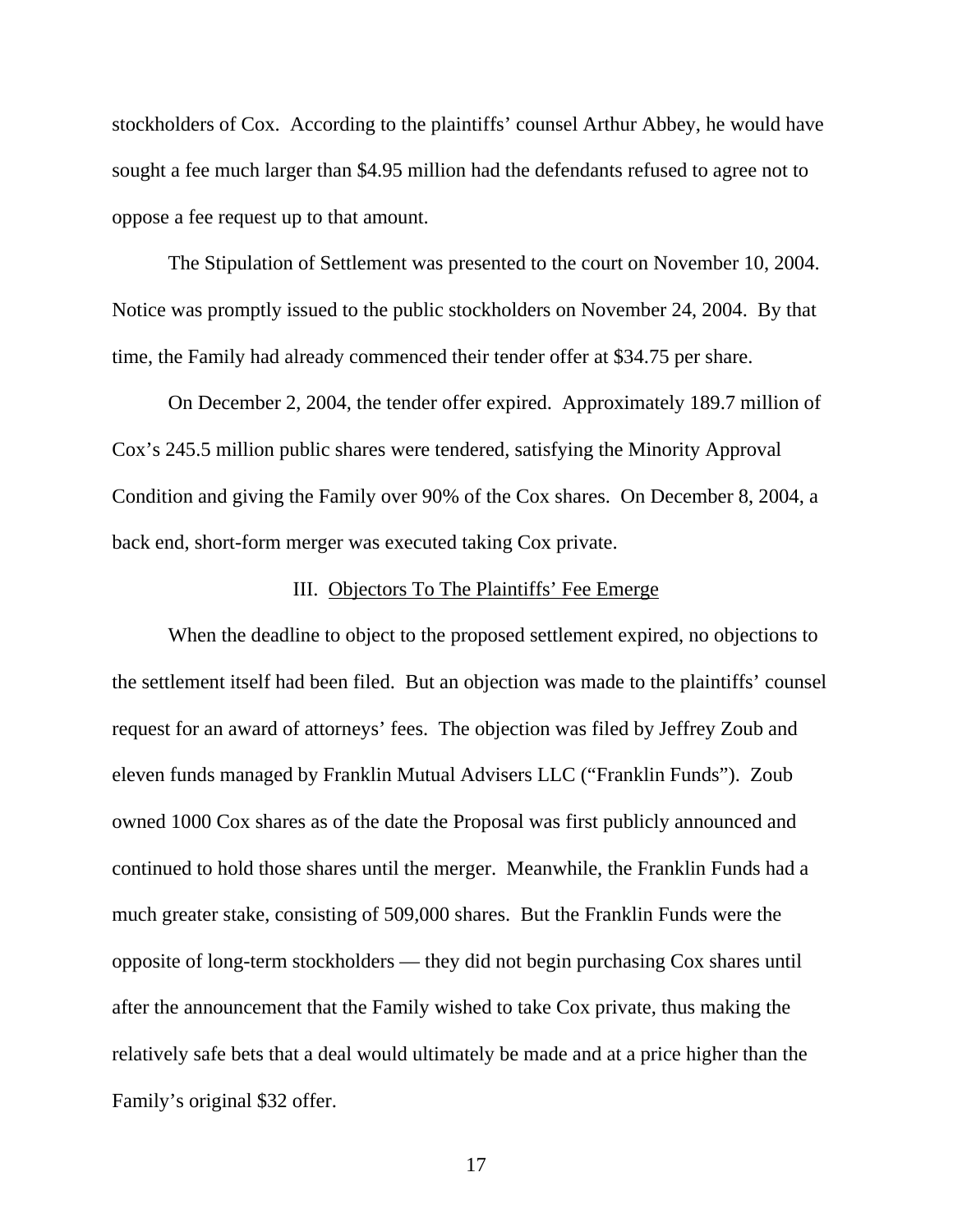One senses, moreover, that the objectors were not entirely self-motivated but rather were inspired to object by one of their attorneys, Elliott J. Weiss, a Professor of Law at the University of Arizona Law School. In recent years, Weiss has himself appeared as an objecting stockholder to fee requests in this court. And much of his recent scholarship has focused on what he regards to be failures in the integrity and efficiency of corporate and securities class action litigation. Most notably, his work helped inspire provisions of the Private Securities Litigation Reform Act of 1995 ("PSLRA") designed to give stockholders with large equity holdings an advantage in securing lead plaintiff status in federal securities class actions.<sup>13</sup>

For present purposes, however, it is more relevant that Weiss has recently turned his attention to the class action settlement process in corporate law cases, most particularly in the courts of Delaware. Aside from objecting in two cases himself, Weiss, along with Professor Lawrence J. White, an economist at New York University, has published an article called *File Early, Then Free Ride: How Delaware Law (Mis)Shapes Shareholder Class Actions*<sup>14</sup> that argues that certain features of Delaware's common law of corporations have permitted the plaintiffs' bar to reap windfall profits by filing cases that have no benefit to stockholders.

I highlight the article because Weiss's advocacy on behalf of the objectors as an attorney, which includes his filing of an affidavit by his co-author White attaching their

<sup>13</sup> *E.g.*, Elliott J. Weiss & John S. Beckerman, *Let the Money Do the Monitoring: How Institutional Investors Can Reduce Agency Costs in Securities Class Actions*, 104 Yale L.J. 2053 (1995).

 $14$  57 Vand. L. Rev. 1797 (2004).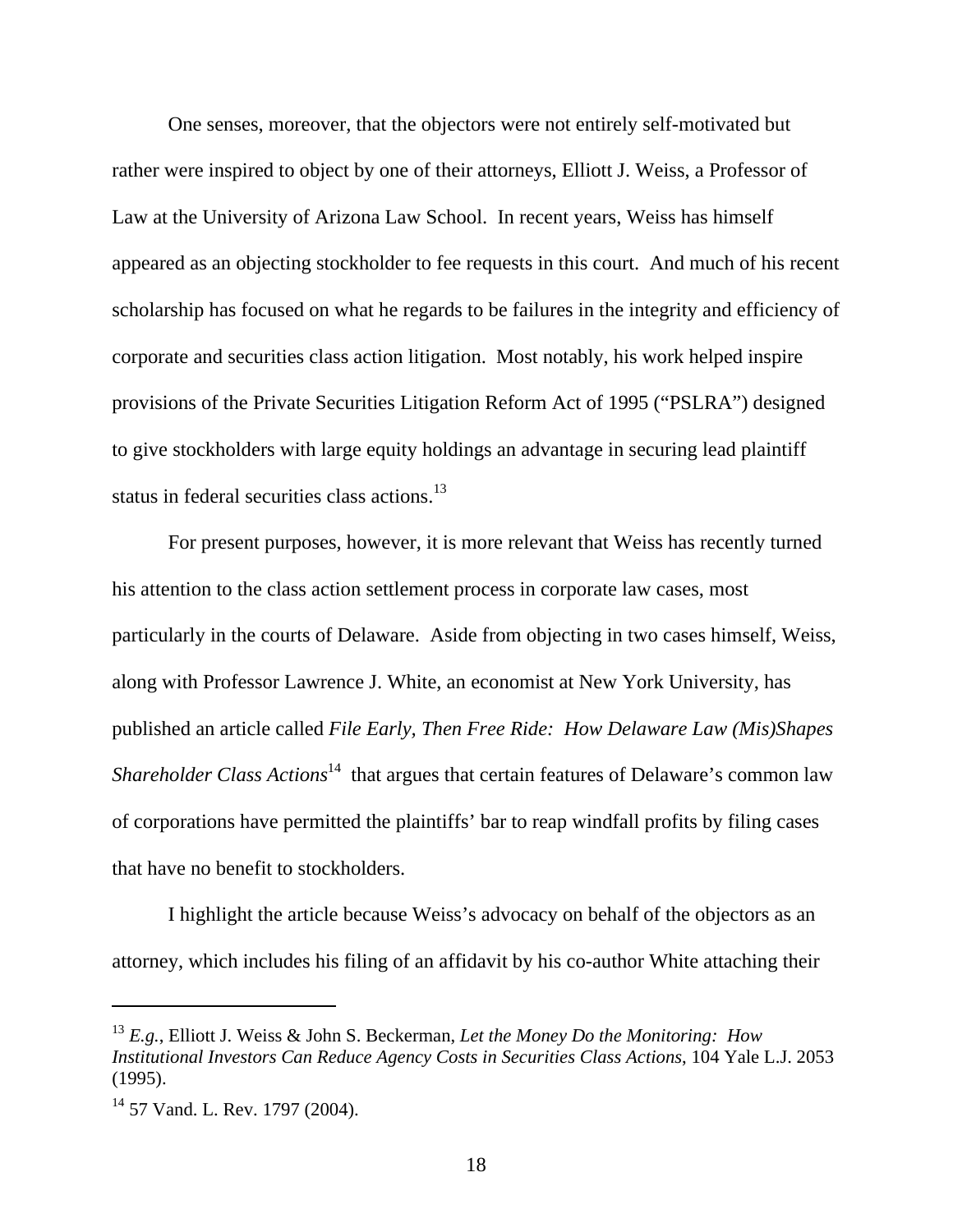article, essentially consists of the conversion of a particular part of his article into a brief to this court. The points that the objectors make, in other words, have less to do with this case in particular, and more to do with concerns about how the common law rules that Delaware uses to govern mergers with controlling stockholders create inefficient incentives for plaintiffs' lawyers and corporate defense counsel, leading to lawsuits that exist, in Weiss's view, almost entirely as a vehicle for the payment of attorneys' fees and the entry of a judgment of the court providing the defendants with a broad release from any future lawsuits relating to the underlying transactions. At oral argument, Weiss conceded that his client's objection to the fee in this particular case was not driven by anything unusual about the Cox merger but rather by their objection to the perpetuation of a pattern of settlements and fee requests like this one, and that their objection had reform of the law as its principle objective.

For that reason, it is important to set forth in some detail the objectors' argument that no fee should be awarded, a task that requires a description of the legal framework within which settlements of this type arise.

### IV. Legal Analysis

#### A. The Delaware Law Of Mergers With Controlling Stockholders

It would not be much of a stretch to say that the central idea of Delaware's approach to corporation law is the empowerment of centralized management, in the form of boards of directors and the subordinate officers they choose, to make disinterested business decisions. The business judgment rule exemplifies and animates this idea.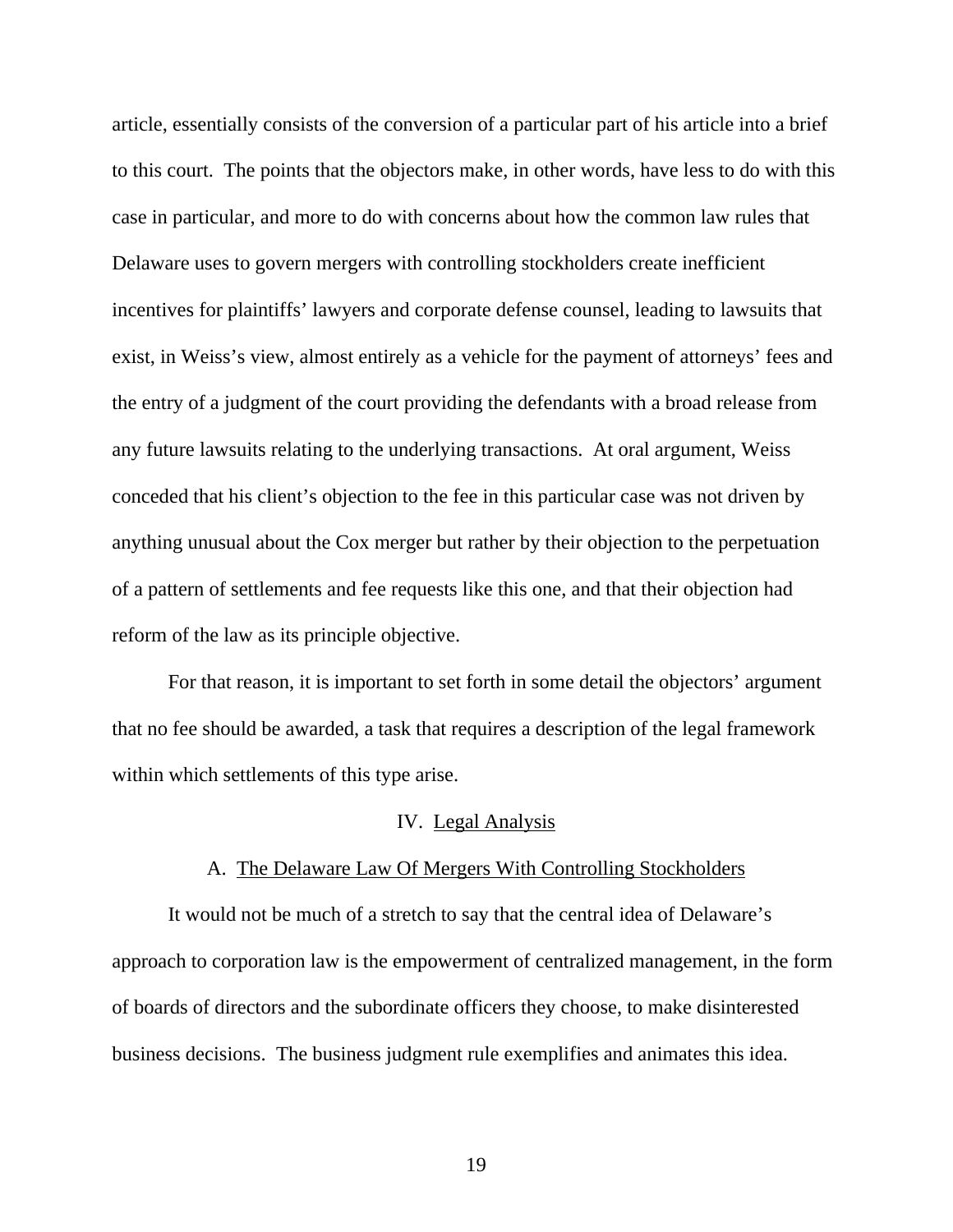But this idea also presents to corporate law makers — of both the statutory and common law variety — a correlative challenge that has occupied most of the last century of American corporation law: how to regulate transactions between corporations and their own directors, officers, or controlling stockholders. And, with the later emergence of a vibrant market for corporate control, came the need to address the extent to which certain corporate transactions with, or defensive reactions towards, third parties sufficiently implicate the self-interest of directors and officers as to cast doubt on their ability to pursue their corporations' best interests with unconflicted fidelity. In other words, for the law of corporations, much of the hard thinking has been what to do about business decisions in which directors have non-stockholder interests that might bias their judgment.

By the enactment of the comprehensive revision of the Delaware General Corporation Law in 1967, the Delaware law of corporations had long accepted the notion that it was unwise to ban interested transactions altogether. Consistent with that premise, the revised DGCL addressed interested transactions by crafting a legal incentive system for vesting decision-making authority over such transactions in those who were not burdened with a conflict. To that end, § 144 of the DGCL says that a transaction between a corporation and an officer or director is not per se voidable so long as the transaction is approved, after full disclosure, either by: 1) a majority of the disinterested directors; or 2) a good faith vote of the stockholders.<sup>15</sup> By those methods, respect for the business judgment of the board can be maintained with integrity, because the law has taken into

 $15$  8 *Del. C.* § 144 (b)(1), (2).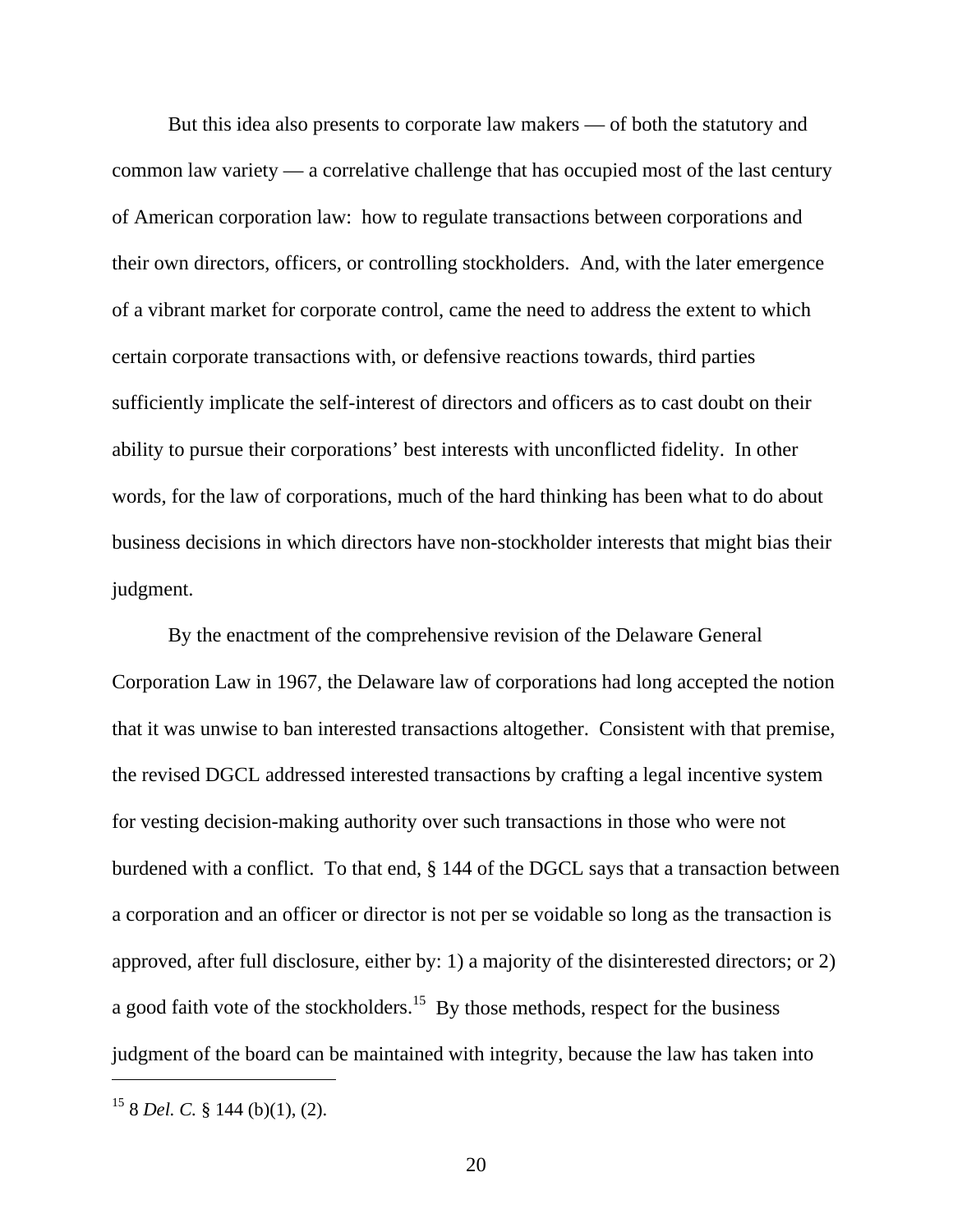account the conflict and required that the business judgment be either proposed by the disinterested directors or ratified by the stockholders it affects. In the absence of those protections, the transaction is presumed voidable absent a demonstration, by the interested party, that the transaction is fair. $16$ 

Lest I be chastened by learned commentators on our law, I must hasten to add that § 144 has been interpreted as dealing solely with the problem of per se invalidity; that is, as addressing only the common law principle that interested transactions were entirely invalid and providing a road map for transactional planners to avoid that fate.<sup>17</sup> The somewhat different question of when an interested transaction might give rise to a claim for breach of fiduciary duty  $-$  i.e., to a claim in equity  $-$  was left to the common law of corporations to answer. Mere compliance with § 144 did not necessarily suffice.

But the common law of corporations also was centered on the idea of the business judgment rule and its approach to interested transactions looked much like that codified in § 144. The approval by a majority of the disinterested directors of an interested transaction was held to invoke the business judgment rule standard of review, and to relieve the proponents of the burden to show that the transaction was entirely fair to the corporation.<sup>18</sup> But a good example of the distinction between  $\S$  144 and the common law of corporations is their disparate approach to stockholder ratification. By its own terms, §

<sup>16 8</sup> *Del. C.* § 144 (b)(3).

<sup>17</sup> *See* David A. Drexler, Lewis S. Black & A. Gilchrist Sparks, III, *Delaware Corporation Law and Practice*, § 15.05[2] at 15-22 (2004).

<sup>18</sup> *Puma v. Marriott, Inc.,* 283 A.2d 693, 694 (Del. Ch. 1971) (finding that because an independent board majority approved a transaction with a 46% stockholder, the business judgment rule standard applied).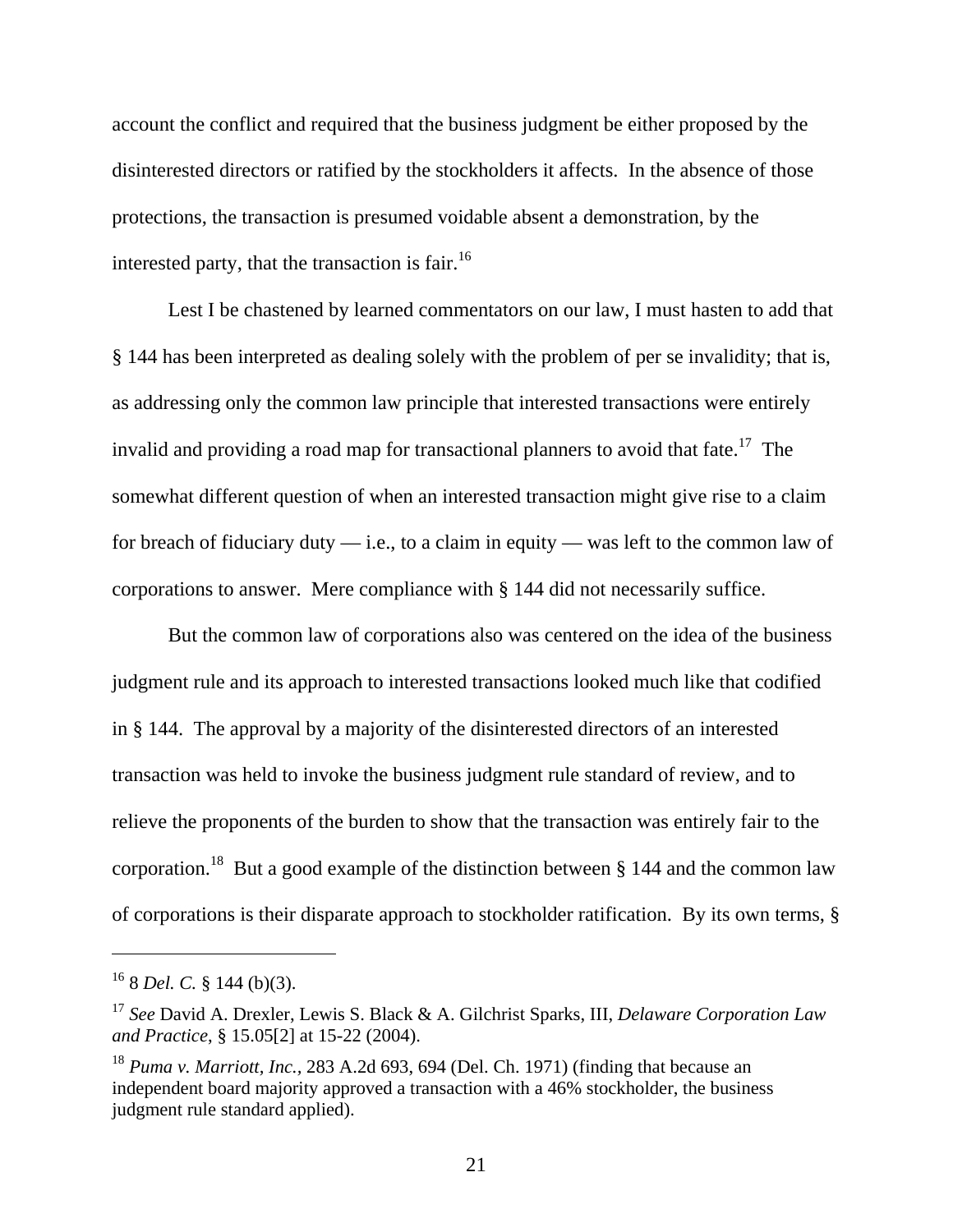144 alleviates the possibility of per se invalidity by a vote of stockholders, without any explicit requirement that a majority of the disinterested stockholders approve.<sup>19</sup> The common law, by contrast, only gives ratification effect to approval of the interested transaction by a majority of the disinterested stockholders.<sup>20</sup>

This example helps make another point, which is the continuing struggle in our law to determine how to balance the goals of respecting business judgments made by boards and protecting stockholders from abuse from self-interested fiduciaries. In the 1980s, much of what was most compelling and urgent in corporation law, was the judiciary's articulation of the freedom that directors had to address hostile takeover bids. At least in our law, what emerged were common law rules that encouraged boards to invest decision-making primacy in outside directors rather than insiders, because it was presumed that outside directors, as opposed to CEOs and CFOs who had their primary jobs at stake, would be less likely to resist a takeover simply to remain directors of a public company. When independent directors were given substantial authority, the law was more willing to conclude that the board's actions in resisting a takeover were permissible. But even then, the "omnipresent specter that a board may be acting in its own interest, rather than those of the corporation and its shareholders" subjected

<sup>&</sup>lt;sup>19</sup> The reference to the approval of stockholders being made in "good faith" in § 144 (b)(2) might be read as imposing a requirement on an interested party to the transaction that its approving vote as a stockholder to refrain from using its voting power to push through a transaction unfair to the corporation and correspondingly overgenerous to the interested party.

<sup>20</sup> *E.g., Harbor Finance Partners v. Huizenga,* 751 A.2d 879, 900-01 (Del. Ch. 1999).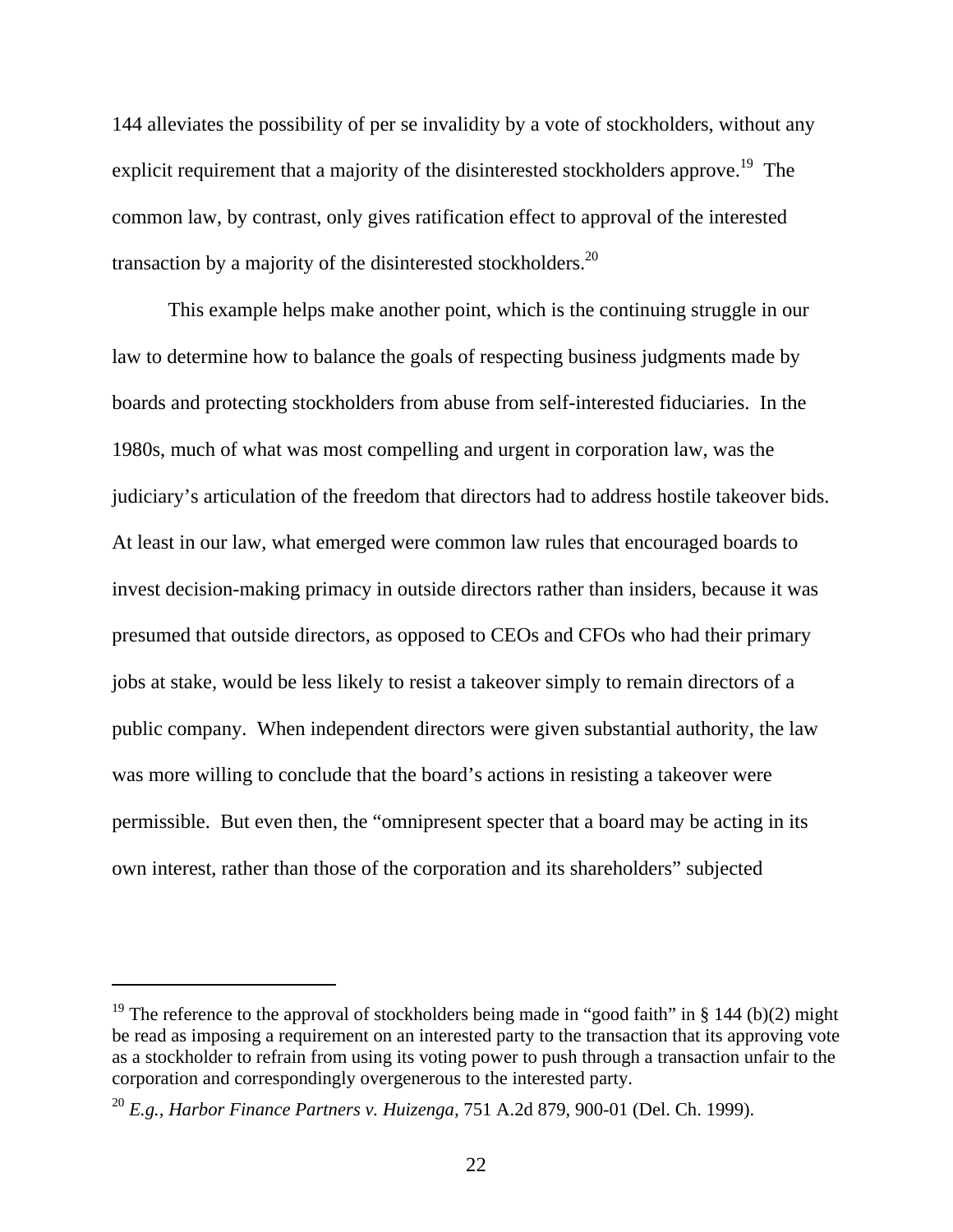defensive actions to heightened scrutiny, under a reasonableness form of review that was tighter than the bare rationality test of the business judgment rule.<sup>21</sup>

For present purposes, what is most critical is how the Delaware Supreme Court addressed the standard of review that would apply to a very particular type of interested transaction: a merger in which a controlling stockholder acquires the rest of the shares it did not control. Within the Court of Chancery, there was some doctrinal debate about whether a merger with a controlling stockholder could be structured in a manner that would invoke the business judgment rule standard of review. In *In re Trans World*  Airlines, Inc. Shareholders Litigation,<sup>22</sup> Chancellor Allen suggested that if the merger was negotiated and approved by a special committee of independent directors, then the business judgment rule standard of review should apply. By contrast, in *Citron v. E.I. DuPont De Nemours & Co.*, 23 Vice Chancellor Jacobs held that even if the merger was approved by a fully informed majority of the minority vote, the entire fairness standard would still apply because of the implicit coercion that the electorate would feel in voting.24 Their fear that the controller would retaliate against a negative vote, Vice Chancellor Jacobs suggested, rendered a Minority Approval Condition an insufficient

<sup>21</sup> *Unocal Corp. v. Mesa Petroleum Co.*, 493 A.2d 946, 954 (Del. 1985); *see also Revlon, Inc. v. MacAndrews & Forbes Holdings, Inc.*, 506 A.2d 173, 180 (Del. 1986).

<sup>22 1988</sup> WL 111271 (Del. Ch. Oct. 21, 1988).

 $23$  584 A.2d 490 (Del. Ch. 1990).

<sup>&</sup>lt;sup>24</sup> From a close reading of the *Citron* decision, one discerns that Vice Chancellor Jacobs felt the *Weinberger v. UOP, Inc.,* 457 A.2d 701 (Del. 1983) and *Rosenblatt v. Getty Oil Co.*, 493 A.2d 929, 937 (Del. 1985) had already decided the key question and that he was bound to that determination. *Citron*, 584 A.2d at 500-01. He therefore attempted to craft a rationale for what he perceived to be the Supreme Court's binding refusal to give business judgment rule treatment to a merger subject to a Minority Approval Condition. *Id.* at 502.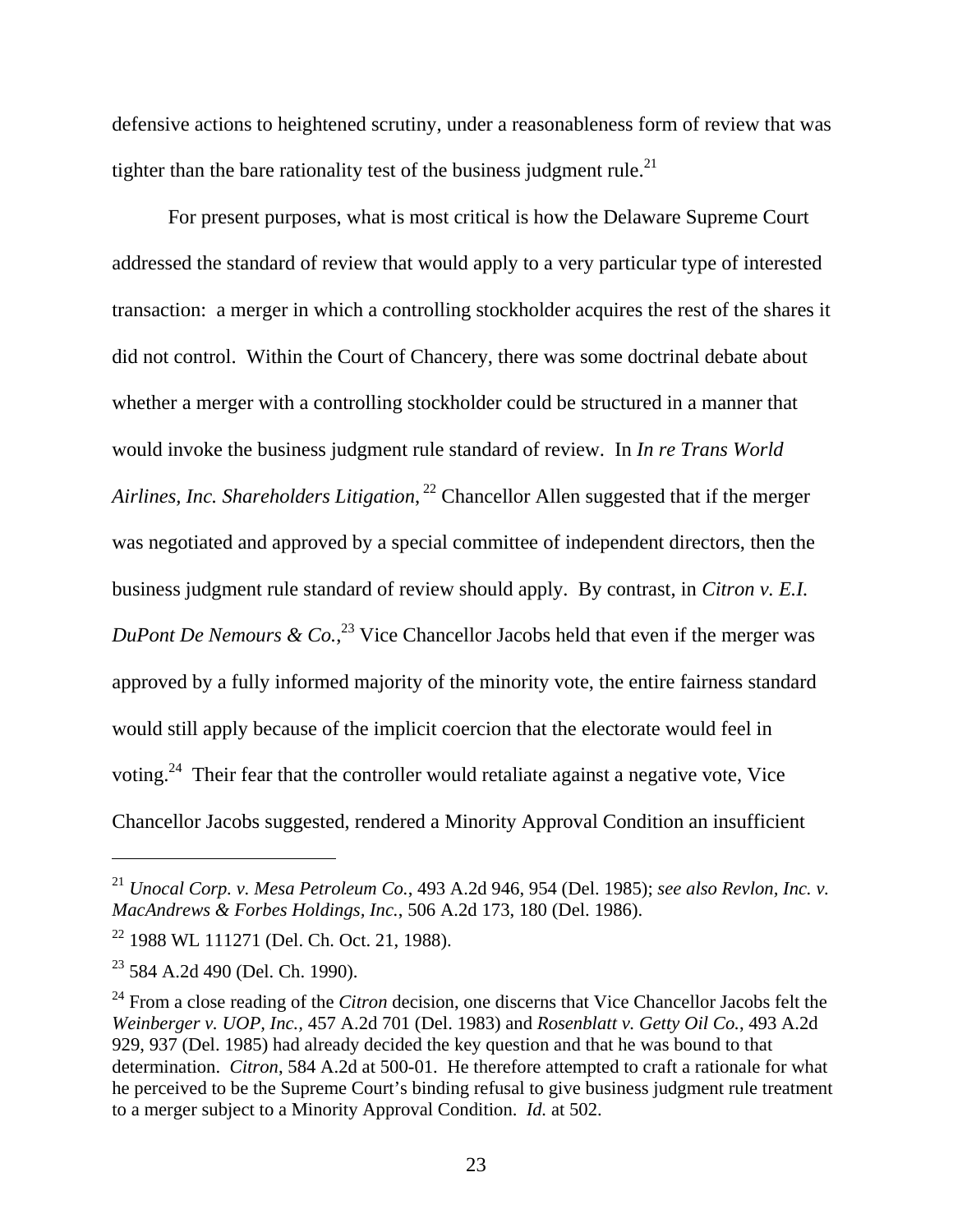guarantee of fairness in this unique transactional context to give that vote ratification effect.<sup>25</sup>

In the important case of *Kahn v. Lynch Communications, Inc.*, 26 the Delaware Supreme Court resolved this doctrinal debate. In its decision, the Supreme Court held that regardless of the procedural protections employed, a merger with a controlling stockholder would always be subject to the entire fairness standard. Even if the transaction was 1) negotiated and approved by a special committee of independent directors; and 2) subject to approval by a majority of the disinterested shares (i.e., those shares not held by the controller or its affiliates), the best that could be achieved was a shift of the burden of persuasion on the issue of fairness from the defendants to the plaintiffs. In reaching this decision, the Supreme Court expressly relied on *Citron*'s reasoning about the implicit coercion thought to be felt by minority stockholders in this transactional context.<sup>27</sup> Less clear is why the Supreme Court refused to give weight to independent director approval, given that *Aronson v. Lewis*<sup>28</sup> had held that independent directors were presumed to be capable of exercising a disinterested business judgment in deciding whether to cause the company to sue a controlling stockholder. In part, *Lynch's* decision on this score seemed to turn on a vestigial concept from a discarded body of case law; namely, that because there no longer needed to be a "business purpose" for a merger

 $25$  584 A.2d at 502 (articulating this implicit coercion rationale).

<sup>26 638</sup> A.2d 1110 (Del. 1994).

<sup>27 638</sup> A.2d at 1116-17 (citing *Citron,* 584 A.2d at 502).

<sup>28 473</sup> A.2d 805 (Del. 1984).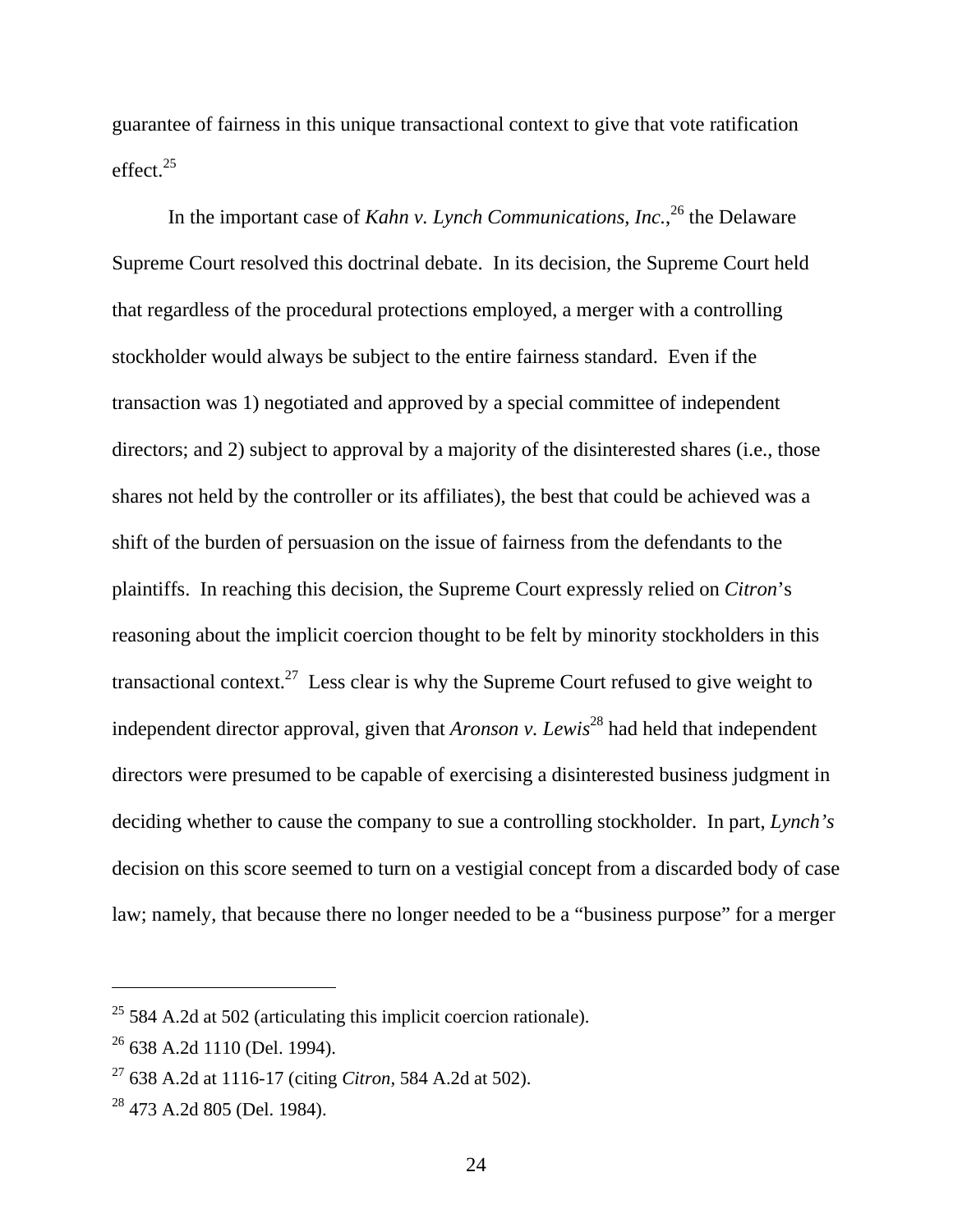with a controlling stockholder, $^{29}$  it was somehow not a "business judgment" for independent directors to conclude that a merger was in the best interests of the minority stockholders.<sup>30</sup>

That is an odd and unsatisfying rationale, which, if taken seriously, would have implications for all decisions by directors who agree to cash mergers. All in all, it is perhaps fairest and more sensible to read *Lynch* as being premised on a sincere concern that mergers with controlling stockholders involve an extraordinary potential for the exploitation by powerful insiders of their informational advantages and their voting clout. Facing the proverbial 800 pound gorilla who wants the rest of the bananas all for himself, chimpanzees like independent directors and disinterested stockholders could not be expected to make sure that the gorilla paid a fair price.<sup>31</sup> Therefore, the residual protection of an unavoidable review of the financial fairness whenever plaintiffs could raise a genuine dispute of fact about that issue was thought to be a necessary final protection. But, in order to encourage the use of procedural devices such as special committees and Minority Approval Conditions that tended to encourage fair pricing, the Court did give transactional proponents a modest procedural benefit — the shifting of the burden of persuasion on the ultimate issue of fairness to the plaintiffs — if the transaction proponents proved, in a factually intensive way, that the procedural devices had, in fact,

<sup>29</sup> *Weinberger* eliminated this requirement, which was the rule of *Singer v. Magnavox Co.,* 380 A.2d 969 (Del. 1977). *See Weinberger,* 457 A.2d at 715.

<sup>30</sup> *Lynch*, 638 A.2d at 1115-16.

<sup>31</sup> *See Pure Resources,* 808 A.2d 421, 436 (Del. Ch. 2002); Leo E. Strine, Jr., *The Inescapably Empirical Foundation of the Common Law of Corporations,* 27 Del. J. Corp. L. 499, 509 (2002) (both describing the evolution of this thinking).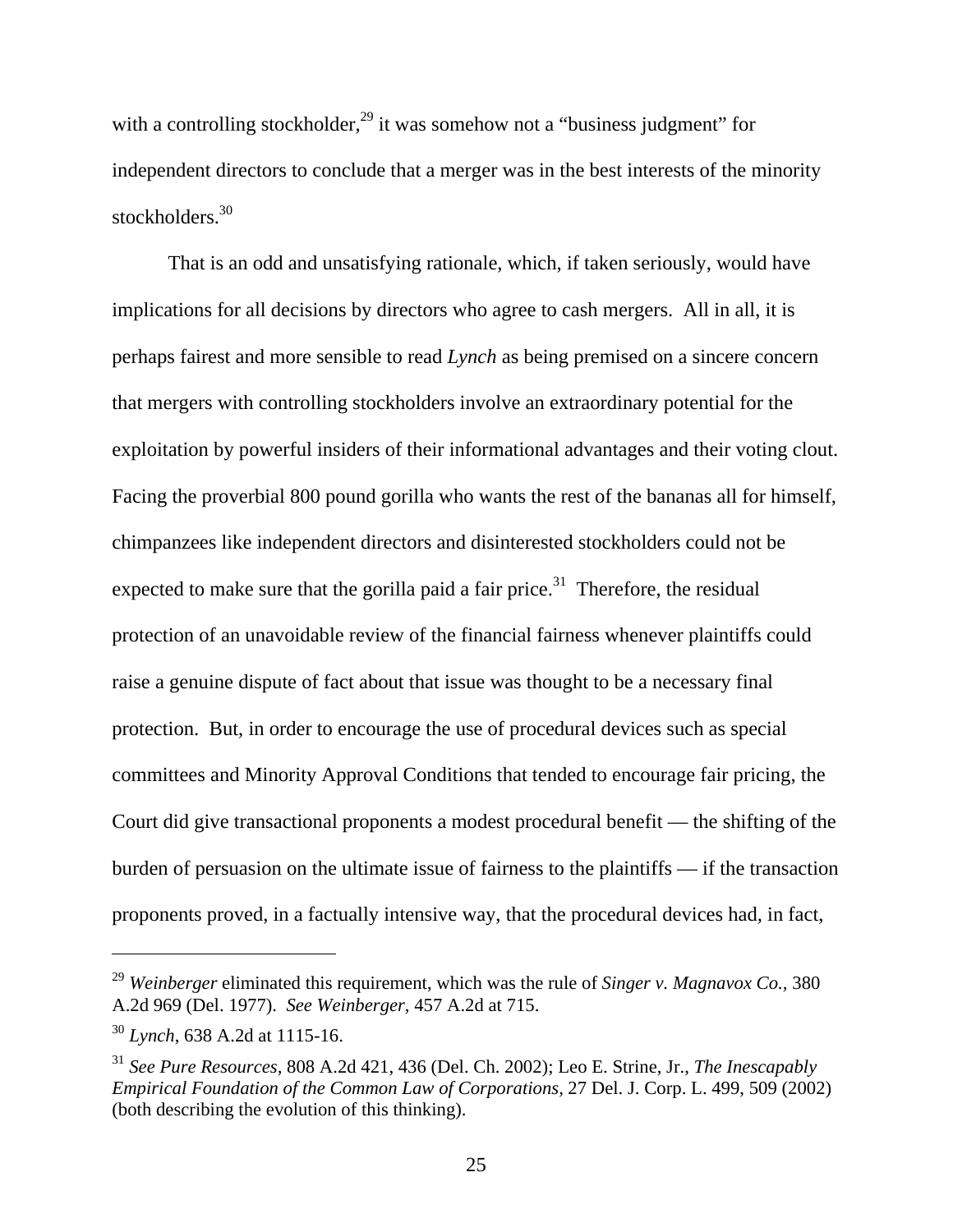operated with integrity.<sup>32</sup> In the case of a special committee, later case law held that the defendants would only be relieved of the burden of proving fairness if it first proved that "the committee … function[ed] in a manner which indicates that the controlling shareholder did not dictate the terms of the transaction and that the committee exercised real bargaining power."<sup>33</sup> In the case of a Minority Approval Condition, the defendants had the usual ratification burden — to show that all material facts had been disclosed and the absence of coercive threats. But in either event, or in the exceedingly rare case in which both protections were employed in advance of, and not as part of a negotiated settlement, the most the defendants could get was a burden shift.

Although it is an undeniable reality that *Lynch* stated that any merger with a controlling stockholder, however structured, was subject to a fairness review, it would be unfair not to make explicit another reality. No defendant in *Lynch*, and no defendant since, has argued that the use of an independent special committee *and* a Minority Approval Condition sufficiently alleviates any implicit coercion as to justify invocation of the business judgment rule. For this reason, it is important not to assume that the Supreme Court has already rejected this more precisely focused contention.

<sup>32 638</sup> A.2d at 1117.

<sup>33</sup> *Kahn v. Tremont Corp.*, 694 A.2d 422, 429 (Del. 1997); *see also In re Cysive, Inc. Shareholders Litig.*, 836 A.2d 531, 548-49 (Del. Ch. 2003) (explaining why this approach makes the question of burden-shifting conflate with the question of procedural fairness).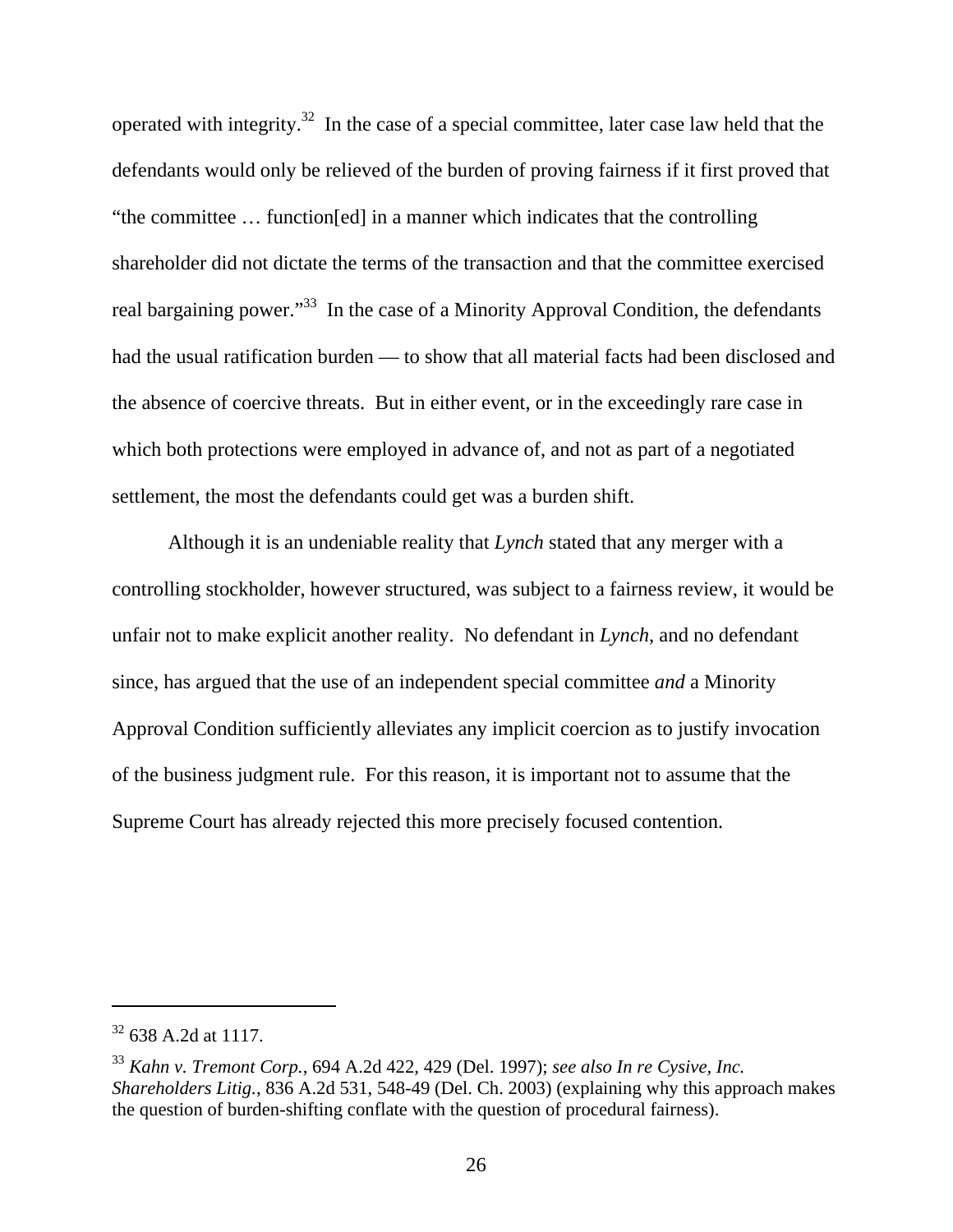# B. A Tempered Description Of The Objectors' Criticism Of The Incentive Effects Created By *Lynch*

The incentive effects created by *Lynch* are largely what inspire the objectors' position. Rather than describe the objectors' position with same fervor with which they articulate it, I will instead describe the more reasonable aspects of their arguments as I distill them, drawing on the record the parties have presented and the many other settlements of this kind that have been presented to the Court of Chancery. Thus, my rendition will be far less tendentious and will, also, by more closely reflecting my own ultimate perceptions, reduce, but not, alas, eliminate, the need to describe the to and fro between the objectors to the fee and the plaintiffs who seek it.

Initially, it cannot be ignored that *Lynch* created a strong incentive for the use of special negotiating committees in addressing mergers with controlling stockholders. This is a very useful incentive. In the main, the experience with such committees has been a positive one. Independent directors have increasingly understood and aggressively undertaken the burdens of acting as a guarantor of the minority's interest, by undertaking a deep examination of the economics of the transactions they confront and developing effective negotiation strategies to extract value for the minority from the controller. Critical to the effectiveness of the special committee process has been the selection of experienced financial and legal advisors, who can help the special committee overcome the lack of managerial expertise at their disposal. When it works well, the combination of a special committee, with general business acumen and a fair amount of company specific knowledge, with wily advisors who know how to pull the levers in merger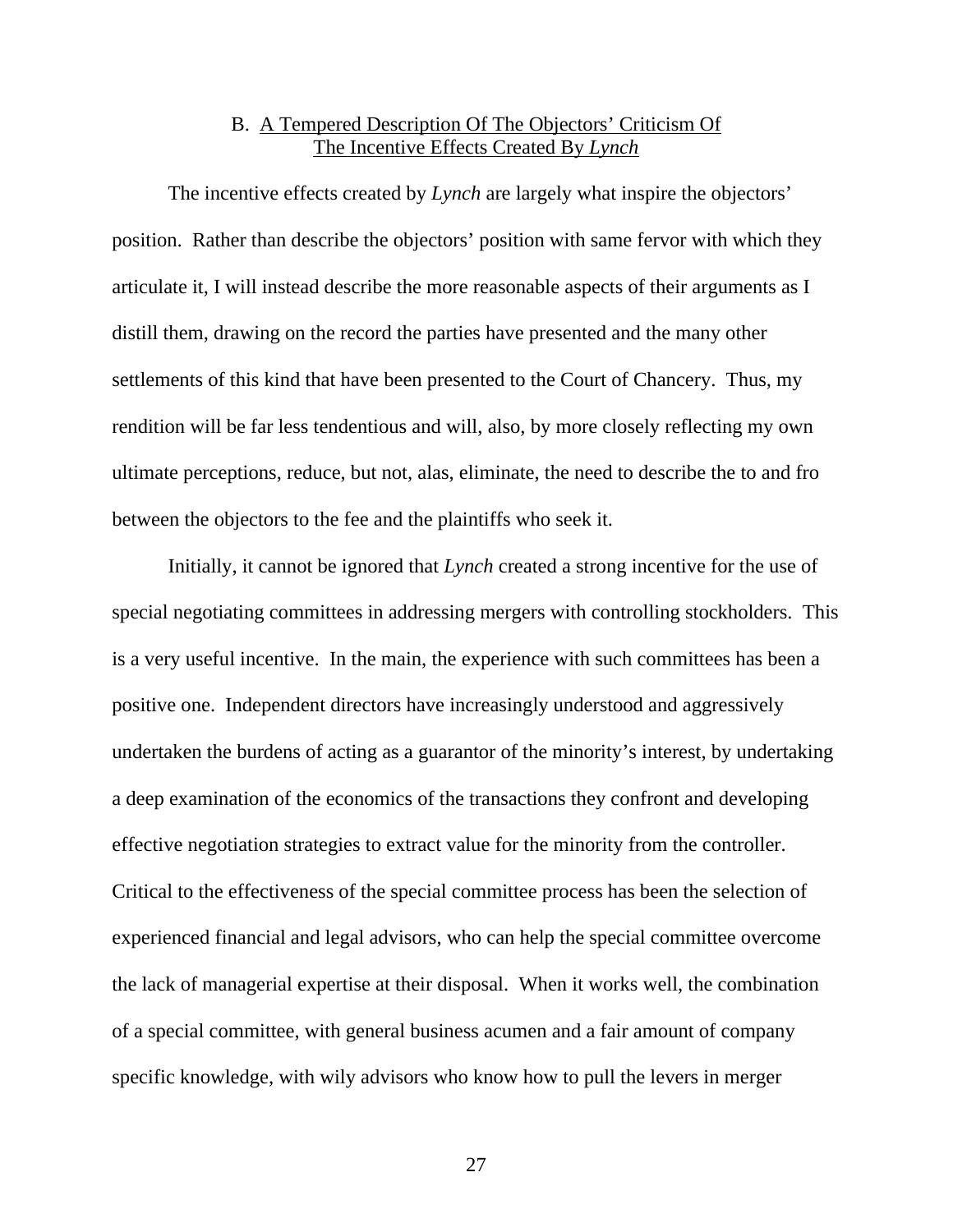transactions in order to extract economic advantage, is a potent one of large benefit to minority stockholders.

But *Lynch* also created other unintended and unanticipated incentive effects which the objectors point out. For starters, the absence of any additional standard of reviewaffecting benefit for a Minority Approval Condition, has made the use of that independent, and functionally distinct, mechanism less prevalent.<sup>34</sup> From a controller's standpoint, accepting this condition from the inception of the negotiating process added an element of transactional risk without much liability-insulating compensation in exchange. Therefore, controllers were unlikely to accept a Minority Approval Condition as an initial requirement, and would, at most, agree to such a Condition at the insistence of a special committee and/or as a way to settle with the plaintiffs.

As a result, *Lynch* did not tend to make prevalent the transactional structure that most clearly mirrors an arms' length merger. In an arms' length merger, the DGCL requires two independent approvals, which it is fair to say serve independent integrityenforcing functions. The first approval is by the board.<sup>35</sup> In a third-party merger, it is presumed that the board is disinterested and used to full advantage the capability of centralized management to act as an expert bargaining agent. The active agency of centralized management to test the market and bargain is not something that the

<sup>34</sup> The plaintiffs' own well-respected expert agrees that this is a negative aspect of *Lynch*. Guhan Subramanian, *Post-Siliconix Freeze-outs: Theory and Evidence* (Harvard Law School Olin Series Discussion Paper #472, August 2004) at 19; *see also* Guhan Subramanian, *Fixing Freezeouts*, \_\_\_\_ Yale L.J. \_\_\_\_ (forthcoming 2005) (Harvard Law School Olin Series Discussion Paper #501, December 2004) at 46-48.

 $35$  8 *Del. C.* § 251 (b).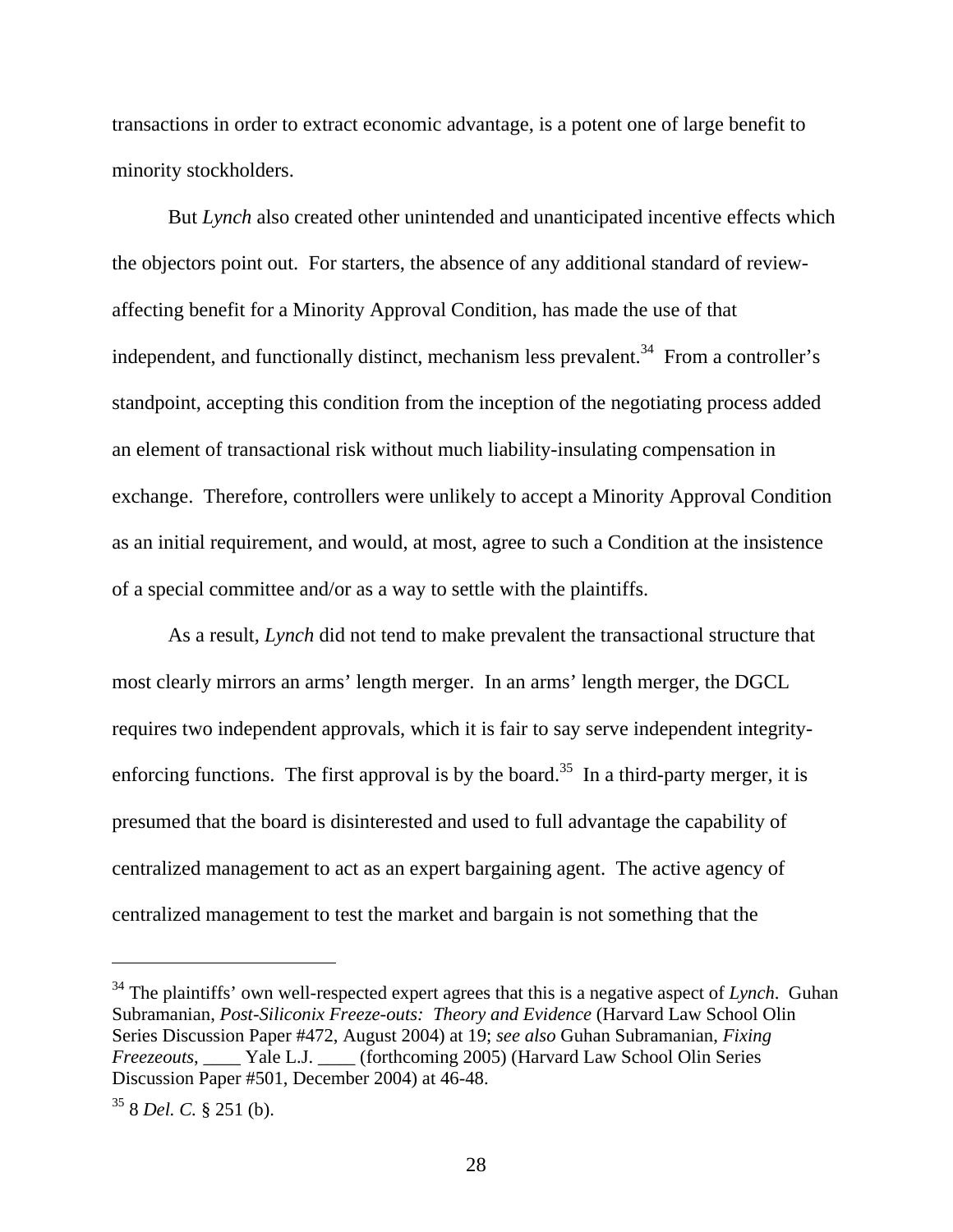stockholders can do for themselves. But in a third-party merger, the stockholders are also given an important role. They get to hold their bargaining agent's feet to the fire by wielding the power at the ballot box to either ratify or reject their agent's work product.<sup>36</sup> By this method, the principals (i.e., the stockholders) get to protect themselves by voting no if they believe that their bargaining agent has done a poor job, for whatever reason. Operating to give this approval step real meaning are legal requirements prohibiting coercion in the voting process and requiring the disclosure of all material facts bearing on the approval decision.<sup>37</sup>

These steps are in important ways complements and not substitutes. A good board is best positioned to extract a price at the highest possible level because it does not suffer from the collective action problem of disaggregated stockholders. But boards are rarely comprised of independent directors whose own financial futures depend importantly on getting the best price and, history shows, are sometimes timid, inept, or . . . , well, let's just say worse. Although stockholders are not well positioned to use the voting process to get the last nickel out of a purchaser, they are well positioned to police bad deals in which the board did not at least obtain something in the amorphous "range" of financial fairness.

In the context of a merger with controlling stockholder, the complementary role of disinterested director and disinterested stockholder approval is difficult to conceive of as

<sup>36 8</sup> *Del. C.* § 251 (c).

<sup>37</sup> *E.g.*, *Williams v. Geier*, 671 A.2d 1368, 1382-83 (Del. 1996) (actual or structural coercion of voters is improper and can void a transaction); *Zirn v. VLI Corp.,* 621 A.2d 773 (Del. 1993) (all material facts bearing on a merger decision must be disclosed by the board).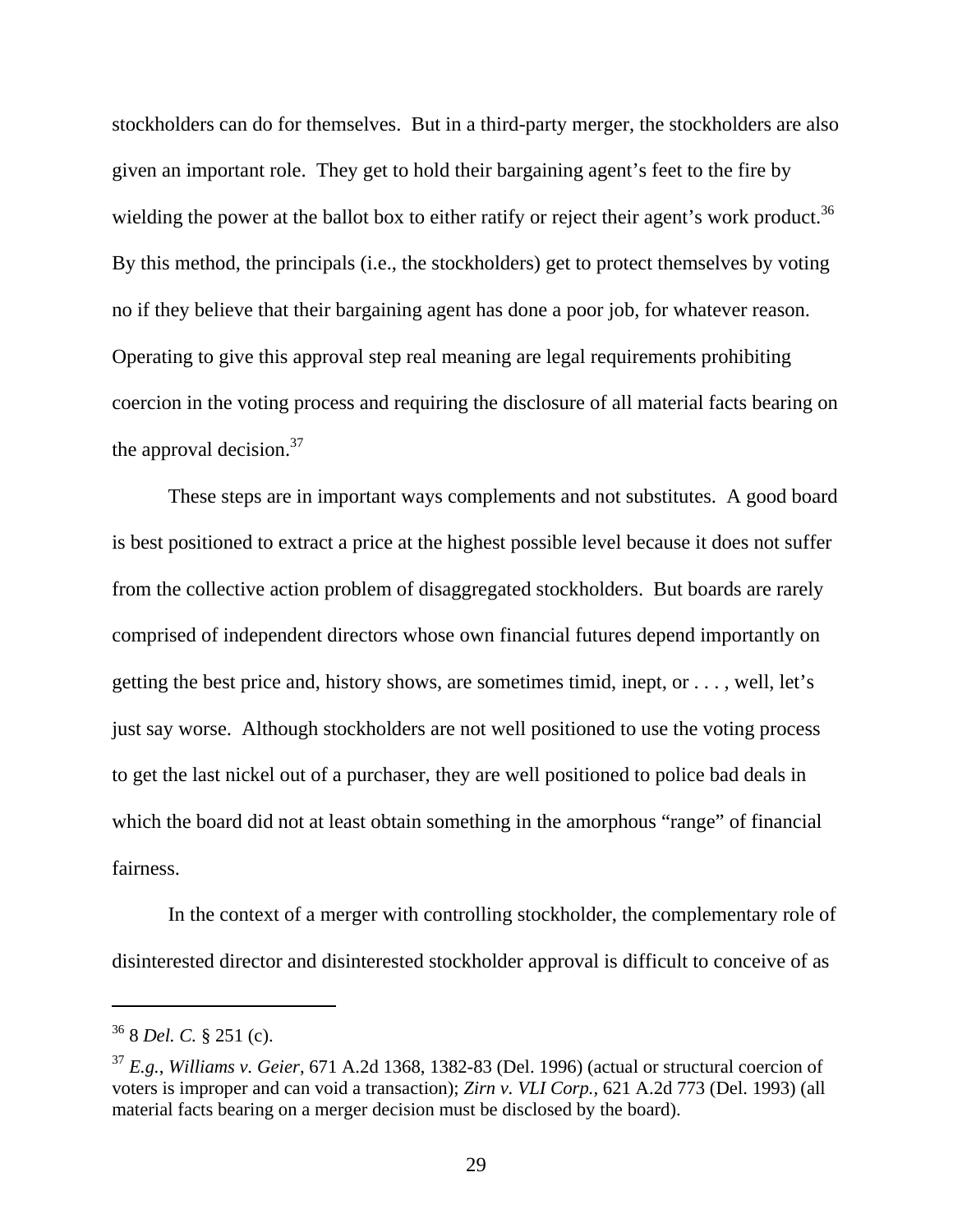less important. For a variety of obvious reasons (e.g., informational asymmetries, the possibility that the outside directors might be more independent in appearance than in substance, or might lack the savvy to effectively counter the controller), the integrityenforcing utility of a Minority Approval Condition seems hard to dispute.<sup>38</sup> And, with increasingly active institutional investors and easier information flows, stockholders have never been better positioned to make a judgment as to whether a special committee has done its job. At the same time, the ability of disaggregated stockholders to reject by a binary up or down vote obviously "unfair" deals does not translate into their ability to do what an effective special committee can do, which is to negotiate effectively and strike a bargain much higher in the range of fairness. As a practical matter, however, the effect of *Lynch* in the real world of transactions was to generate the use of special committees alone.

The incentive system that *Lynch* created for plaintiffs' lawyers is its most problematic feature, however, and the consequence that motivates the objectors' contentions here. After *Lynch*, there arose a pattern of which this case is simply one of the latest examples.

 $38$  For example, I presided over a case in which a special committee approved a merger with a controlling stockholder by buying the stock of another company at a huge premium to market at a time when the other company was arguably insolvent and its debt was trading at 25 cents on the dollar. In that case, it was obvious from the start that the disinterested stockholders would have rejected the transaction and it was structured precisely to avoid that vote. After I rejected a proposed settlement, the suit to rescind the transaction eventually succeeded when the defendants voluntarily agreed to rescind the merger. *In re M & F Worldwide Corp. Shareholders Litig.,*  C.A. No. 18502 (Del. Ch.).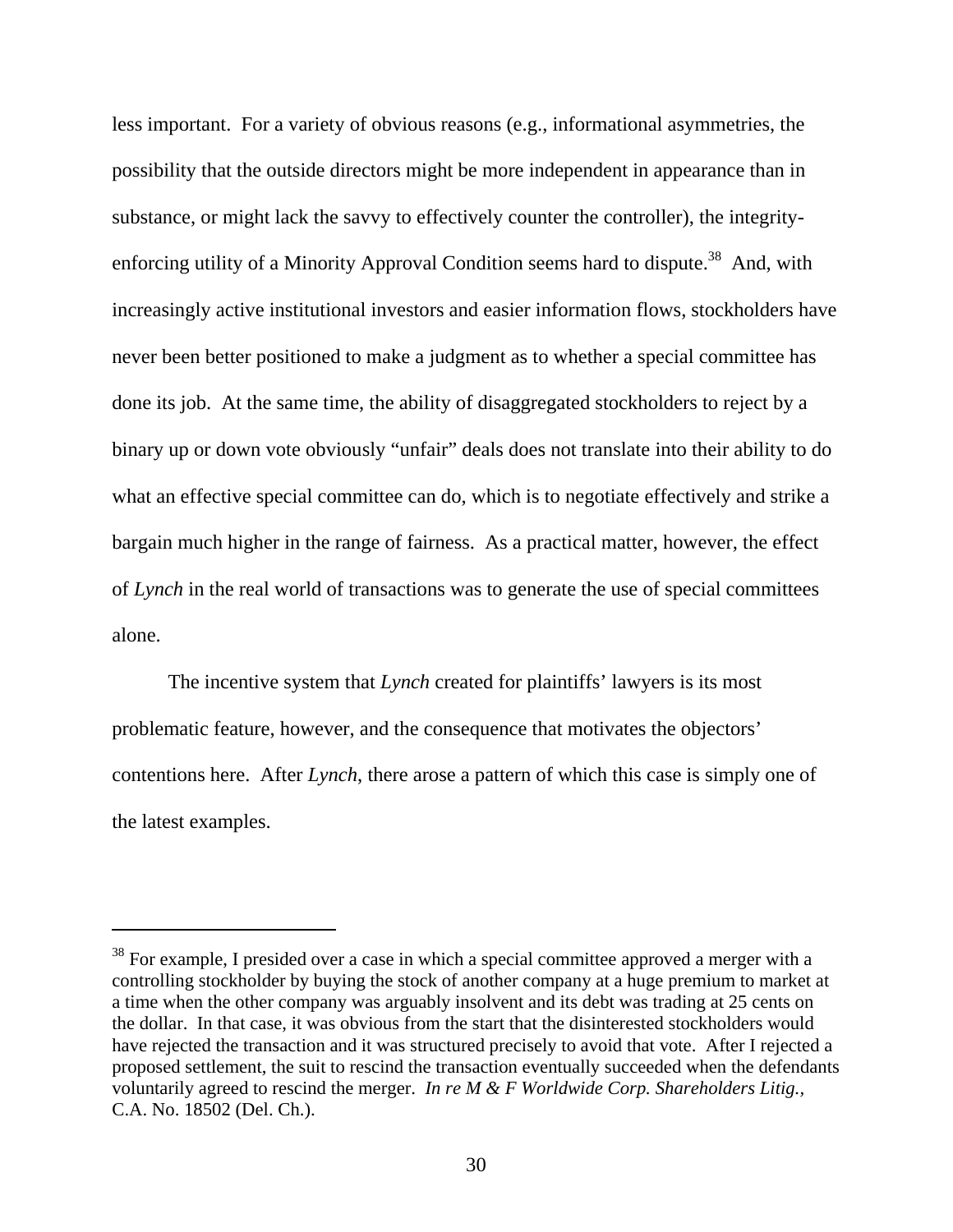Unlike any other transaction one can imagine — even a *Revlon* deal — it was impossible after *Lynch* to structure a merger with a controlling stockholder in a way that permitted the defendants to obtain a dismissal of the case on the pleadings. Imagine, for example, a controlled company on the board of which sat Bill Gates and Warren Buffett. Each owned 5% of the company and had no other business dealings with the controller. The controller announced that it was offering a 25% premium to market to buy the rest of the shares. The controlled company's board meets and appoints Gates and Buffett as a special committee. The board also resolves that it will not agree to a merger unless the special committee recommends it and unless the merger is conditioned on approval by two-thirds of the disinterested stockholders. The special committee hires a top five investment bank and top five law firm and negotiates the price up to a 38% premium. The special committee then votes to approve the deal and the full board accepts their recommendation. The disinterested stockholders vote to approve the deal by a huge margin that satisfies the two-thirds Minority Approval Condition.

After that occurs, a lawsuit is filed alleging that the price paid is unfair. The filing party can satisfy Rule 11 as to that allegation because financial fairness is a debatable issue and the plaintiff has at least a colorable position. The controller and the special committee go to their respective legal advisors and ask them to get this frivolous lawsuit dismissed. What they will be told is this, "We cannot get the case dismissed. We can attempt to show the plaintiffs that we are willing to beat them on this and persuade them to drop it voluntarily because they will, after great expense, lose. But if they want to fight a motion to dismiss, they will win, see *Lynch*. At the very least, therefore, if the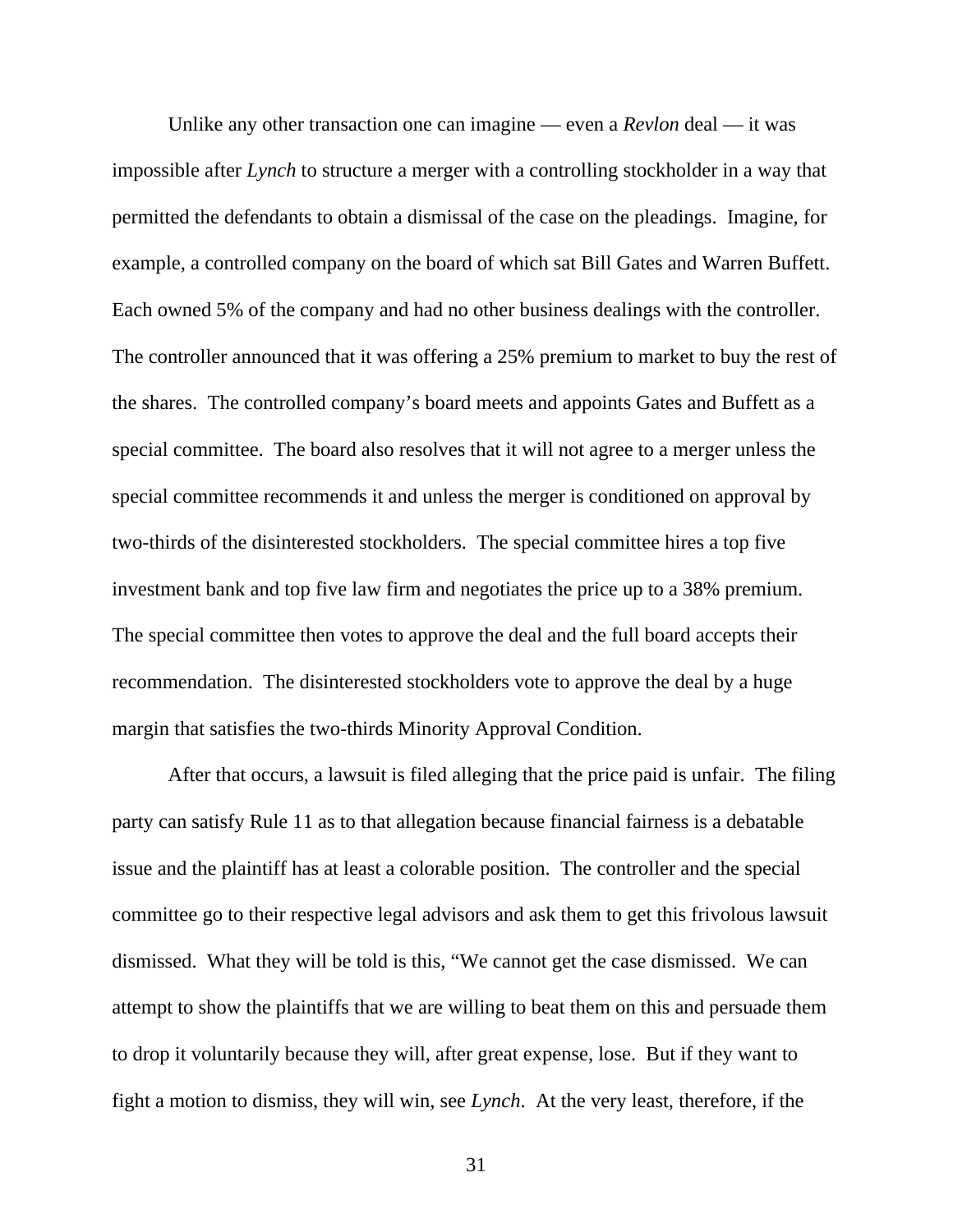plaintiffs are willing to fight, it would be rational for you to pay an amount to settle the case that reflects not only the actual out-of-pocket costs of defense to get the case to the summary judgment stage, but the (real but harder to quantify) costs of managerial and directorial time in responding to discovery over a past transaction."

For both the proponents of mergers with controlling stockholders (i.e., controllers and the directors involved in the transactions, all of whom become defendants in lawsuits attacking those transactions) and the plaintiffs' lawyers who file suits, this incentive effect of *Lynch* manifested itself in a unique approach to "litigation." Instead of suing once a controller actually signs up a merger agreement with a special committee of independent directors, plaintiffs sue as soon as there is a public announcement of the controller's intention to propose a merger.

This case is typical of that phenomenon because the plaintiffs sued the same day that the Family announced it was prepared to buy the rest of the Cox shares. The suits were filed despite the express indication that the Family was going to negotiate its \$32 per share opening bid with a special committee of independent directors and the absence of any attempt to coerce that committee or to rush it in its work.

In this regard, this case is paradigmatic. And that is what bothers the objectors.

To understand why, one must grasp what typically happens in these suits attacking a proposal to negotiate a transaction. After the suits are filed, the special committee gets down to its work. The litigation meanwhile remains dormant for the obvious reason that there is no agreed-upon transaction to challenge, by way of injunction or otherwise.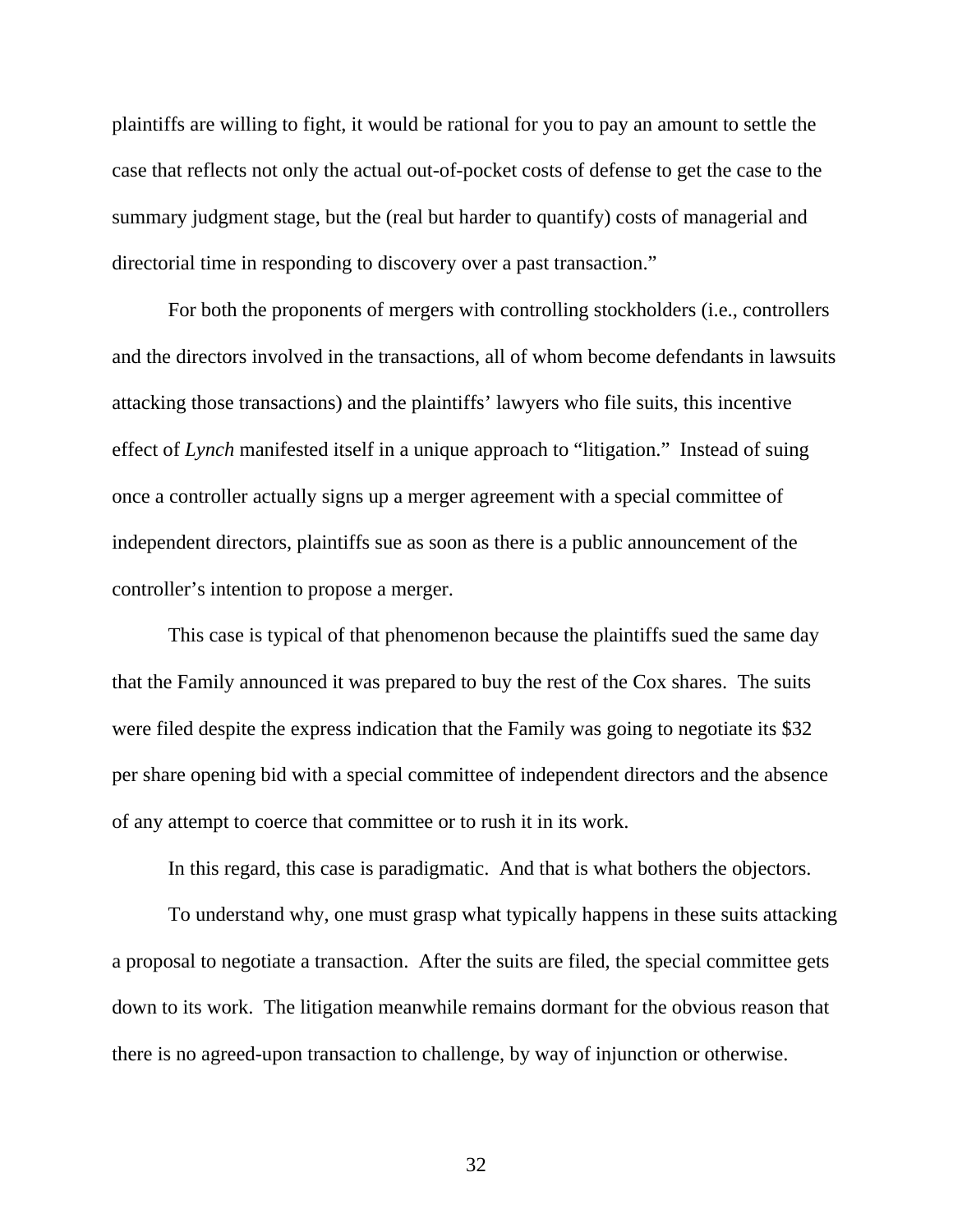After the special committee completes its analysis of value and is ready to negotiate price and conditions, the activity heats up and the special committee begins bargaining — the so-called "first track." At some point in the negotiation process, the defendants — usually through the controller — open up a "second track" of negotiations with the plaintiffs' counsel. Increasingly, in this second track, the plaintiffs engage a financial advisor of their own, whose work is shared with the defendants in an effort to show that the controller's original offer was unfair and that a higher price should be paid in order to avoid a lawsuit. This second track proceeds in partial isolation from the first track in the sense that the plaintiffs' counsel is not made privy to all of the back and forth of the first track.

Indeed, the artistry of defense counsel is to bring the first and second tracks to the same destination at the same time. At some point towards the very end of the first track, the controller frames the negotiation with the special committee in a manner so that it can assure itself that the special committee is likely to accept a particular price subject to the negotiation of an acceptable merger agreement and the delivery of a final fairness opinion from the special committee's financial advisor. When that price is known but before there is a definitive deal, defense counsel (who by now has a sense of the plaintiffs' bargaining position) makes its "final and best offer" to plaintiffs' counsel. The plaintiffs' counsel then accepts via an MOU that is subject to confirmatory discovery.

As the objectors point out and this court has often noted in settlement hearings regarding these kind of cases in the past, the ritualistic nature of a process almost invariably resulting in the simultaneous bliss of three parties — the plaintiffs' lawyers,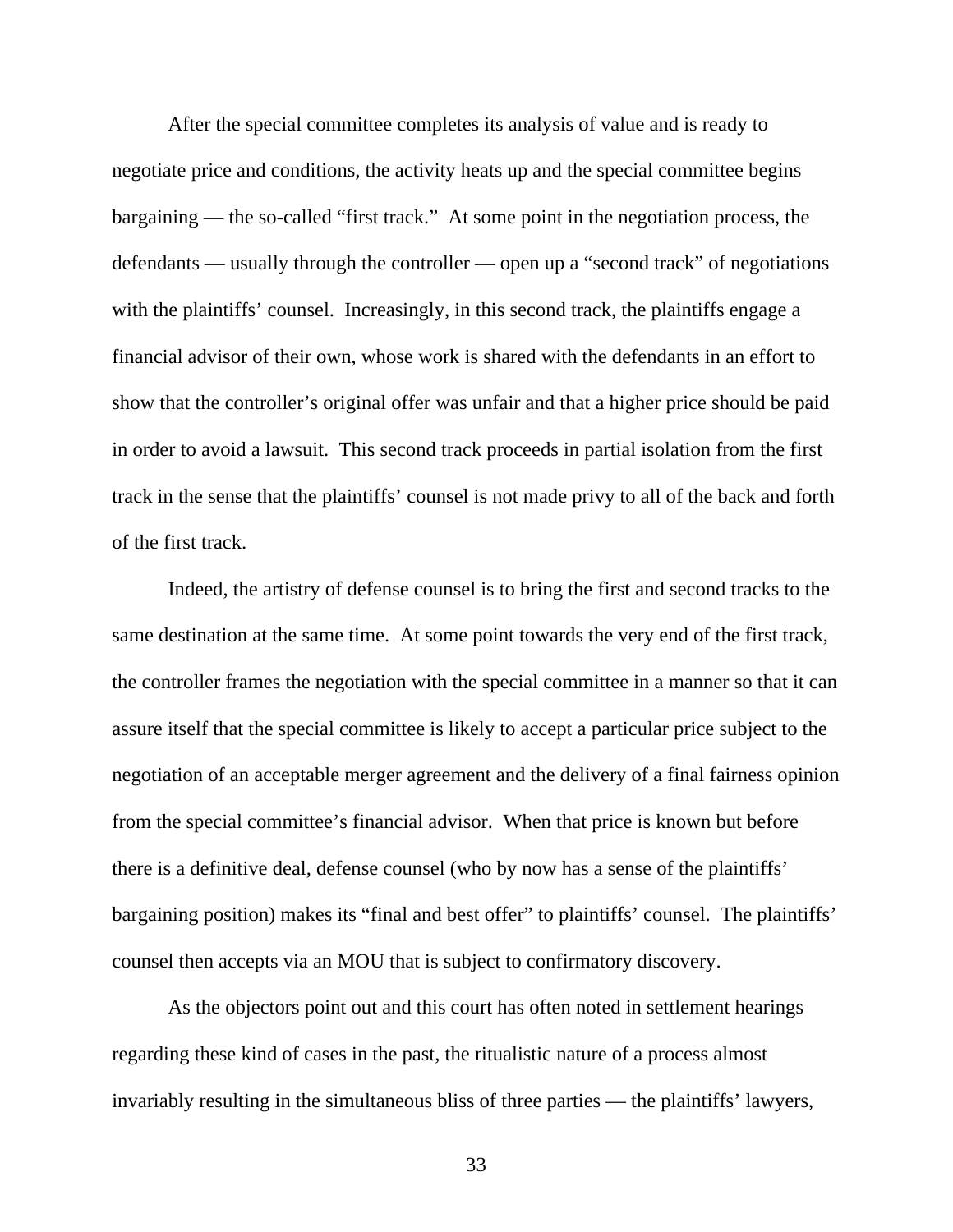the special committee, and the controlling stockholders — is a jurisprudential triumph of an odd form of tantra. I say invariably because the record contains a shocking omission — the inability of the plaintiffs, despite their production of expert affidavits, to point to one instance in the precise context of a case of this kind (i.e., cases started by attacks on negotiable going-private proposals) of the plaintiffs' lawyers refusing to settle once a special committee has agreed on price with a controller.

That bears repeating. In no instance has there been a situation when the controller's lawyer told the plaintiffs' lawyer this is my best and final offer and received the answer, "sign up your deal with the special committee, and we'll meet you in the Chancellor's office for the scheduling conference on our motion to expedite." Rather, in every instance, the plaintiffs' lawyers have concluded that the price obtained by the special committee was sufficiently attractive, that the acceptance of a settlement at that price was warranted.<sup>39</sup>

The objectors use this admittedly material fact to buttress another argument they make about *Lynch*. That argument, which is again something members of this court have grasped for some time, rests in the ease for the plaintiffs' lawyers of achieving "success" in this ritual. When a controlling stockholder announces a "proposal" to negotiate a going private merger, the controller is, like any bidder, very unlikely to present his full reserve price as its opening bid. Moreover, given the nature of *Lynch* and its progeny, and their emphasis on the effectiveness of the special committee as a bargaining agent,

<sup>39</sup> *See* Elliott J. Weiss & Lawrence J. White*, File Early, Then Free Ride: How Delaware Law (Mis)Shapes Shareholder Class Actions*, 57 Vand. L. Rev. 1797, 1820 & n. 84, 1833-34 (2004); Weiss Aff. ¶ 15.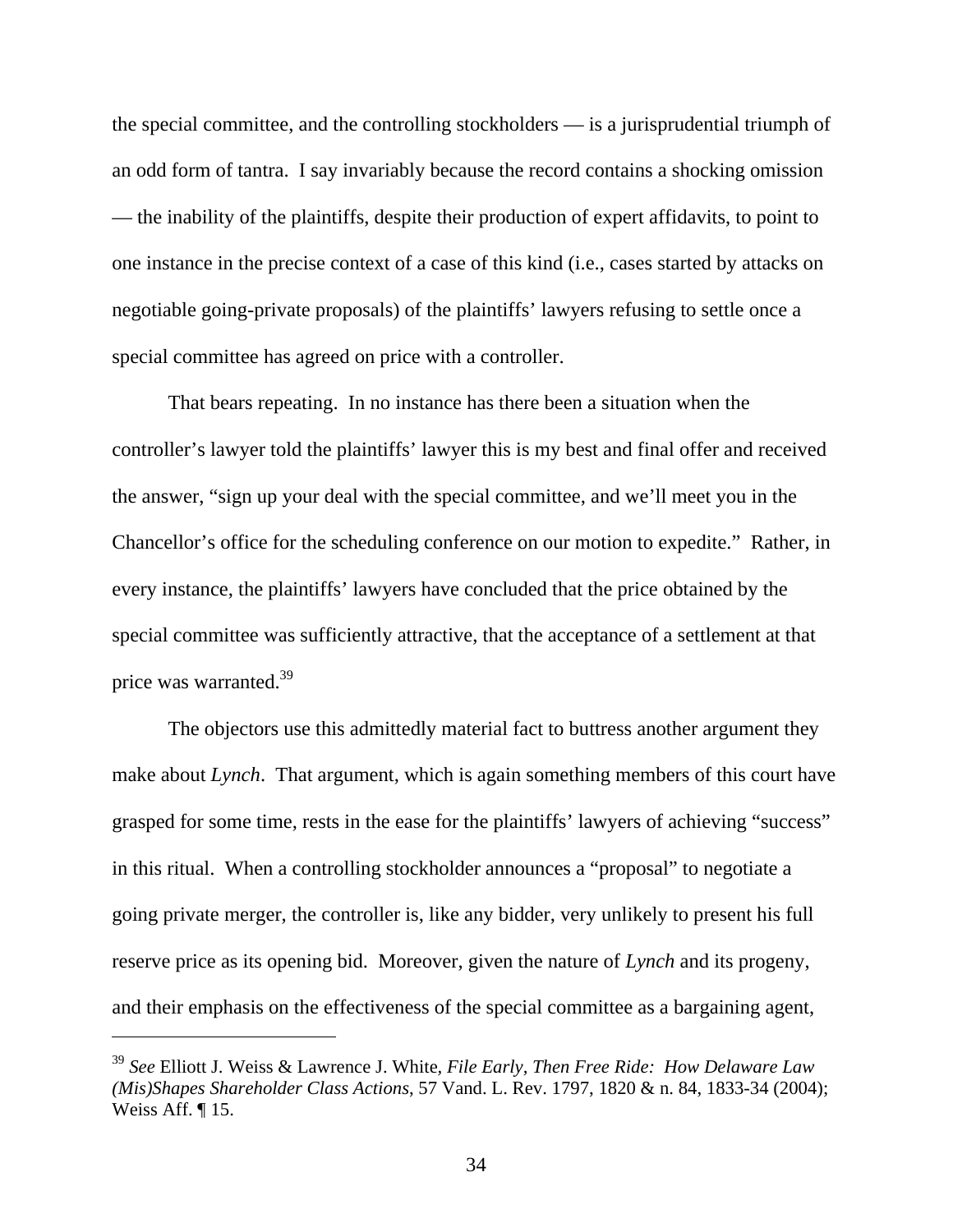the controller knows, and special committee members will demand, that real price negotiations proceed after the opening bid, and that those negotiations will almost certainly result in any consummated deal occurring at a higher price.

For plaintiffs' lawyers, the incentives are obvious.<sup>40</sup> By suing on the proposal, the plaintiffs' lawyers can claim that they are responsible, in part, for price increases in a deal context in which price increases are overwhelmingly likely to occur. Added to this incentive is the fact that the plaintiffs' lawyers know that the *Lynch* standard gives them the ability, on bare satisfaction of notice pleading standards and Rule 11, to defeat a motion to dismiss addressed to any complaint challenging an actual merger agreement with a special committee, even one conditioned on Minority Approval. Because of this ability, the plaintiffs' claims always have settlement value because of the costs of discovery and time to the defendants. Add to this another important ingredient, which is that once a special committee has negotiated a material price increase with the aid of well-regarded financial and legal advisors, the plaintiffs' lawyers can contend with a straight-face that it was better to help get the price up to where it ended than to risk that the controller would abandon the deal. Abandonment of the deal, the plaintiffs' lawyers will say with accuracy, will result in the company's stock price falling back to its preproposal level, which is always materially lower as it does not reflect the anticipation of a premium-generating going private transaction. Having vigorously aided the special

<sup>40</sup> *Cf.* Weiss & White, 57 Vand. L. Rev. at 1857 n.183 (stating that the rule of *Lynch* "appears to have had the effect of encouraging plaintiffs' attorneys to settle cases challenging squeeze outs, largely without regard to whether the merger terms agreed to by an SNC [special negotiating committee] are entirely fair").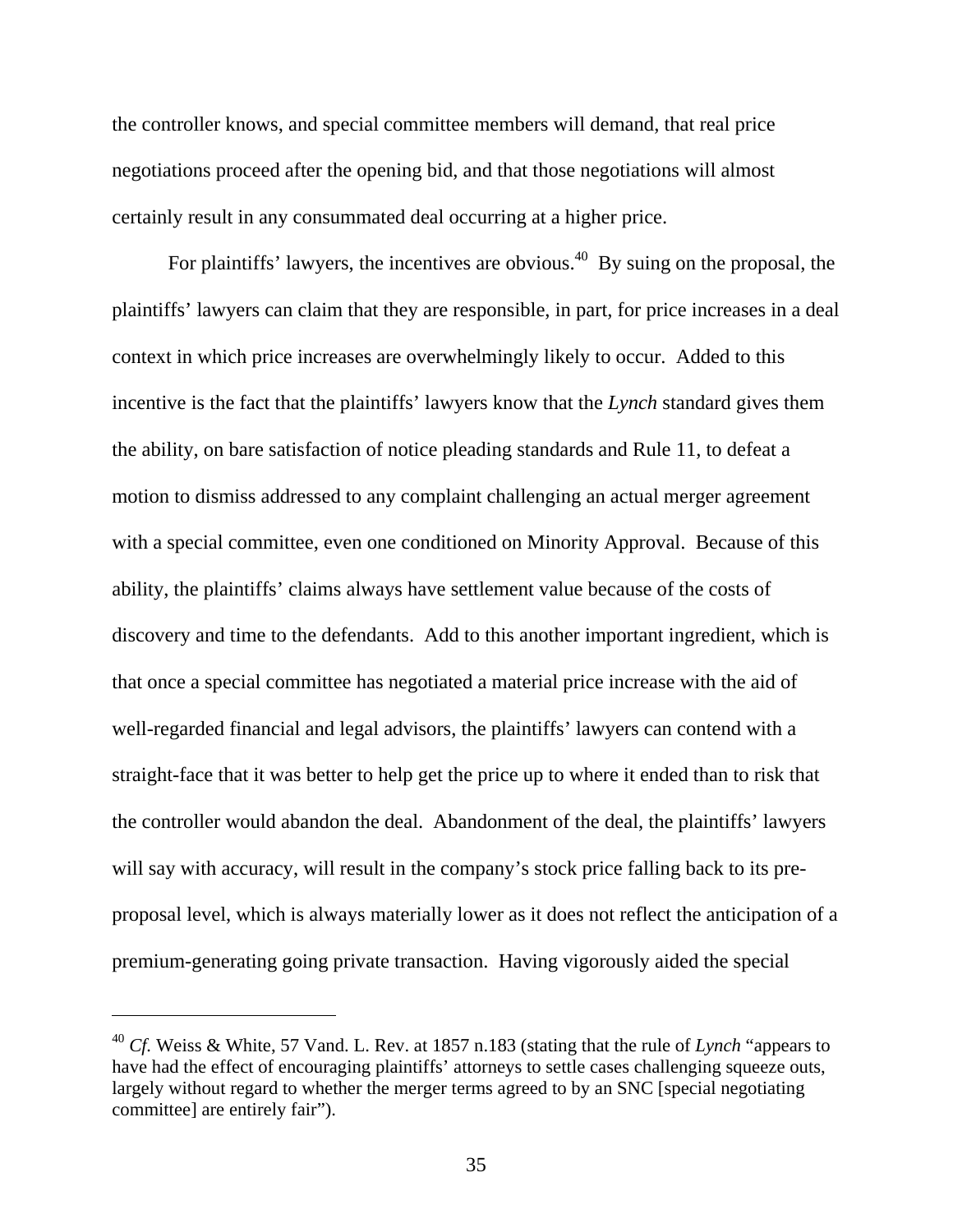committee to get into the range of fairness and having no reason to suspect that the special committee was disloyal to its mission, the plaintiffs' lawyers can say, in plausible good faith, that it was better for the class to take this improved bid, which is now well within the range of fairness, rather than to risk abandonment of the transaction. Moreover, for those stockholders who wish to challenge the price, appraisal still remains an option.

In seeking fees in these cases, the plaintiffs' lawyers have been pragmatic. Recognizing that they, at best, can claim "shared credit" with the special committee, the plaintiffs' lawyers have tempered their fee requests and have asked for relatively small percentage of the "benefit"  $\frac{d}{dt}$  i.e., the difference between the price of the controller's opening bid and the final merger price agreed to by the special committee.<sup>41</sup> But, at the same time, the rewards that they reap are substantial, especially when measured on an hourly basis and against the relative lack of risk that this kind of litigation entails.<sup>42</sup> With the incentive that *Lynch* provides to defense counsel to settle the case and put the threat of continued litigation behind them, the plaintiffs' bar knows that the defendants will be willing to concede that the price increase was due in some material way to their desire to settle the litigation. Furthermore, the plaintiffs know that this court had been modest in awarding fees in this context, so that defendants do not fear that a settlement would result in demands for huge fees that would either draw objectors or cause the controller (if it

<sup>41</sup> *E.g.,* Weiss & White, 57 Vand. L. Rev. at 1831.

<sup>42</sup> *E.g.*, *id.* at 1830.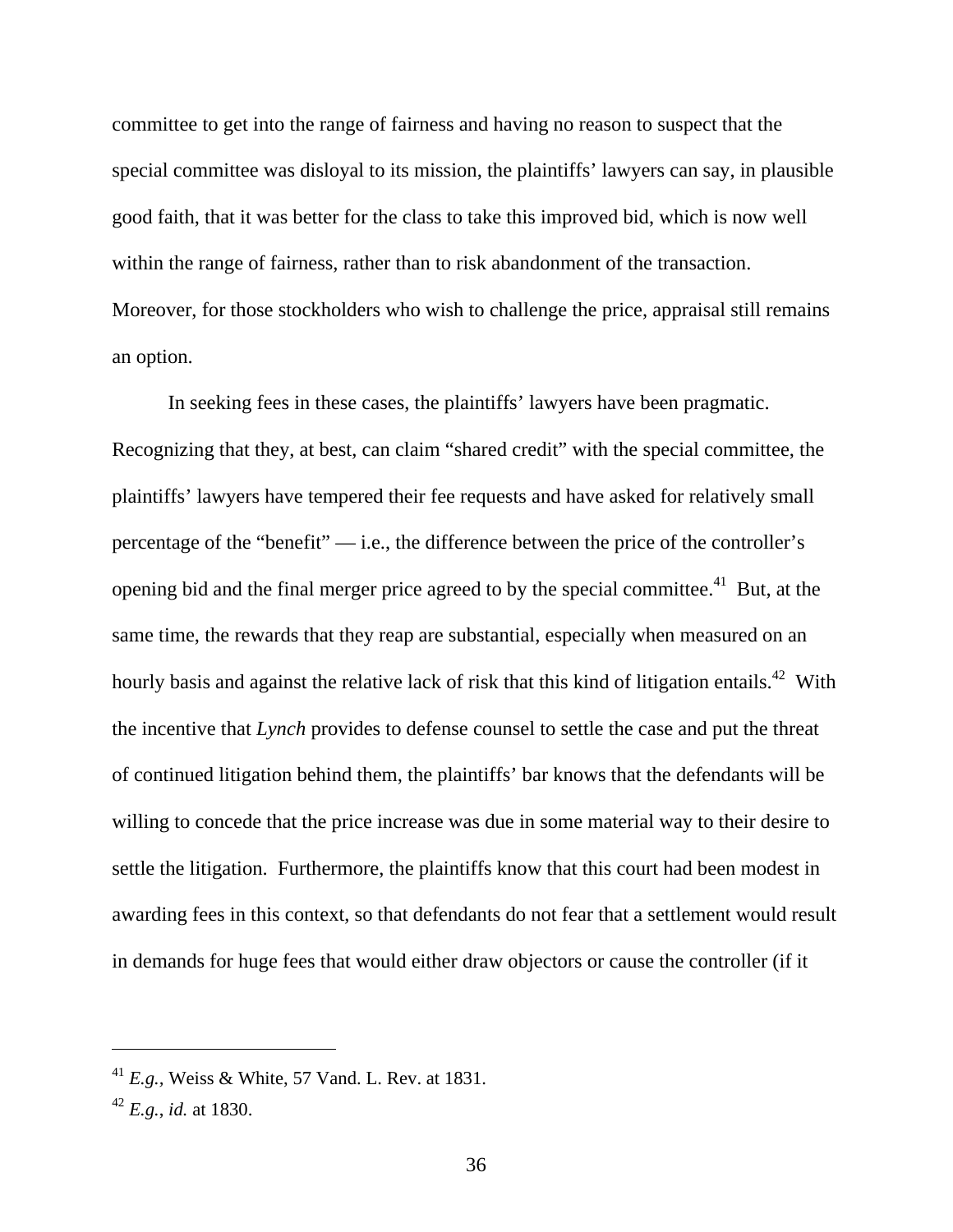agrees to pay the fee, as is almost always the case) to bear too much additional pain.<sup>43</sup> All in all, this is a story that the objectors regard as indicative of a broken element of our system of representative litigation.

## C. *Siliconix:* Another Road To Going Private Is Paved

Of course, things cannot be quite that simple. And they are not. To describe why, I must add more jurisprudential context and then bring in the arguments raised by the plaintiffs' experts.

Under Delaware law, the doctrine of independent legal significance exists. That doctrine permits corporations to take, if the DGCL permits it, a variety of transactional routes to the same destination. For years, there had existed a strand of Delaware law that stated that a controlling stockholder who made a tender offer — as opposed to a merger proposal — to acquire the rest of the controlled company's shares had no duty to offer a fair price. So long as the controller did not actually coerce the minority stockholders or commit a disclosure violation, its tender offer was immune from equitable intervention for breach of fiduciary duty. *Lynch v. Vickers Energy Corp.*44 stands for this basic proposition, which was reaffirmed in *Solomon v. Pathe Communications Corp.*, 45 less than two years after *Lynch* was decided. In the tender offer context, the doctrine of implicit coercion that *Lynch* is premised upon was unrecognized, but the form of the

 $43$  The agreement to pay the fee is pragmatic. By this means, the merger can close promptly and, because the fee does not directly affect the class, the incentive to raise objections to the settlement is lessened.

<sup>44 351</sup> A.2d 570 (Del. Ch. 1976), *rev'd on other grounds*, 383 A.2d 278 (Del. 1977).  $45$  672 A.2d 35, 39 (Del. 1996).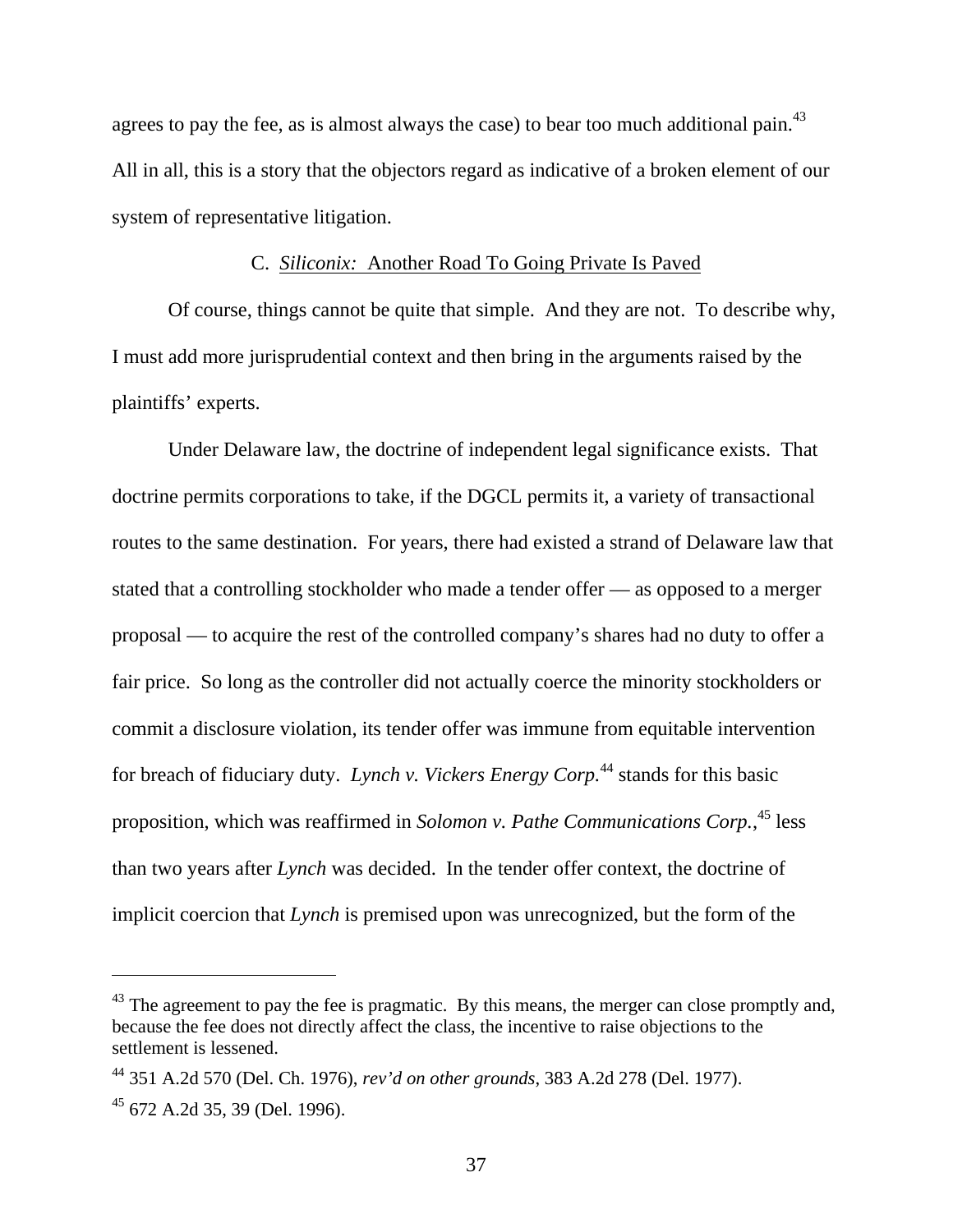transaction, rather than any reasoned analysis, apparently formed the implicit justification for the discrepancy.

The opportunity that the tender offer line of cases presented for transactional planners interested in deal certainty was tempered, however, by the unsettled nature of a related question. By their very nature, going private transactions involve the desire by a controlling stockholder to acquire all of the company and to avoid the costs that come with having other equity holders. In most tender offers, at least some percentage of the shares will not tender, not necessarily because the offer was too low, but for other reasons (lack of focus, administrative failures by brokers, etc.). At the controller's disposal was the short-form merger technique, which permitted a controller, without a formal process, to merge out the remaining stockholders if the controller's ownership had increased to 90% through the tender offer. But the uncertainty was whether the short-form merger would be subject to the *Lynch* standard. In *In re Unocal Exploration Corp. Shareholders*  Litigation,<sup>46</sup> that uncertainty was resolved, with the Court of Chancery, and then the Supreme Court, holding that the short-form merger statute specifically contemplated the absence of any negotiation process and that to impose the entire fairness standard on such mergers would therefore intrude on the transactional freedom authorized by § 253. In that transactional context, stockholders who believed that the price was unfair had an exclusive remedy: appraisal.

After *Unocal Exploration* was decided by this court, transactional lawyers put together the *Solomon* strand of authority with that new certainty and generated a new, and 

<sup>46 793</sup> A.2d 329 (Del. Ch. 2000), *aff'd*, 777 A.2d 242 (Del. 2001).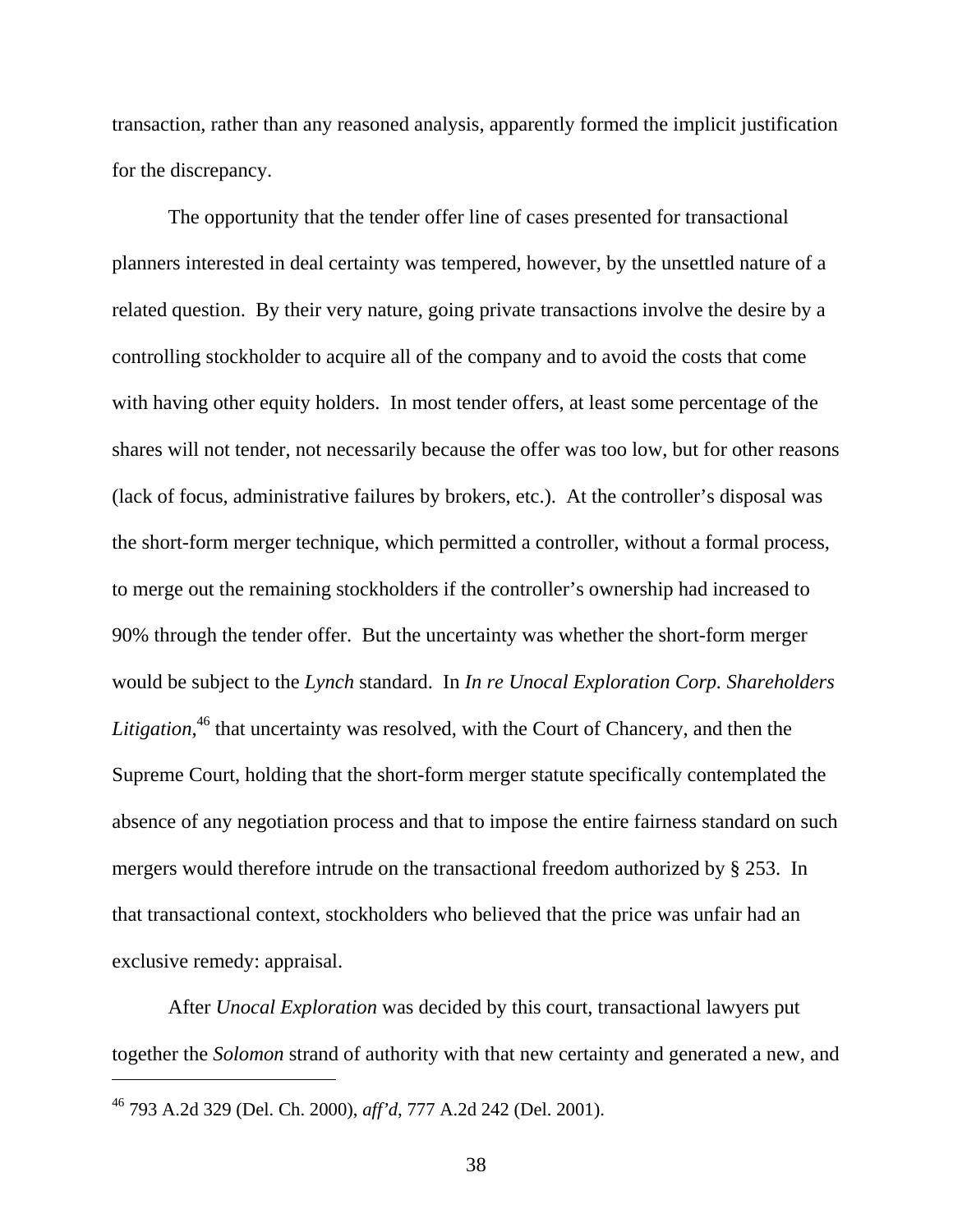less negotiation- and litigation-intensive route to going private: a front tender offer designed to get the controller 90% of the shares, coupled with a back-end short form merger. In subsequent cases in this Court, it was held that this method of transaction which came to be known by the first written decision addressing it — *In re Siliconix Inc. Shareholders Litigation*<sup>47</sup> — did not trigger entire fairness review so long as the offer was not actually coercive and there was full disclosure. In the later case of *Pure Resources*, 48 this Court held that the mere fact that the controller had taken the *Siliconix* route did not relieve it of fiduciary duties.<sup>49</sup> Although those duties did not include a duty to pay a fair price, the court held that a *Siliconix* transaction could be subject to fairness review to protect the minority unless:

(i) the offer is subject to a nonwaivable majority of the minority tender condition,

(ii) the controlling shareholder commits to consummate a short-form merger promptly after increasing its holdings above ninety percent,

(iii) the controlling shareholder "has made no retributive threats," and

(iv) the independent directors are given complete discretion and sufficient time "to react to the tender offer, by (at the very least) hiring their own advisors," providing a recommendation to the non-controlling shareholders, and disclosing adequate information to allow the noncontrolling shareholders an opportunity for informed decision making.<sup>50</sup>

<sup>47 2001</sup> WL 716787 (Del. Ch. June 19, 2001).

<sup>48 808</sup> A.2d. 421 (Del. Ch. 2002).

<sup>49 808</sup> A.2d at 444-46.

<sup>50</sup> Ronald J. Gilson & Jeffrey N. Gordon, *Controlling Controlling Stockholders*, 152 U. Pa. L. Rev. 785, 827-28 (2003) (paraphrasing and distilling the holdings of *Pure Resources,* 808 A.2d at 445).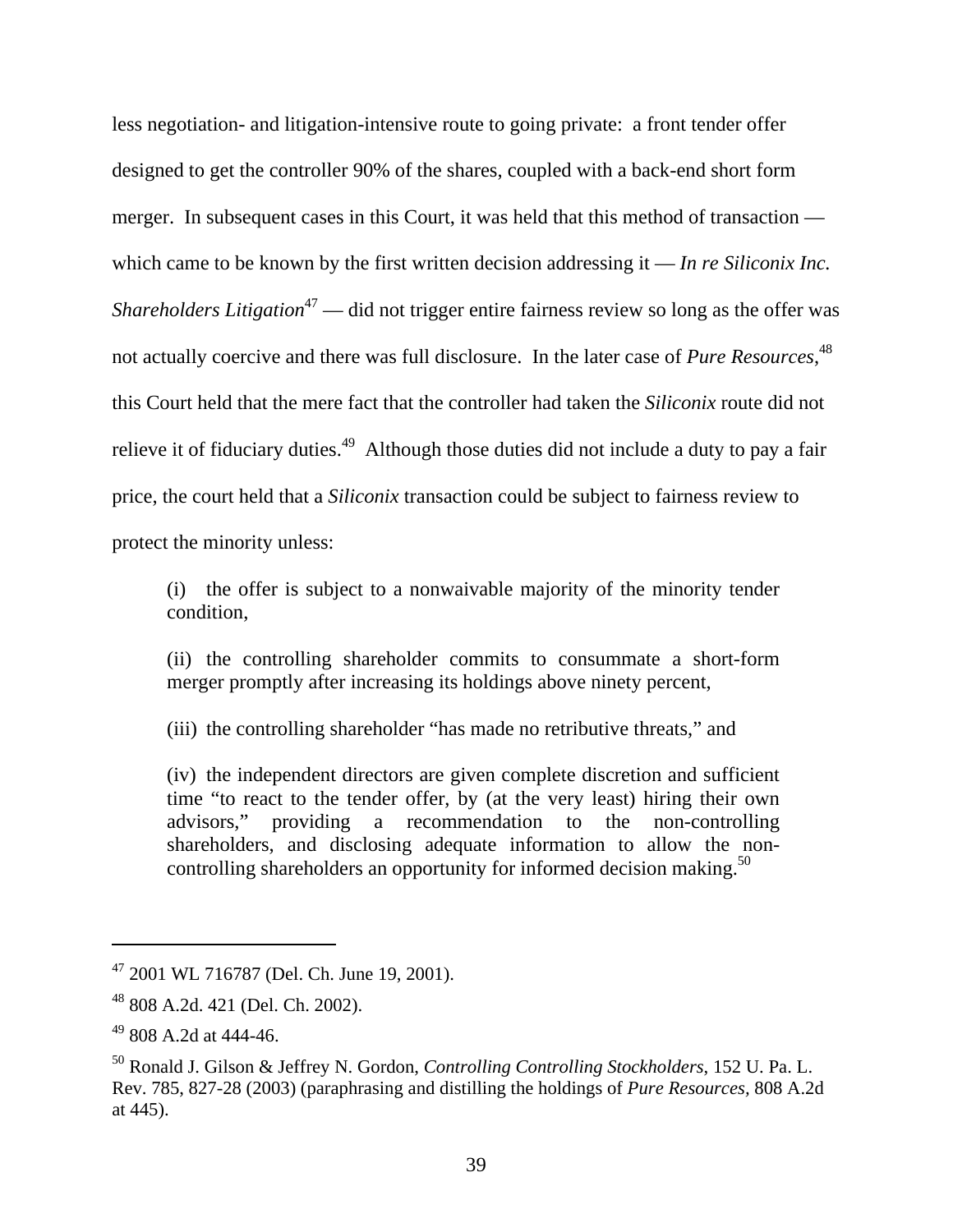In *Pure Resources*, the relationship between the *Lynch* and *Siliconix* forms of transactions was explored in depth and the logical tension between our common law's disparate approach to the form of equitable review for those forms was acknowledged. Rather than subject the *Siliconix* form to the rigid *Lynch* standard, this court decided that it was better to formulate protective standards that were more flexible, with the hope that at a later stage the two strands could be made coherent, in a manner that addressed not only the need to protect minority stockholders but also the utility of providing a nonlitigious route to effecting transactions that often were economically efficient both for the minority who received a premium and in the sense of creating more rationally organized corporations.<sup>51</sup>

Since *Siliconix* was decided, controllers have therefore had two different transactional methods to choose between in attempting to go private. One can imagine various reasons why a controller might prefer one route or the other, depending on variables like the controller's ownership stake, the extent of the public float, the presence of big holders, the desire for certainty and closure, and which route might yield the best price for it. For example, the further a controller was from 90% to begin with, the more attractive the merger route might be, and vice versa, simply for efficiency reasons in both cases.

## D. The Plaintiffs' Expert Counter Attack

For present purposes, however, what is relevant is the empirical evidence that the plaintiffs have submitted to counter the objectors' position. To confront the scholarly

<sup>51 808</sup> A.2d at 434-35, 443-44; *see also Cysive*, 836 A.2d 531, 549-51 (Del. Ch. 2003).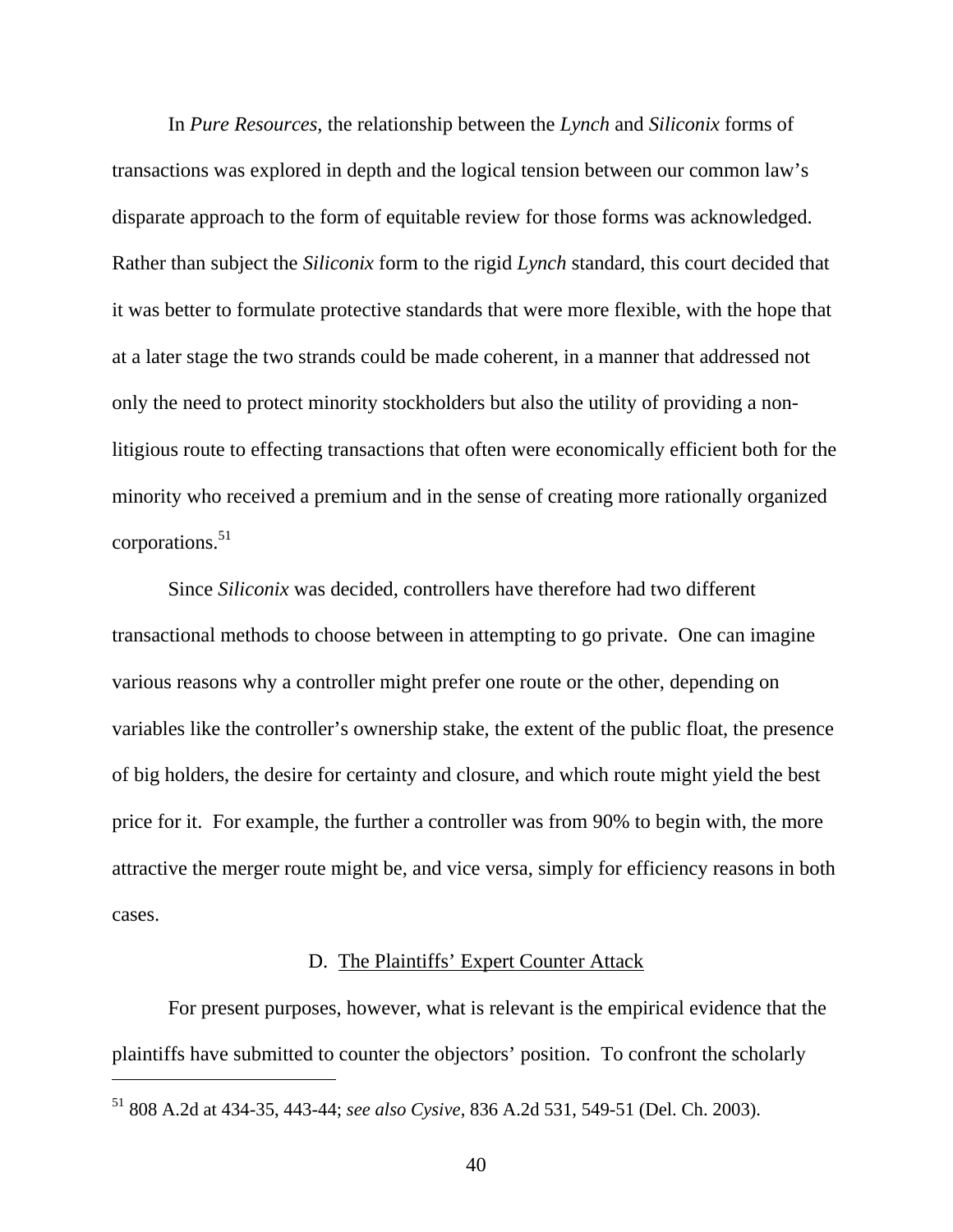work of Weiss and White, who are of the view that litigation of this kind is of no material benefit to minority stockholders, the plaintiffs have submitted an affidavit from Professor Guhan Subramanian of the Harvard Law School.

Subramanian makes two major arguments. First, Subramanian cites to his own recent scholarly studies to support his view that the *Lynch* form of transaction results, on average, in going private transactions that pay the minority a higher premium in comparison to the pre-announcement market price than do *Siliconix* deals. Second, Subramanian attempts to show that the filing of lawsuits under *Lynch* challenging going private merger proposals by controlling stockholders are a material factor in producing these more favorable results.

I will now explain in summary form Subramanian's arguments and explain why I conclude that the first of his arguments is his strongest, and that his other point is less convincing.

### 1. *Lynch* Transactions Versus *Siliconix* Transactions

In recent work, Professor Subramanian studied the prices at which going-private transactions occurred since *Siliconix*, breaking them down between merger, or *Lynch*, transactions and tender offer, or *Siliconix*, transactions. Subramanian finds that the final premium paid over the pre-announcement market price was on average higher in *Lynch* deals than *Siliconix* deals, and that the difference was statistically significant.<sup>52</sup> Likewise, he finds that controllers, on average, increase their opening bids more when pursuing a

<sup>52</sup> Subramanian, *Post-Siliconix Freeze-Outs: Theory & Evidence*, at Table 1 (Working Draft, Jan. 2005).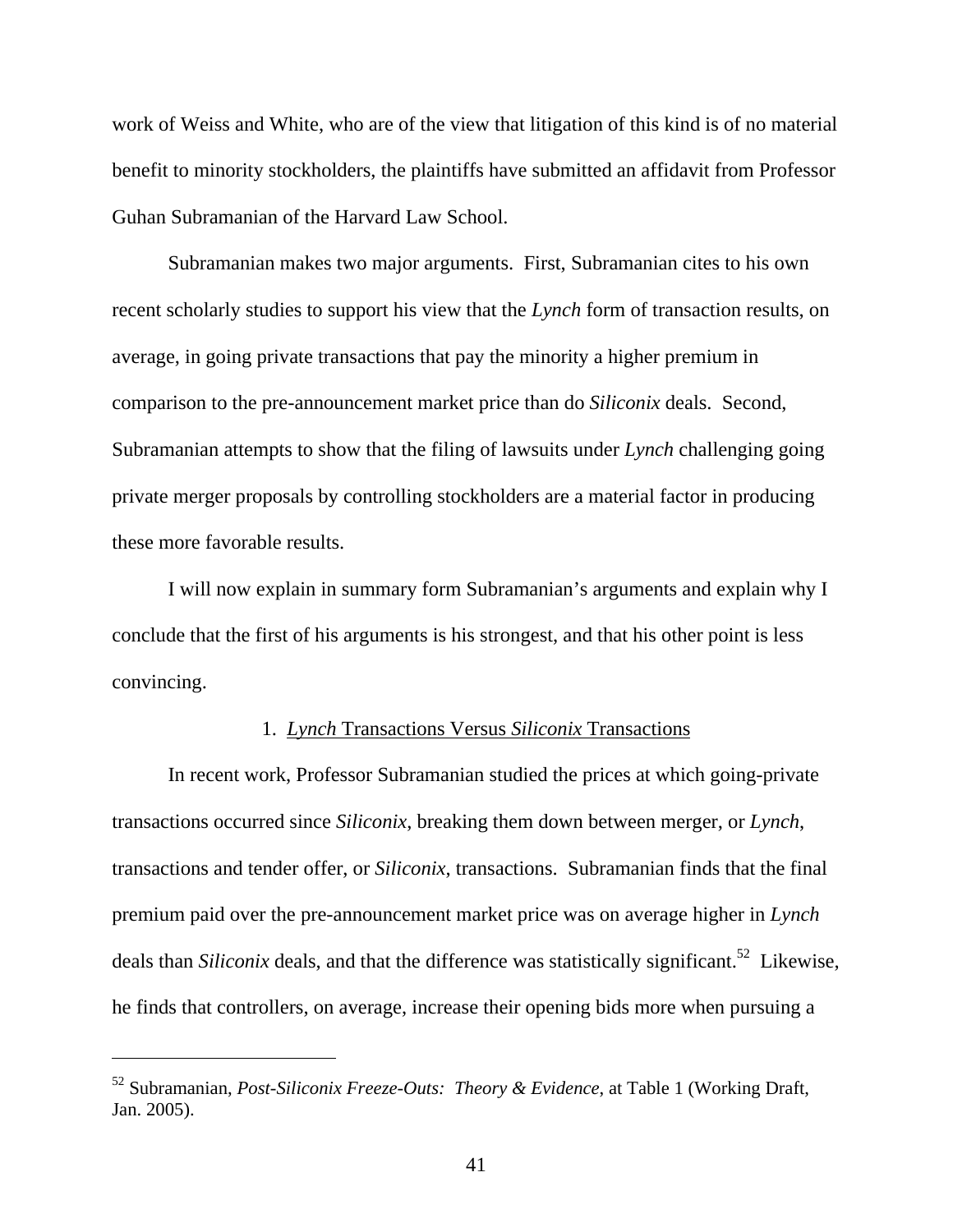*Lynch* merger than a *Siliconix* tender offer and that the difference is statistically significant.<sup>53</sup> Subramanian, after controlling for other possible factors, concludes that these outcomes differ primarily because of the stronger bargaining hand given to the special committee in the *Lynch* context versus the *Siliconix* context. Because the *Lynch* transaction can only proceed with the special committee's approval unless the controller wants to take on the affirmative burden to prove fairness and because a merger transaction presupposes a negotiated price and a tender offer does not, Subramanian believes that minority stockholders do better in *Lynch* deals.

The active bargaining agency of the special committee is, Subramanian concludes, the critically absent feature in *Siliconix* deals. In those deals, the special committee is usually making, at most, a recommendation rather than acting as a necessary approving force and the (disaggregated) minority stockholders are required to make a binary choice between accepting or rejecting the tender offer, without a prior process of negotiation by a bargaining agent on their behalf. Subramanian posits that even when any structural coercion is removed, the stockholders are poorly positioned to extract the controllers' best price. They might protect themselves against unfair prices but are not in a good position to bargain the price up in the same manner as a good special committee in a *Lynch* deal. Likewise, Subramanian finds that special committees in the *Lynch* context are more likely to reach impasses with controllers, thus stopping deals altogether, whereas in the *Siliconix* context, the controller is more likely to succeed in closing a deal.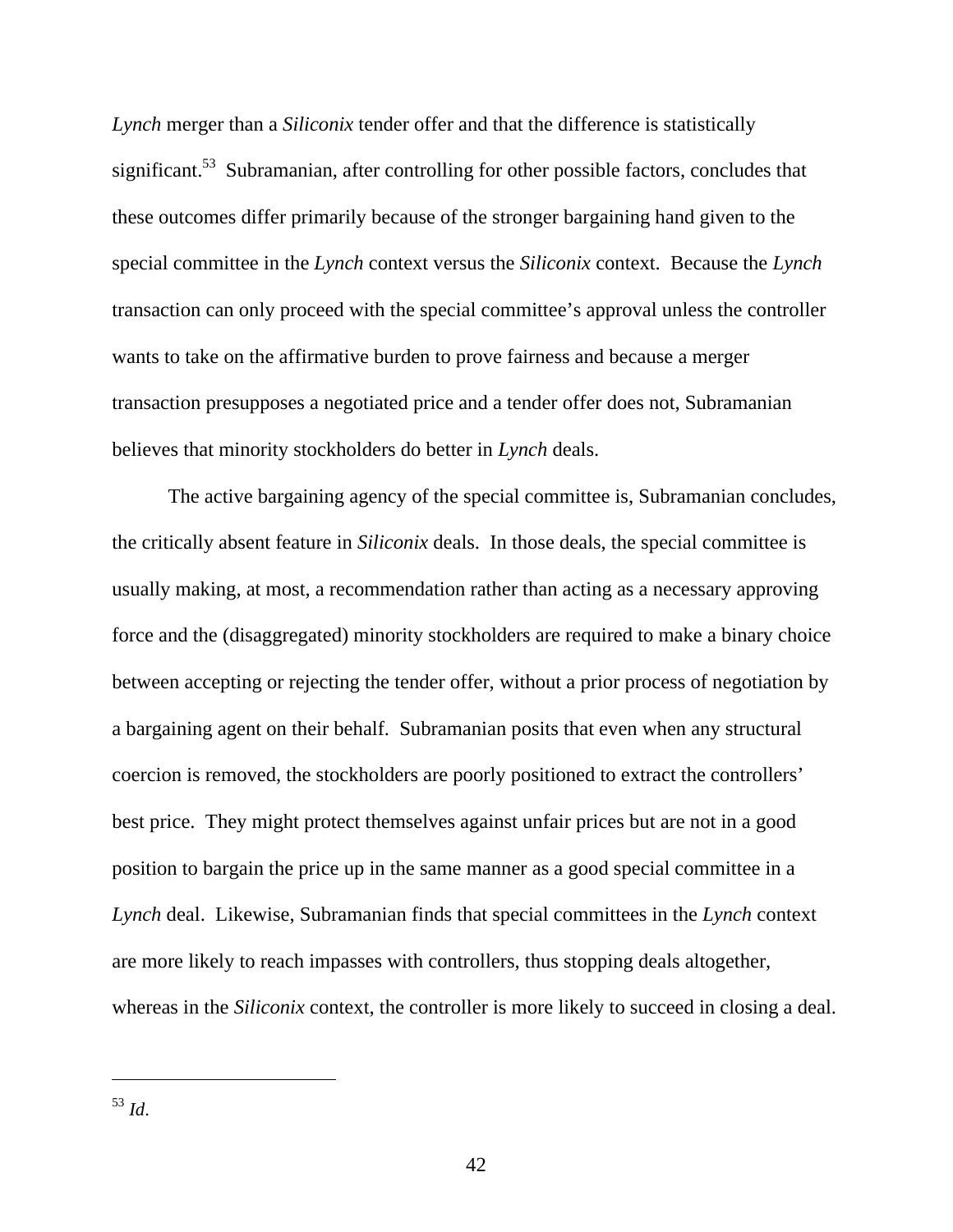In his affidavits for this case, Subramanian has performed some additional analyses, to address the objectors' contention that he overstates the different results between *Lynch* and *Siliconix* deals, by inadequately considering the effect of deal size. To that end, Subramanian directly confronted an affidavit submitted on the objectors' behalf by Professor White. The White affidavit looks to a sample of going private transactions involving more than \$100 million, in an attempt to show that the difference in final premia over the pre-announcement market price in *Lynch* deals was only marginally lower than in *Siliconix* deals. By more accurately categorizing White's data, however, Subramanian shows that an examination of going private transactions of over \$100 million since *Siliconix* reveals a material difference in final premia between *Lynch* and *Siliconix* deals, with the *Lynch* transactions resulting in a final average premium of 46.1.% and the *Siliconix* transactions resulting in a final average premium of 35.4%. Likewise, premiums increased more on average in the *Lynch* deals than they did in the *Siliconix* deals. These results were not statistically significant because of the small sample size but they depicted a result consistent with Subramanian's examination of all going private transactions since *Siliconix*.

# 2. How Much Does Litigation Contribute To The Favorable Premiums Paid In *Lynch* Deals And Going-Private Transactions More Generally?

Recognizing, however, that the higher premiums he finds in *Lynch* deals could be solely or almost entirely due to the stronger hand the merger form gives to special committees, Subramanian has performed additional work in order to try to show that the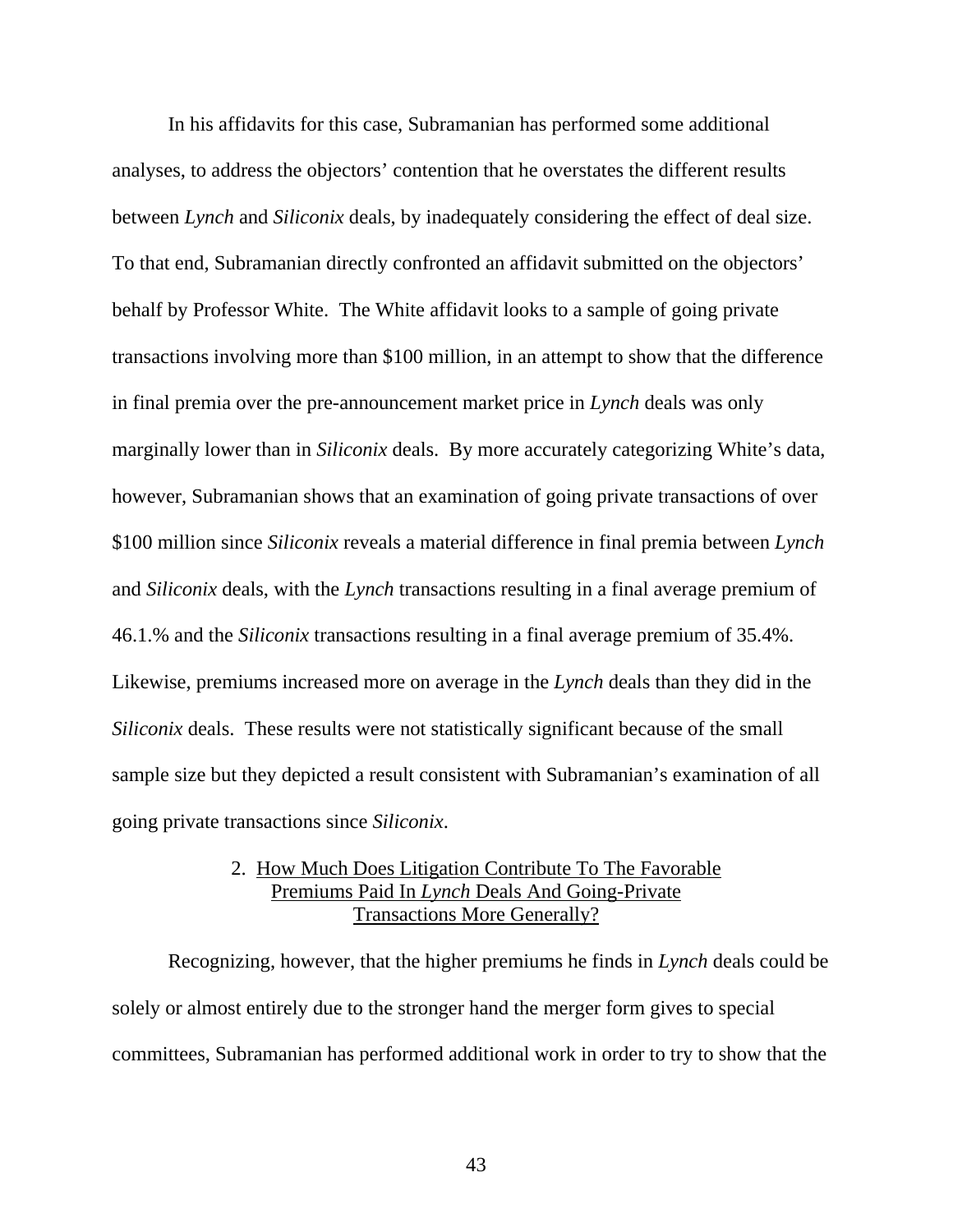filing of lawsuits like this one is in material part responsible for the higher premiums he finds in *Lynch* deals.

In his affidavits, Subramanian posits that the better results are due to two related factors, which both operate in the same direction. First, in the *Lynch* context, the special committee's refusal to agree to the merger stops the transaction in its tracks, absent the controller's willingness to use its control of the board to force the merger through over the committee's objection and thereby take up the burden of proving fairness. The second, related factor is the plaintiffs' ability to wield the *Lynch* fairness standard, thus giving them a non-dismissible claim that always has settlement value. By contrast, in *Siliconix*, the controller, under *Pure Resources*, may escape fairness review even if the special committee recommends not to tender, and the plaintiffs may face dismissal so long as the complaint cannot plead non-compliance with the conditions outlined in *Pure Resources*. Subramanian infers that the controller can pay a lower price in the *Siliconix* context because the weaker hand of the special committee and plaintiffs, *combined*, will enable controllers to keep more nickels in their pockets and still close deals. For that reason, Subramanian thinks *Lynch*, and the role that it provides to plaintiffs as a watchdog, "polices the worst control shareholder deals, and benefits target company shareholders . . ..<sup>54</sup>

To convince the court that he is right, Professor Subramanian tries to do something his academic studies did not attempt, which is to show empirically that the efforts of

<sup>54</sup> Subramanian Aff. ¶ 31 (quoting Robert B. Thompson & Randall S. Thomas, *The New Look Of Shareholder Litigation: Acquisition Oriented Class Actions*, 57 Vand. L. Rev. 133, 202 (2004)).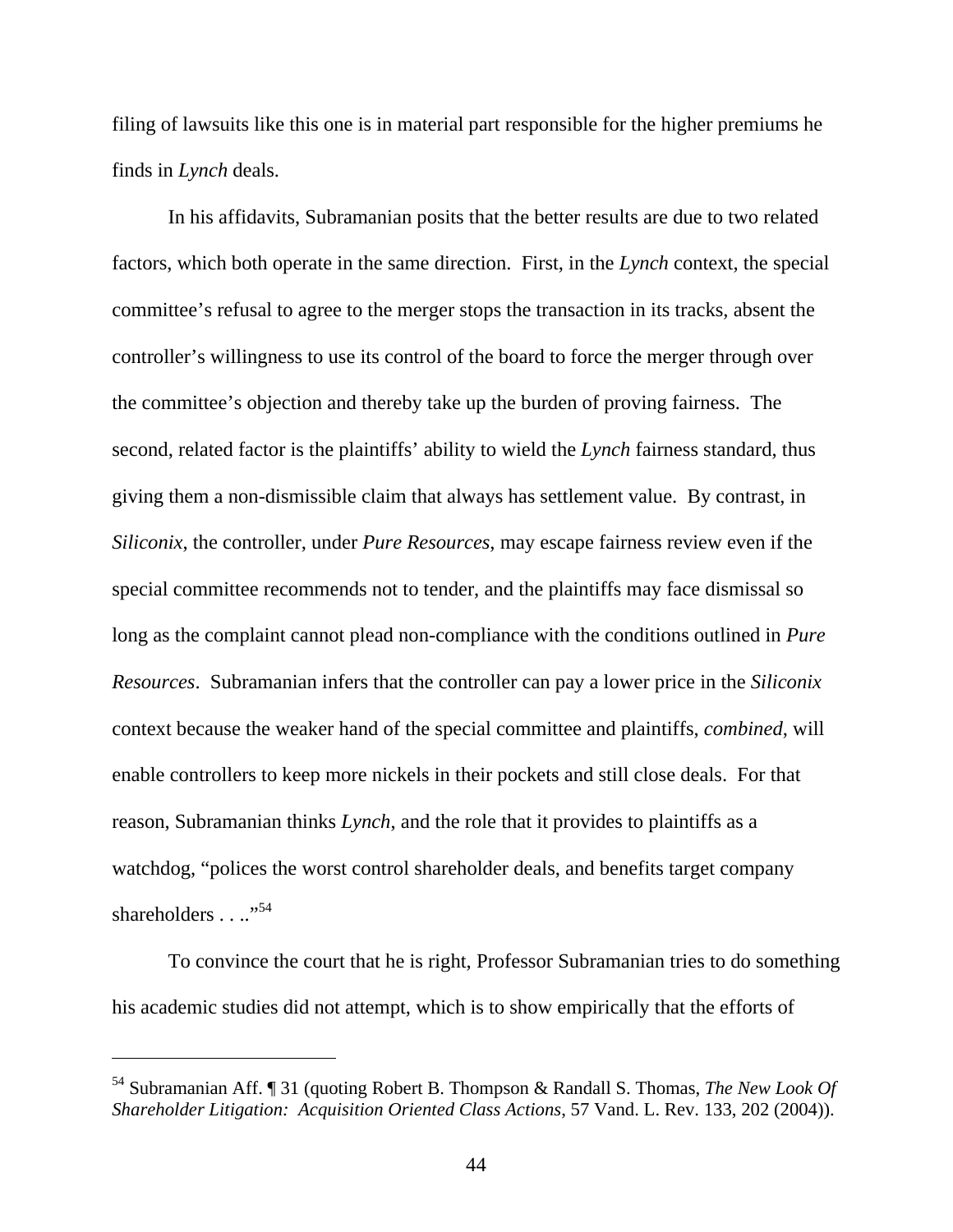litigating plaintiffs, and not just the work of special committees, are good for minority stockholders in the larger going-private context. To do this analysis, Subramanian culled from the Weiss-White study the going-private transactions which occurred between 1999 and 2001. From this sample, Subramanian concludes that litigation by stockholder plaintiffs challenging going-private transactions, as opposed simply to the work of special committees addressing those transactions, produces higher premiums for minority stockholders. The way he gets to that conclusion, however, is, to this trial judge's mind, unconvincing.

First, Subramanian divided his going private sample into two categories: transactions with monetary settlements and transactions without monetary settlements. In the first category, he included all settlements in which it was agreed that the plaintiffs' efforts helped increase the price. In the second category, he included all transactions in which there was no litigation, litigation that resulted in a dismissal (seemingly all voluntarily dismissed without prejudice), or litigation that was settled without monetary consideration. Next, comparing these two categories, he finds that the category of cases in which the litigation produced a monetary settlement resulted in a higher average premium, 51.7%, than the other catch-all category, 31.3%. Subramanian believes this is evidence that litigation stipulated to have created a monetary benefit tends to produce a higher premium than in transactions when no such benefit has been stipulated to exist.

Frankly, I am not persuaded that any conclusion of this kind can be drawn from the twenty-five cases he examined. The sample is very small and the record does not reveal what percentage of each category is comprised of *Lynch* versus *Siliconix* deals.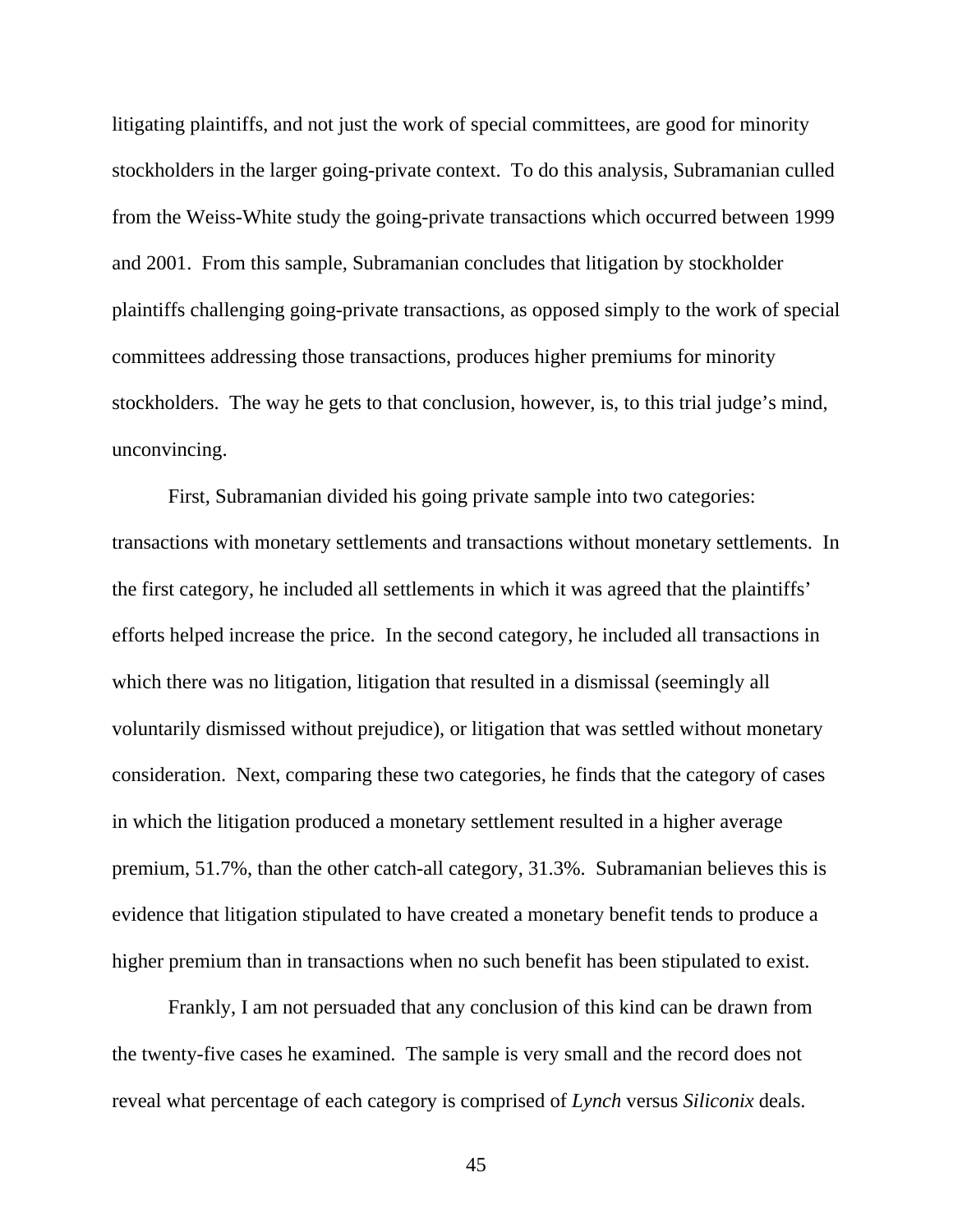Nor does the record reveal any case-specific reasons explaining why certain lawsuits fell within one category or the other. For example, one can imagine a situation when there has been a lengthy non-public bargaining process with a special committee leading to an announced agreement, and the filing of a *Lynch* complaint focused mostly on disclosures but with a non-dismissible claim of financial unfairness. In those situations, the controllers might have been more than willing to disclose more information about the good process involved, and to use that as a basis to get rid of a suit that had, because of the *Lynch* standard, settlement value. Ditto for situations when tardy suits were filed and controllers told the plaintiffs to go litigate, only for the plaintiffs to punk out and dismiss their claims without prejudice.

As a trial judge, putting suits of that kind in a bucket together with cases with no litigation at all skews the analysis from the start. There is absolutely no reason in the record to suspect that the plaintiffs' firms who settled cases with no monetary benefit or who dismissed cases without prejudice were different from those who settled cases with a monetary benefit.<sup>55</sup> Unless there is a basis to suspect that there was some different group of firms bringing the cases in his two categories — and there is none<sup>56</sup> — Subramanian

<sup>55</sup> Interestingly, if one looks at the *four* going private cases Subramanian examines that were dismissed without prejudice, the average premium in his unsuccessful litigation sample actually rises to 40.74%. The average for the entire sample of 31.3% is actually reduced when the *three* cases when plaintiffs achieved a settlement but with no monetary benefit, are included, particularly because one of those cases resulted in a decline in premium of -4.74%, a decline that suggests a weakened company was being taken private. Given this and the absence of evidence that different lawyers bring "successful" cases then bring "unsuccessful" ones, the potency of litigation is less than obvious.

<sup>&</sup>lt;sup>56</sup> Subramanian relies heavily on a thought-provoking article by Professors Thompson and Thomas of the Vanderbilt Law School. Robert B. Thompson & Randall S. Thomas, *The New*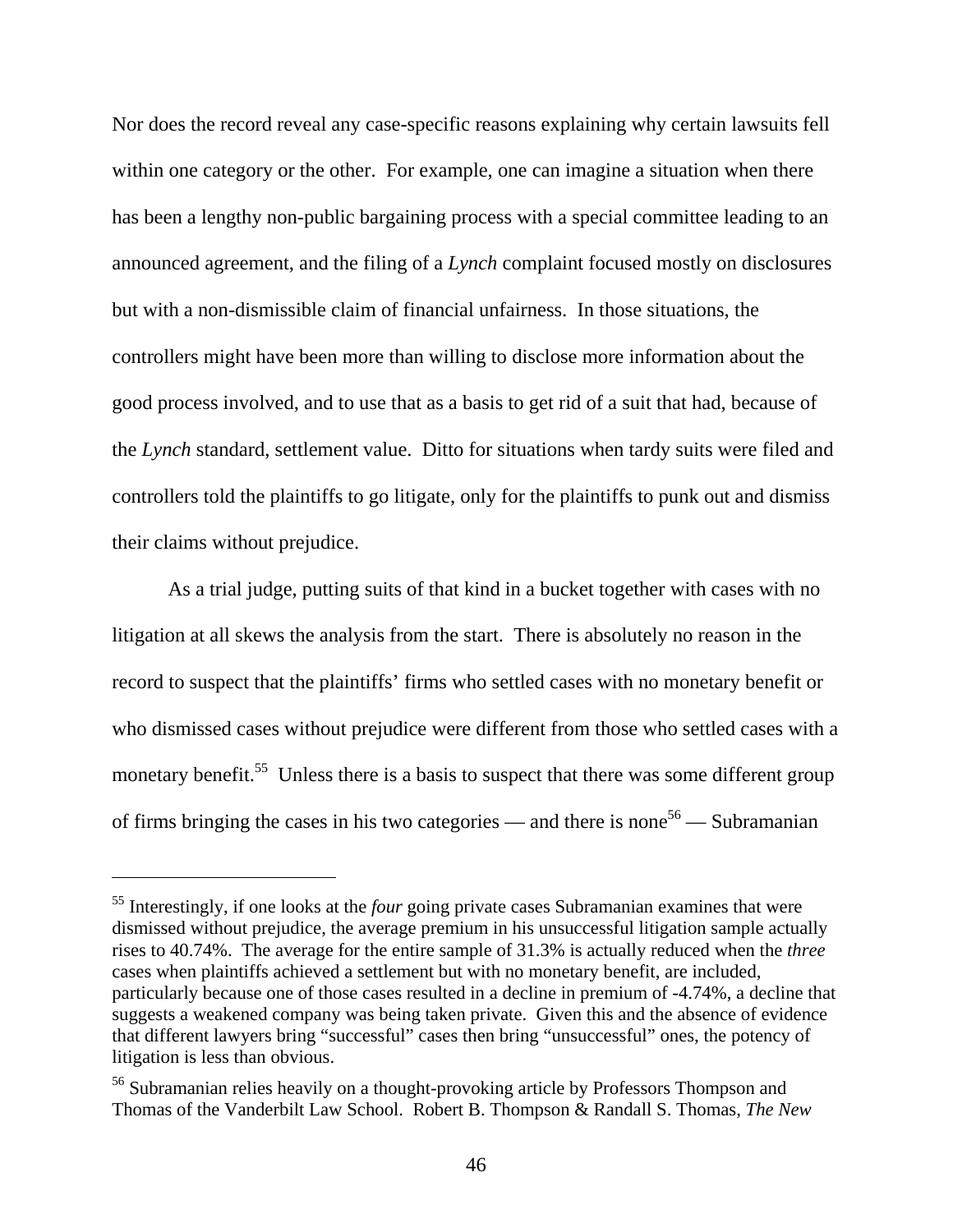overestimates how much his small data set says about the potential efficacy of lawsuits

attacking going private proposals. And it does even less to show the actual efficacy of

litigation to produce good results for stockholders.

 $\overline{a}$ 

*Look of Shareholder Litigation: Acquisition-Oriented Class Actions*, 57 Vand. L. Rev. 133 (2004). Thompson and Thomas find, as any judge on this court would suspect, that most challenges to going privates and other M  $\&$  A transactions are initiated by a discrete group of 16-20 law firms, which settle or dismiss most of their cases without much actual litigation activity. *Id*. at 185-189.

 Subramanian attempts to show that litigation matters by applying a very small part of the work contained in the Thompson and Thomas article. In that part, Thompson and Thomas compare the results in going privates in which there was a litigation with a monetary settlement to those in which there was litigation but no monetary settlement, a category containing both cases that settled for non-monetary consideration (e.g., additional disclosures) or were dismissed without prejudice by the plaintiffs in exchange for no consideration. In the cases with a monetary settlement, they find, using the medians of their sample, that what they call the "original offer" was a 15% premium over market and that the final premium was 30.04% over market. Meanwhile, in cases where the litigation produced no monetary benefit, the original offer was a 25.5% premium over market and the final premium was the same 25.5% over market. They intuit from this that the plaintiffs' bar helped create value because they sued in cases where the original offer was a lower premium, 15%, and helped produced a higher final premium, 30.04%, than in the other instances when the original and final premium were both 25.5%.

 I intuit something very different. The absence of even one deal in the second sample involving a movement upwards from the so-called original offer suggests that the second suits did not attack publicly-announced, negotiable, original proposals; they attacked final deals. That is, they attacked actual transactions that had been negotiated by a special committee, or tender offers that the controllers were seriously presenting as their best and final offers. In these cases, when a controller has already had to complete negotiations with a special committee or launched a tender offer, it cannot provide more consideration without implicitly criticizing the special committee (or itself) and without incurring more out of pocket acquisition costs.

 If, as I also intuit, the cases when there was a monetary settlement involved suits attacking a negotiable proposal, it is entirely unsurprising that a material change in price resulted. From the get-go, that was likely and it makes sense for the controller to allow the plaintiffs to share credit with the special committee in exchange for getting the certainty of a litigation settlement.

 If, as appears to be true, both sets of cases are filed by the same firms, the division proves little about those firms' efficacy as a monitor or litigation in general for the reasons I articulate above.

 And, as Thompson and Thomas point out, the difference in the 30.4% final premium in the cases of "successful" litigation and the 25.5% final premium in the "less or unsuccessful" litigation sample is not statistically significant. This suggests that special committees are pulling the wagon most of the way in these transactions.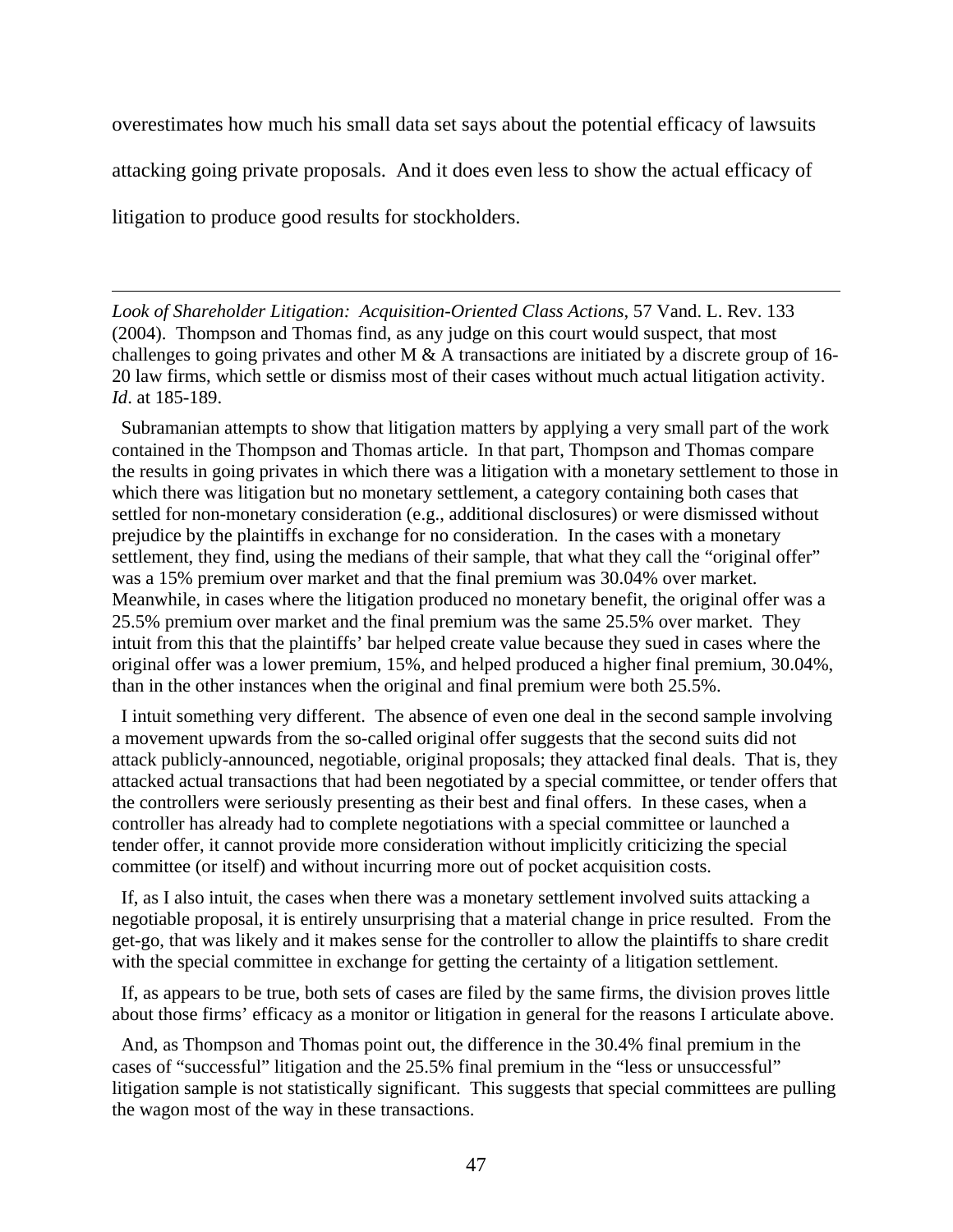Why? Because comparing cases ending with a stipulation that the litigation caused a monetary benefit with cases that did not result in a monetary benefit does not demonstrate the efficacy of litigation, any more than comparing Barry Bonds' at-bats in which he got a hit to those in which he did not would prove Barry Bonds' overall worth as a hitter. We know Barry Bonds is a good hitter precisely because we can see that the results he produces on average from all the instances when he gets to bat are superior to almost anyone else's. By comparing litigation that is stipulated to have created monetary value with other similar litigation that did not result in such value, we do nothing to show what effect litigation has in general. Rather, we show that in those cases in which litigation was stipulated to have influenced a monetary result on a going private, the result was more favorable (in the narrow sense of having resulted in a higher final premium to market) than in cases when the litigation was not stipulated to have created a monetary result increasing the price of the going private's effectuation. Because both types of cases were actually litigated, doesn't that actually suggest that whatever differences resulted might have had to do primarily with factors unrelated to the litigation itself, such as the specific business circumstances of the target companies involved in the going-private transactions?

Relatedly, if it is the same lawyers who bring both categories of cases, Subramanian lacks a good explanation why the lawyers, like the litigation they bring, are so erratically effective. That is, again, isn't it possible that the category of cases resolved with no "monetary benefit" involved situations when it was implausible not just for the plaintiffs, but for the special committees, to argue for a greater price than was ultimately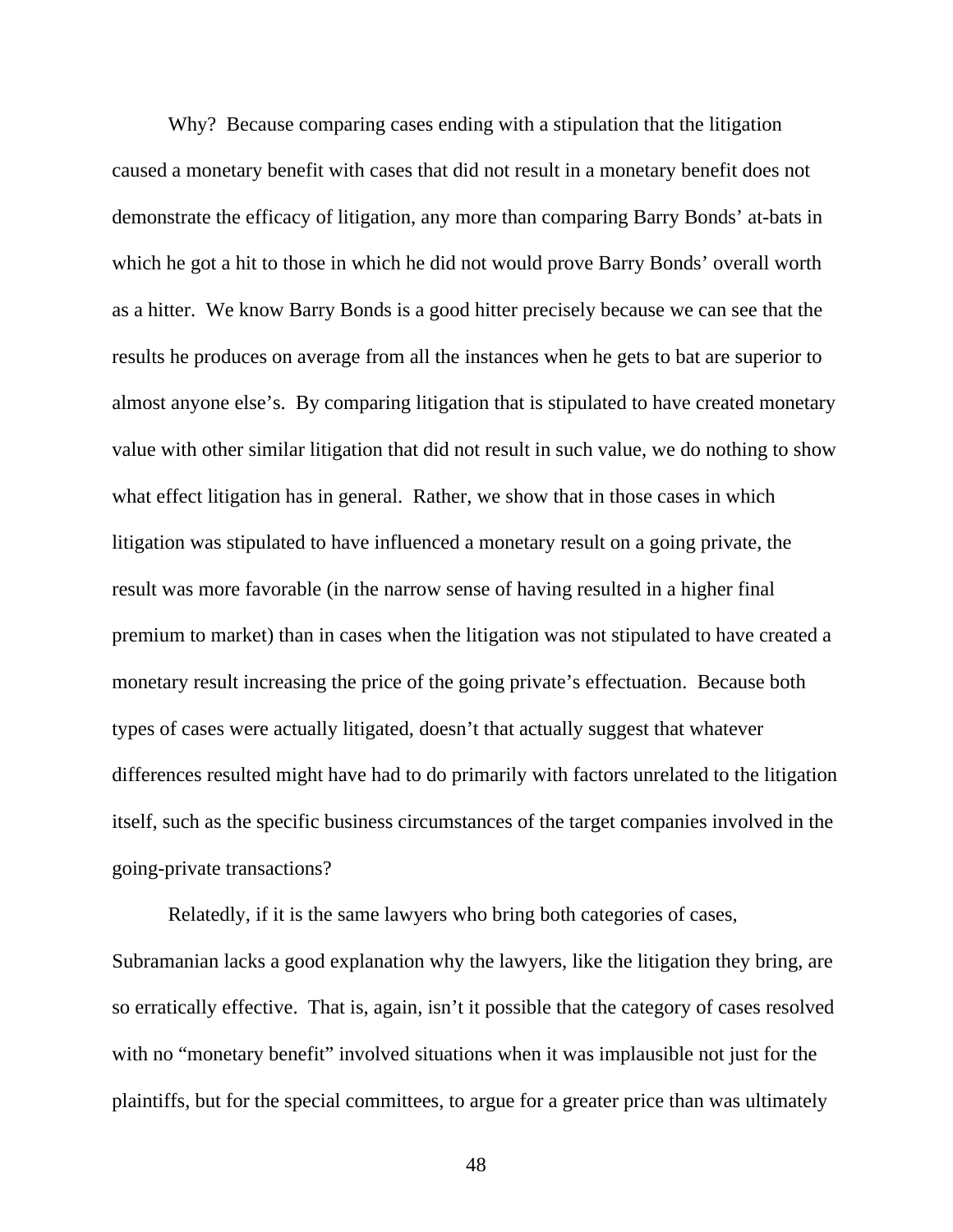paid — a case specific variation? Even if that is not the case, if the same plaintiffs' lawyers are willing to settle for less of a premium in certain transactions than they do in others, isn't it also possible that they invariably settle at the same level as the special committee and will not risk pressing a fairness challenge in any instance, even if that means dismissing a case without prejudice? If so, how does this data distinguish between the value of litigation and the value of a special committee? Similarly, if the difference in outcomes relates to the fact that more of the deals in the first category were *Lynch* deals, and more of the deals in the second category were *Siliconix* deals, something I cannot tell from the record, Subramanian is again back to his original problem — the inability to determine whether it is the stronger hand that special committees have in merger transactions than in tender offers that virtually alone drives the results, or whether the greater potential litigation threat in the *Lynch* context is also a materially important contributing factor.57

 $<sup>57</sup>$  Subramanian attempted to push this strained analysis even further, in order to make a case-</sup> specific point. To do that, Subramanian took the eighteen transactions that were settled with a stipulation that the litigation had resulted in a monetary benefit. He controlled for transaction size because he recognizes the reality that healthy, large controlled companies (like Cox) with many minority shares afford their minority stockholders with much greater liquidity, and as a consequence their minority shares probably suffer less of a discount than do more thinly traded minority shares in controlled companies. This reality makes the pre-announcement trading price a more meaningful indicator of value in the case of companies like Cox, and, because of their size, means that every percent of premium translates into a large amount of dollars, making it expensive to raise one's bid materially. At the same time, Subramanian claims that large controllers do not necessarily make first bids that, on a percentage basis, offer a lower premium than smaller controllers.

Because the premium included in the Family's Proposal was lower than the average first offer in his sample of monetary benefit cases, Subramanian claims that there was a "substantial opportunity for plaintiffs' counsel, *in addition to the SNC*, to make a contribution to the final deal price." Subramanian Aff. ¶ 38 (emphasis added). Moreover, Subramanian claims that his eighteen monetary benefit case sample predicted that the Family would eventually raise its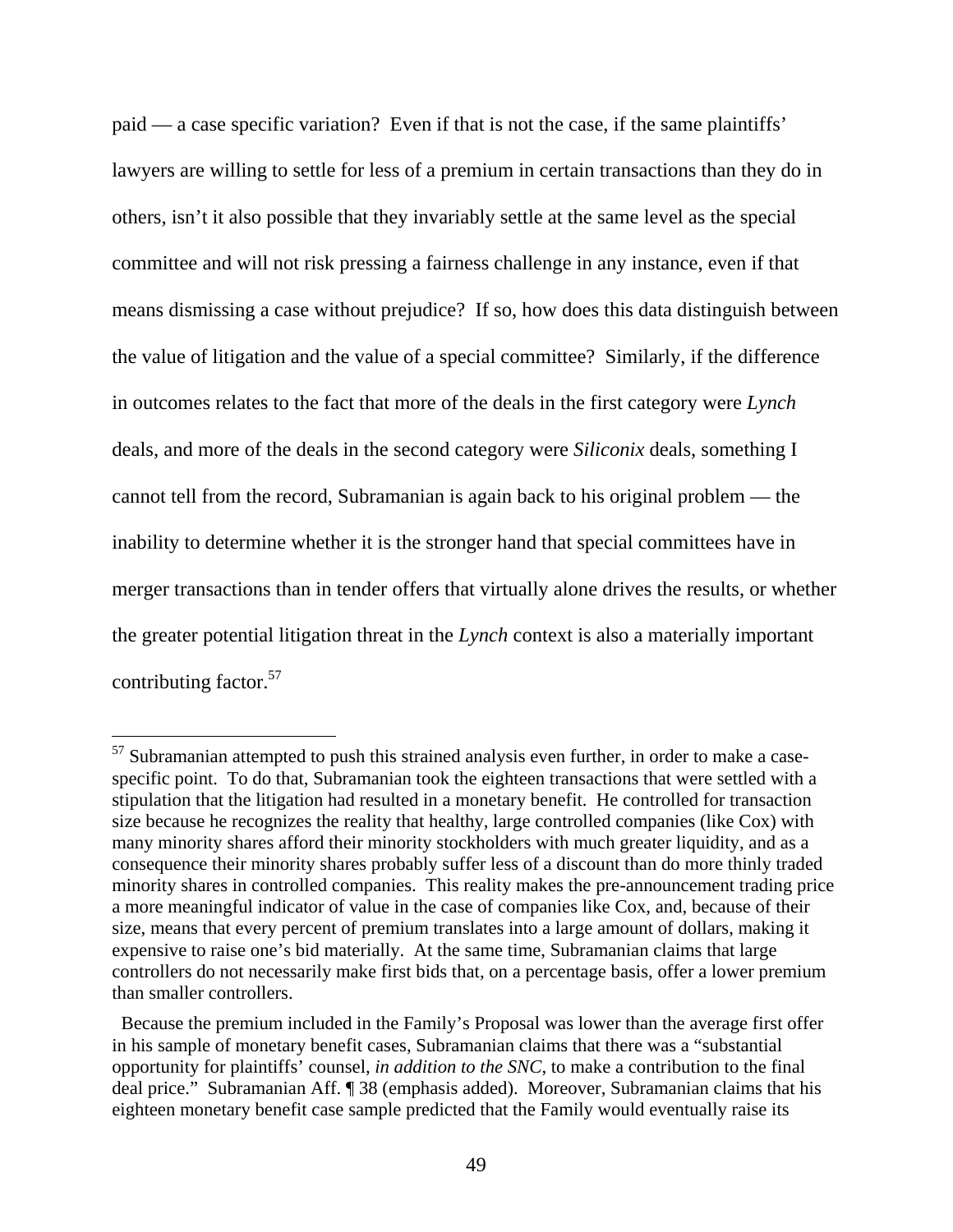Because there are no good examples of situations when a plaintiff's attack on a going private *proposal* has, by actual litigation, added actual value, Subramanian and the plaintiffs are left relying on a more general premise. Reduced to its essence, the message of the plaintiffs, presented through Subramanian and buttressed by an additional affidavit from Professor Geoffrey Miller of New York University, is that the objectors come wielding a solution in search of a problem. The pragmatic way that Delaware is now handling going-private transactions works well when viewed from a broad perspective, they say, and there is no reason to believe it malfunctioned here. Although the way that cases like this proceed is untraditional in the sense that they rarely, if ever, involve any actual prosecution of legal claims, the resulting sausage is savory for all affected

 $\overline{a}$ 

 What is perhaps most striking about this aspect of Subramanian's submission is its failure to point to a legal or valuation argument advanced by the plaintiffs that they might have acted as other than an echo of the Special Committee and its financial advisor, Goldman Sachs. That is because the entire record is devoid of any evidence to support such assertion. As a result, the plaintiffs' experts are left to draw very general conclusions, suggesting and implying, without proving, that this litigation has produced a better outcome for the Cox minority shareholders than the Special Committee would have achieved alone. The argument suffers for the same reason it ails in the more general, theoretical discussion of *Lynch* litigation — the relative contributions of the Special Committee and plaintiffs' counsel have not been, and perhaps cannot be, empirically isolated. The reason why that isolation is not more easily achievable is not one that aids the plaintiffs, however, because the plaintiffs in this kind of case do not actually press legal arguments that, by their force, extract specific concessions from the defendants. Rather, the plaintiffs only make "us too" arguments about valuation that the special committee is almost always far better positioned to advance expertly and with effect.

opening bid by 6.4%. Because the final price in fact increased 9.8%, Subramanian states that the "increase is higher than what would be predicted based on comparable transactions in which monetary settlements were achieved." Subramanian Aff. ¶ 39. Although Subramanian is careful not to say that this is proof that the plaintiffs' efforts caused this greater than expected bump, he concludes that the result is evidence of what he calls "vigorous bargaining" involving the controller, the special committee, and the plaintiffs, "typical of a well-functioning freeze-out process." Subramanian Aff. ¶ 40. Subramanian optimistically but tentatively concludes that the specific settlement in Cox "fits comfortably within, and in some aspects compares favorably to, the general pattern of freeze-out cases in which counsel achieved a monetary settlement for the plaintiff class." Subramanian Aff. ¶ 41.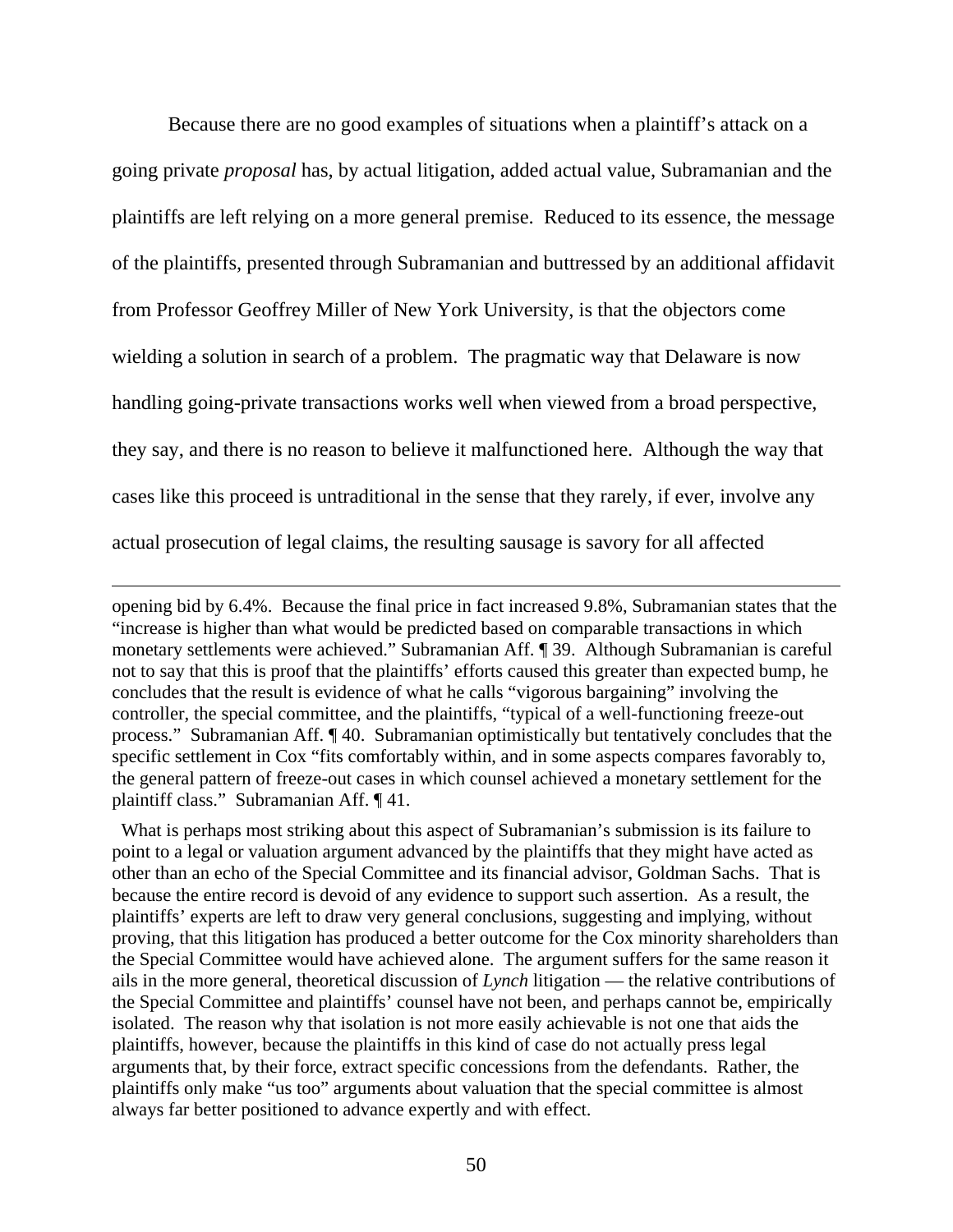constituencies. Even if suits like this are prematurely filed, the overall data tends to support the conclusion that this court's tolerance of "shared credit" settlements in this context has been wise. By promoting the use of special committees as bargaining agents, and permitting suits upon the announcement of a proposed going-private merger, the current *Lynch* transaction/litigation structure must enhance the effectiveness of special committees to some extent. The precise degree to which this litigation helps is difficult, if not impossible, to determine, but so what: the end product is what matters.

#### E. The Court's Distillation Of The Expert Input

Where does this leave us? By this point, the reader has probably accurately sensed that I have been dragged into an academic debate of considerable complexity. The lawyers did not ask for an opportunity for the experts to testify and the experts' dueling over minutia in affidavits has been less than clear and helpful. That is not to say that the input they have provided is without decisional utility. It has value if used with appropriate caution. And from it I make the following observations.

First, the record supports the proposition that *Lynch* deals tend to generate higher final premiums than *Siliconix* deals. One would suspect that this would be so for several reasons, including: 1) the greater leverage that the form of transaction gives to special committees; 2) the fact that the governing standard of review always gives the plaintiffs settlement value; 3) the reality that signing up a merger when the votes are locked up results in the greatest certainty for a controller; and 4) signing up a merger with a special committee and a settlement with plaintiffs' lawyers provides not only deal certainty, but a broad release and the most effective discouragement of appraisal claims. One cannot tell,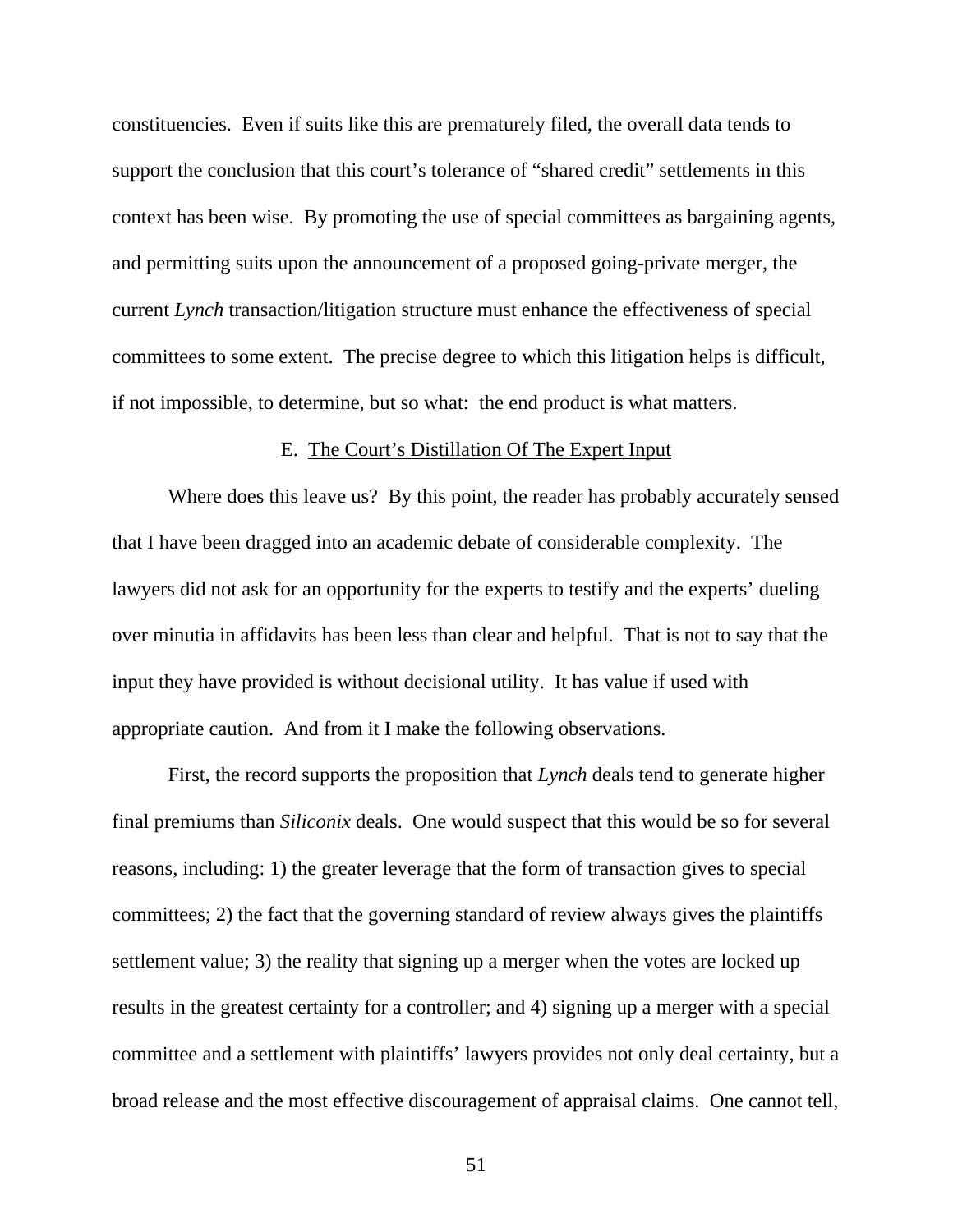of course, how important each of them is as a factor, but one awkward fact strongly suggests that the threat of bare knuckles litigation over fairness is not as important as the special committee's role as an negotiating force.

That awkward fact is the absence of evidence that "traditional" plaintiffs' lawyers, who attacked going private proposals by controllers, have ever refused to settle once they have received the signal that the defendants have put on the table their best and final offer — i.e., an offer that is acceptable to the special committee. There are examples of when the plaintiffs have settled at a lower price than the special committee demanded,<sup>58</sup> but no examples of when the iron fist of the plaintiffs' bar demanded more than the velvet glove of the special committee. The plaintiffs' bar would say, of course, this is because they did such a good job in each case that the price concessions they helped the special committee extract was of such inarguable fairness that it would been silly to fight on.

Perhaps what can be most charitably said is that the pendency of litigation and the theoretical threat that the plaintiffs will press on provides special committee members with additional clout that they wield to get good results, and that gives lawyers for controllers leverage to get their clients to pay a higher price to ensure deal closure and the utmost reduction of litigation risk.<sup>59</sup>

<sup>58</sup> *See, e.g., In re Donna Karan Int'l Inc. Shareholders Litigation*, C.A. No. 18559, Tr. (Del. Ch. Sept. 10, 2002) (following an initial proposal of \$8.50 per share, plaintiffs agreed in principle to settle at \$10.50 per share, but the special committee refused to consummate the transaction at that price and ultimately secured a \$10.75 per share price).

 $<sup>59</sup>$  The affidavit filed by John H. Simpson (a former investment banker who represented buyers</sup> and special committees in going private transactions) on the plaintiffs' behalf makes this argument in a bit more aggressive form, stating that the pendency of litigation acts as a cop on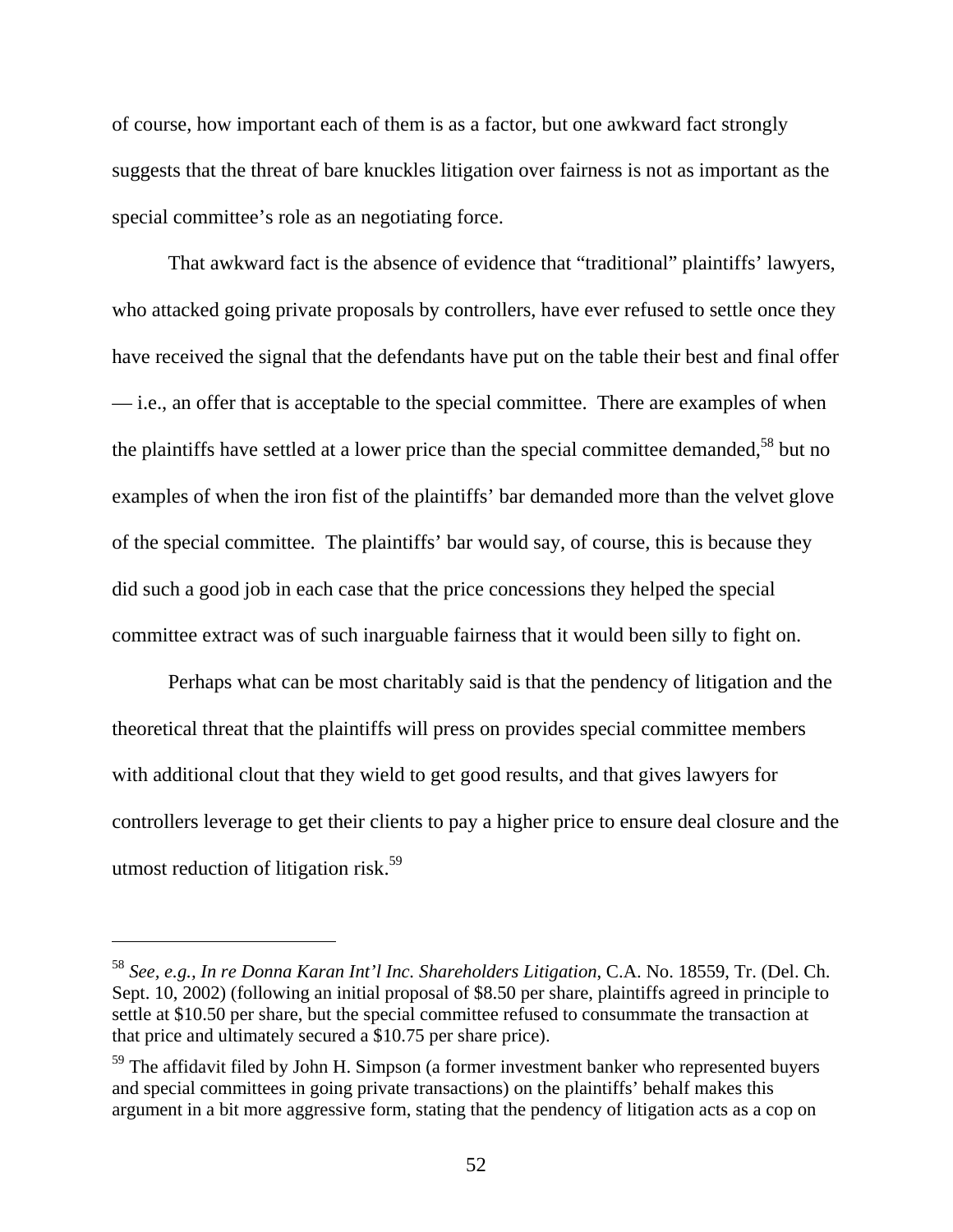Second, there is much that remains to be explored about the actual price differences between *Lynch* and *Siliconix* deals. Many *Siliconix* deals are quite small and involve very troubled companies. In his article, Subramanian was unable to find a reliable pre-announcement market price to base an analysis for several transactions. Most important, to my mind, is the absence of any data comparing the prices paid in the going private transactions Subramanian examined to fundamental economic value. For example, in many industries, stocks tend to trade at certain multiples to earnings measures such as EBITDA, EBIT, or even earnings per share. Subramanian's analysis would be more convincing had it contained even a partial exploration of data of this kind, to provide a check on his premia-based analysis, by showing that not only are premiums higher in the *Lynch* deals, the multiple paid to a metric tied to cash flow was also higher. Put another way, if one deal resulted in a 25% premium, and another deal involving a similar company in a similar industry resulted in a 35% premium, but both deals were done at 10 times EBITDA, was the outcome really different? The record contains no data of this kind, none.

Third, litigation under *Lynch* never seems to involve actual litigation conflict if the lawsuit begins with a suit attacking a negotiable proposal.<sup>60</sup> These cases almost invariably settle or are dismissed voluntarily by the plaintiffs. In those instances when there is actual litigation conflict in an "attack" on a going private transaction that has occurred because the complaint actually sought to stop a real transaction — an agreed-

the scene, keeping the controller and special committee honest and generating a higher deal price.

 $60$  No exceptional case was identified by the plaintiffs.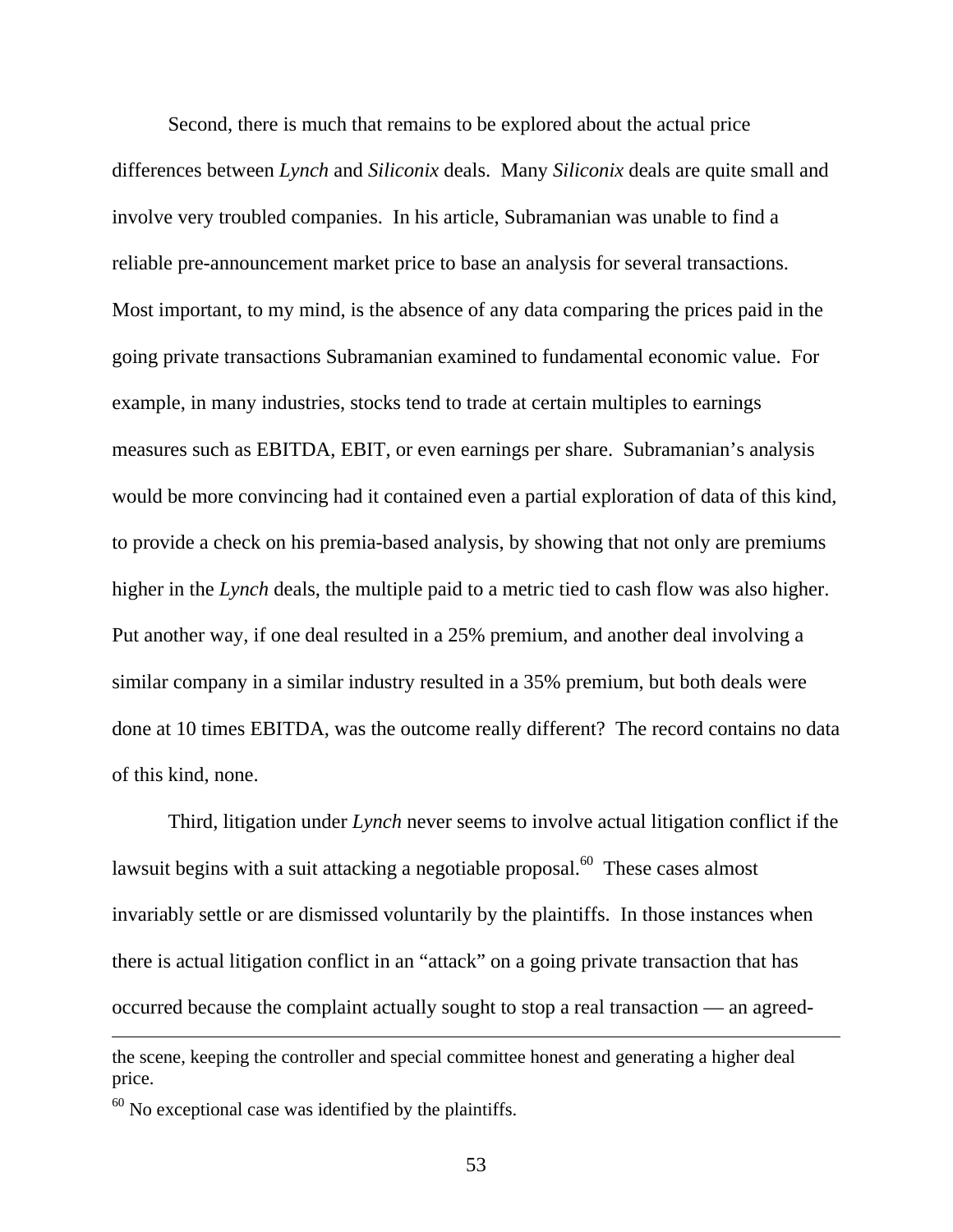upon merger or a tender offer that was actively been pressed.<sup>61</sup> In those situations, it is also much more likely that a plaintiff with a large stake who has hired a non-traditional law firm will mount a challenge. The *Pure Resources* and *Emerging Communications* transactions are good examples of these realities.62 Indeed, in *Emerging Communications*, the original plaintiffs pressed forward with a settlement after confirmatory discovery that would have resulted in a final price of \$10.25 binding those stockholders who did not seek appraisal to the same price negotiated by the special committee.<sup>63</sup> Only after objection by a large holder represented by a very large firm that more usually represents corporate defendants than stockholders was the settlement abandoned. The ultimate result was an award of damages based on a \$38.05 per share

<sup>61</sup> In an earlier hearing in this case, the Family's counsel, Kevin Abrams, noted that in a *Lynch* setting "I can't run the risk . . . of running a quasi-appraisal on behalf of a class consisting of hundreds of millions of shares when there is a litigable question over fair value." 1/26/05 Tr. at 29. Subramanian uses this as evidence that litigation of this kind attacking negotiable going private proposals increases premia. Subramanian Supp. Aff. ¶ 24-25. If by that, Subramanian is suggesting there is some de minimis upward price pressure to insure against the small risk plaintiffs will refuse to settle on the same terms as the special committee and actually press a "jump ball" fairness case, I do not disagree. Perhaps *Lynch* leads controllers to offer something more to the special committee to avoid this remote risk. One could more credibly price this risk if the plaintiffs' bar did not always settle for the same, or at times slightly worse, terms than the special committee. It is not clear this upward pressure much exceeds the total economic costs of litigating a *Lynch* case through the summary judgment stage.

 $62$  So is another entire fairness case involving the unusual twist of an actual trial. In that case, the plaintiff sued attacking a negotiated transaction before the deal closed, but the trial was forced by defendants, including the special committee, who sought an expedited declaratory judgment that the transaction was fair, preferring to know the answer to that question before closing. S*ee In re Cysive, Inc. Shareholders Litig.*, 836 A.2d 531 (Del. Ch. 2003).

<sup>&</sup>lt;sup>63</sup> In re Emerging Communications, Inc. Shareholders Litig., 2004 WL 1305745 (Del. Ch. June 4, 2004).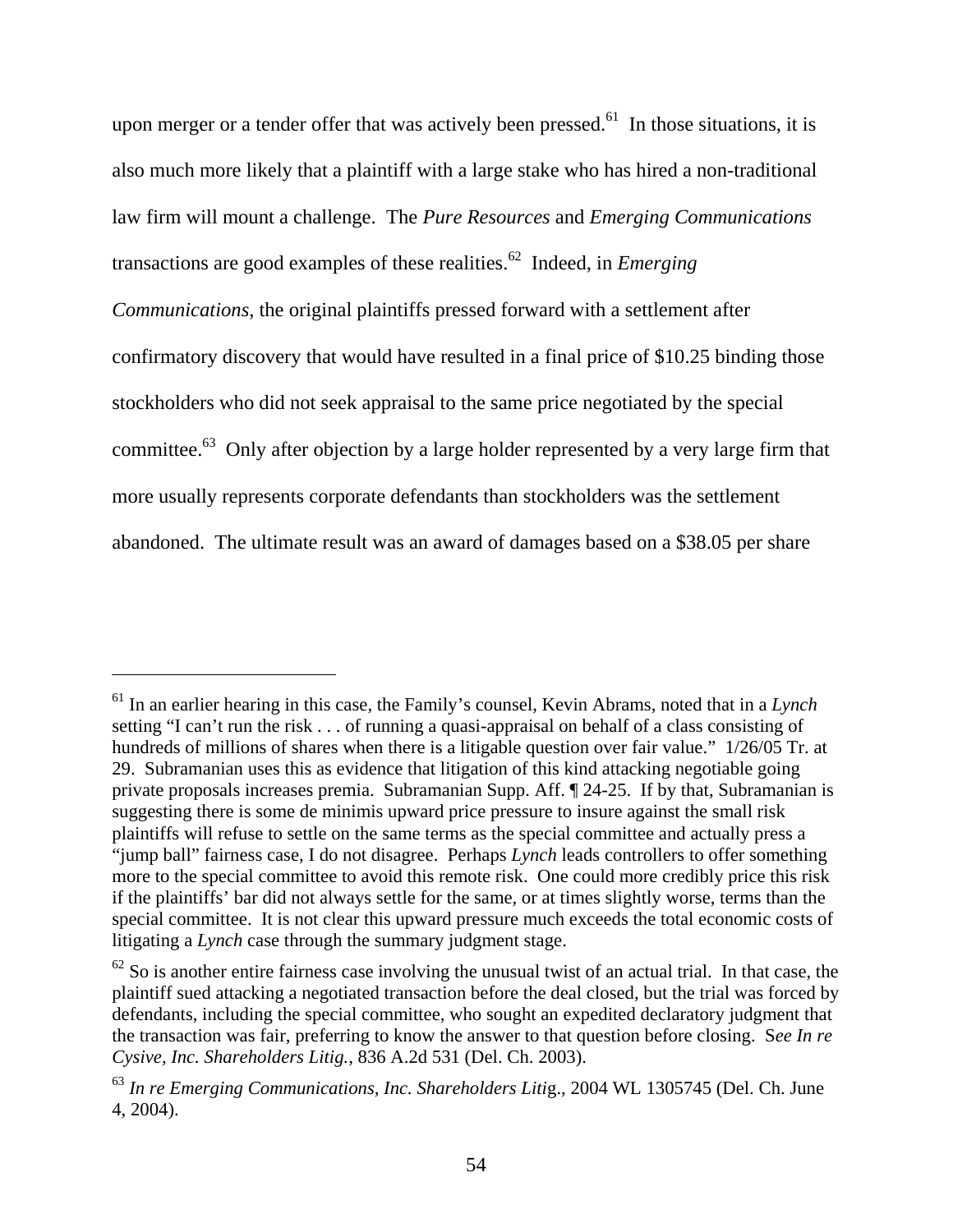value, in a detailed opinion by Vice Chancellor (Justice) Jacobs that found glaringly obvious procedural and substantive problems with the special committee process.<sup>64</sup>

Fourth, minority stockholders seem to be doing more than tolerably well under both the *Lynch* and *Siliconix* regimes. Even if premiums to market are lower in *Siliconix* transactions, the premiums paid are large in comparison to the routine, day-to-day trading prices, in which minority and liquidity discounts will be suffered. For that reason, at every settlement, the plaintiffs' lawyers say that they could not risk pushing farther, lest the controller decide not to press on and offer a deal, and the stockholders suffer the fate of continuing as owners of minority shares in a going concern. After all, events that generate liquidity for all minority stockholders at substantial premiums are usually welcomed by stockholders.

Fifth, the experts on both sides have largely ignored another factor. In many going private transactions, the controller is another public company. Many public holders will own shares not only of the controlled subsidiary, but the controller itself. Although it might be felt important for controllers to pay a fair price in every such transaction, it is arguably not even of benefit to public stockholders as a class for higher prices to be paid simply for the avoidance of litigation costs, rather than because of the real value of the controlled subsidiary. For a diversified investor, transferring money from one pocket to another with leakage to plaintiffs' lawyers and defense counsel is not value-maximizing.

Finally, the very nature of *Lynch* makes it impossible for the court to determine what, if any value, the plaintiffs' lawyers are creating — especially when the plaintiffs

<sup>64</sup> *Id.* at \*33-38, 43.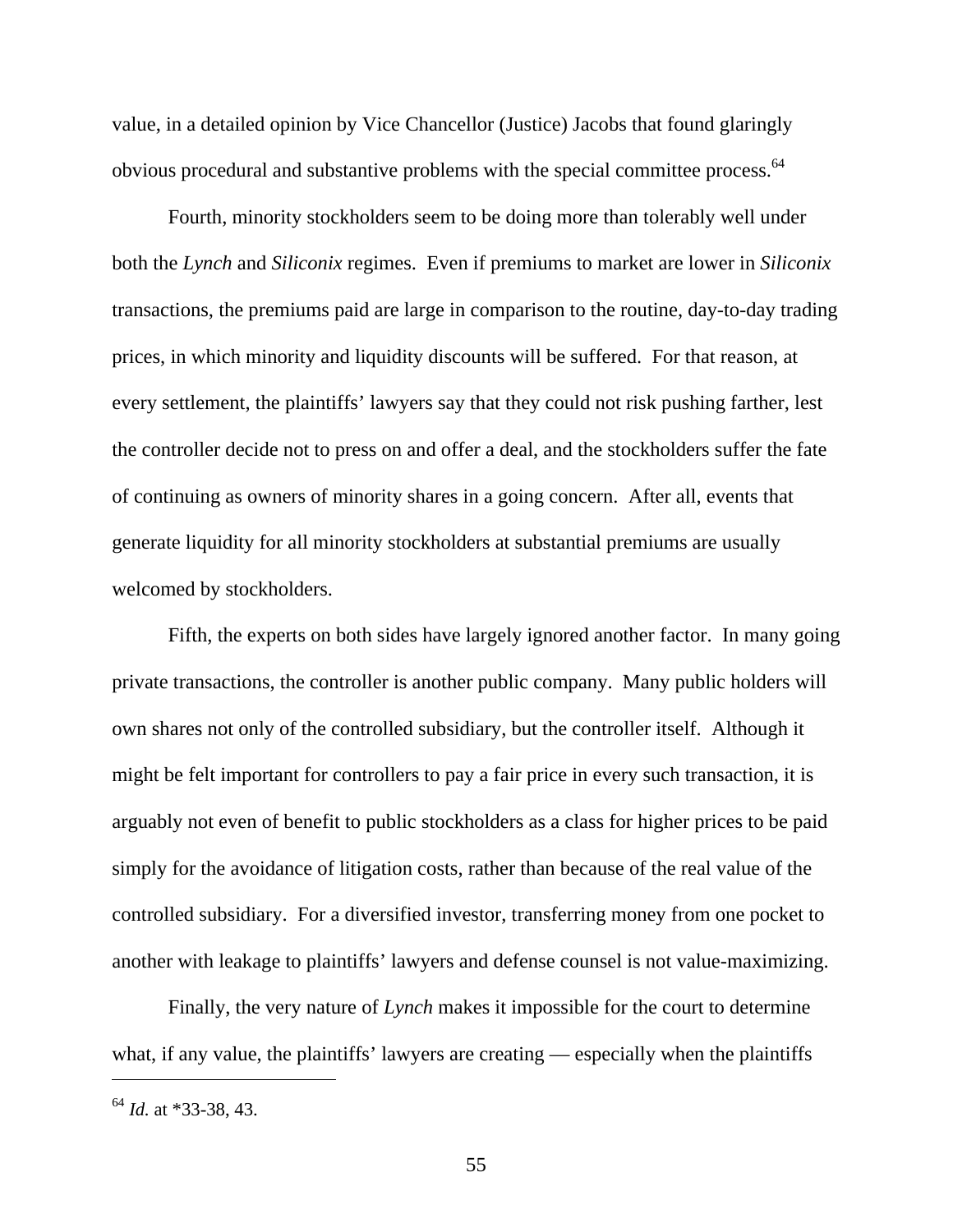sue on the mere announcement of a negotiable proposal. *Lynch* deals started with a publicly announced proposal to a special committee tend to always result in an improvement in price and they tend to always result in a settlement at the same level approved by the special committee. Defendants have no rational incentive to hold out and refuse to settle, as they know they will face a non-dismissible complaint and substantial discovery costs, at a minimum, or, said another way, they have a positive incentive to buy peace in the form of a general release. For their part, plaintiffs' lawyers have a substantial incentive to go along with the final price level a special committee accepts because that will generate a substantial fee at no risk, in strong contrast to the substantial risk that counsel would incur if it spurned settlement, suffered the costs of pressing a case to trial, and hazarded a judicial decision that might find that the special committee obtained a fair price after fair bargaining. The incentives on both sides maximize the likelihood of settlements that result not from any case-specific efforts by the plaintiffs' lawyers, but from the mutually livable outcomes generated when settlements are tied to the financial results achieved by special committees. Everyone gets happy and those few who are not can seek appraisal if they believe strongly enough in their position to run that risk.

Similarly, the incentives that *Lynch* creates make it unlikely that defendants will seek judicial modification of the standard. To do so would require a particular client to pay costs in an effort at law reform by refusing to settle with plaintiffs at the same price as the special committee accepted, and instead litigating a contested motion to dismiss at substantial cost in time and money. To do that would require the defendant to hazard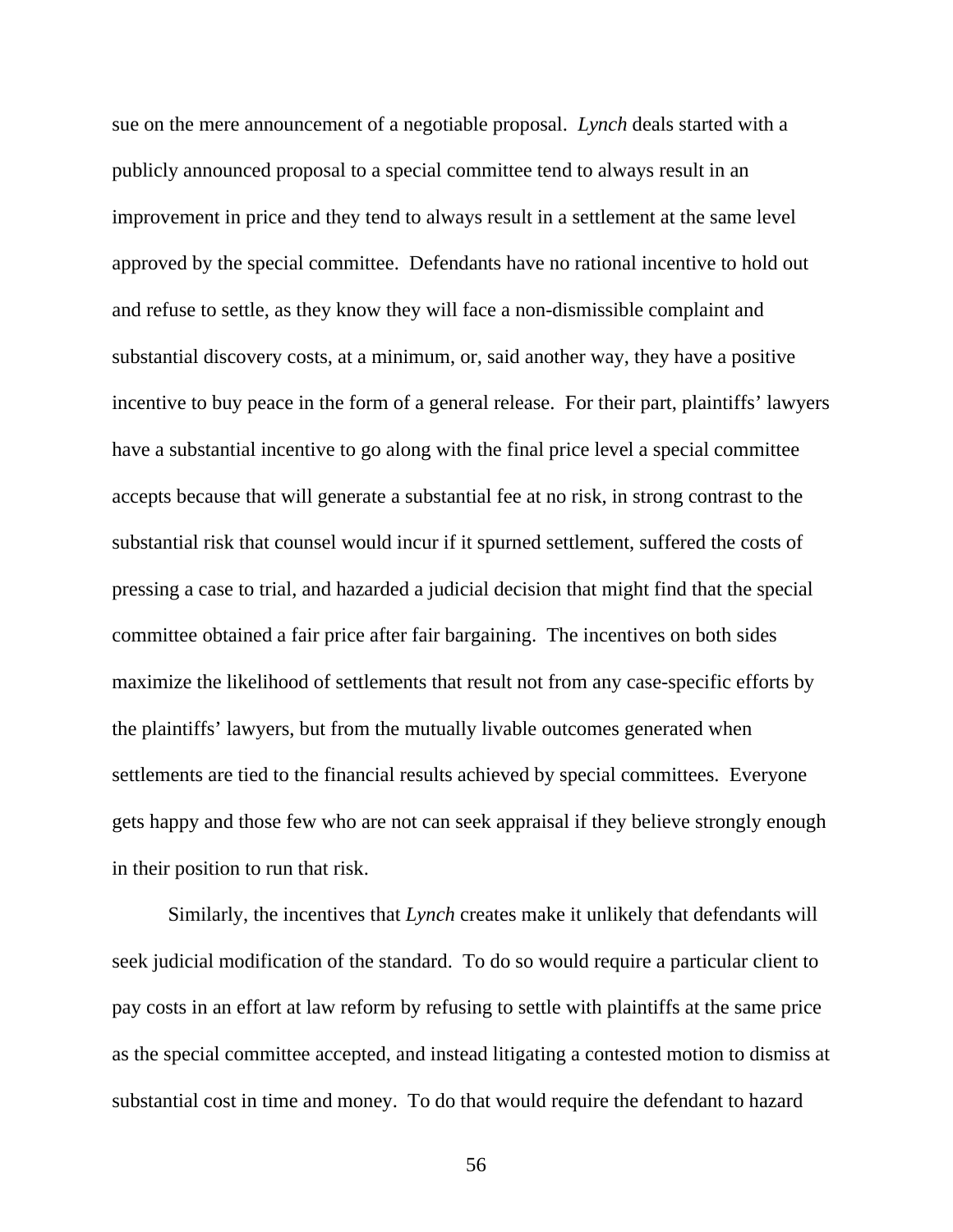very probable defeat in this court, which would be bound by *Lynch*, and to attempt to convince the trial judge to certify an appeal on that issue to the Supreme Court. Thus, only after a year or so of briefing, would the defendants know whether their effort at law reform would succeed. Meanwhile, the business decision that animated the lawsuit will have been long ago faded from sight of the rear-view window.

For these reasons, the Court of Chancery's ability to determine the value of litigation under *Lynch* is impaired. Because the standard never gives the defendants the usual leverage they have in other transactional contexts — namely, to press a motion to dismiss with credibility when the facts warrant — and because the settlements invariably are the same price level (or sometimes lower) than the special committee ultimately obtained, there is little basis to credit the idea that the defendants settled because the plaintiffs wielded a credible threat of extracting anything more than the economic value of avoided litigation costs. Even in "shared credit" *Revlon* cases, the court has the comfort of knowing that *Revlon* cases have often been dismissed on the pleadings and that the defendants' willingness to settle therefore plausibly represented its judgment that the litigation had some non-nuisance value.<sup>65</sup> In the type of case I confront today, the judges of this court lack even that small comfort.

<sup>&</sup>lt;sup>65</sup> Probably, for that reason, Professors Thompson and Thomas, as well as Professors Weiss and White, find that *Revlon* cases are more likely to end without a settlement stipulating that the plaintiffs helped to create a monetary benefit. Thompson & Thomas, 57 Vand. L. Rev. at 195- 97; Weiss & White, 57 Vand. L. Rev. at 1838-41 (illustrating a high percentage of dismissals without prejudice and of settlements without a monetary component in *Revlon* & *Unocal* cases).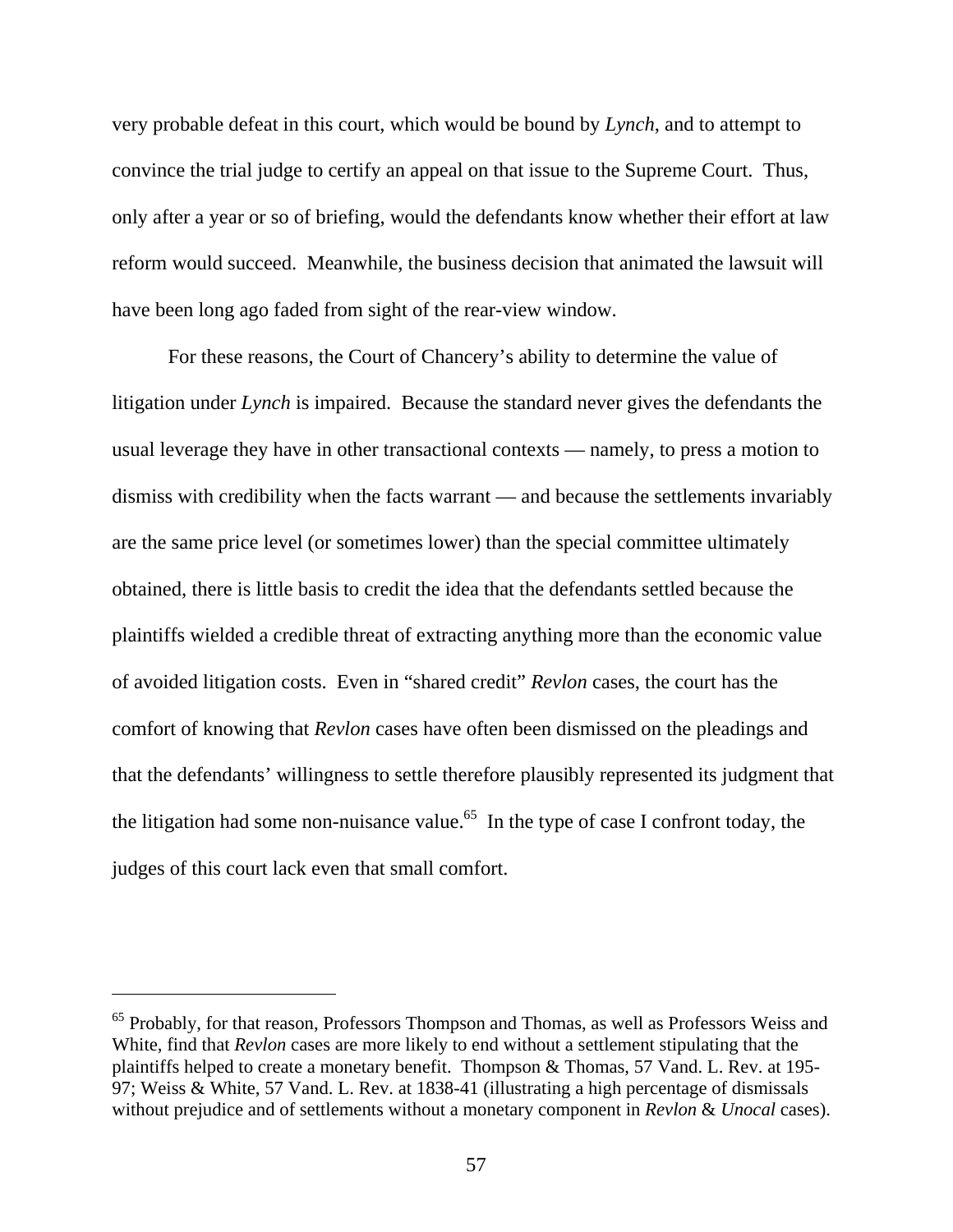# V. Are The Plaintiffs Entitled To An Award Of Attorneys' Fees And In What Amount?

Having completed a lengthy predicate describing the legal context in which this request for attorneys' fees arises, and the arguments of the plaintiffs and the objectors about that context and its relevance, I will now turn to the ultimate resolution of this dispute.

## A. Does *Chrysler v. Dann* Govern This Case?

I begin by noting what I do not believe my task requires. After careful consideration, I find no basis to revisit on my own initiative my previous decision to approve the settlement in this case as fair and reasonable to the class. This court's role in considering whether to approve a class action settlement is to exercise its own business judgment about the fairness of the settlement, taking into account the relevant factors bearing on the class's best interests. In particular, the court must assess whether the benefits to the class from the proposed settlement exceed the probable benefits the class could achieve by pressing the claims it is releasing.<sup>66</sup> Here, there is no reason to believe that this litigation's contribution to the ultimate \$34.75 merger price and the Minority Approval Condition was not sufficient compensation for the release of a potential claim attacking the merger. Nothing in the record suggested that the well-advised Special Committee had failed to bargain aggressively with the Family, that there was any overreaching by the Family, any material non-disclosures or misdisclosures in the merger

<sup>66</sup> *E.g., Nottingham Partners v. Dana*, 564 A.2d 1089, 1102 (Del. 1989).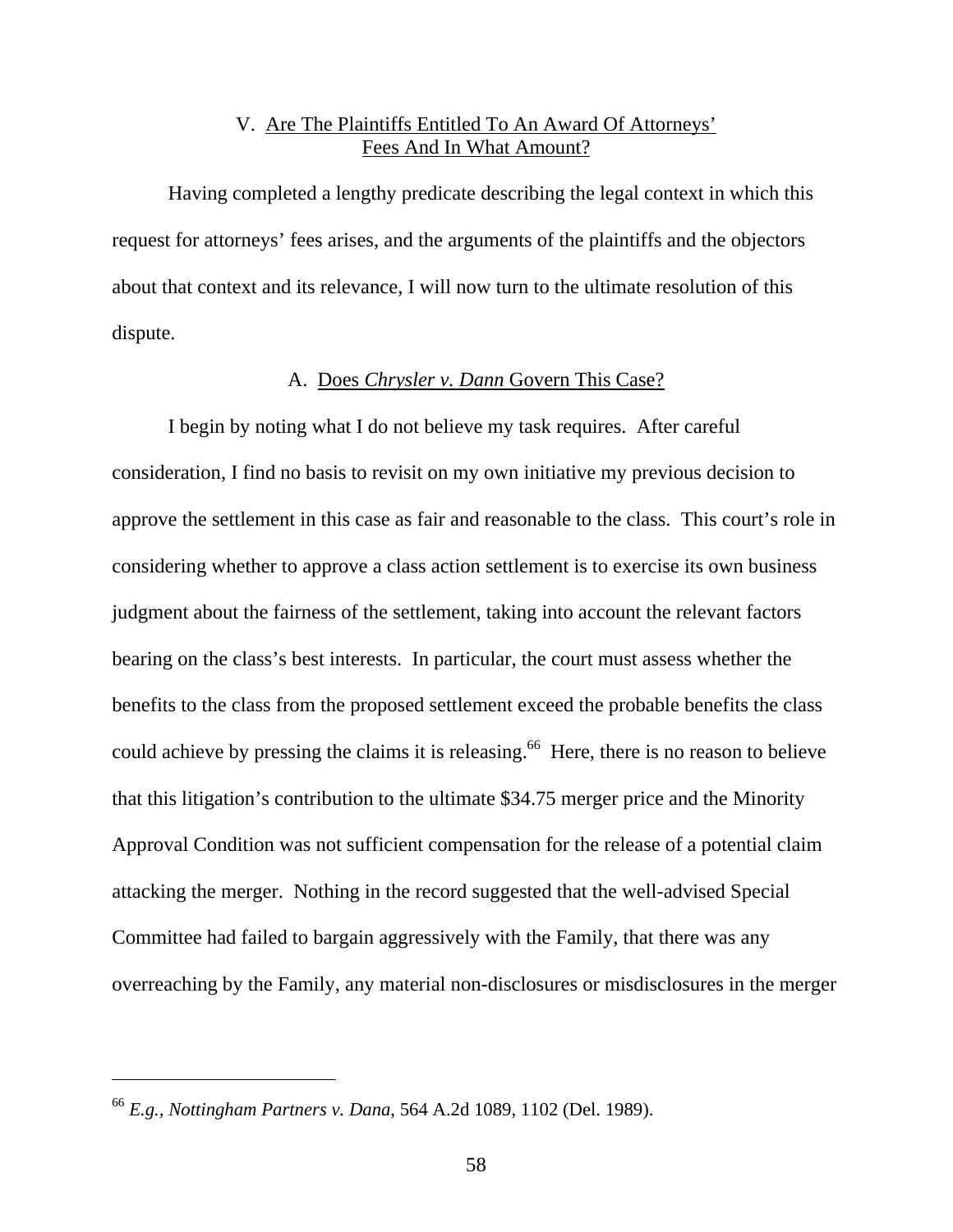proxy statement, or that the unaffiliated stockholders were coerced in any manner in voting to approve the merger.

A close examination of our precedent also reveals that there is no requirement that the court deny approval of a settlement if it concludes that the claims to be released could not withstand a motion to dismiss. Rather, the weakness of the claims to be released is factored into the court's analysis of the fairness and reasonableness of the settlement. In *In re Caremark Int'l. Inc. Derivative Litig*., for example, Chancellor Allen approved a settlement even when the plaintiffs' "claims find no substantial evidentiary support in the record and quite likely were susceptible to a motion to dismiss in all events."<sup>67</sup> The reason for any absence of a meritoriousness argument is obvious: there is no just reason to disapprove settlements in cases where the class is being treated fairly simply because it is arguable that the class possesses no viable claims at all. So long as the court discharges its duty to the class by examining the fairness of the settlement, the purpose of the review required by Rule 23 and the Due Process Clause is accomplished.

Here, that review was already undertaken and was premised on the fairness of the class giving up any *Lynch* or other claims it possessed to attack a deal at less than \$34.75 per share in exchange for contributing to the Family's decision to offer that price and the

 $67$  698 A.2d 959, 970-71. In another notable case, Chancellor Allen approved a settlement after describing with candor his view of the weakness of the plaintiffs' claims. As to a central claim, he even quoted his words from a denial of an application by the plaintiffs to certify his refusal to grant a preliminary injunction for them, comments that stated: "Frankly, I found that the case presented . . . [at the preliminary injunction hearing in this case] was one of the weakest cases legally for the issuance of a preliminary injunction that I have ever encountered in the court." *In re Mobile Communications Corp. of America, Inc., Consol. Litig.*, 1991 WL 1392 at \*2 (Del. Ch. Jan. 7, 1991).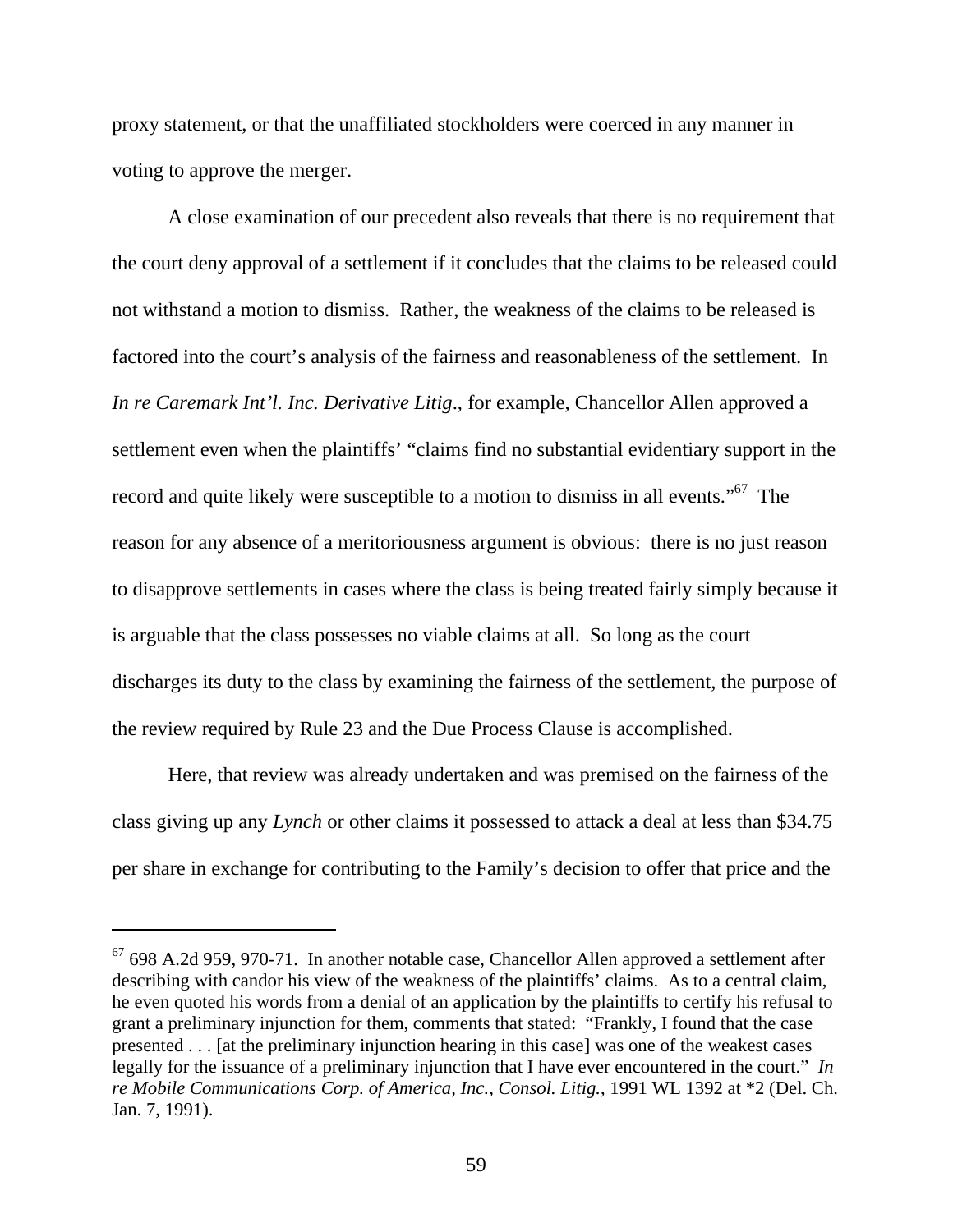Minority Approval Condition. Importantly, the objectors did and do not claim that the settlement should not have been approved by the court. Indeed, they concede that they have no evidence that the class possesses a viable claim that the merger is unfair and they acknowledge that the defendants, having provided expedited discovery to the plaintiffs and having faced pending lawsuits, should not be prevented from resolving those suits in a way that is fair to the class.

What the objectors do say, however, is that Delaware law provides them with a separate club that they can wield in opposing the plaintiffs' request for an award of attorney fees. That club, they say, is the *Chrysler v. Dann*<sup>68</sup> standard.

The *Dann* standard inarguably applies in certain contexts. The quintessential one is when a derivative action is filed making a claim of wrongdoing, when the corporation later takes action consistent with the objectives of the derivative action, the derivative action is therefore mooted, and the plaintiffs' lawyers claim that they should be paid a fee for causing the beneficial action. The difficulty in that context is determining whether the action that the defendants took really resulted in any proximate way to the pendency of the derivative action.

In those circumstances, *Dann* formulated a method by which courts could distinguish between those situations when the plaintiffs deserved a fee for producing a benefit by their litigation efforts and those when they did not. Part of the thinking behind this method was that courts do not award fees to stockholders for successful efforts at jawboning corporate boards, only for causing benefits by litigation. Perhaps most

<sup>68 223</sup> A.2d 384 (Del. 1966).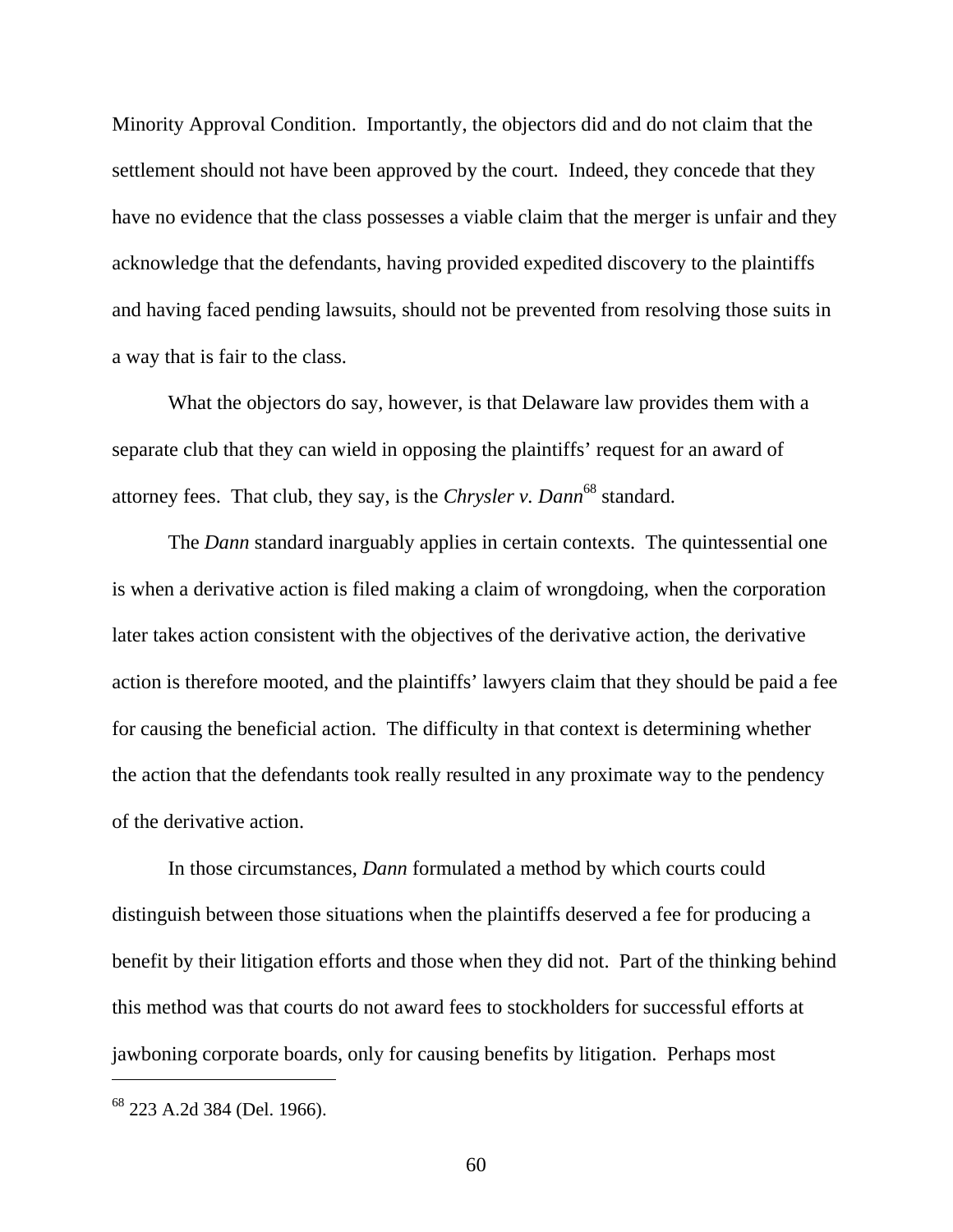importantly, the Court was trying to balance competing public policy interests. On the one hand, it was desirable to provide compensation for the attorneys' fees of litigants whose efforts generated a real benefit to the larger mass of stockholders. To that end, when defendants voluntarily took action that satisfied the demand for relief in a lawsuit, it was thought necessary to presume that the defendants took that action in part because of the lawsuit, because only the defendants would know their true motivation. But use of that presumption in isolation threatened to encourage meritless suits, and thus threatened the countervailing policy interest in avoiding burdening stockholders and the public with the costs of complaints filed "for the sole purpose of obtaining counsel fees."69 To balance these objectives, *Dann* said, our courts required that the plaintiffs seeking a fee award must meet the following test before availing itself of the presumption that its actions caused a fee-generating benefit:

To justify an allowance of fees the action in which they are sought must have had merit at the time it was filed. It may not be a series of unjustified and unprovable charges of wrongdoing to the disadvantage of the corporation. The plaintiff must have some factual basis at least for the making of the charges. If there is none, then the conclusion follows that the action lacked merit and the plaintiff is entitled to no allowance for fees.

A claim is meritorious within the meaning of the rule if it can withstand a motion to dismiss on the pleadings if, at the same time, the plaintiff possesses knowledge of provable facts which hold out some reasonable likelihood of ultimate success. It is not necessary that factually there be absolute assurance of ultimate success, but only that there be some reasonable hope.<sup>70</sup>

\* \* \*

<sup>69</sup> *Dann*, 223 A.2d at 387.

<sup>70</sup> *Id*.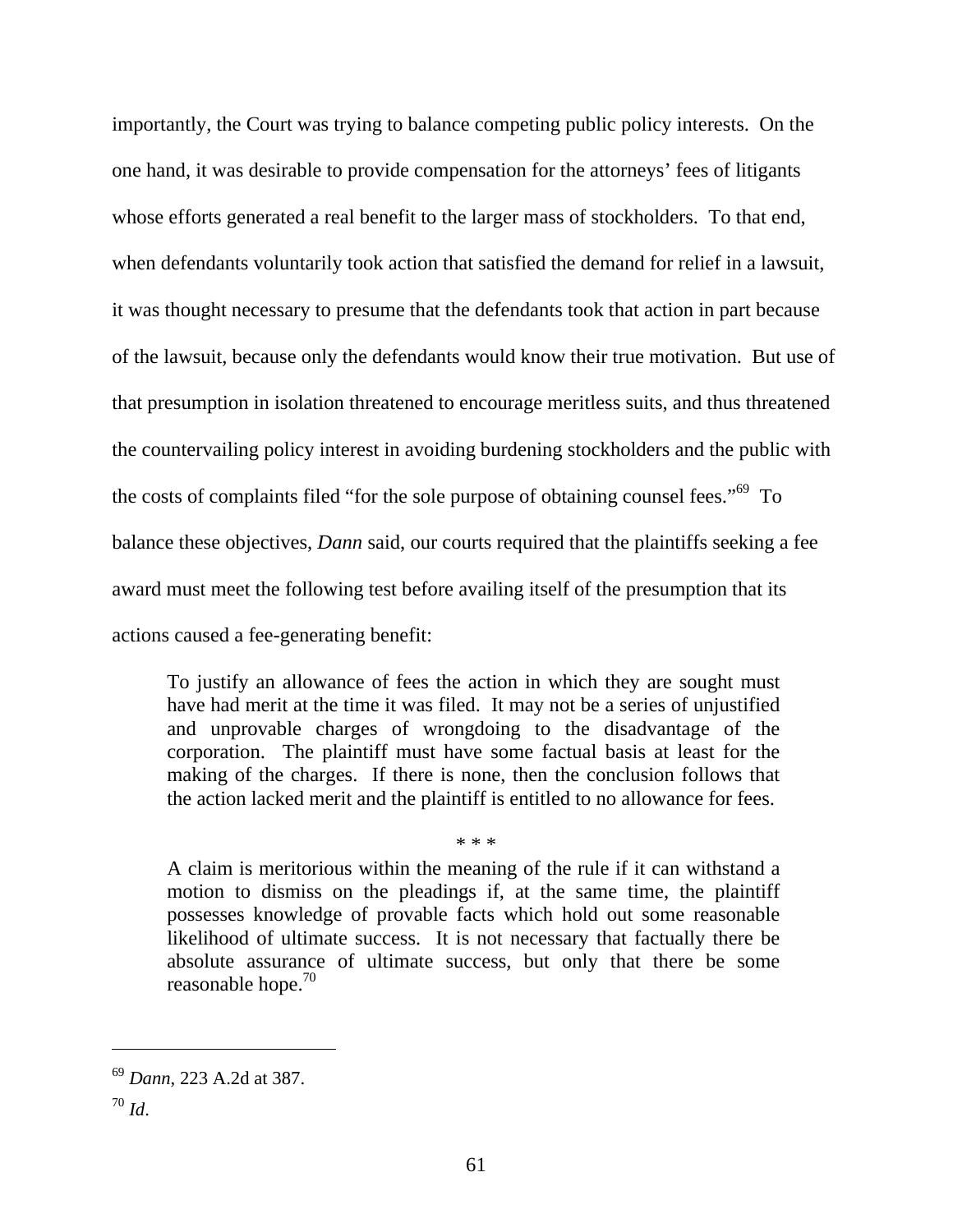Assuming *Dann* applies, I agree with the objectors that there is no doubt that the plaintiffs' complaints were not meritorious when filed. Those complaints consist at most of the allegation that the Family's fully negotiable Proposal was made at a point in the market cycle that would enable them to acquire the company at a favorable price. That allegation is not only pled in a cursory manner, it does not, in my view, come close to stating a claim when the offeror is not pressing forward with a tender offer or a cramdown merger in which it is requiring the minority to accept its opening bid in a rapid time frame. Instead, the Family's Proposal was explicitly premised on an acknowledgement that it was negotiable and would be the subject of a bargaining process with an independent special committee of the Cox board. The Special Committee would obviously be expected to retain financial and legal advisors, who would undoubtedly focus the Special Committee on its duty to consider the value of the company as a going concern using estimates of fundamental value such as the discounted cash flow method — methods that have the virtue of focusing on an analysis of the company's expected cash flows and not current market sentiment. And the fact that the plaintiffs later concluded that a price of \$34.75 per share — only \$2.75 per share more than the original offer — was fair, reveals that their claim that the Family timed its offer in a wrongful way is boilerplate of the kind thrown in virtually every challenge to a "proposed" going private.

Further illustrating the lack of meritoriousness of the complaints in this case, the Family also indisputably noted in the Proposal, and then supported a vote by the Cox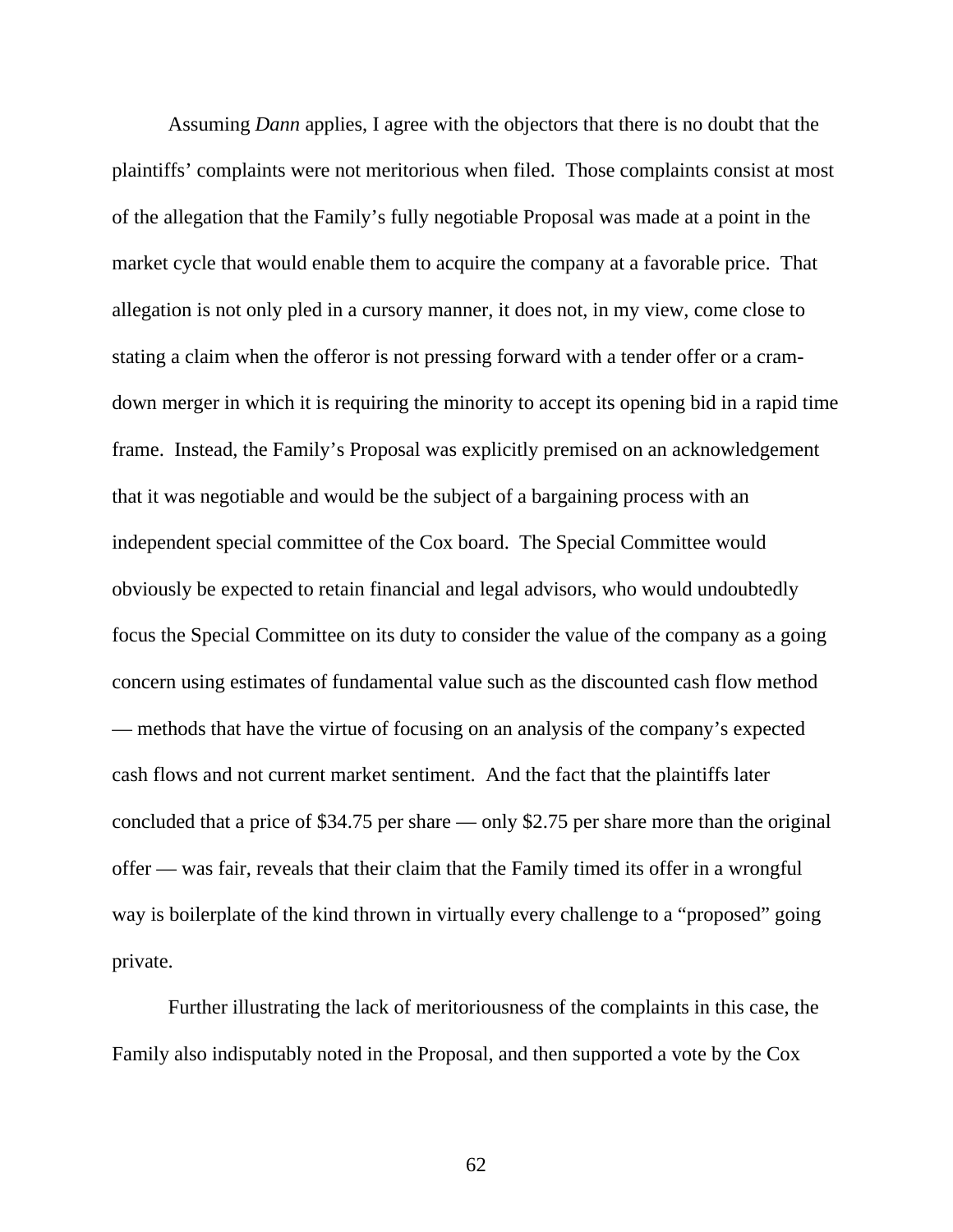board, that no merger would occur without the support of the Special Committee.<sup>71</sup> There are no allegations in the original complaints that the Family was coercing the Special Committee or the stockholders. In fact, the complaints were filed as soon as the Family announced their Proposal publicly. Whatever bull rushing occurred was not by the Family, it was among the plaintiffs who rushed to court to attack a mere, negotiable proposal.

Put simply, when the plaintiffs filed their complaint they were not attacking any completed fiduciary decision. They were attacking a target that, by its very nature, was moving. The only purpose of their complaints was to act as a placeholder for a possible later attack on an actual fiduciary judgment of the Cox board to enter into a formal merger agreement with the Family. The complaints were therefore unripe and without merit.<sup>72</sup>

The plaintiffs also fail the second prong of *Dann*. At the time they filed their complaints, the plaintiffs also lacked "knowledge of provable facts which h[e]ld out some

 $71$  The plaintiffs' expert, in one of his recent papers, cites to the Family's announcement of its Proposal as an example of a controller that explicitly conditioned its merger proposal on receipt of "approval of the special committee." Subramanian, *Fixing Freezeouts* at 32 (quoting Cox Communications Press Release (Aug. 2, 2004)).

<sup>72</sup> In *Belanger v. Fab Indus., Inc.*, 2004 WL 3030517 (Del. Ch. Dec. 29, 2004), this court held that a complaint attacking a proposed management buy out was not meritorious when the proposal was never accepted by the special committee to which it was addressed. The court therefore rejected an application for fees based on the CEO's withdrawal of his MBO proposal. *Id*. at \*1-\*2; s*ee also Stroud v. Milliken Enterprises, Inc.*, 552 A.2d 476, 481 (Del. 1989) (refusing to opine on a proposed notice to stockholders and noting that important corporate law decisions should be decided when the "dispute between the parties [is] close to a 'concrete and final form.'") (citations omitted).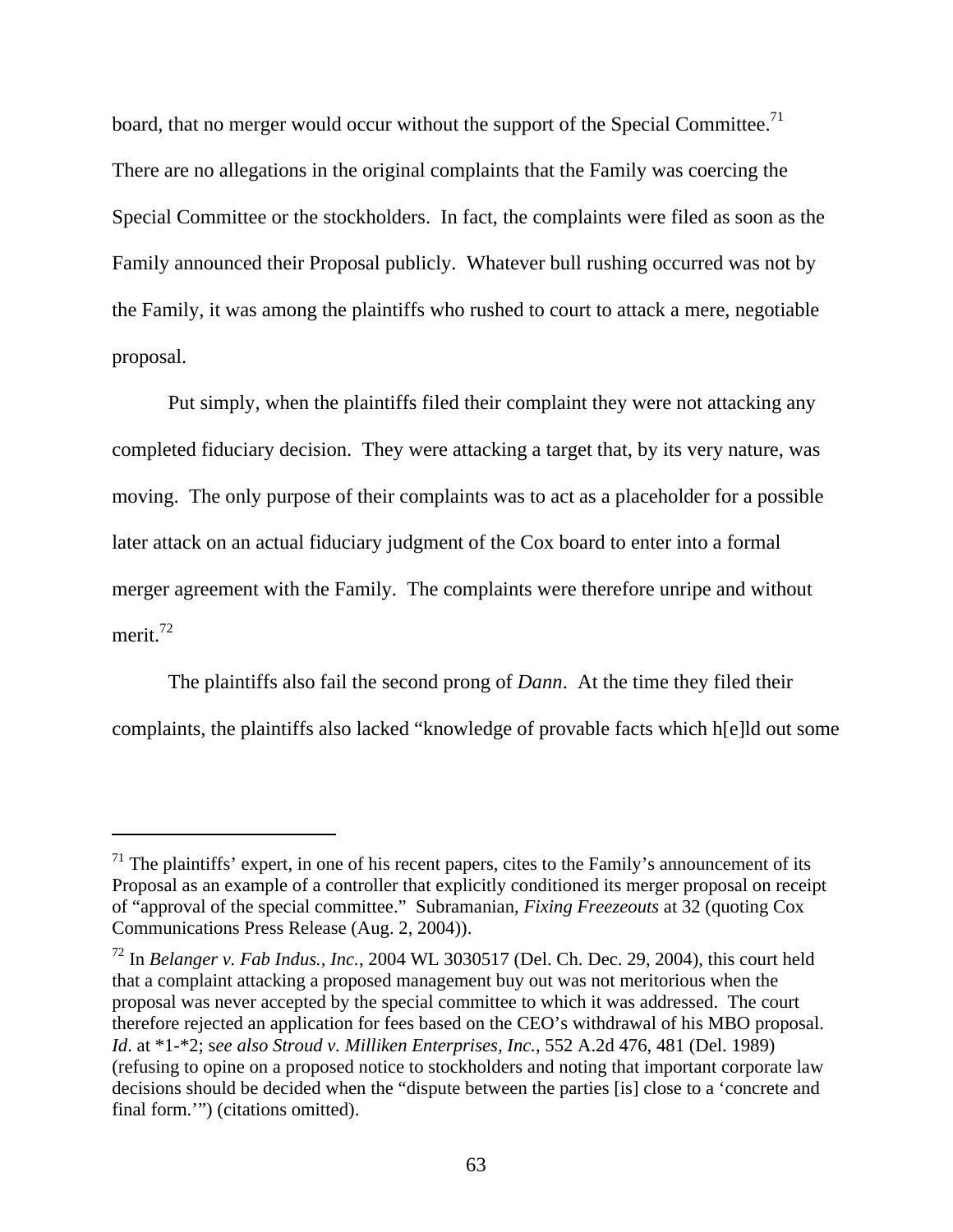likelihood of ultimate success."<sup>73</sup> In saying that is so, I based that conclusion on my assumption that by success the *Dann* standard refers to some likelihood that the plaintiffs will achieve ultimate success in a court of law by proving that an actionable wrong has been committed. There is no doubt that the plaintiffs' lawyers possessed knowledge that their lawsuits might be successful in the sense that the Family would raise its negotiable bid and they would be able to settle the case and obtain an award of fees. But that is different from having any knowledge of facts that suggested that the negotiations between the Family and the Special Committee would be tainted by wrongdoing of any kind, be it because of bad faith (i.e., disloyal) or slothful (i.e., careless) behavior. The plaintiffs possessed no such facts. And as it turned out, the Special Committee hired well-known financial and legal advisors and bargained the Family into paying a price that the plaintiffs found to be favorable.<sup>74</sup>

 $\overline{a}$ 

 The plaintiffs originally took the position in their fee brief that the settlement could only be approved if the court found that the claims met the meritoriousness standard of *Dann*, which is discussed in detail later. They and the defendants have abandoned that stark position.

 In any event, given the fiduciary role this court plays in the settlement context, I do not feel bound to rotely honor my prior dictum, which read literally, is, I now conclude after full briefing, inaccurate to the extent that it implied that the plaintiffs' complaints had satisfied the *Dann* standard. They did not file meritorious complaints.

<sup>73</sup> *Dann*, 223 A.2d at 387.

 $74$  As of the hearing on the approval of the settlement, the plaintiffs and the objectors had not completed briefing on the objection to the fee. At the hearing, I made what I now believe to have been imprecise and unnecessary statements, which could be read as indicating that the plaintiffs' claims were meritorious when filed. I did so not based on the claims that the plaintiffs actually filed, but on the premise that had the Family and special committee hypothetically reached a deal at \$33.25 per share, for example, the plaintiffs, under *Lynch*, could have pled a non-dismissible claim. Because the very standard of *Lynch* created that ability, I evaluated the value of the *possible Lynch* claim the class possessed attacking a transaction at a somewhat lower level to the value created by the Family's agreement, in part to resolve the potential *Lynch* claim attacking a transaction, to pay \$34.75 per share.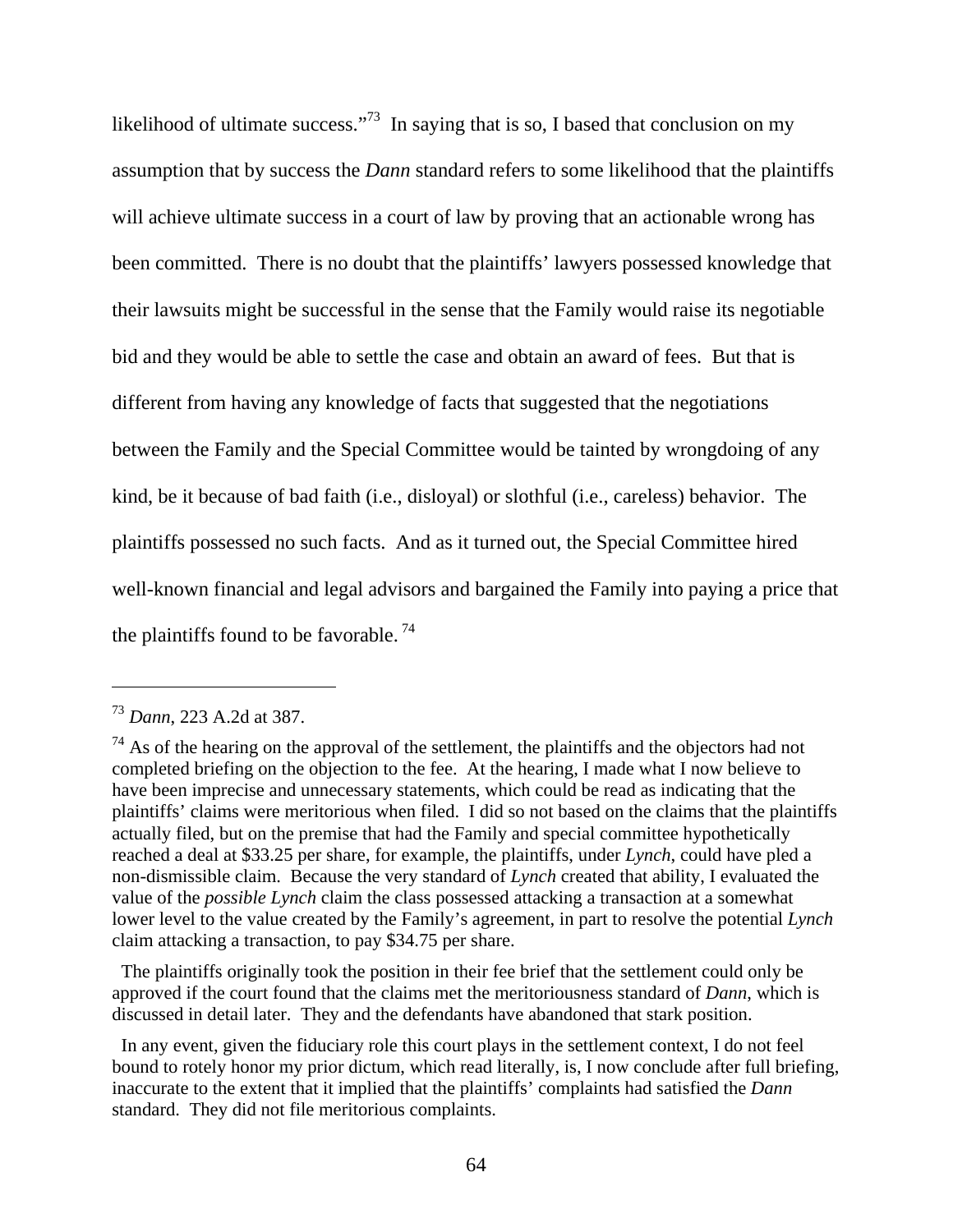Thus, to my mind, the key question is not whether the plaintiffs' claims were

meritorious when filed — they were not — but whether the *Dann* standard applies to this

dispute. In dictum in its later *Allied Artists Picture Corp. v. Baron* decision, the Supreme

Court shed light on its understanding of the purpose of the rule articulated in *Dann*:

[*Dann*, its predecessors, and its progeny] have insisted that a settled or mooted action, in order to form the basis for an award to counsel, must have been meritorious when filed. At least one commentator has suggested that as long as there can be shown a causal connection between the suit and the benefit, e.g., the defendant took it seriously enough to want to settle or take mooting action, it should not matter whether the suit had legal merit. Note, *Recovery of Attorneys' Fees On Mooted Claims*, 63 Cornell L. Rev. 880, 887 (1978). But this Court has been concerned with discouraging baseless litigation (*see Chrysler Corporation v. Dann*, . . . 223 A.2d at 386- 387) and has adhered to the merit requirement.<sup>75</sup>

The reason that the statement is dictum is that *Allied Artists* involved the quintessential situation when the *Dann* rule applies — when a plaintiff seeks a fee based on the argument that the corporation took beneficial action consistent with the plaintiffs' request for relief that mooted the action.

A different question raised by this case, however, is whether *Dann* has any application at all to an application for attorneys' fees that is objected to, not by objectors who will be economically injured by the payment of the fee, but by objectors who, as a general policy matter, find it offensive that the plaintiffs' counsel are being rewarded for bringing a meritless suit. In every previous case under *Dann*, the meritoriousness inquiry has arisen because an objection has been raised by a party that would suffer an economic injury if the fee was granted — such as the corporation in a derivative suit when the

<sup>75</sup> *Allied Artists Pictures Corp. v. Baron*, 413 A.2d 876, 879 (Del. 1980).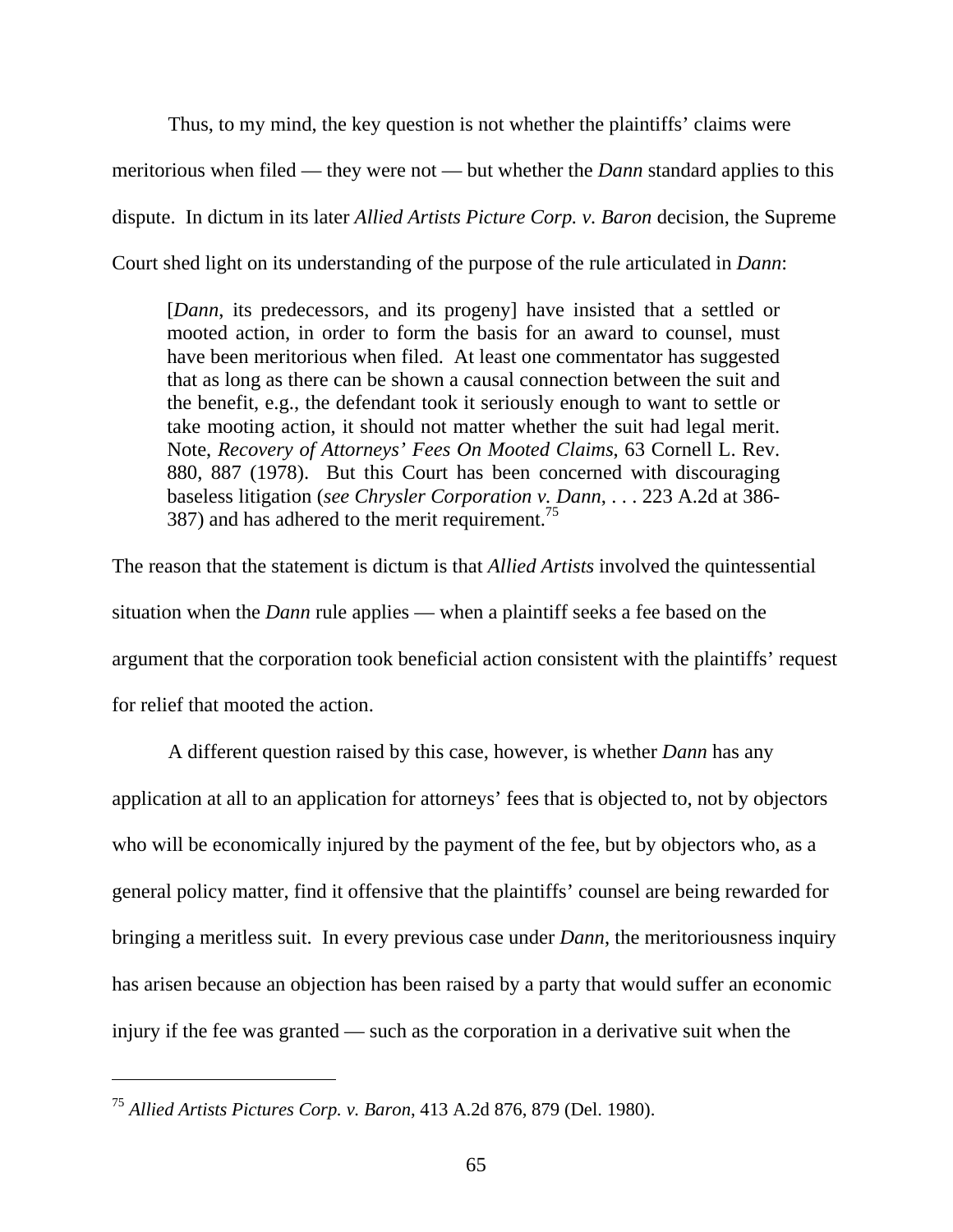corporation is to be the source of the fee or class members when the fee is to be paid out of the common fund. The reason for this is that the core purpose of the *Dann* standard resides in its role as a gatekeeper in situations when it is uncertain whether the litigation itself caused the creation of a corporate benefit or a common fund. By requiring the plaintiffs, as a pre-requisite to a fee award, to show that their lawsuit was meritorious when filed, the court can then fairly put the burden on the defendants to show that their actions to moot the suit were not caused by the lawsuit. The prior cases, therefore, all arise in the context of situations when the party objecting to the fee — most often, the corporation itself — denies that the plaintiffs' litigation efforts benefited them at all and that it would therefore be inequitable for them to be forced to contribute to a fee.

Here, the objectors themselves make no contention that the Family would have paid \$34.75 per share *plus* the amount of the fees sought by plaintiffs in the absence of this suit. Rather, they contend that the Family would likely have paid exactly \$34.75 regardless of whether the suit was filed, no more and no less. That is, they view the litigation as a non-event to them, except insofar as it is part and parcel of what they see as a pattern of costly, frivolous suits that do nothing but generate legal fees.

Even though that is the case, the objectors claim that they are entitled to have their objection to the fee sustained unless the plaintiffs can show that the complaint was meritorious when filed. They say that the larger public policy interest served by *Dann* is what is paramount, not the technical fact that the class is not bearing the fee directly.

In this regard, the objectors point out that this court has never rubber-stamped fees simply because defendants agree to pay them, even in cases when no objection has been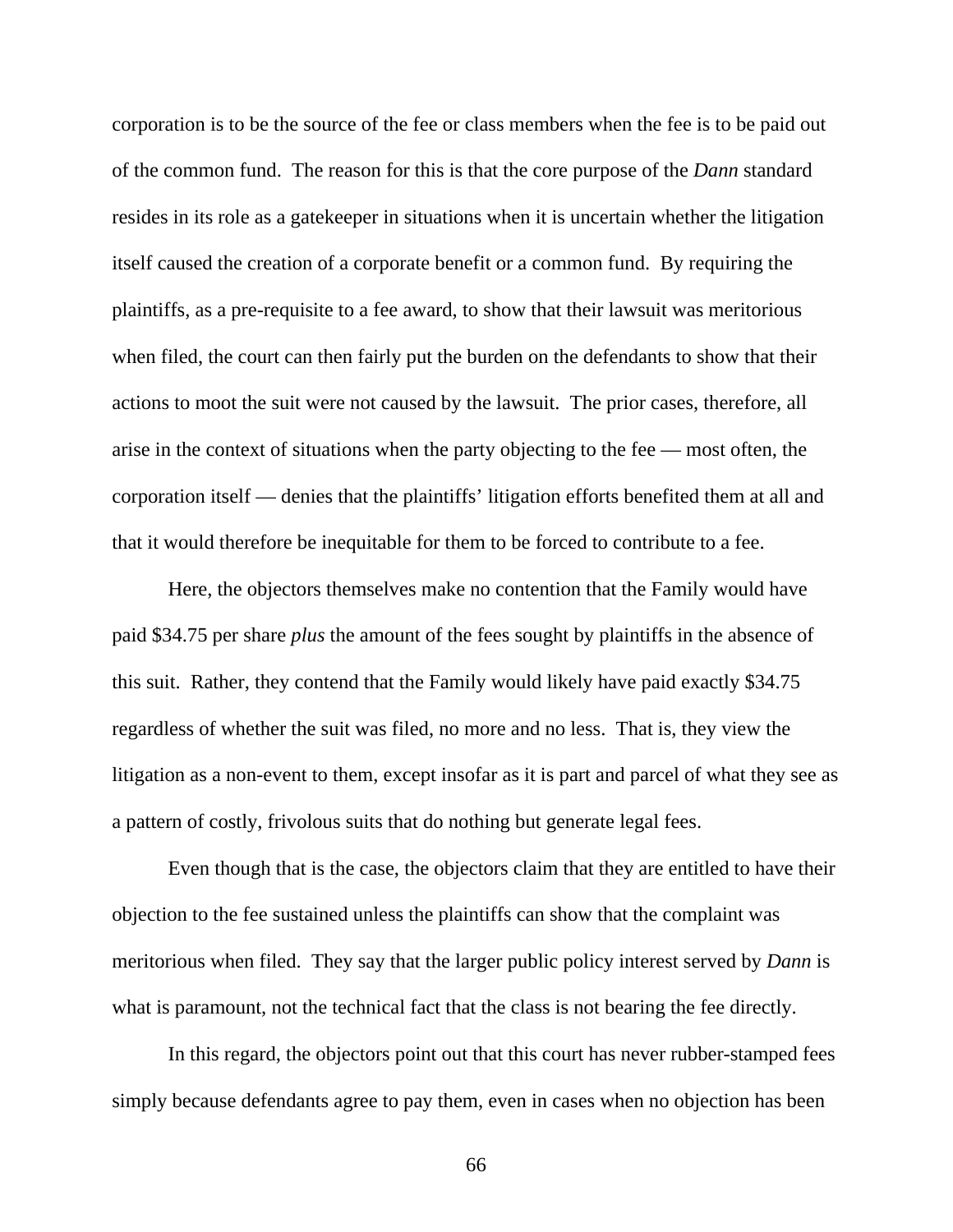made to either the settlement or the fee requested. The reason for that is simple: our courts recognize that the representative litigation process can only operate with integrity if it is difficult to reap windfall profits by filing frivolous or premature suits and if there are disincentives for collusive settlements. The requirement that any applicant for a fee have filed a meritorious claim serves just such an integrity-enhancing purpose. The objectors therefore say that they are entitled to block the award of any fee at all to the plaintiffs, because the objectors have proven that the plaintiffs did not file meritorious claims.

There is undeniable appeal to the objectors' argument. But, in the end, I think it goes too far and seeks to extend a practical doctrine designed to govern a very different context in a way that is unnecessary to ensure the integrity of the representative litigation process and that is likely to generate excessive litigation costs. Corporate and commercial litigation comes in all varieties and the law needs a degree of plasticity to address that diversity sensibly. Under the objectors' view, *Dann* requires the court to definitely resolve the pleading-stage viability of claims even in a situation when the paying party does not object to a fee and when there is no contention by the objector that they would suffer injury from a fee award. To embrace this argument and to put it in operation would be wasteful and do little to promote the integrity of the process. One can easily imagine situations when it is highly debatable whether a complaint would survive a motion to dismiss and the uncertainty of that proposition is what drove a favorable settlement for the class. To have an objector come forward and concede that the settlement was favorable but contest the fee under *Dann* would be inequitable and serve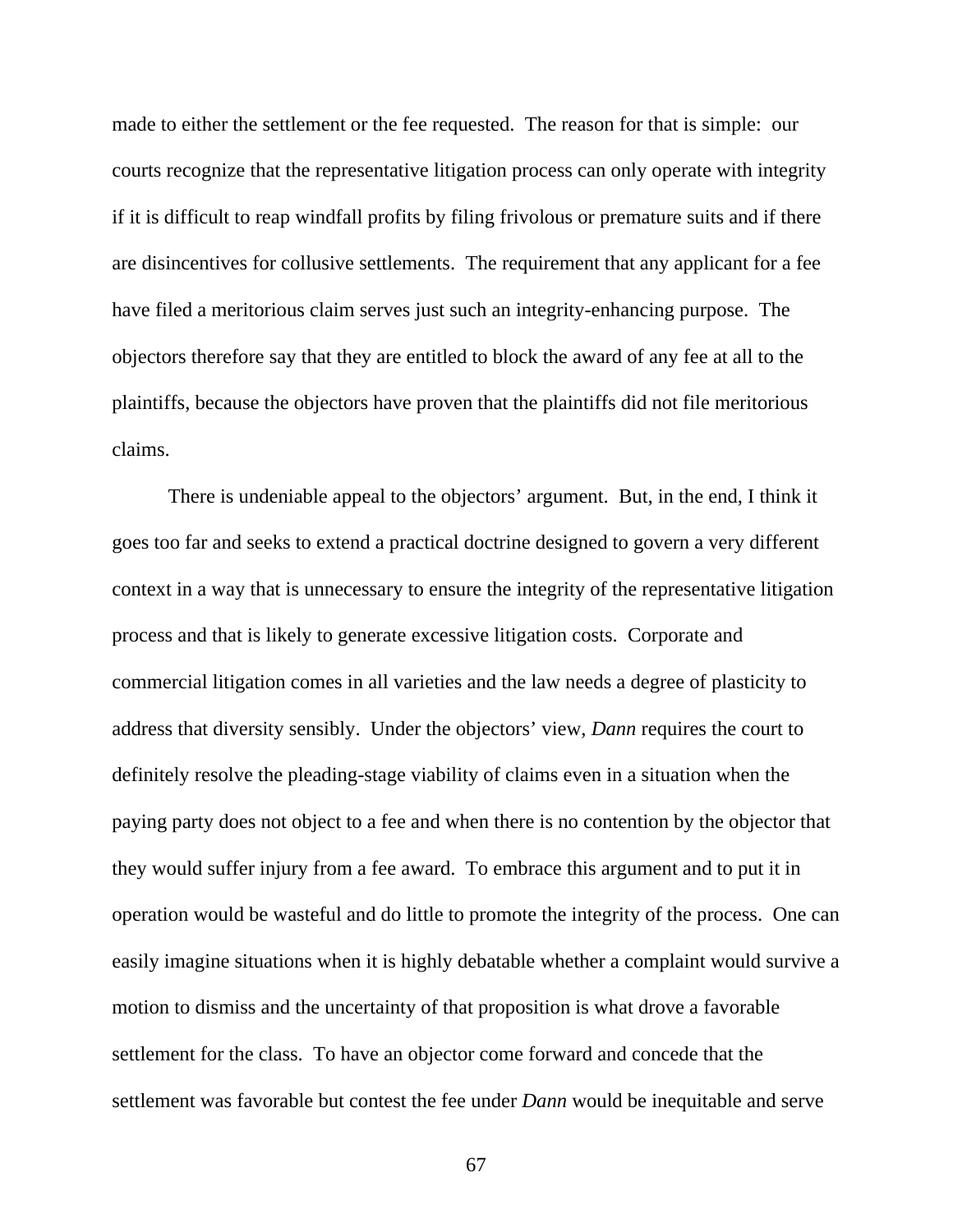no proper purpose. And think of what it would require of the court — replicating the intensive rigor of a formal Rule  $12(b)(6)$  opinion — but in a situation when the party asking for that effort has nothing at stake.

This is not to go to the other extreme and to say that the objectors have no standing to comment on the requested fee at all. They, of course, do. Stockholders have a cognizable interest in the integrity of the representative litigation process and in ensuring that it functions in a manner that generates benefits for its intended beneficiaries, and not windfalls to attorneys.

This interest, however, is protected in two other ways that are sufficient. Most important, of course, is the requirement that the court examine the substantive fairness of a proposed settlement itself. This judicial duty polices misconduct at the expense of class members, although it is not without its imperfections. The other related procedure is the court's consideration of what fee to award. In Delaware, the most important factor that drives the court's award of fees is the court's assessment of the benefit that the plaintiffs have created.<sup>76</sup> In effect, this second protection accomplishes a similar type of protection that objectors seek through *Dann*, but with improved nuance.

As the objectors point out, this court has never yielded to plaintiffs and defendants the right to set the level of fees that are awarded in representative actions. Even when defendants agree to pay the requested fee fully, the settlement benefits to the class are concededly adequate, and there has been no objection, this court has often reduced the requested fee to a smaller number. In so doing, it has attempted to make sure that it only

<sup>76</sup> *E.g., Sanders v. Wang*, 2001 WL 599901, at \*2 (Del. May 29, 2001).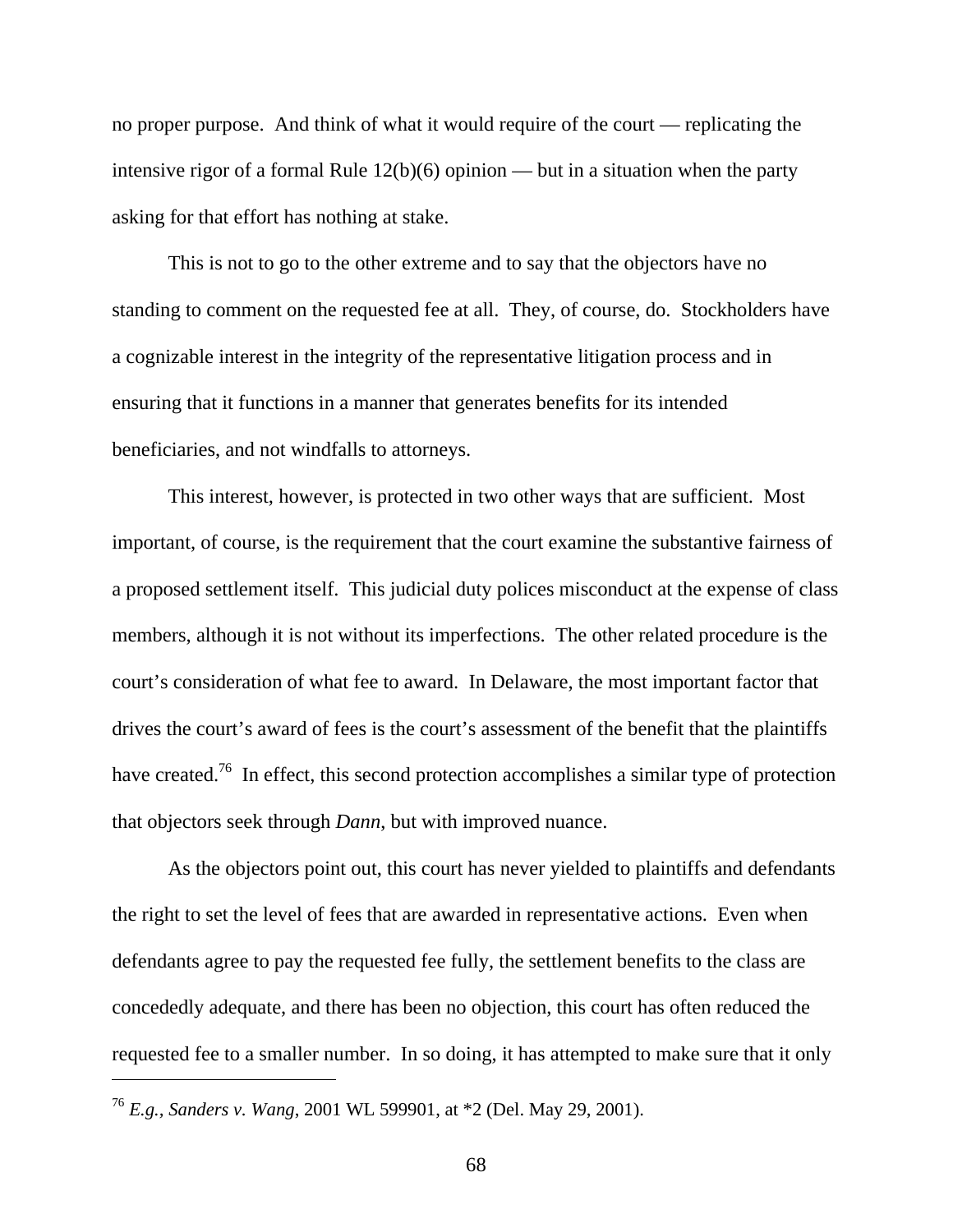awards fees that genuinely reflect a fair award for the benefit created, and to differentiate between those situations when the plaintiffs have taken genuine risk and fought valiantly, and when the plaintiffs faced little risk or proceeded timorously.

Therefore, rather than hold that the rigid *Dann* standard applies to an objection to a fee made by a party who does not object to the fairness of the settlement itself, will not be forced to bear any of the fee, and who does not contend that the defendants reduced any benefit they would have otherwise provided to the class by the amount of the fee they agreed to pay, I conclude that the views of an objector of that kind should be considered by the court in applying the traditional factors that govern the size of the fee that should be awarded to the plaintiffs when they have been party to a settlement that the court found to be fair and reasonable to the class.

Those aptly named "*Sugarland*" factors include: 1) the benefits achieved in the action; 2) the efforts of counsel and the time spent in connection with the case; 3) the contingent nature of the case; 4) the difficulty of the litigation; and 5) the standing and ability of counsel.<sup>77</sup> It is in the application of these factors that I believe the objectors' arguments have real bite.

## B. What Fee Is Appropriate Under *Sugarland*?

The plaintiffs naturally tout the size of the supposed benefit they helped create some \$675 million as measured by the simple difference between the Family's negotiable \$32 offer and the final \$34.75 merger price — and say that the fee they request — \$4.95 million — is less than 1% of that amount. Moreover, they note that the fee was

<sup>77</sup> *Sugarland Indus., Inc. v. Thomas*, 420 A.2d 142, 147-50 (Del. 1980).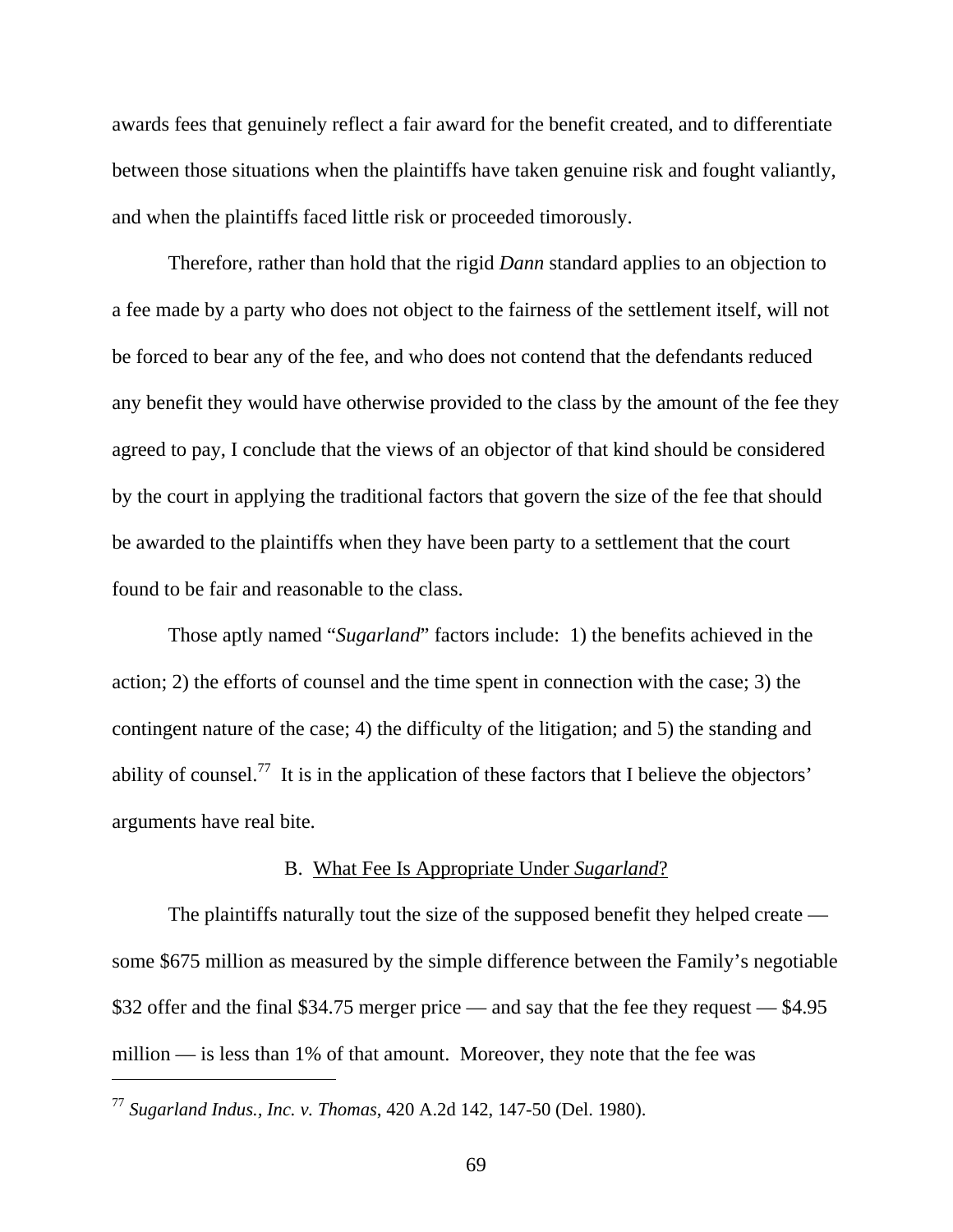vigorously negotiated with the Family after the settlement terms were finalized. And, of course, they say, this is risky, high-stakes contingent fee litigation for which they could have received nothing. Having put in a collective total of over 2300 hours work and paid a financial advisor \$200,000 to help them get a good deal for the stockholders, the plaintiffs say that their request for a fee equivalent to an hourly rate of \$2009 per hour is very reasonable, if not conservative. To buttress that contention, they note that senior partners and associates in New York firms that work on the defense side of corporate transactions regularly receive up to \$800 and \$500 per hour respectively for noncontingent work, and that the award of sizable premium to plaintiffs in a risky contingency case that produced a huge benefit is more than justifiable, given the other cases they take on without any compensation at all.

The objectors, however, have the better of the argument under *Sugarland*. I begin with the supposed benefit. The size of the supposed benefit is largely a product of the size of the transaction itself. Furthermore, I have absolutely no reason to believe that the plaintiffs are responsible for more than a very small amount of the difference between the original offer and the negotiated price. There is nothing in the record that shows that the plaintiffs had any novel legal arguments up their sleeve. Rather, they, at most, hired an experienced financial advisor, Smithline, to help them make arguments that replicated the arguments already being made by the special committee and its financial advisor, Goldman Sachs, a firm that is fairly regarded, with no disrespect to the plaintiff's financial advisor, as wielding more credibility and clout than he. The plaintiffs' negotiations with the Family prove nothing more than that the defendants knew that there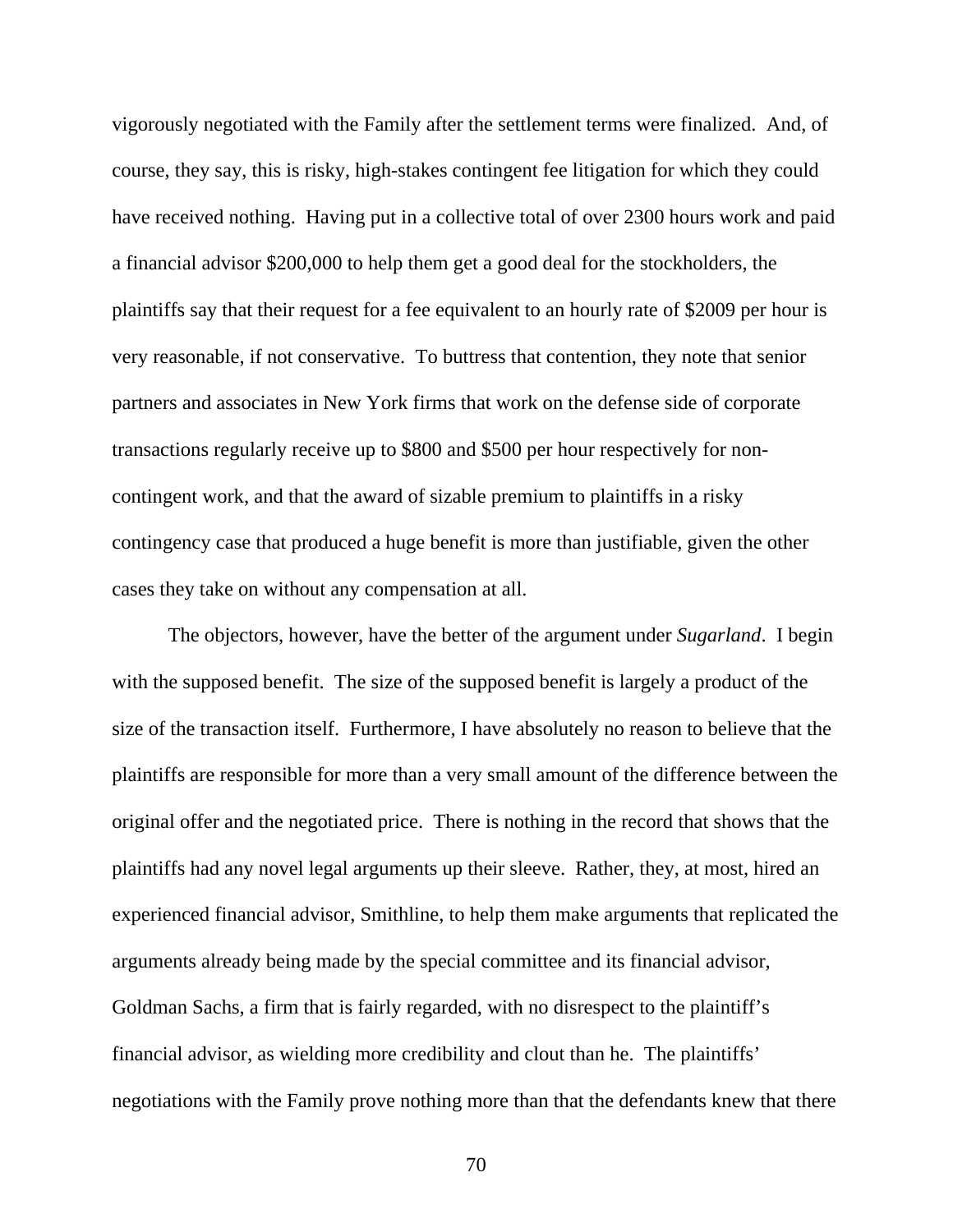was a value, per *Lynch*, in resolving the suit, and that they needed to negotiate to accomplish that. At most, the plaintiffs were a stand-by monitor of a Special Committee negotiation process that could have gone wrong, but apparently never did. Unlike the plaintiffs and their expert, I conclude that if there was any higher-than-typical increase in the final merger terms here, as measured from the original Proposal, then that increase was almost entirely due to the Special Committee's diligent efforts and not to any litigation threat posed by the plaintiffs.

As far as risk is concerned, I can discern no appreciable risk taken by the plaintiffs' lawyers. The plaintiffs knew when they filed suit that the Family would almost certainly have to raise its bid in order to satisfy the special committee. They knew that the increase from the Proposal was likely to be material. If ever there was a low risk case, it was this one. Cox was a valuable company with a large number of outstanding public shares, therefore small per share price moves would be worth tens of millions of dollars. Given the *Lynch* standard, the plaintiffs also knew that the defendants would have an incentive to settle because the defendants would have no ability under *Lynch*, to get an amended complaint alleging financial unfairness dismissed if the plaintiffs chose to sue on the final negotiated deal. In sum, this case involved at most a trifling risk.

What would have been risky, I agree, is if the plaintiffs would have refused to settle at \$34.75 per share and sued under *Lynch*. Given the special committee process, the Minority Approval Condition, and other factors, the plaintiffs candidly admit that they would have faced an uphill challenge. But, given the absence of any showing that the traditional plaintiffs' bar has ever been willing to press onward with a *Lynch* case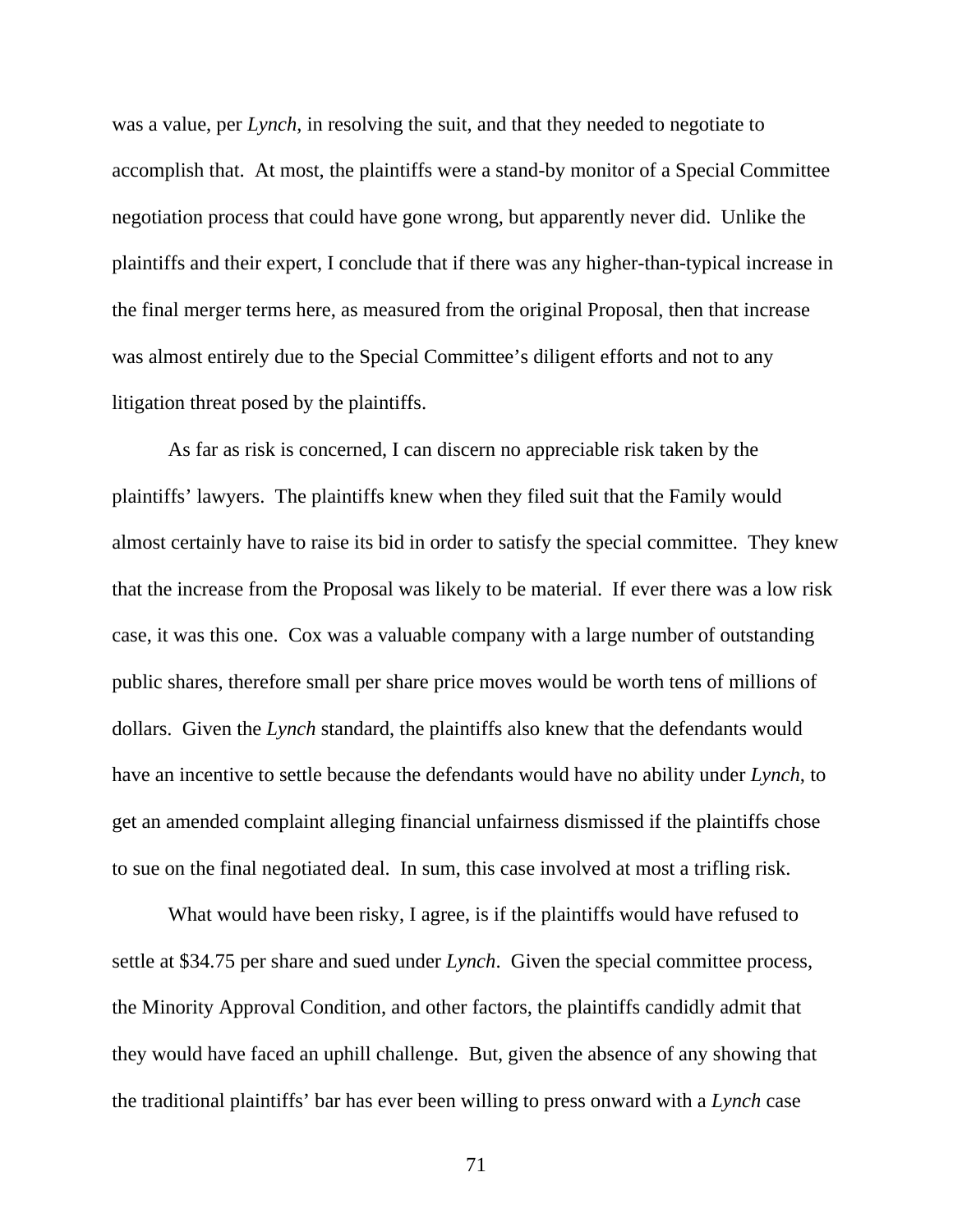brought in response to a negotiable proposal in the face of a special committee's later agreement to a merger, the plaintiffs cannot claim that this theoretical risk of ultimate loss of a ripe *Lynch* case justifies giving them a risk premium here. To do so simply rewards attorneys for filing premature suits against negotiable proposals.

Likewise, as the plaintiffs point out, the hours put in by the plaintiffs' attorneys seem excessive given the work that they actually did. The original complaints were hastily drafted throw-aways, except for the complaint filed by the Prickett firm. Work of the quality reflected in the complaints would not command, from a paying client, a \$500 an hour fee, to put it mildly. Furthermore, many of the hours in the case were spent on an organizational feud among the plaintiffs' firms for the coveted position of lead counsel and far too many were put in by senior partners. And, aside from the dashed-off complaints and confirmatory discovery, there was little actual litigation work done, aside from the settlement negotiations themselves. In this regard, it is also worth noting that I lack any reliable lodestar because the hourly rates of the attorneys who worked on the case were not submitted and because even if they were, most of the firms have traditionally been unable to demonstrate that they have clients who ever pay their posted rates on a non-contingent basis.

Put simply, because this case is characteristic of *Lynch* cases involving suits on mere proposals, there was not much work to be done, except in negotiating and later conducting confirmatory discovery of a settlement. There is no special complexity to the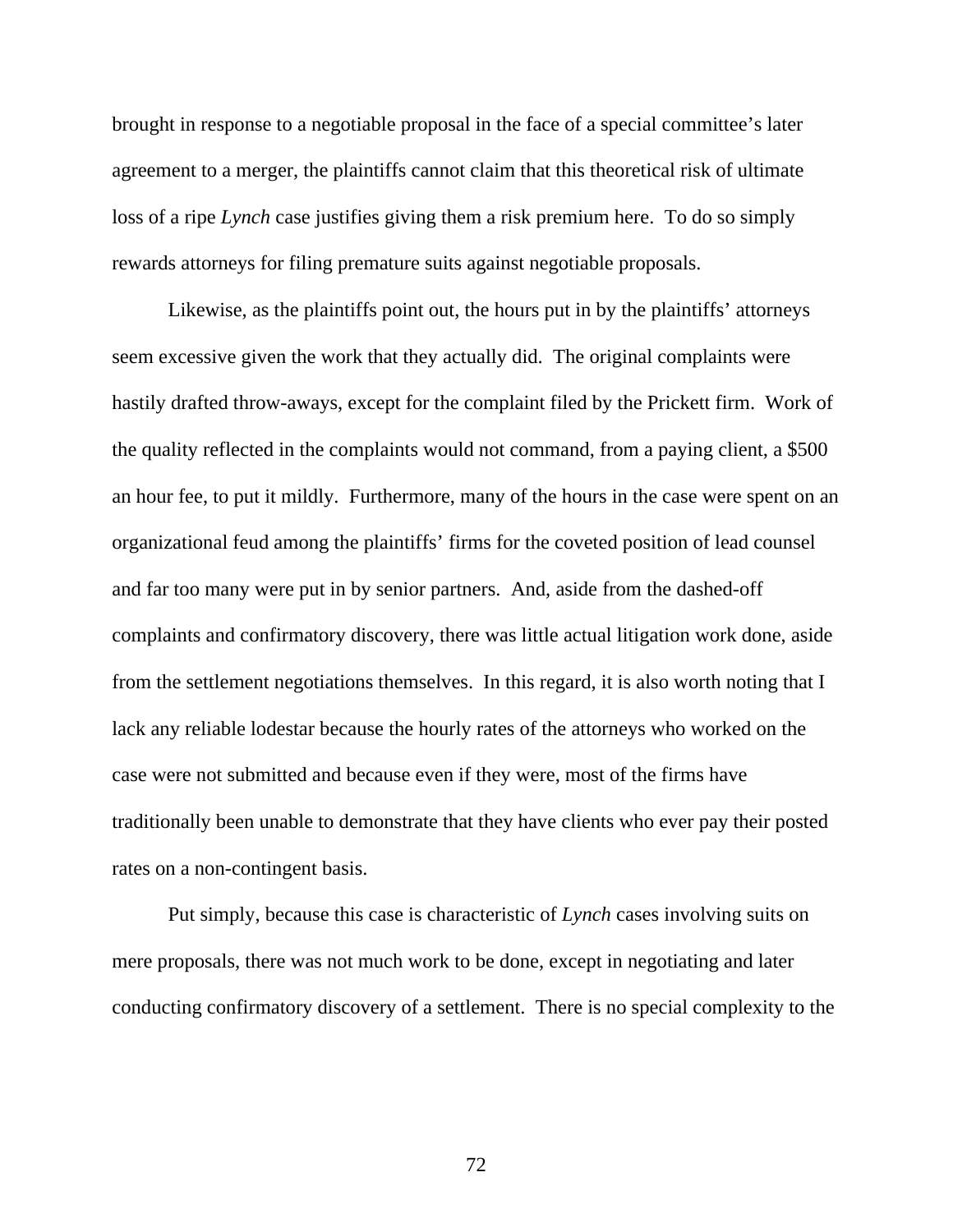case; indeed, it is entirely characteristic of prior going private cases attacking negotiable proposals.<sup>78</sup>

For all these reasons, I conclude that the fee sought is well in excess of what can reasonably be justified. In suits of this kind that involve a suit on a negotiable proposal and a settlement of the case at the same price and terms accepted by a special committee, I believe that there is no justification in *typical* circumstances to award a risk premium at all.<sup>79</sup> That is certainly true here when it was certain from the get-go that the price would increase and when many of the hours were incurred after the MOU was signed.

And, given that the hours worked on the matter are excessive in relation to what was usefully done, involved an inefficient allocation between partners and associates, and involved work done on poorly crafted complaints and organizational infighting, I do not credit the full amount of hours submitted as being reasonable.

That said, I credit, as the objectors do not, some countervailing factors. Although I have no reason to believe that the plaintiffs' efforts were responsible for the bulk of the increase in price, I do suspect that the desire of the defendants to get rid of the litigation had some useful role in the ultimate price attained. Given the size of the transaction, the

 $^{78}$  In fact, in the same week I had arguments on this objection, I held a hearing in another smaller (in terms of deal size) case of this same type in which the Abbey Gardy firm was lead counsel. The pattern of conduct among the players was functionally identical in all respects. *In re Sportsline.com, Inc. Shareholders Litig.*, C.A. No. 538-N, Tr. (Del. Ch. May 11, 2005).

 $79$  One should be careful about saying "never." There could be a situation when the plaintiffs actually achieve through articulation of a novel legal argument involving, for example, deal structure under a particular charter or the revelation of a crucial, undisclosed fact (e.g., a price increase that indisputably results solely from their actions as plaintiffs pressing legal arguments).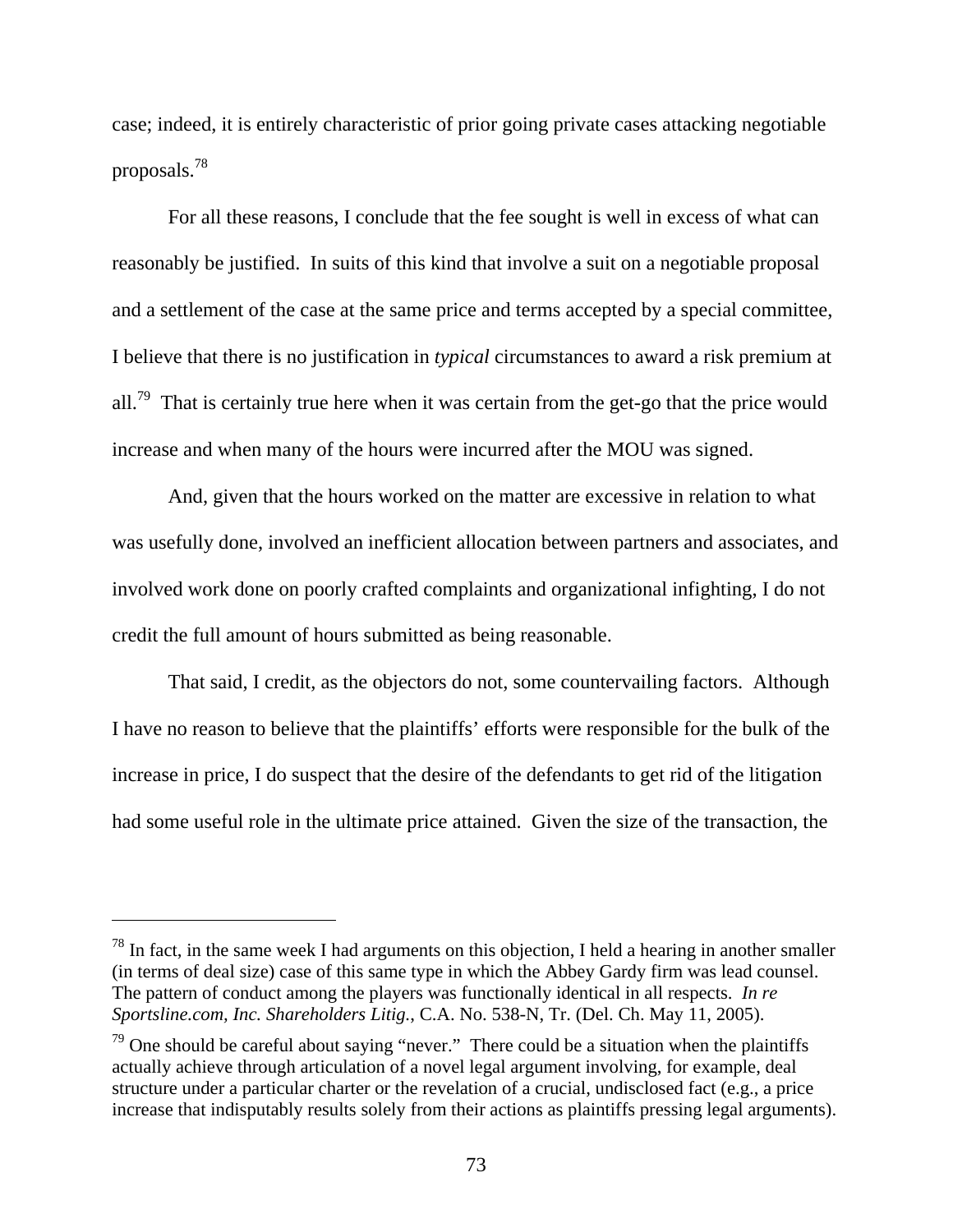extent of the plaintiffs' contribution in pennies per share did not have to be large to have generated a sizable benefit.

I also credit that the defendants negotiated the fee at a time when they had an interest in minimizing it. Unlike the objectors, I do not believe that counsel for the Family was constrained in bargaining hard by their desire to be able to settle future cases for different clients. Of course, counsel for the Family recognized the practical reality that there was a risk of a large fee award and that it would be silly negotiating strategy to insist on paying a trifling fee. That does not mean that counsel for the Family, having a duty to represent their client's interest faithfully, did not try to keep as low they could achieve, factoring in the risk that the court might award an even higher fee if no agreement was reached.

For those reasons — the size of the benefit and the negotiation of the fee by defendants — I have awarded a fee larger than I otherwise would have. I do so by awarding a total award of fees and expenses of \$1.275 million. That could be translated into an award of \$500 per hour for 2000 hours worked, plus the full payment of expenses. Given the factors outlined above, that is a more than generous award.

## VI. A Coda On The Jurisprudential Elephant In The Corner

Before concluding, I feel obliged to add a coda. The present case illustrates, in my view, the need to adjust our common law of corporations to take appropriate account of the positive and negative consequences flowing from the standard of review governing going private mergers.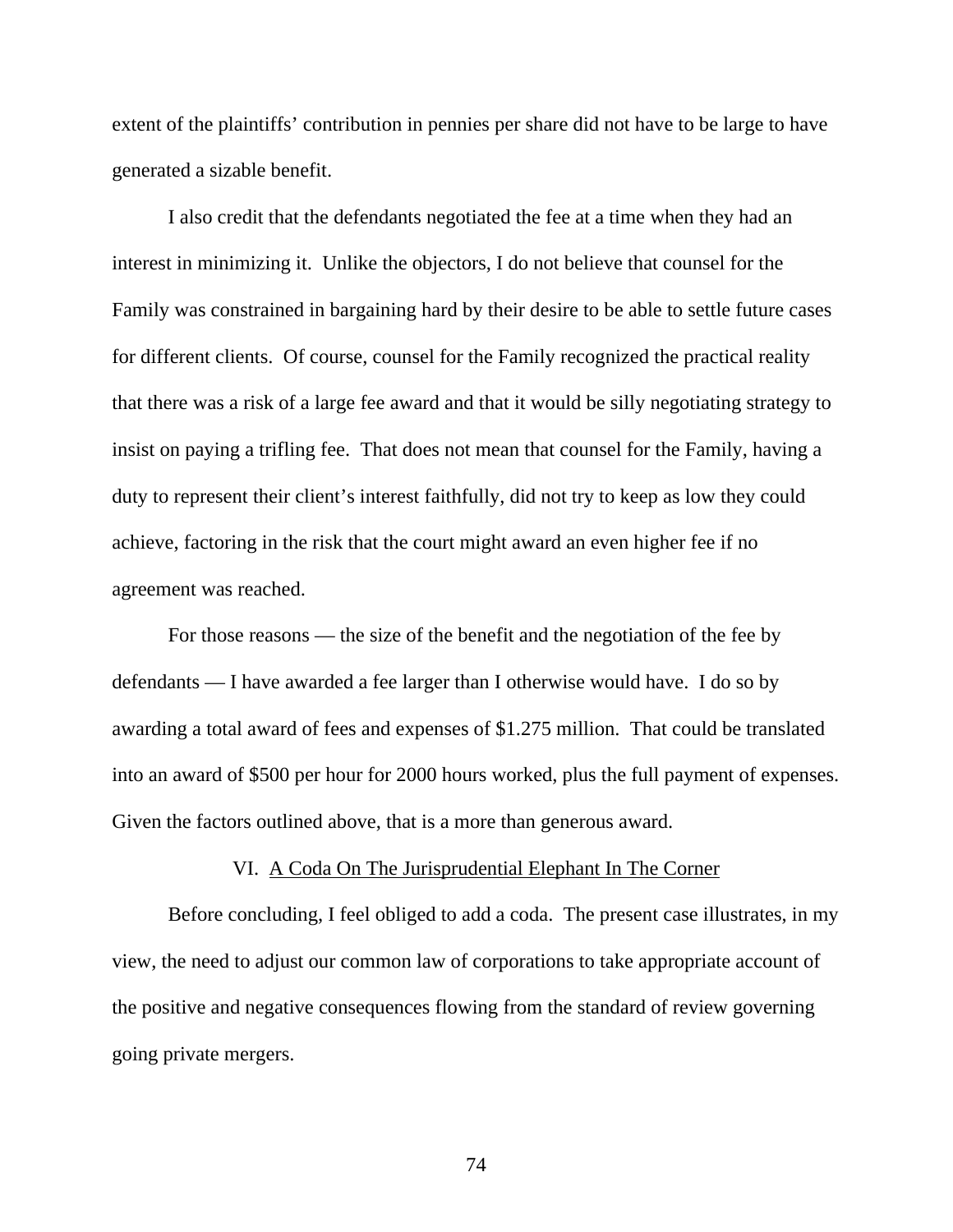*Lynch* is a well-motivated decision that belies any contention that Delaware law blindly favors management. The incentive it creates for the use of well-functioning special committees is useful and has benefited minority stockholders. But its failure to provide any additional incentive for the use of Minority Approval Conditions — except as a settlement add-on — is less useful.<sup>80</sup> Even more, by creating a standard of review that makes it impossible for a controlling stockholder to structure a going private merger in any fashion that will enable a successful attack on a complaint that alleges financial unfairness on a notice pleading basis, *Lynch* has generated perverse incentives for both defense and plaintiffs' counsel that cast doubt on the integrity of the representative litigation process.

In the plaintiffs' submissions, much has been made of the notion that even if lawsuits filed on mere proposals are not ripe and have no merit, having the presence of plaintiffs' lawyers around during the negotiation process has led to good results and that the law should therefore tolerate the continuation of this phenomenon. In *Bird v. Lida, Inc.*, Chancellor Allen noted that arguments of this kind have not and should never be deemed sufficient by courts of law. $81$  The judicial process should be invoked when a party has a genuine claim of injury. Particularly in the representative litigation context, where there are deep concerns about the agency costs imposed by plaintiffs' attorneys,

<sup>80</sup> Subramanian, *Fixing Freezeouts*, at 46, 48 (finding that *Lynch* "falls short on the second-step of the arms-length process, approval from disinterested stockholders" because "existing doctrine" provides no incentive for use of a Minority Approval Condition and therefore makes "such conditions rare in practice").

 $81$  681 A.2d 399, 407 (Del. Ch. 1996).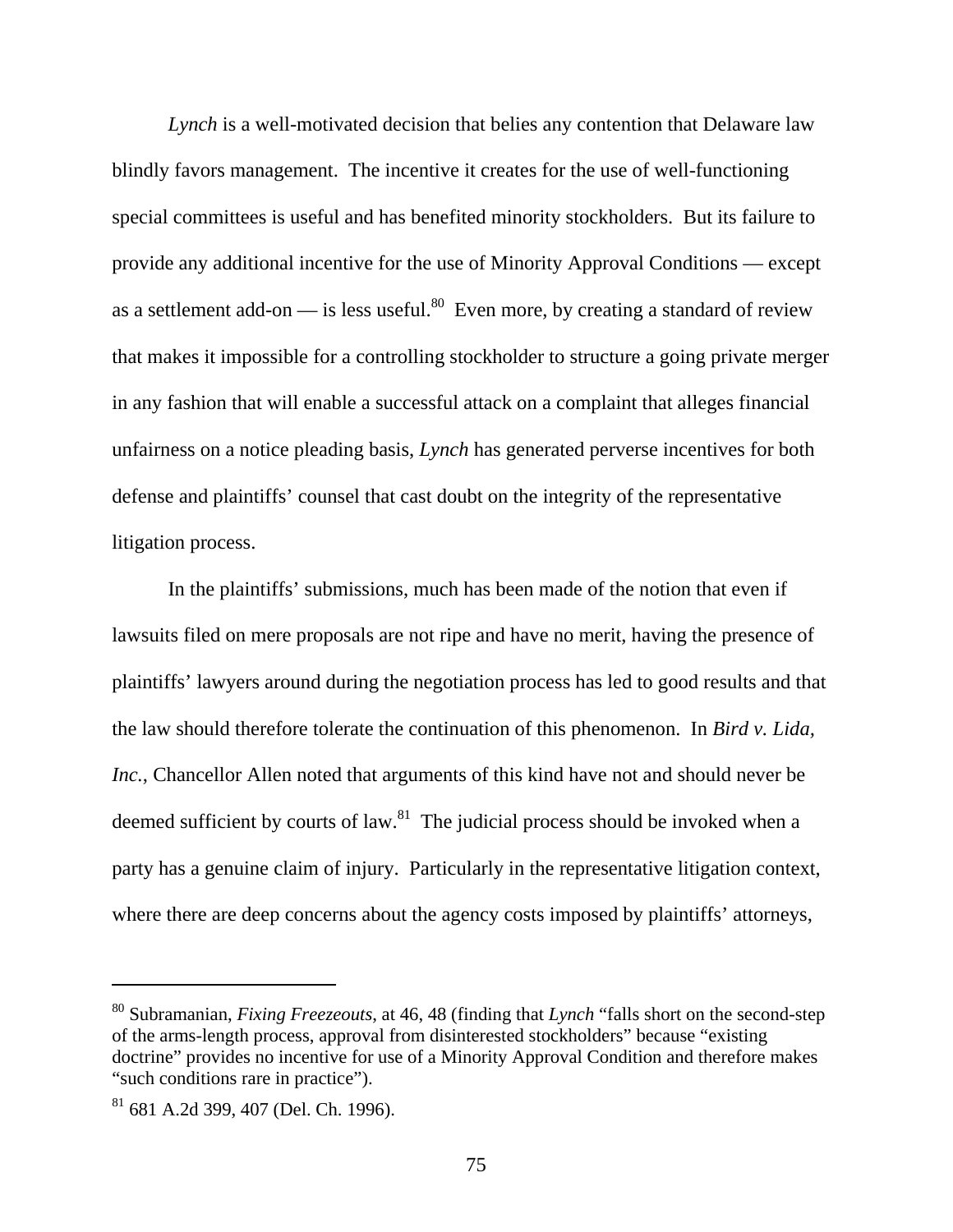our judiciary must be vigilant to make sure that the incentives we create promote integrity and that we do not, by judicial doctrine, generate the need for defendants to settle simply because they have no viable alternative, even when they have done nothing wrong. This vigilance is appropriate not because the representative litigation process is not important to our corporate law's ability to protect stockholders against fiduciary wrongdoing, but precisely because it is so important. That process should not be one that we permit to be seen as lacking in integrity and therefore vulnerable to elimination.

In this corner of our law, a relatively modest alteration of *Lynch* would do much to ensure this type of integrity, while continuing to provide important, and I would argue, *enhanced*, protections for minority stockholders. That alteration would permit the invocation of the business judgment rule for a going private merger that involved procedural protections that mirrored what is contemplated in an arms-length merger under § 251 — independent, disinterested director *and* stockholder approval.<sup>82</sup> Put simply, if a controller proposed a merger, subject from inception<sup>83</sup> to negotiation and approval of the merger by an independent special committee *and* a Minority Approval

 $82$  A plausible argument can be made, based on prior experience, that the use of an independent special committee to negotiate a going private merger, even without a Minority Approval Condition, ought to invoke the business judgment rule. It is theoretically possible for such a committee, if well-motivated and expert, to drive a better deal for stockholders by trading off the closing certainty of a Minority Approval Condition in exchange for a higher price from the controller. Because of the sharp conflict that going-private transactions involve and the informational advantages that controllers often possess, however, the possibility that special committees might occasionally drive better deals if they can trade closing certainty (i.e., because the controller can use its own votes to accomplish the merger) for price seems to me to be outweighed by the general utility of ensuring that controllers and special committees both know that the transactions they agree upon will be subject to approval by the disinterested minority (or entire fairness review).

 $83$  By this rule, a controller would not be able to throw in a Minority Approval Condition as alternative consideration to more cash or stock.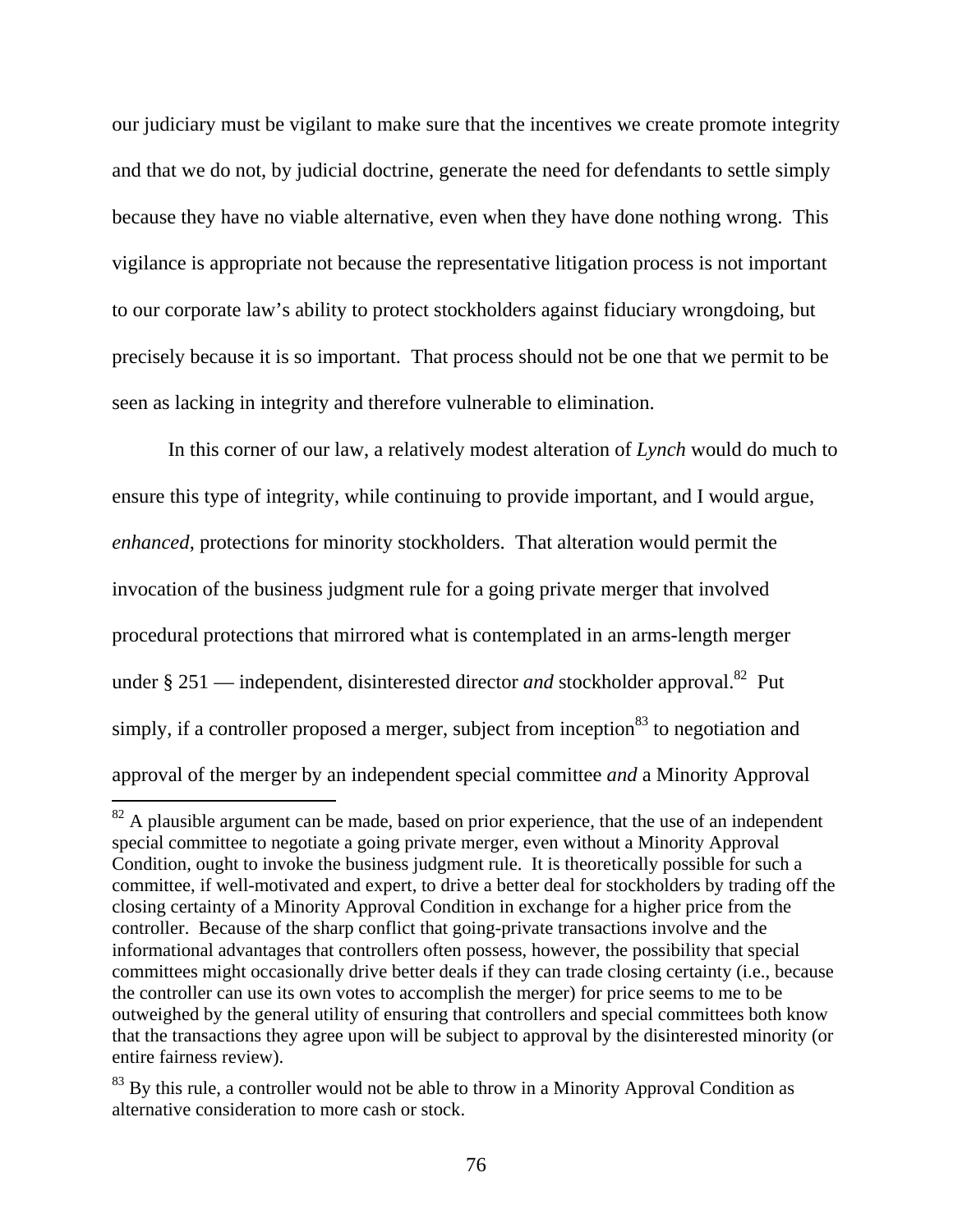Condition, the business judgment rule should presumptively apply. In that situation, the controller and the directors of the affected company should be able to obtain dismissal of a complaint unless: 1) the plaintiffs plead particularized facts that the special committee was not independent or was not effective because of its own breach of fiduciary duty or wrongdoing by the controller (e.g., fraud on the committee); or 2) the approval of the minority stockholders was tainted by misdisclosure, or actual or structural coercion.<sup>84</sup>

This alteration would promote the universal use of a transactional structure that is very favorable to minority stockholders — one that deploys an active, disinterested negotiating agent to bargain for the minority coupled with an opportunity for the minority to freely decide whether to accept or reject their agent's work product. Indeed, the plaintiffs' own expert, Professor Subramanian, supports reform of precisely this kind.<sup>85</sup> And *Lynch* in its current form could be retained to govern any merger in which the controller refuses to use both of these techniques from the inception of the process, allowing for the controller to proceed, get appropriate burden-shifting credit for use of

<sup>&</sup>lt;sup>84</sup> The revision will only eliminate nuisance suits if it permits an attack on the pleadings by the defendants. Any standard that enables plaintiffs to get discovery simply by alleging financial unfairness by notice pleading will present the same problems as *Lynch. See In re Cysive, Inc. Shareholders Litig.,* 836 A.2d 531, 548-49 (Del. Ch. 2003).

<sup>85</sup> Subramanian, *Fixing Freezeouts* at 48 (arguing for business judgment rule treatment for controlling stockholder mergers when these conditions exist). Reform of this kind would also be consistent with the views expressed in *Pure Resources,* 808 A.2d at 444 n.43, and *Cysive*, 836 A.2d 531 (Del. Ch. 2003), as well as by Professors Gilson and Gordon in their excellent article. Ronald J. Gilson & Jeffrey N. Gordon, *Controlling Controlling Stockholders*, 152 U. Pa. L. Rev. 785 (2003).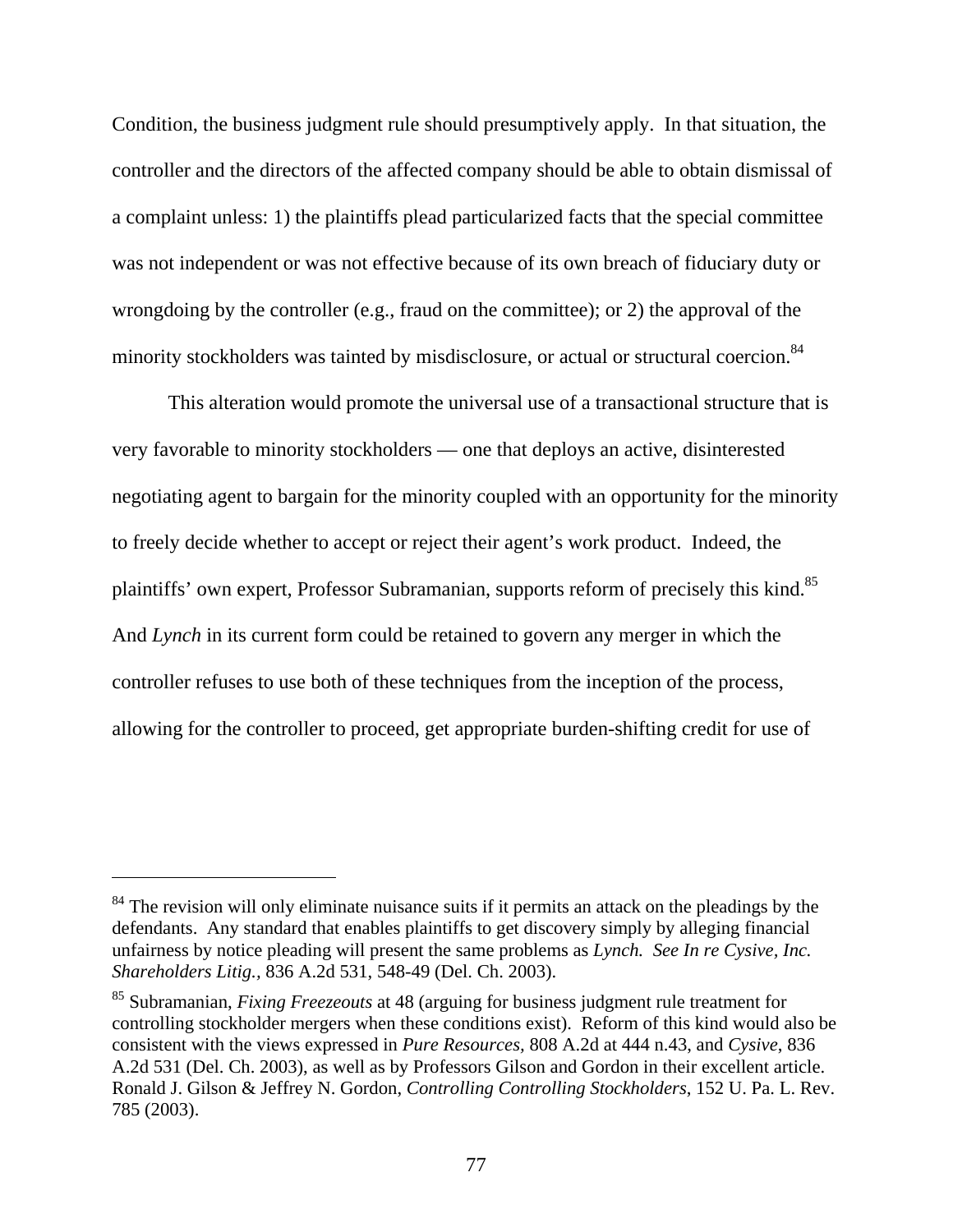special committee or a Minority Approval Condition, but remain subject to the entire fairness standard.<sup>86</sup>

Importantly, this revised standard would not diminish the integrity-enforcing potential of litigation in any material way, in my view. Plaintiffs who believed that a special committee breached its fiduciary duties in agreeing to a merger would continue to have the practical ability to press a claim; they would just have to allege particularized facts demonstrating a breach of fiduciary duty. When they file a complaint attempting to do just that, and a case thereafter settles for an increase in the negotiated merger price, the court will have real confidence that the lawsuit had remedial value because the defendants' decision to settle represented their assessment that the plaintiffs' complaint had a meaningful chance of withstanding a motion to dismiss.

This standard would also encourage the filing of claims only by plaintiffs and plaintiffs' lawyers who genuinely believed that a wrong had been committed. The chance to free ride on the expected increase in the controller's original proposal would be

<sup>86</sup> In his scholarly work, Subramanian suggests that the current *Lynch* rule should be retained when a controller uses either an independent special committee or an Minority Approval Condition; through this means, controllers still have options to proceed if a special committee refuses to do a deal or if it bypasses a Minority Approval Condition, but would then face the prospect of an entire fairness case. *E.g.*, Subramanian, *Fixing Freezeouts* at 57-58. He takes this position because his data suggests that too strong a hand for a special committee is not always an unadulterated good for minority stockholders. In several situations when special committees refused to accede to a merger at a premium, Subramanian finds that the minority stockholders ended up doing worse. On the other hand, in a similar number of such situations, the special committee's refusal worked out well for the minority. Subramanian, *Fixing Freezeouts*, at 34- 35.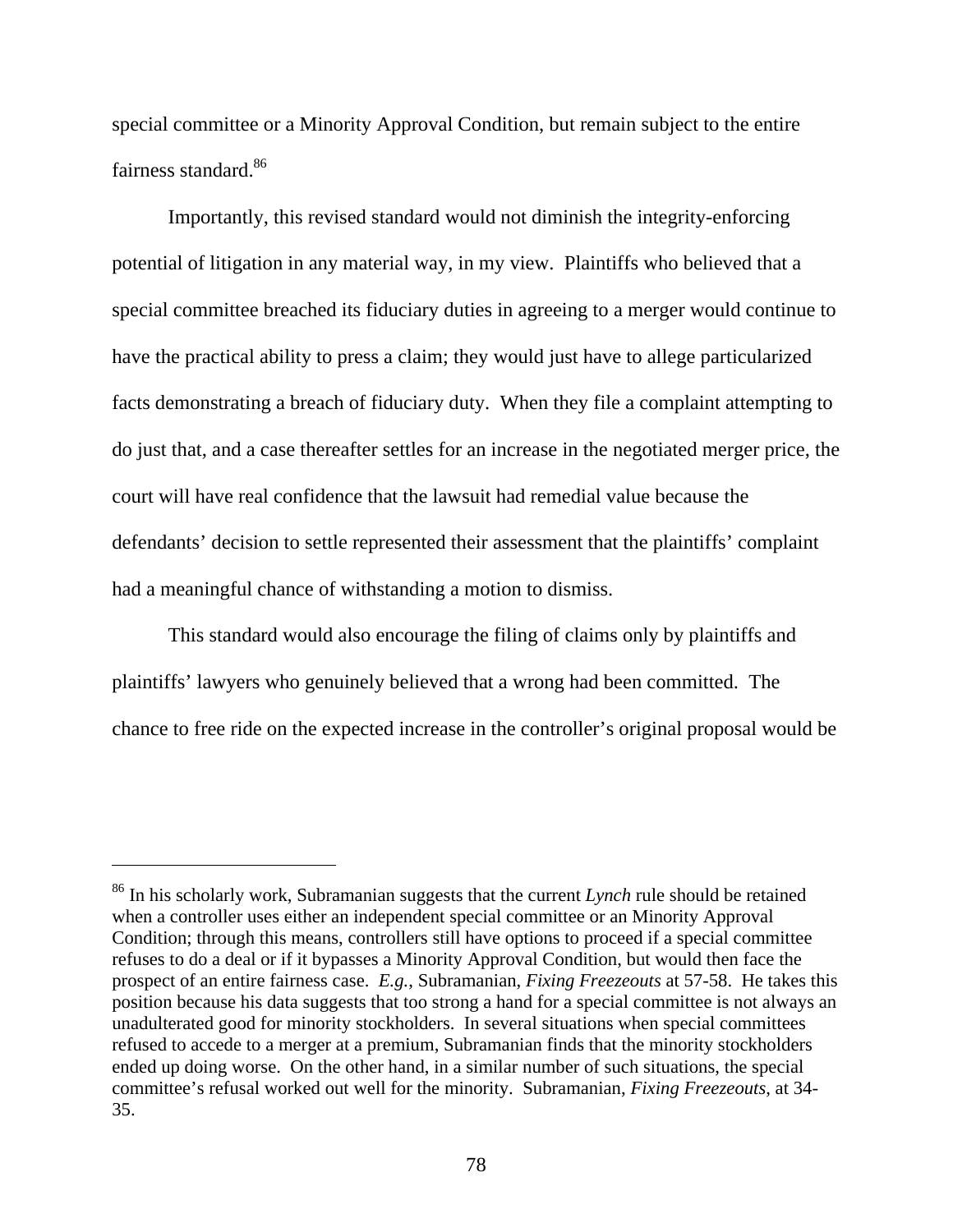eliminated and therefore litigation would only be filed by those who believed that they possessed legal claims with value.<sup>87</sup>

Importantly, a revision along these lines would leave in place another remedial option that is viable for stockholders who believe that the ultimate price paid in a negotiated merger is unfair — appraisal. Appraisal permits a stockholder to receive a fair value determination regardless of the procedural fairness leading to a merger. Particularly for institutional investors with large stakes, appraisal can be a potent remedy,

as certain recent cases have shown.88

Therefore, this revision would have much to offer minority stockholders.

Minority stockholders would continue to receive the benefits of the mechanism that most

commentators believe is responsible for the bulk of the premiums paid in the going

 $87$  Weiss and White argue, with persuasive power, that stockholders with a very large stake will tend to litigate more sparingly but also more aggressively in those cases when they believe their economic interests have been injured. Weiss & White, 57 Vand. L. Rev. at 1841-45. Such stockholders have little motivation to attack mere proposals, which is why most suits attacking such proposals are brought by repeat plaintiffs with nominal stakes. Even the holdings of Abbey Gardy's client, M & R, do not reflect a very large stake, certainly not of the magnitude involved in *Emerging Communications,* a vigorously prosecuted attack on an actual merger agreement.

<sup>&</sup>lt;sup>88</sup> Appraisal, of course, may not be available in a going-private transaction in which widely traded stock is the acquisition currency. Moreover, I do not ignore the realities that make appraisal an inefficient remedy for small holders, or the risk that appraisal petitioners must take (of getting less than the deal price). *See Andra v. Blount*, 772 A.2d 183 (Del. Ch. 2000) (detailing some of these realities). But with increasing institutional activism, smaller holders may have increased opportunities to share in the benefits of an appraisal action led by a bigger holder. *See, e.g., In re Emerging Communications, Inc. Shareholders Litig.,* 2004 WL 1305745 (Del. Ch. June 4, 2004) (\$38.05 per share award compared to \$10.25 per share deal price); *see also Prescott Group Small Cap, L.P. v. The Coleman Company, Inc.,* 2004 WL 2059515 (Del. Ch. Sept. 8, 2004) (granting \$31.94 in appraisal to a large holder who had opted out when traditional plaintiffs settled for \$11.00 per share). Moreover, the risk incurred in an appraisal is arguably at least partially mitigated by the possibility of receiving a higher price, even if the fiduciaries involved in the merger acted in the utmost good faith and the deal price was in the range of fairness, if the deal price was not as high as the fair value determined by the court.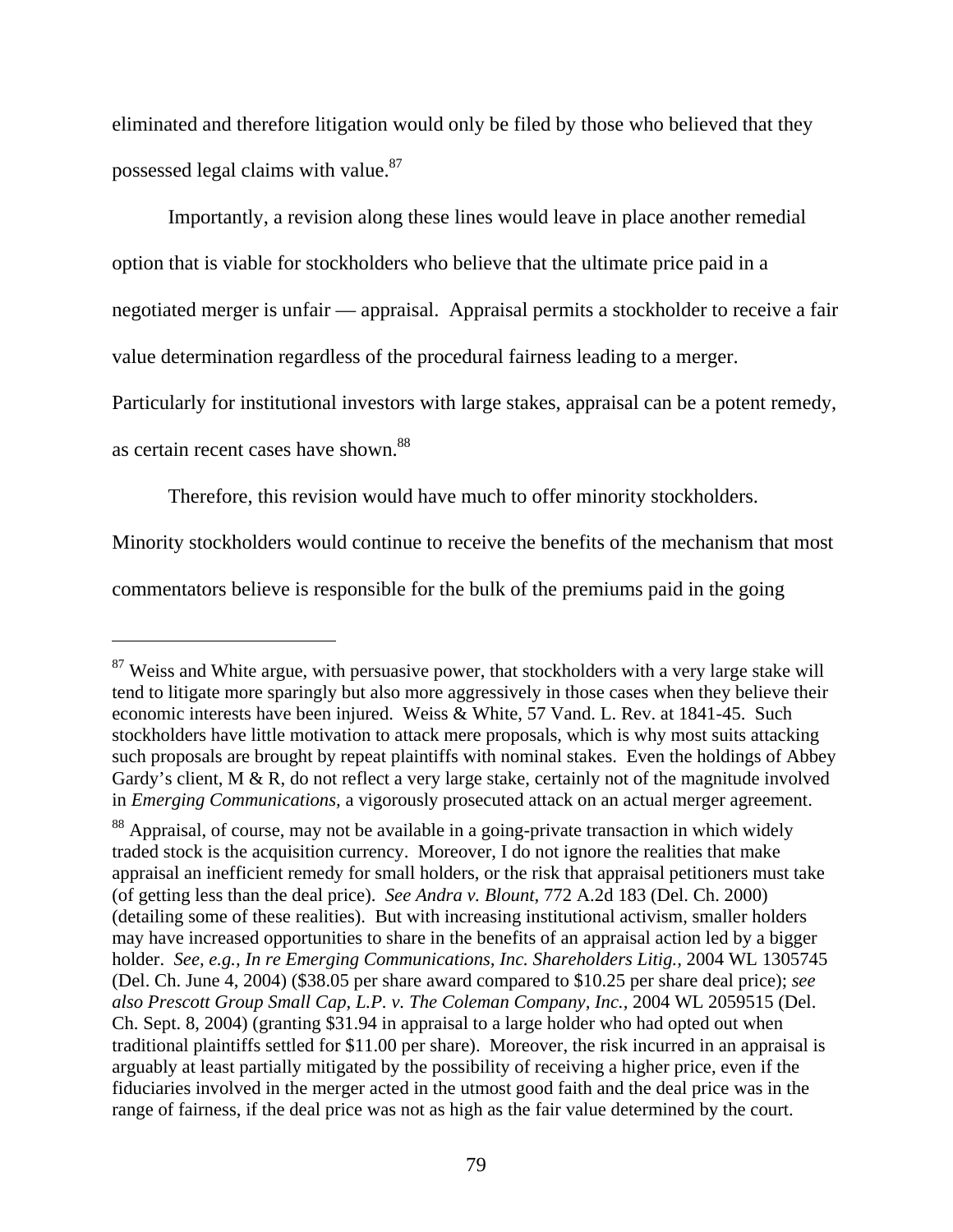privates, the negotiating power of special committees, but backed up by an incentive system that would give them, through an up-front Minority Approval Condition, the right to turn down their negotiating agent's work.<sup>89</sup> At the same time, they would retain viable litigation options that would also operate to deter overreaching by controllers.

Of course, a revision in *Lynch* alone is arguably not complete. The plaintiffs have presented a cogent argument that the negotiating leverage wielded by special committees in mergers with controlling stockholders results in better outcomes for stockholders than does the ability of stockholders to reject a structurally non-coercive tender offer made by a controlling stockholder. The jarring doctrinal inconsistency between the equitable principles of fiduciary duty that apply to *Lynch* and *Siliconix* deals has been noted by this court before in *Pure Resources* and *Cysive*. 90 It was thought preferable in *Pure Resources* to keep the strands separate until there is an alteration in *Lynch*, lest the less than confidence inspiring pattern of "*Lynch* litigation" replicate itself across-the-board in all going private transactions, thereby deterring the procession of offers that provide valuable liquidity to minority stockholders and efficiency for the economy in general.<sup>91</sup>

<sup>89</sup> Subramanian, *Fixing Freezeouts*, at 47 (finding that Minority Approval Conditions serve "two critical purposes in freezeouts," namely, 1) providing a minority stockholder check on the special committee's work as their agents; and 2) providing an "implicit market check" in the form of the possibility that a deal jumper will offer to buy the entire minority stake for a higher premium than the controller).

<sup>90</sup> *See Pure Resources*, 808 A.32d at 442 ("I admit being troubled by the imbalance in Delaware law exposed by the *Solomon/Lynch* line of cases."); *Cysive*, 836 A.2d at 547 (referring to the disparity in treatment as "passing strange").

<sup>91</sup> *Cf.* Subramanian, *Fixing Freezeouts*, at 23 (expressing view that *Lynch* deters some valuecreating transactions that would benefit minority stockholders and society).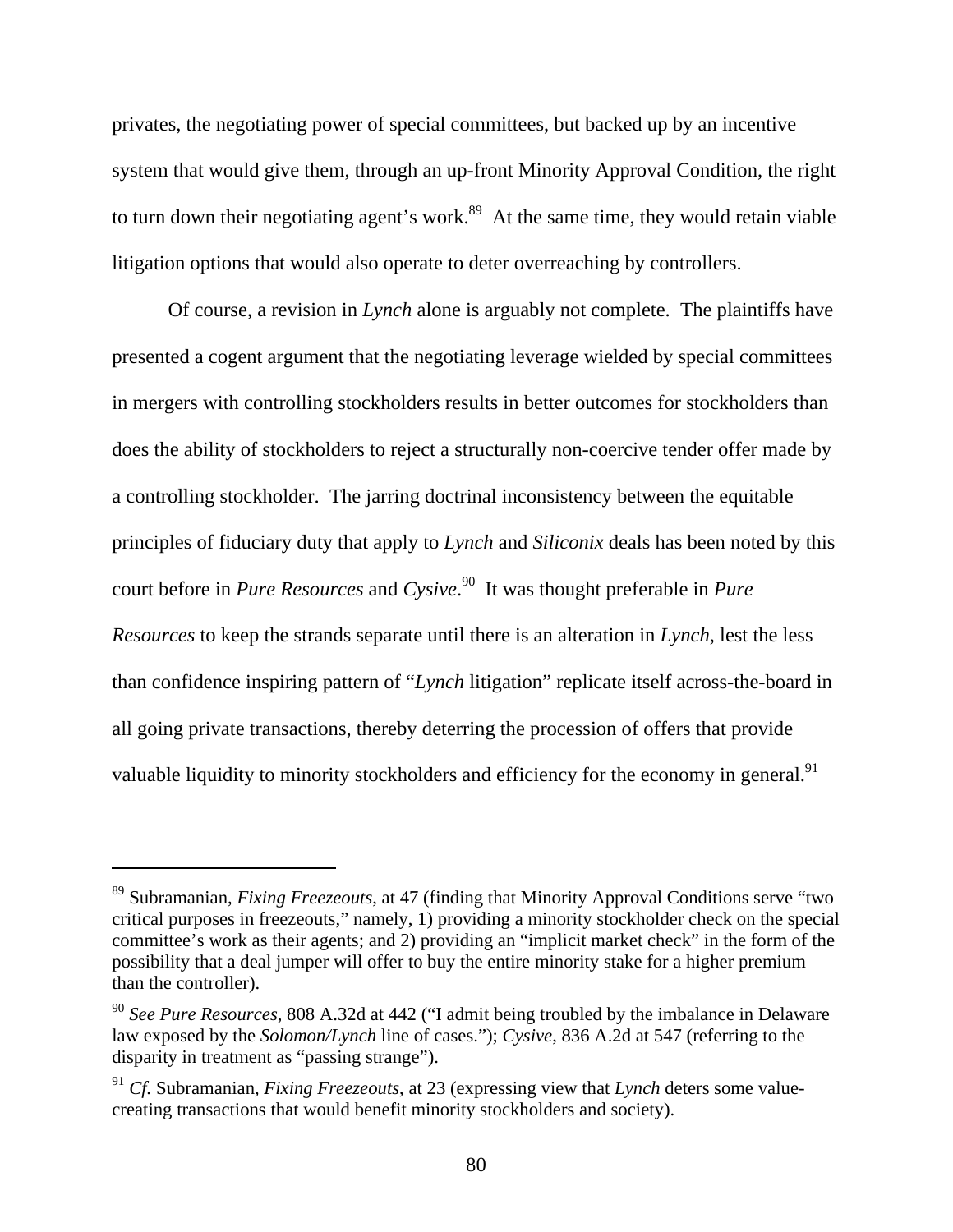A principled reconciliation of the two lines of authority could center on much the same solution articulated above, as Professors Gilson and Gordon have suggested in an important scholarly article.<sup>92</sup> In the case of a tender offer by a controlling stockholder, the controlling stockholder could be relieved of the burden of proving entire fairness if: 1) the tender offer was recommended by an independent special committee; 2) the tender offer was structurally non-coercive in the manner articulated by *Pure Resources*; and 3) there was a disclosure of all material facts. In that case, the transaction should be immune from challenge in a breach of fiduciary duty action unless the plaintiffs pled particularized facts from which it could be inferred that the special committee's recommendation was tainted by a breach of fiduciary duty or that there was a failure in disclosure. That is, an alteration on the *Lynch* line could be accompanied by a strengthening of equitable review in the *Siliconix* line. But in both cases, there would remain a strong incentive for controllers to afford stockholders the procedural protection *of both* a special committee with real clout and of non-coerced, fully informed approval by the minority stockholders.<sup>93</sup>

As important, this incentive would enable transactional planners to know that they can structure transactions in a way that affords them the opportunity to obtain a dismissal on the complaint. In this way, the alteration brings this area of our law into harmony

<sup>92</sup> Ronald J. Gilson & Jeffrey N. Gordon, *Controlling Controlling Stockholders*, 152 U. Pa. L. Rev. 785, 827-28 (2003).

 $93$  This reconciliation is consistent not only with the proposals advocated by Professors Gilson  $\&$ Gordon, but also by the plaintiffs' expert, Professor Subramanian. *See* Gilson & Gordon, 152 U. Pa. L. Rev. at 839-40 (urging convergence along these lines); Subramanian, *Fixing Freezeouts,*  at 58 (same).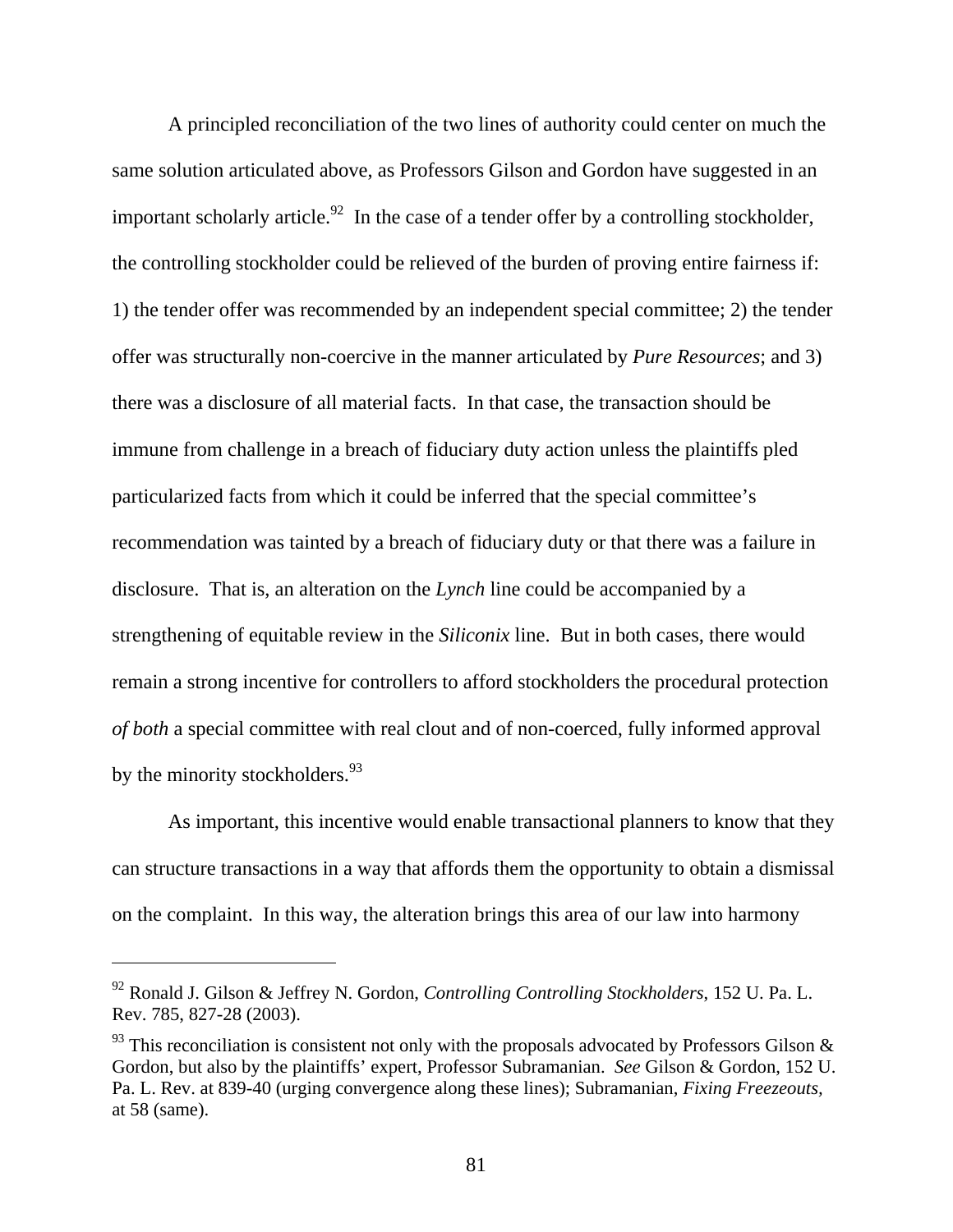with the rest of Delaware corporate law that gives substantial deference to decisions made by disinterested, independent directors and approved by disinterested, non-coerced stockholders. That deference is consistent with the central notion of our law, which respects business judgments made by impartial directors and approved by unconflicted stockholders. This deference is illustrated by the landmark decision in *Aronson v.*  Lewis,<sup>94</sup> which presumes that independent directors can impartially decide whether to cause the company to sue a controlling stockholder.

By comparison to *Aronson*, it seems a modest move to give presumptive deference to a tender offer or merger that has not only the approval of a special committee of independent directors but also the support of the disinterested stockholders themselves. And, by doing so, our common law would encourage the consistent use of the transaction structure that best protects minority stockholders while simultaneously discouraging the filing of premature lawsuits of dubious integrity and social utility.

 By now, experience has proven that special committees and independent board majorities are willing to say no to controllers. Experience has also shown that disinterested stockholders, given a non-coercive choice, will reject low ball tender offers by controllers.95 The sociological inference of implicit coercion originated in *Citron* and accepted in *Lynch* is not one that we accept in the more difficult demand refusal setting. If both the independent directors and the disinterested stockholders are given the ability to say no and do not, ought we not presumptively assume that the transaction was fair?

 $94$  473 A.2d 805 (Del. 1984).

<sup>&</sup>lt;sup>95</sup> In *Siliconix* itself, the controller's offer did not succeed.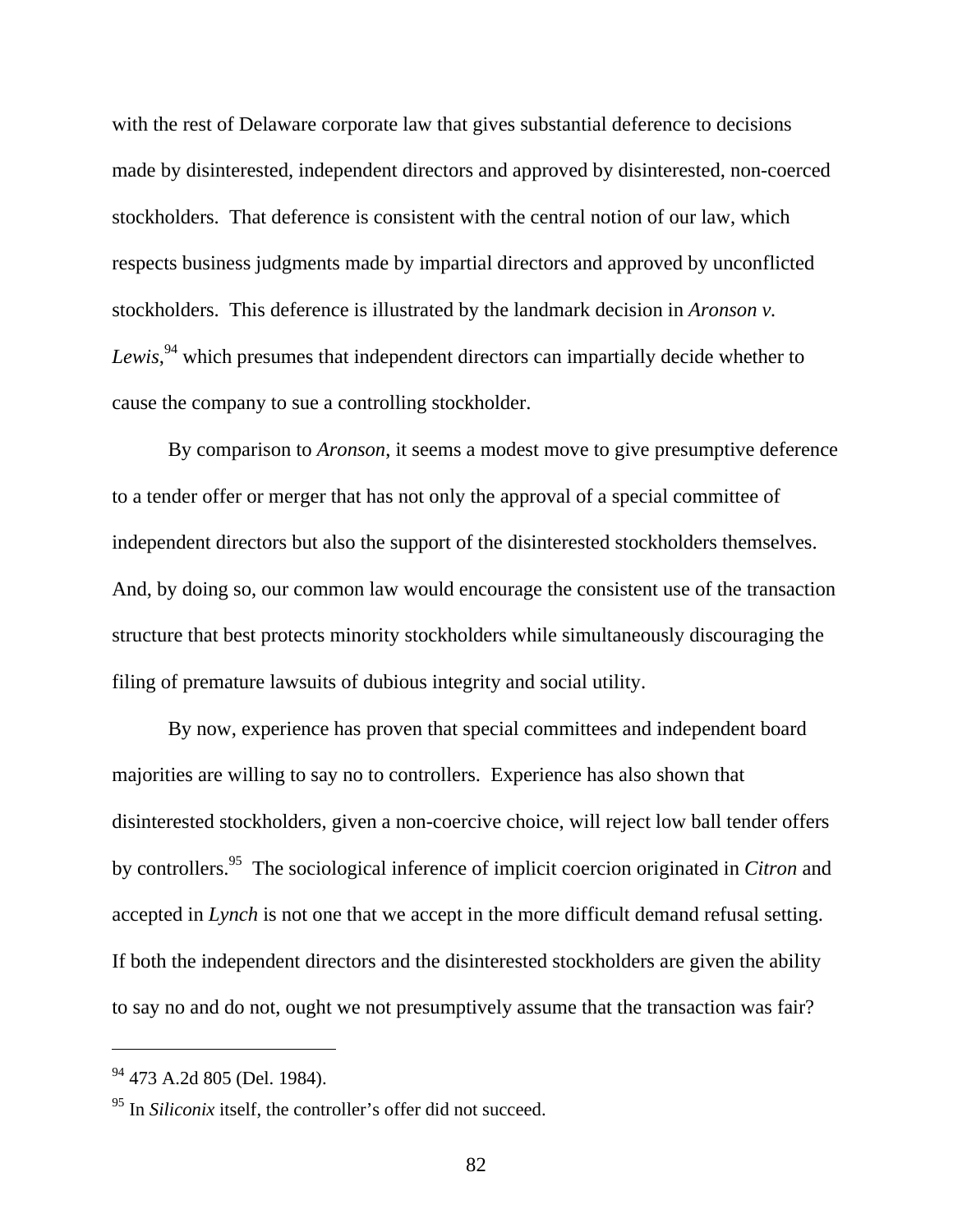This is corporate law, after all, a species of commercial law involving stockholders (increasingly of the institutional investor variety) who would be well-positioned to protect themselves through diversification, the voting power that this new incentive system would invest in them, and through the potent litigation weapons that would remain in their arsenal. It is also important not to forget that they would remain shielded by the strong role that our law gives to independent directors.

 The difficulty, of course, is that our courts are not presented with an opportunity to evolve the common law in this area because the incentives *Lynch* creates make a frontal challenge to the existing regime irrational for defendants. Perhaps in some modest way, the objectors have forced us to move closer to a re-examination of *Lynch*. Judicial recognition that *Lynch* suits attacking proposals to negotiate a going private merger are not meritorious when filed may embolden some controller and some special committee to ignore the filing of a prematurely filed suit, and to concentrate on negotiating a mutually acceptable and fair merger. In that scenario, if the plaintiffs then claim "credit" under *Dann* for the expected increase in price, they will lose if the defendants object.

The risk that the defendants would still face would be the possibility that the plaintiffs would then file a *Lynch* suit attacking the negotiated merger's fairness that would be, under current law, not susceptible to a motion to dismiss. But in that context, if the plaintiffs then settle for a trifle, the court will know the value the defendants really placed on the threat of litigation, and better understand if the settlement is really just a payment to avoid the costs of discovery and motion practice. By contrast, if the defendants settle for a large amount, then the court could rationally conclude that the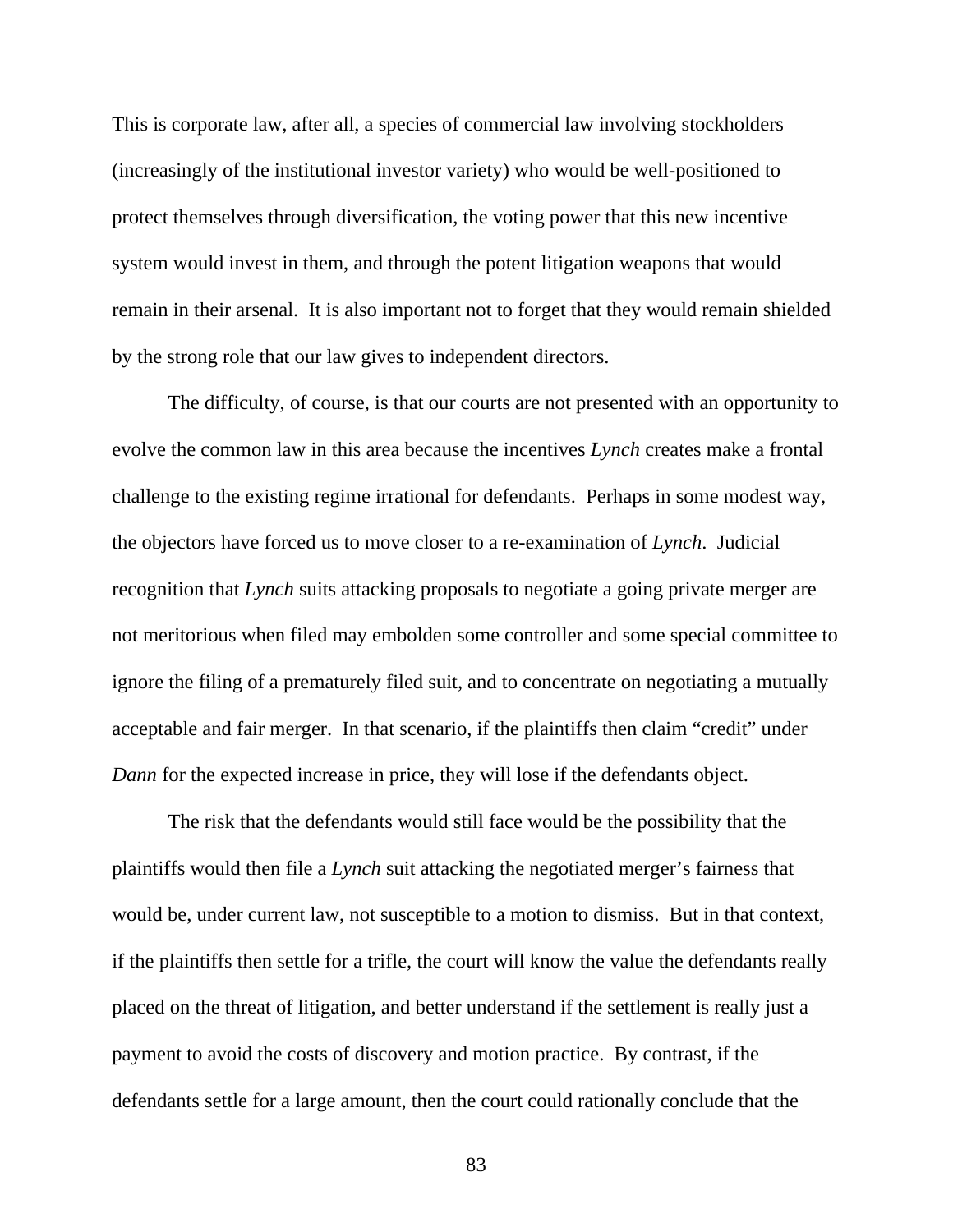plaintiffs had raised a substantial question as to whether the merger, despite the facial fairness of the process, was in fact fair and untainted by fiduciary breaches.

 And by recognizing that complaints attacking negotiable proposals are not meritorious and do not give rise to a presumptive claim to a fee, there is a somewhat greater possibility that some group of defendants might challenge the viability of a complaint attacking a merger negotiated by a special committee and subject to an effective Minority Approval Condition from the get-go, irrespective of *Lynch*, and ask this court to certify the standard of review question to the Supreme Court for reexamination. Easing this risk is the jurisprudential reality surfaced earlier. In *Lynch*, the argument that both special committee and an effective majority of the Minority Approval Condition should, as a tandem, justify invocation of the business judgment rule, was never presented. Therefore, it is arguable that the Supreme Court has never been asked to address the precise question that would be posed if a controller, from the inception of a transaction, made clear that its merger proposal was conditioned upon the use of both of these procedural protections, so as to most closely replicate the process by which an arms-length merger is approved under § 251.

 But in any of the scenarios just outlined, we will have greater confidence that any litigation that is filed is motivated by a genuine belief that corporate fiduciaries have breached their obligations, and that any resulting settlements reflect the defendants' assessment that the plaintiffs have pled substantial claims rather than makeweight claims that, simply because of doctrinal law, cannot be dismissed until after full discovery and, at best, full briefing of a motion for summary judgment.